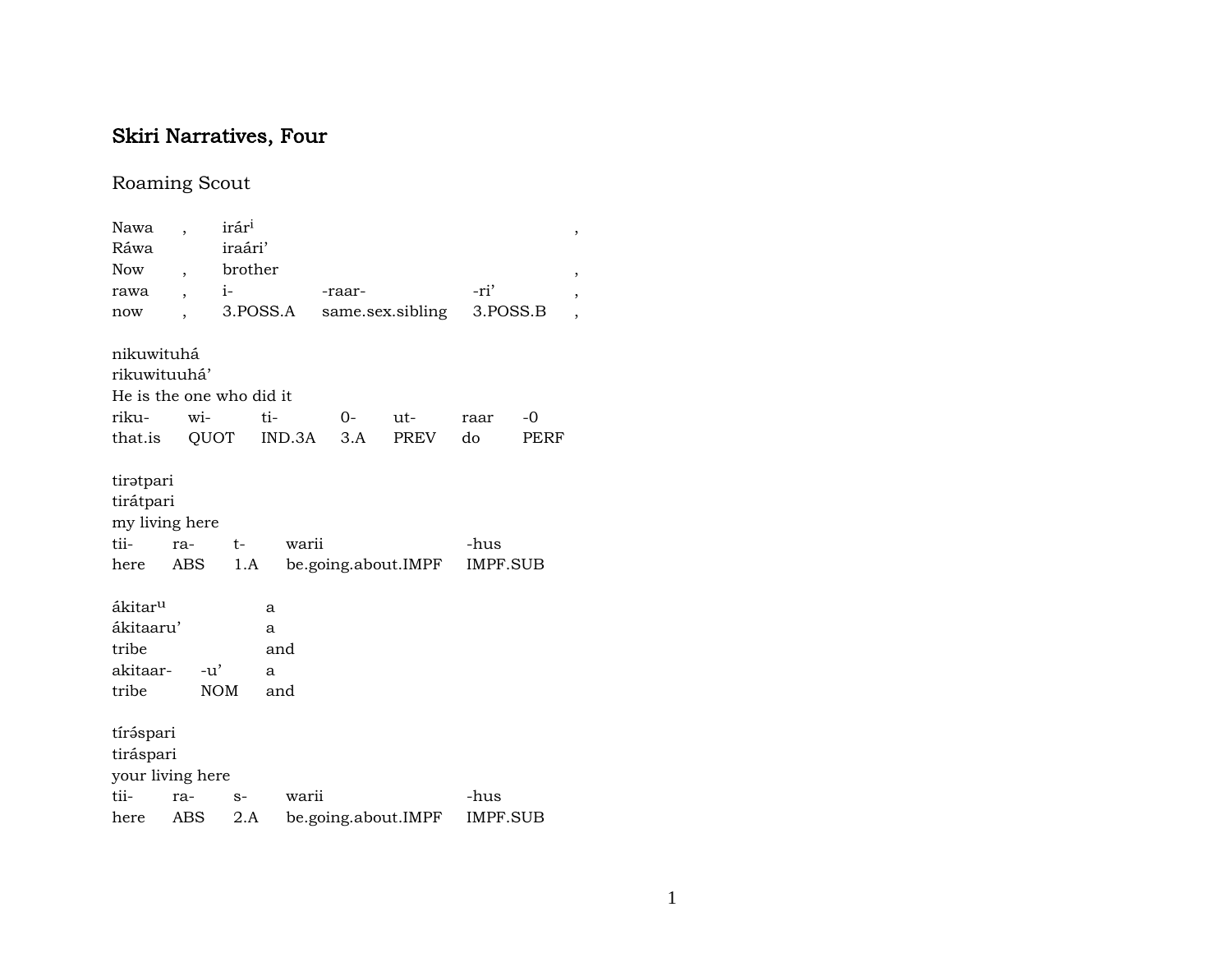| ákitar <sup>u</sup>           | $\ddot{\phantom{0}}$               | Askurúrit <sup>n</sup> |             |                          |             |           |         |             |     |      |
|-------------------------------|------------------------------------|------------------------|-------------|--------------------------|-------------|-----------|---------|-------------|-----|------|
| ákitaaru'                     |                                    | Askuruúrit             |             |                          |             |           |         |             |     |      |
| tribe                         |                                    |                        |             | Together (ie the same)   |             |           |         |             |     |      |
| akitaar-                      | $-u'$<br>$\ddot{\phantom{a}}$      | asku                   | ra-         | $0-$                     | uur-        | ik        |         | $-0$        |     |      |
| tribe                         | <b>NOM</b><br>$\ddot{\phantom{a}}$ | one                    | <b>ABS</b>  | 3.A                      | <b>PREV</b> | look.like |         | <b>PERF</b> |     |      |
|                               |                                    |                        |             |                          |             |           |         |             |     |      |
| tašíra                        |                                    |                        |             |                          |             |           |         |             |     |      |
| taciíra                       |                                    |                        |             |                          |             |           |         |             |     |      |
| we are                        |                                    |                        |             |                          |             |           |         |             |     |      |
| ta-                           | aciir-                             | aah                    | $-0$        |                          |             |           |         |             |     |      |
| IND.1/2A                      | IN.DU.A                            | be                     | <b>PERF</b> |                          |             |           |         |             |     |      |
| Ahašakuhakakúsik <sup>a</sup> |                                    |                        |             |                          |             |           |         |             |     |      |
|                               | Ahácakuuhaakakúsika                |                        |             |                          |             |           |         |             |     |      |
|                               | He provided us the way             |                        |             |                          |             |           |         |             |     |      |
| ra-<br>ar-                    | $0-$                               | aca-                   | ku-         | ut-                      | raa-        | ka-       | kusik   |             | aar | $-0$ |
| EV<br>ABS                     | 3.A                                | IN.DU.P                | 1.P         | <b>PREV</b>              | way         | in        | pick.up |             | do  | PERF |
|                               |                                    |                        |             |                          |             |           |         |             |     |      |
| našihkuwaruksti <sup>u</sup>  |                                    |                        |             |                          | $\, ,$      |           |         |             |     |      |
| racihkuwaárukstii'u           |                                    |                        |             |                          |             |           |         |             |     |      |
| for us to be holy             |                                    |                        |             |                          |             |           |         |             |     |      |
| ra-                           | aciir-                             | ku-                    | waarukstii  | $-u$                     |             |           |         |             |     |      |
| INF.A                         | IN.DU.A                            | INF.B                  | be.holy     |                          | SUB.D       |           |         |             |     |      |
|                               |                                    |                        |             |                          |             |           |         |             |     |      |
| irár <sup>i</sup>             |                                    |                        |             | $\, ,$                   |             |           |         |             |     |      |
| Iraári'                       |                                    |                        |             |                          |             |           |         |             |     |      |
| <b>Brother</b>                |                                    |                        |             | $^\mathrm{,}$            |             |           |         |             |     |      |
| $i-$                          | -raar-                             |                        | -ri'        | $\overline{\phantom{a}}$ |             |           |         |             |     |      |
| 3.POSS.A                      | same.sex.sibling                   |                        | 3.POSS.B    | $\overline{\phantom{a}}$ |             |           |         |             |     |      |
|                               |                                    |                        |             |                          |             |           |         |             |     |      |
| irahu                         |                                    |                        |             |                          |             |           |         |             |     |      |
| íraahu                        |                                    |                        |             |                          |             |           |         |             |     |      |
| that one coming               |                                    |                        |             |                          |             |           |         |             |     |      |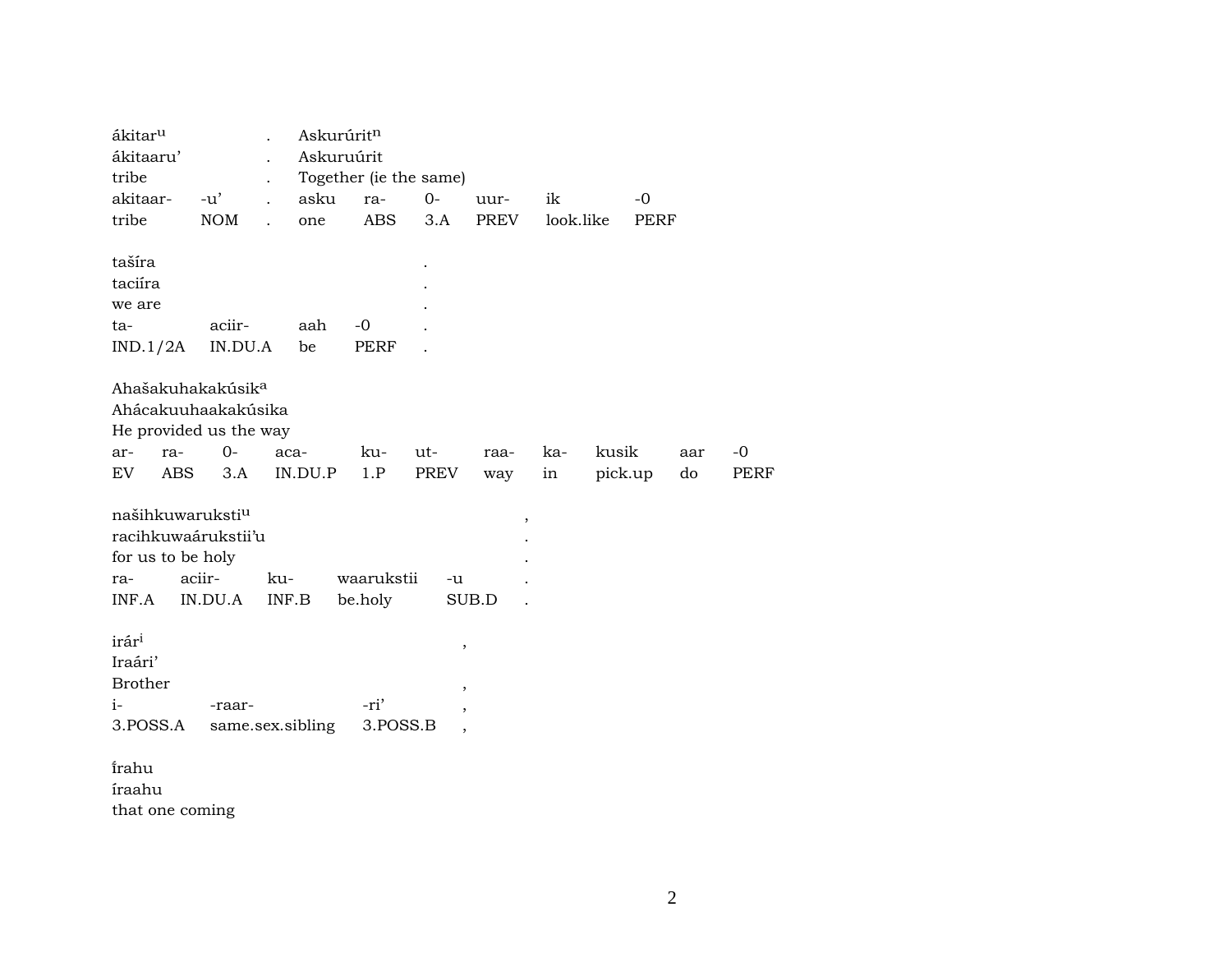ii- ra- 0- a- a -hus that ABS 3.A PREV.3A come IMPF.SUB tirawaruksti<sup>u</sup> tirawaárukstii'u this holy one tii- ra- 0- waarukstii -u this ABS 3.A be.holy SUB.D nikuwituhá rikuwituuhá' that one made it riku- wi- ti- 0- ut- raar -0 that.is QUOT IND.3A 3.A PREV do PERF tíratukspáruksti<sup>u</sup> katalog a sama a sakitar<sup>u</sup> a filosofott a sama a sakitar a sakitar a sakitar a sa tiratukspaárukstii'u ákitaaru' . this my having been holy tribe tribe tii- ra- t- uks- waarukstii -u akitaar- -u' . this ABS 1.A AOR be.holy SUB.D tribe NOM . šáhiks nawitakaráhis<sup>u</sup> Cáhiks raawiitakaaraáhisu' A person suddenly icaahiks raa- wii- takaaraahis -u" person just now all.at.once NOM nakuhúrahuš rakuhúrahac when he died ra- 0- ku- hurahac -0 INF.A 3.A INF.B be.dead SUB.4

nakuharukawíraµ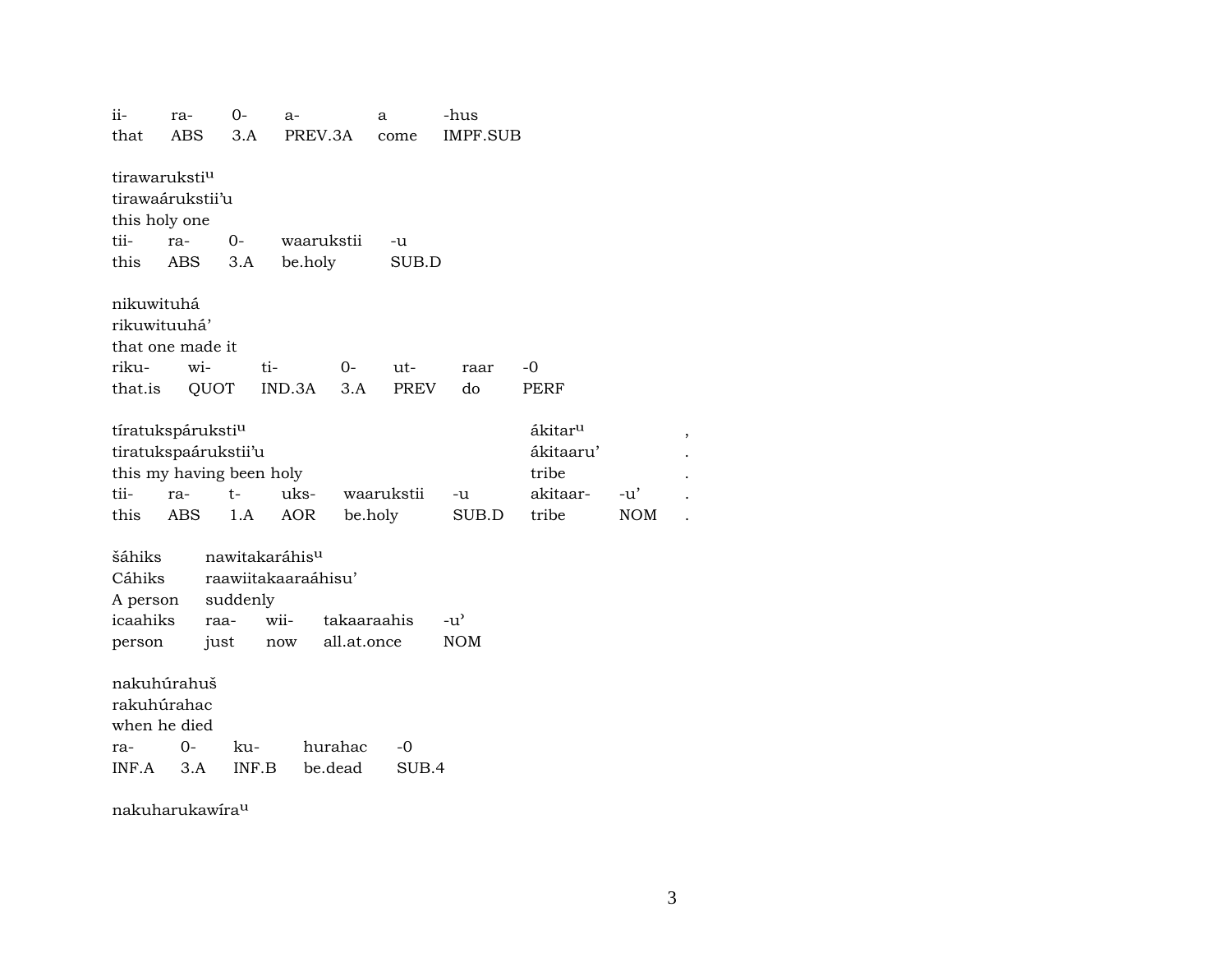| rákuuhaaru                                                         |                                           |                                                   |                       |                          |                     | kaawira'u'       |               |
|--------------------------------------------------------------------|-------------------------------------------|---------------------------------------------------|-----------------------|--------------------------|---------------------|------------------|---------------|
| its being caused by it                                             |                                           |                                                   |                       |                          |                     | jealousy         |               |
| ra-                                                                | $O -$                                     | ku-<br>ut-                                        | raar                  |                          | -u                  | kaa.wi.ra-       | $-u^{\prime}$ |
| INF.A                                                              | 3.A                                       | INF.B                                             | PREV                  | be.the.cause             | SUB.D               | jealousy         | <b>NOM</b>    |
| sirihkukútik <sup>a</sup><br>sirihkukuútika<br>$\sin$<br>ra-<br>DU | $0-$<br>INF.A                             | when he was killed by them<br>ir-<br>PL.3A<br>3.A | ku-<br>INF.B          | kuut.ik<br>kill          | -a<br>SUB.1         |                  |               |
| hisiwitiritawa<br>hi<br>and                                        | siwitiiritaawa'                           | they left his body behind                         |                       |                          |                     |                  |               |
| hi<br>$\sin$<br>and                                                | wi-<br>DU                                 | ti-<br>QUOT                                       | $0-$<br>IND.3A<br>3.A | ir-<br>PL.3A             | iit-<br>body        | aawaa<br>abandon | -0<br>PERF    |
| Hi<br>And<br>hi<br>and                                             | hitiihwiša<br>tiihíhwica'<br>tii-<br>this | it would come there<br>ra-<br>ABS                 | $0-$<br>ir-<br>3.A    | wic.a<br>PL.3A<br>arrive | $-0$<br><b>PERF</b> |                  |               |
| nahúrahk <sup>i</sup>                                              |                                           | iriráhku                                          |                       |                          |                     |                  |               |
| rahúrahki                                                          |                                           | iriiraáhku'                                       |                       |                          |                     |                  |               |
| an animal                                                          |                                           |                                                   | whatever it might be  |                          |                     |                  |               |
| rahuraar                                                           | -kis                                      | irii-                                             | ra-                   | 0-<br>ar-                | ku-                 | -0<br>uu         |               |
| animal                                                             | <b>DIM</b>                                | what                                              | INF.A                 | EV<br>3.A                | INF.B               | be               | SUB.4         |

. . .

. .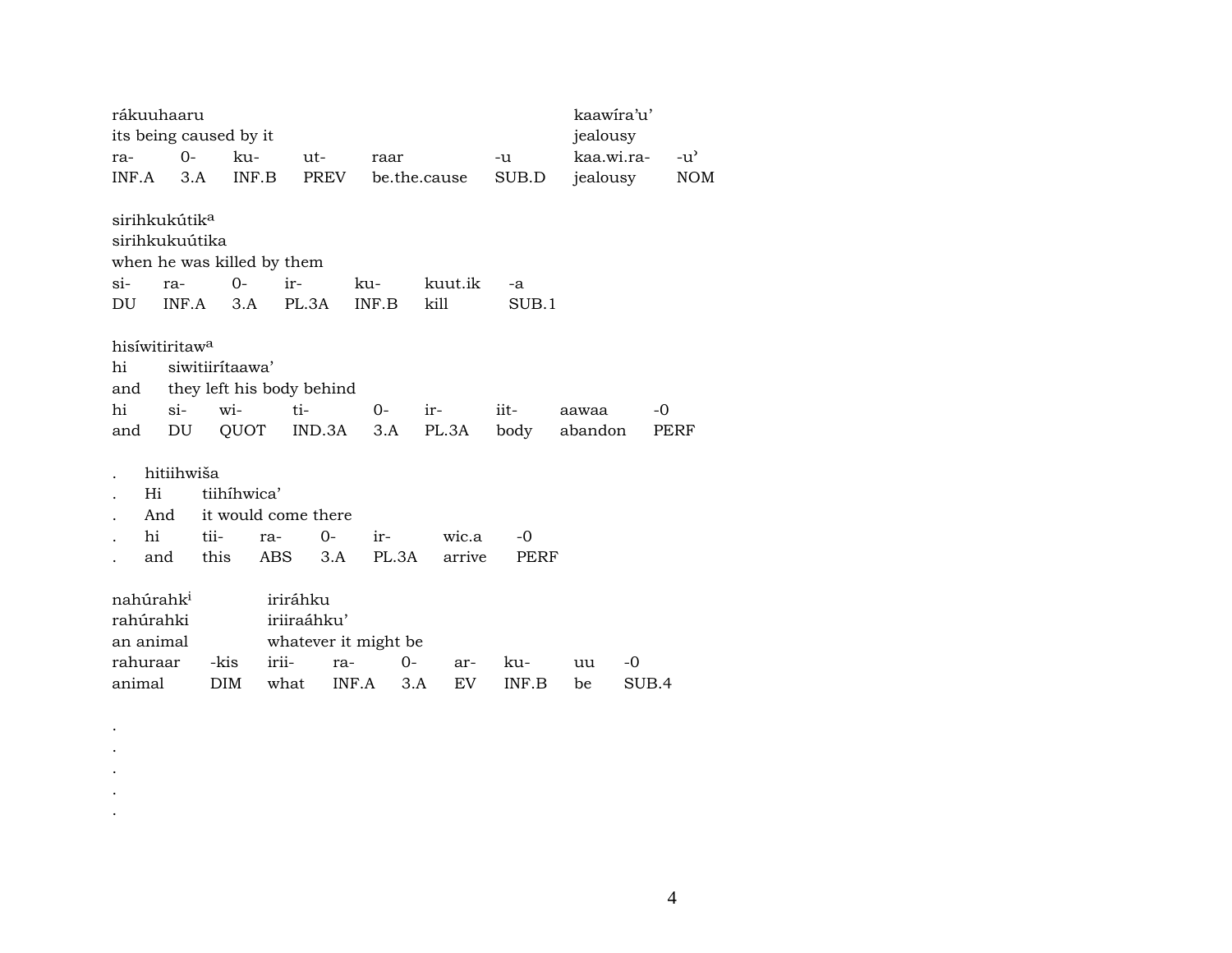|                                      | Hirikuwitarúhá                                                       |                                  |                             |               |                  |         |              |              |             |
|--------------------------------------|----------------------------------------------------------------------|----------------------------------|-----------------------------|---------------|------------------|---------|--------------|--------------|-------------|
| Hi                                   |                                                                      | rikuwitaruuhá'                   |                             |               |                  |         |              |              |             |
| And                                  |                                                                      |                                  | that one would be the cause |               |                  |         |              |              |             |
| hi                                   | riku-                                                                | wi-                              | ti-                         | $O -$         | ar-              | ut-     | raar         |              | $-0$        |
| and                                  | that.is                                                              | QUOT                             | IND.3A                      | 3.A           | EV               | PREV    |              | be.the.cause | <b>PERF</b> |
| nihkuwahá                            |                                                                      |                                  |                             |               |                  |         |              |              |             |
| rihkuwáha                            |                                                                      |                                  |                             |               |                  |         |              |              |             |
|                                      | for him arising                                                      |                                  |                             |               |                  |         |              |              |             |
| ra-                                  | $O -$                                                                | ir-                              | ku-                         | waha.a        | -0               |         |              |              |             |
| INF.A                                | 3.A                                                                  | <b>OBV</b>                       | INF.B                       | lift.up       | SUB.4            |         |              |              |             |
|                                      | wirahkuksawašúrahuš<br>wiraahkuksawahcúrahac<br>even if he were dead |                                  |                             |               |                  |         |              |              |             |
| wii-                                 | ra-                                                                  | $O -$                            | ku-                         | uks-          | awahc-           | hurahac |              | -0           |             |
| now                                  | INF.A                                                                | 3.A                              | INF.B                       | JUSS          | even.if          | be.dead |              | SUB.4        |             |
| hiwítiwãta<br>hi<br>and<br>hi<br>and | witawaata'<br>he arises<br>wi-<br>QUOT                               | ti-<br>IND.3A                    | $O -$<br>3.A                | a-<br>PREV.3A | waat.a<br>get.up |         | $-0$<br>PERF |              |             |
|                                      |                                                                      |                                  |                             |               |                  |         |              |              |             |
| Raárit<br>Really                     | Naritnakuhúrahuš                                                     | rakuhúrahac<br>after he was dead |                             |               |                  |         |              |              |             |
| raarit                               | ra-                                                                  | 0-                               | ku-                         | hurahac       | -0               |         |              |              |             |
| really                               |                                                                      | $INF.A$ 3.A                      | INF.B                       | be.dead       | SUB.4            |         |              |              |             |
|                                      | hiwitihwãta                                                          |                                  |                             |               |                  |         |              |              |             |
| hi                                   | witihwaata'                                                          |                                  |                             |               |                  |         |              |              |             |
|                                      |                                                                      |                                  |                             |               |                  |         |              |              |             |
| and                                  | he arose                                                             |                                  |                             |               |                  |         |              |              |             |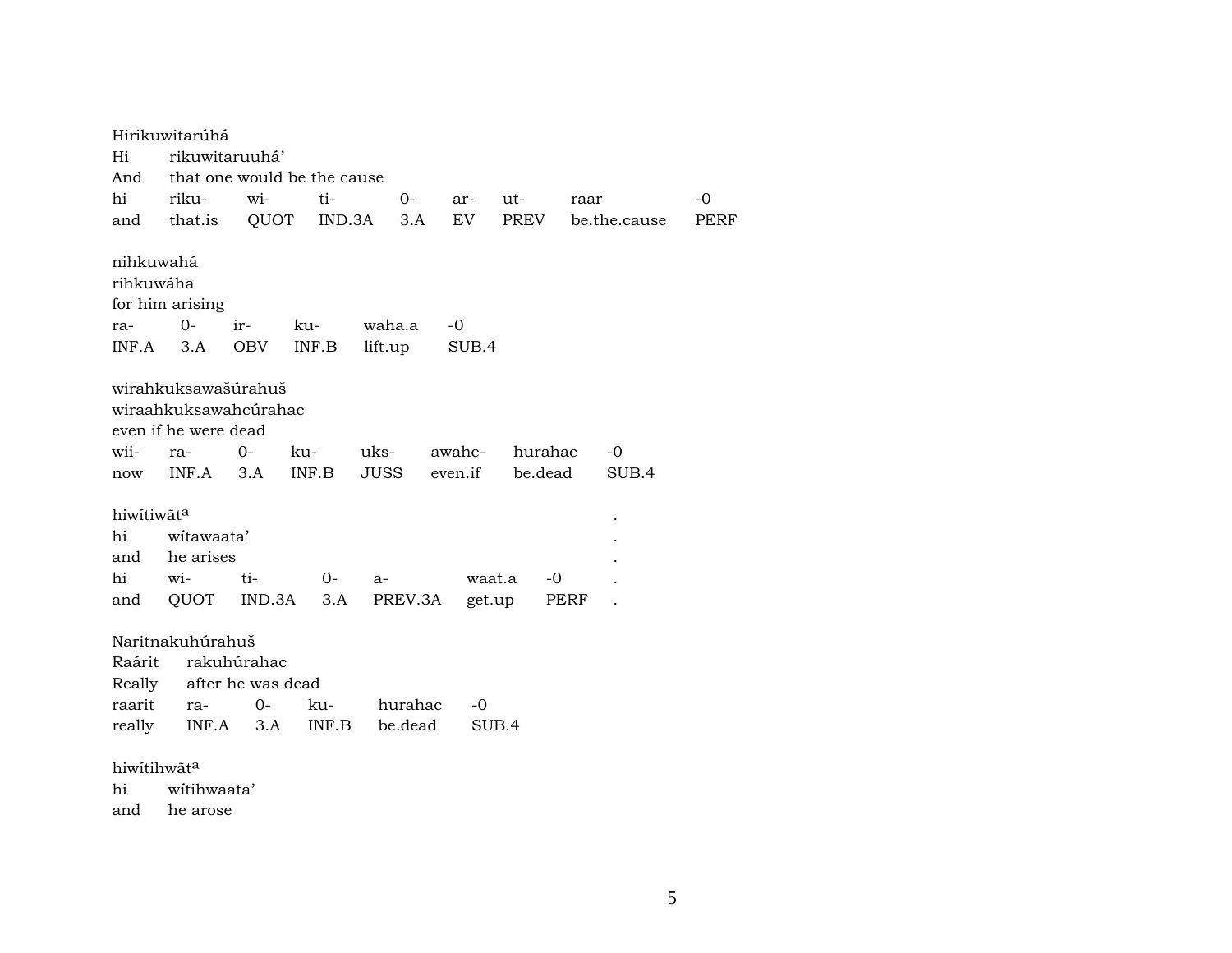| hi    | wi-                                | ti-                               | 0-                | ir-         | waat.a              | -0                                      |          |      |            |            |    |             |
|-------|------------------------------------|-----------------------------------|-------------------|-------------|---------------------|-----------------------------------------|----------|------|------------|------------|----|-------------|
| and   | QUOT                               | IND.3A                            | 3.A               | <b>OBV</b>  | get.up              | PERF                                    |          |      |            |            |    |             |
|       |                                    |                                   |                   |             |                     |                                         |          |      |            |            |    |             |
|       |                                    | hiwihirukukarawitarúšiu           |                   |             |                     |                                         |          |      |            |            |    |             |
| hi    | wihiru                             |                                   | kukarawitarúci'u' |             |                     |                                         |          |      |            |            |    |             |
| a     | then                               |                                   |                   |             |                     | there would be nothing (wrong with him) |          |      |            |            |    |             |
| hi    | wii-                               | hiruu                             | ku-               | kara-       | wi-                 | ti-                                     | $O -$    | ar-  | ut-        | $i-$       | uu | $-0$        |
| and   | now                                | then                              | <b>INDF</b>       | <b>NEG</b>  | QUOT                | IND.3A                                  | 3.A      | EV   | PREV       | <b>SEQ</b> | be | <b>PERF</b> |
|       | Hiruwitira                         |                                   |                   |             |                     |                                         |          |      |            |            |    |             |
|       | Hiru                               | witiíra'                          |                   |             |                     |                                         |          |      |            |            |    |             |
|       | Then                               | there he came                     |                   |             |                     |                                         |          |      |            |            |    |             |
|       | hiruu<br>wi-                       | ti-                               |                   | $0-$        | ir-<br>a            | $-0$                                    |          |      |            |            |    |             |
|       | then                               | QUOT                              | IND.3A            | 3.A         | <b>OBV</b>          | <b>PERF</b><br>come                     |          |      |            |            |    |             |
|       |                                    |                                   |                   |             |                     |                                         |          |      |            |            |    |             |
|       | iriahatúkstakitkaháhk <sup>u</sup> |                                   |                   |             |                     |                                         |          |      |            |            |    |             |
|       |                                    | irii'ahatukstaakitkahaáhku        |                   |             |                     |                                         |          |      |            |            |    |             |
|       |                                    | where our earth lodge village was |                   |             |                     |                                         |          |      |            |            |    |             |
| irii- | ar-                                | ra-                               | $t-$              | uks-        | rak-                | kitka.haar-                             |          | kus  |            | $-0$       |    |             |
| where | EV                                 | <b>ABS</b>                        | 1.A               | AOR         | $1/2$ .PL           | earth.lodge.village                     |          |      | be.sitting | SUB.4      |    |             |
|       |                                    |                                   |                   |             |                     |                                         |          |      |            |            |    |             |
|       |                                    |                                   |                   |             |                     |                                         |          |      |            |            |    |             |
|       |                                    |                                   |                   |             |                     |                                         |          |      |            |            |    |             |
|       |                                    |                                   |                   |             |                     |                                         |          |      |            |            |    |             |
|       |                                    |                                   |                   |             |                     |                                         |          |      |            |            |    |             |
|       |                                    |                                   |                   |             |                     |                                         |          |      |            |            |    |             |
|       |                                    |                                   |                   |             |                     |                                         |          |      |            |            |    |             |
|       | Witukskitkahárasa                  |                                   |                   |             |                     |                                         |          |      |            |            |    |             |
|       | Witukskitkahaarasá'                |                                   |                   |             |                     |                                         |          |      |            |            |    |             |
|       |                                    | The earth lodge village was named |                   |             |                     |                                         |          |      |            |            |    |             |
| wi-   | ti-                                | $0 -$                             | uks-              | kitka.haar- |                     | asar                                    |          | $-0$ |            |            |    |             |
| QUOT  | IND.3A                             | 3.A                               | AOR               |             | earth.lodge.village |                                         | be.named | PERF |            |            |    |             |
|       |                                    |                                   |                   |             |                     |                                         |          |      |            |            |    |             |

kitkahapákutµ .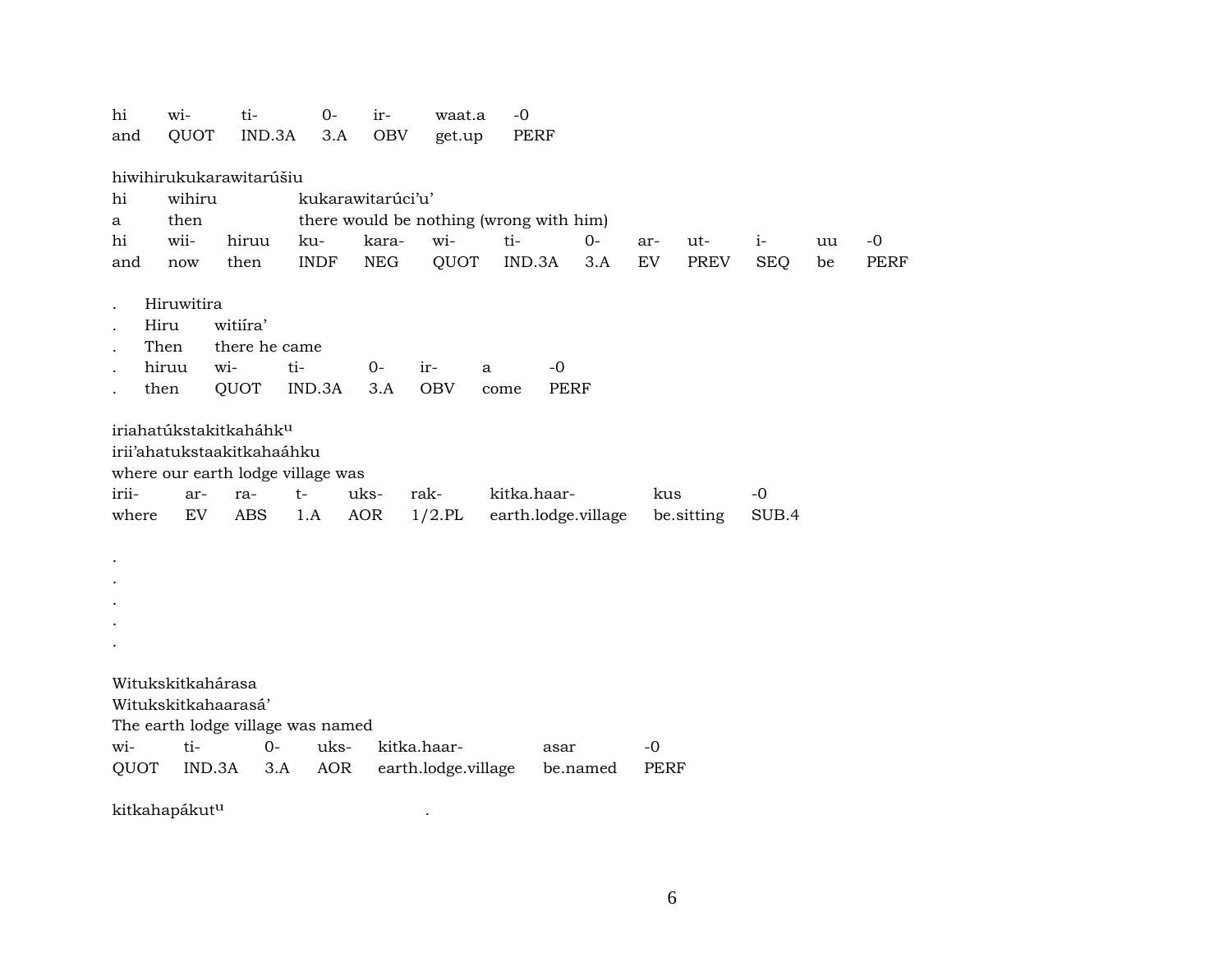| Kitkahaahpákuhtu'          |      |            |         |                                            |     |            |          |          |                   |                          |        |       |   |
|----------------------------|------|------------|---------|--------------------------------------------|-----|------------|----------|----------|-------------------|--------------------------|--------|-------|---|
| Old Village<br>kitka.haar- |      |            |         | pakuht                                     |     | -u'        |          |          |                   |                          |        |       |   |
| earth.lodge.village        |      |            |         | be.old                                     |     | <b>NOM</b> |          |          |                   |                          |        |       |   |
|                            |      |            |         |                                            |     |            |          |          |                   |                          |        |       |   |
| Hiruarikuhatárikta         |      |            |         |                                            |     |            |          |          |                   |                          |        |       |   |
| Hiru                       | a    |            |         | rikuuhataríkta'a                           |     |            |          |          |                   |                          |        |       |   |
| There                      | and  |            |         | that is where he was born                  |     |            |          |          |                   |                          |        |       |   |
| hiruu                      | a    |            | riku-   |                                            | ar- | ra-        |          | $O -$    |                   | tarikta.aar              |        | -0    |   |
| there                      | and  |            | that.is |                                            | EV. | <b>ABS</b> |          | 3.A      |                   | be.born                  |        | PERF  |   |
|                            |      |            |         |                                            |     |            |          |          |                   |                          |        |       |   |
| šáhiks                     |      |            |         | kararakuspátas <sup>i</sup> t <sup>n</sup> |     |            |          |          |                   |                          |        |       |   |
| cáhiks                     |      |            |         | kararakuspaátasit                          |     |            |          |          |                   |                          |        |       |   |
| a person                   |      |            |         | his never moving off                       |     |            |          |          |                   |                          |        |       |   |
| icaahiks                   |      | kara-      |         | ra-                                        | 0-  |            | ku-      |          |                   | as.waat.as.ik            |        | -0    |   |
| person                     |      | <b>NEG</b> |         | INF.A                                      | 3.A |            | INF.B    |          |                   | start.out                |        | SUB.4 |   |
|                            |      |            |         |                                            |     |            |          |          |                   |                          |        |       |   |
| tirustapakíhu              |      |            |         |                                            |     |            |          |          |                   | $\overline{\phantom{a}}$ | påri   |       | , |
| tiraspakíhu                |      |            |         |                                            |     |            |          |          |                   |                          | Paári  |       |   |
| this you call              |      |            |         |                                            |     |            |          |          |                   |                          | Pawnee |       |   |
| tii-                       | ra-  | $S-$       |         | waki.a                                     |     |            | -hus     |          |                   |                          | paari  |       |   |
| this                       | ABS. |            | 2.A     | say.PL.IMPF                                |     |            |          | IMPF.SUB |                   |                          | Pawnee |       |   |
|                            |      |            |         |                                            |     |            |          |          |                   |                          |        |       |   |
| irár <sup>i</sup>          |      |            |         |                                            |     |            |          |          | ,                 |                          |        |       |   |
| Iraári'                    |      |            |         |                                            |     |            |          |          |                   |                          |        |       |   |
| <b>Brother</b>             |      |            |         |                                            |     |            |          |          | ,                 |                          |        |       |   |
| i-                         |      | -raar-     |         |                                            |     | -ri'       |          |          |                   |                          |        |       |   |
| 3.POSS.A                   |      |            |         | same.sex.sibling                           |     |            | 3.POSS.B |          |                   |                          |        |       |   |
|                            |      |            |         |                                            |     |            |          |          |                   |                          |        |       |   |
| nikuwitirakit <sup>a</sup> |      |            |         |                                            |     |            |          |          |                   |                          |        |       |   |
| rikuwitiraákita            |      |            |         |                                            |     |            |          |          |                   |                          |        |       |   |
| this is why                |      |            |         |                                            |     |            |          |          |                   |                          |        |       |   |
| riku-                      |      | wi-        |         | ti-                                        | 0-  |            | raa.kita |          |                   |                          | -0     |       |   |
| that.is                    |      | QUOT       |         | IND.3A                                     | 3.A |            |          |          | be.the.way.on.top |                          | PERF   |       |   |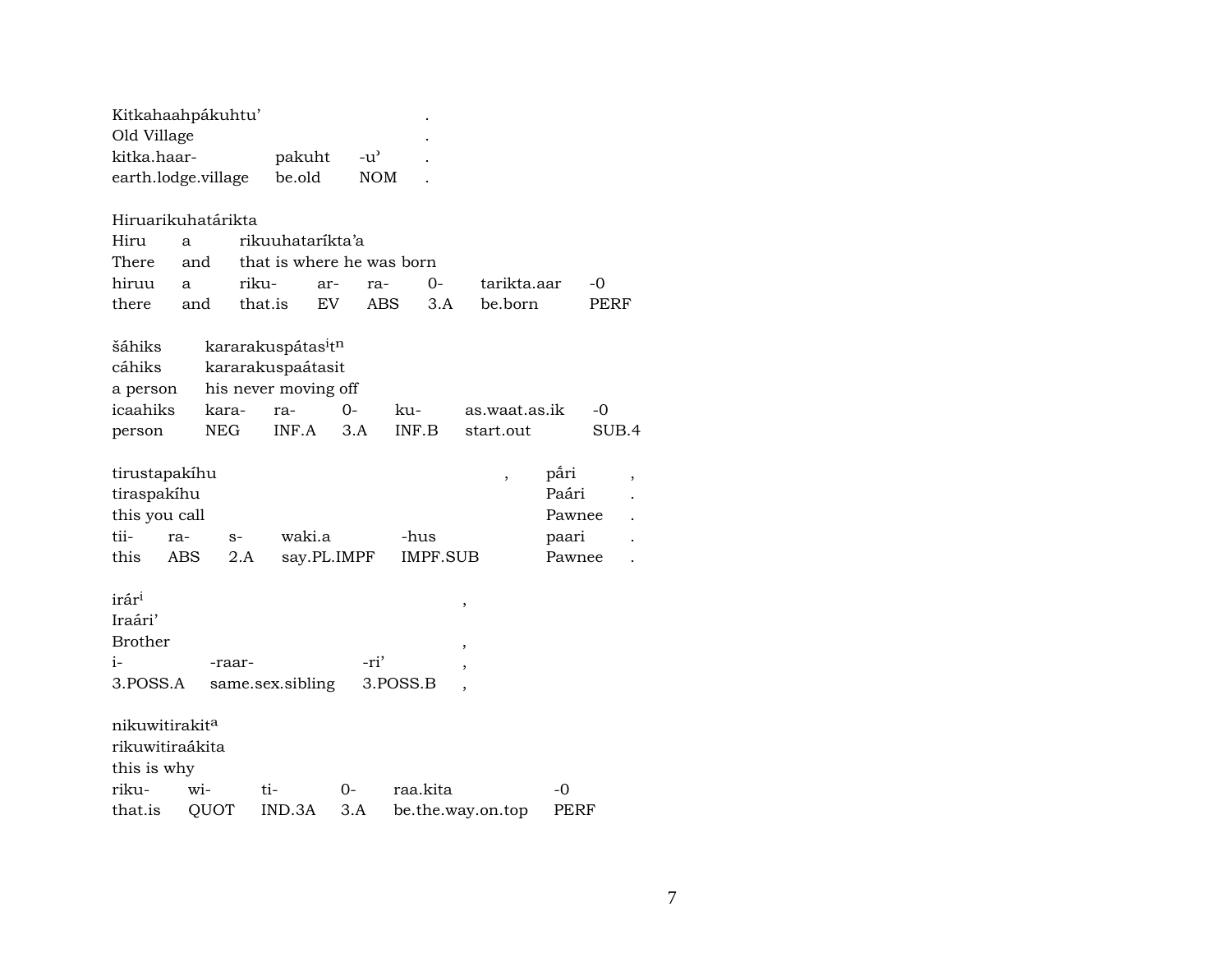|                                                 | tiratpákahu<br>tiratpaákahu<br>this my saying      |                                                                                                              |             |                       |                  |                          | ákitar <sup>u</sup><br>ákitaaru'<br>tribe |                           |                                                                                          | $\overline{\phantom{a}}$ |                       |             |
|-------------------------------------------------|----------------------------------------------------|--------------------------------------------------------------------------------------------------------------|-------------|-----------------------|------------------|--------------------------|-------------------------------------------|---------------------------|------------------------------------------------------------------------------------------|--------------------------|-----------------------|-------------|
| tii-                                            | ra-                                                | $t-$                                                                                                         | waaka       |                       | -hus             |                          | akitaar-                                  |                           | $-u'$                                                                                    |                          |                       |             |
| this                                            | ABS                                                | 1.A                                                                                                          |             | say.IMPF              |                  | IMPF.SUB                 | tribe                                     |                           | <b>NOM</b>                                                                               |                          |                       |             |
| ti-<br>IND.3A                                   | tiwarúksti<br>tihwaarúksti'<br>it was holy<br>$0-$ | ir-<br>3.A                                                                                                   | PL.3A       | waarukstii<br>be.holy |                  | $-0$<br>PERF             |                                           | a<br>A<br>And<br>a<br>and | $\,$<br>$\overline{\phantom{a}}$<br>$\overline{\phantom{a}}$<br>$\overline{\phantom{a}}$ |                          |                       |             |
| irár <sup>i</sup><br>iraári'<br>brother<br>$i-$ | 3.POSS.A                                           | -raar-<br>same.sex.sibling                                                                                   |             |                       | -ri'<br>3.POSS.B | $\, ,$<br>$\cdot$        |                                           |                           |                                                                                          |                          |                       |             |
| hiru<br>there                                   |                                                    | hirurahkuksawašurakatárihur <sup>u</sup><br>raahkuksawahcuraahkatárihuuru<br>even if it were a far off place |             |                       |                  |                          |                                           |                           |                                                                                          |                          |                       |             |
| hiruu<br>there                                  | ra-<br>INF.A                                       | $0 -$                                                                                                        | 3.A         | ar-<br><b>EV</b>      | ku-<br>INF.B     | uks-<br><b>JUSS</b>      | awahc-<br>even.if                         |                           | huraar-<br>place                                                                         |                          | kata.rihur<br>be.wide | -u<br>SUB.D |
| $\overline{\phantom{a}}$                        | these plains<br>tii-<br>this                       | tirahurarawáhatn<br>tirahuraarawaáhat<br>ra-<br>ABS                                                          | $0-$<br>3.A | huraar-<br>earth      |                  | ahak<br>extend.in.a.line |                                           |                           | -waa<br><b>DIST</b>                                                                      | $-0$<br>SUB.4            |                       |             |
| hiru                                            | hirusirihkukútika                                  | sirihkukuútika                                                                                               |             |                       |                  |                          |                                           |                           |                                                                                          |                          |                       |             |
| then                                            |                                                    | if he were killed by them                                                                                    |             |                       |                  |                          |                                           |                           |                                                                                          | $\overline{\phantom{a}}$ |                       |             |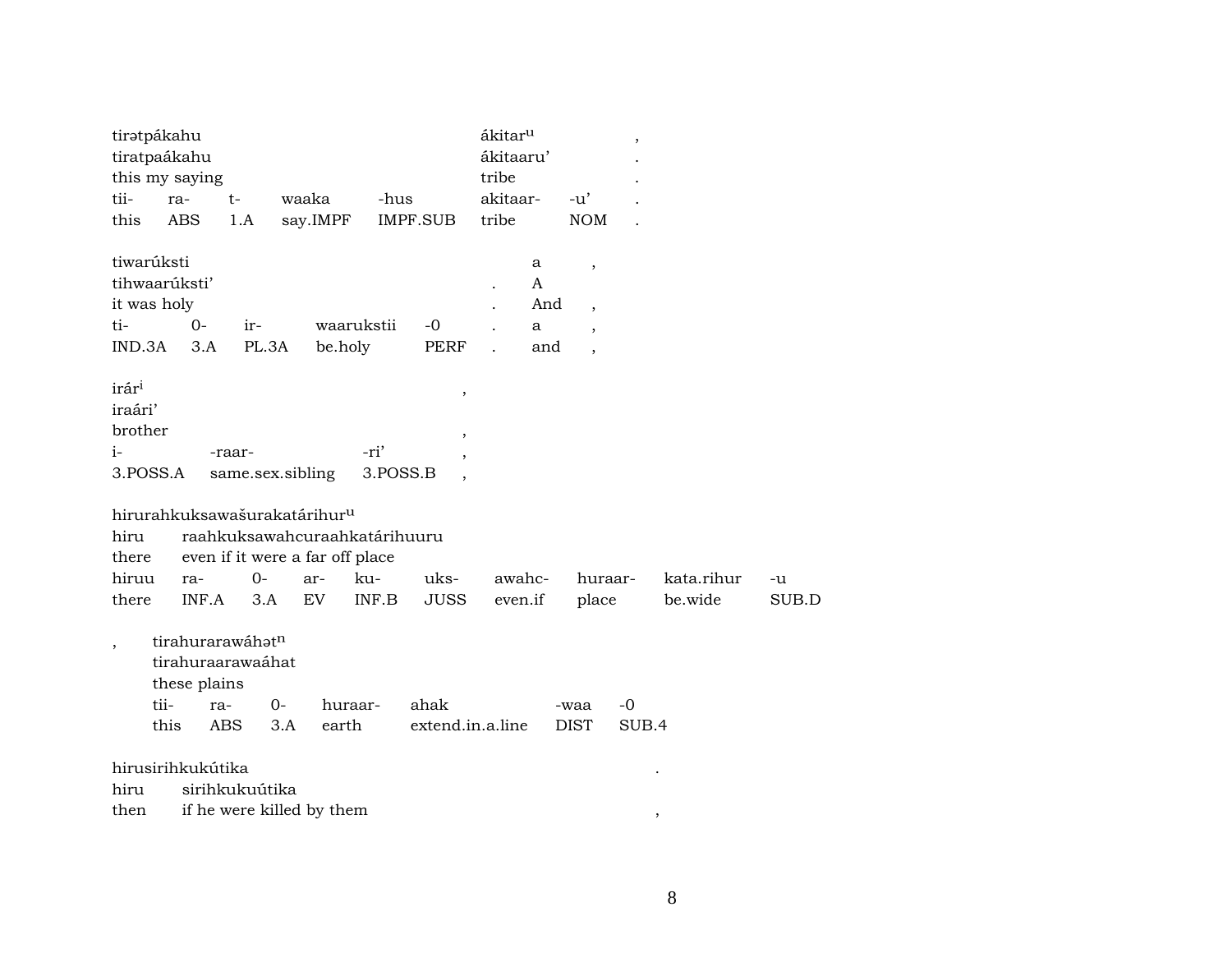| hiruu                                            | si-                                        | ra-        | 0-                                          | ir-               | ku-       | kuut.ik                                         | -a            | ,          |                |  |
|--------------------------------------------------|--------------------------------------------|------------|---------------------------------------------|-------------------|-----------|-------------------------------------------------|---------------|------------|----------------|--|
| then                                             | DU                                         | INF.A      | 3.A                                         | PL.3A             | INF.B     | kill                                            | SUB.1         |            |                |  |
| Hitihwiša<br>hi<br>and                           | tihwica'<br>it came there                  |            |                                             |                   |           | nahúrahk <sup>i</sup><br>rahúrahki<br>an animal |               |            |                |  |
| hi                                               | ti-                                        | $0-$       | ir-                                         | wic.a             | $-0$      | rahuraar                                        | -kis          |            |                |  |
| and                                              | IND.3A                                     | 3.A        | OBV                                         | arrive            | PERF      | animal                                          | <b>DIM</b>    |            |                |  |
|                                                  | nikušírasahístaritn<br>rihkucírasahistarit |            | when it was going to lead him back          |                   |           |                                                 |               |            |                |  |
| ra-                                              | $O -$                                      | ir-        | ku-                                         | ut-               | ciras-    | a                                               | -his          | -ta        | -rit           |  |
| INF.A                                            | 3.A                                        | OBV        | INF.B                                       | PREV              | COM       | come                                            | PERF          | <b>INT</b> | <b>INT.SUB</b> |  |
|                                                  |                                            |            |                                             |                   |           |                                                 |               |            |                |  |
| Awitirušíras <sup>a</sup>                        |                                            |            |                                             |                   |           |                                                 |               |            |                |  |
| A                                                | witiiruucírasa'                            |            |                                             |                   |           |                                                 |               |            |                |  |
| And                                              | it led him back                            | ti-        |                                             |                   |           |                                                 |               |            | $-0$           |  |
| a<br>and                                         | wi-<br>QUOT                                |            | 0-<br>IND.3A<br>3.A                         | ir-<br><b>OBV</b> | ar-<br>EV | ut-<br>PREV                                     | ciras-<br>COM | a<br>come  | PERF           |  |
|                                                  |                                            |            |                                             |                   |           |                                                 |               |            |                |  |
| nahúrahk <sup>i</sup><br>rahúrahki<br>the animal |                                            |            | nahku <sup>u</sup><br>raáhkuu'u<br>any kind |                   |           |                                                 |               |            |                |  |
| rahuraar                                         | -kis                                       |            | ra-                                         | $0-$<br>ar-       | ku-       | 0                                               | -u            |            |                |  |
| animal                                           |                                            | <b>DIM</b> | INF.A                                       | EV<br>3.A         | INF.B     | be                                              | SUB.D         |            |                |  |
| kítu                                             |                                            |            | kúruks                                      | kítu              |           | nahúrak <sup>i</sup>                            |               |            |                |  |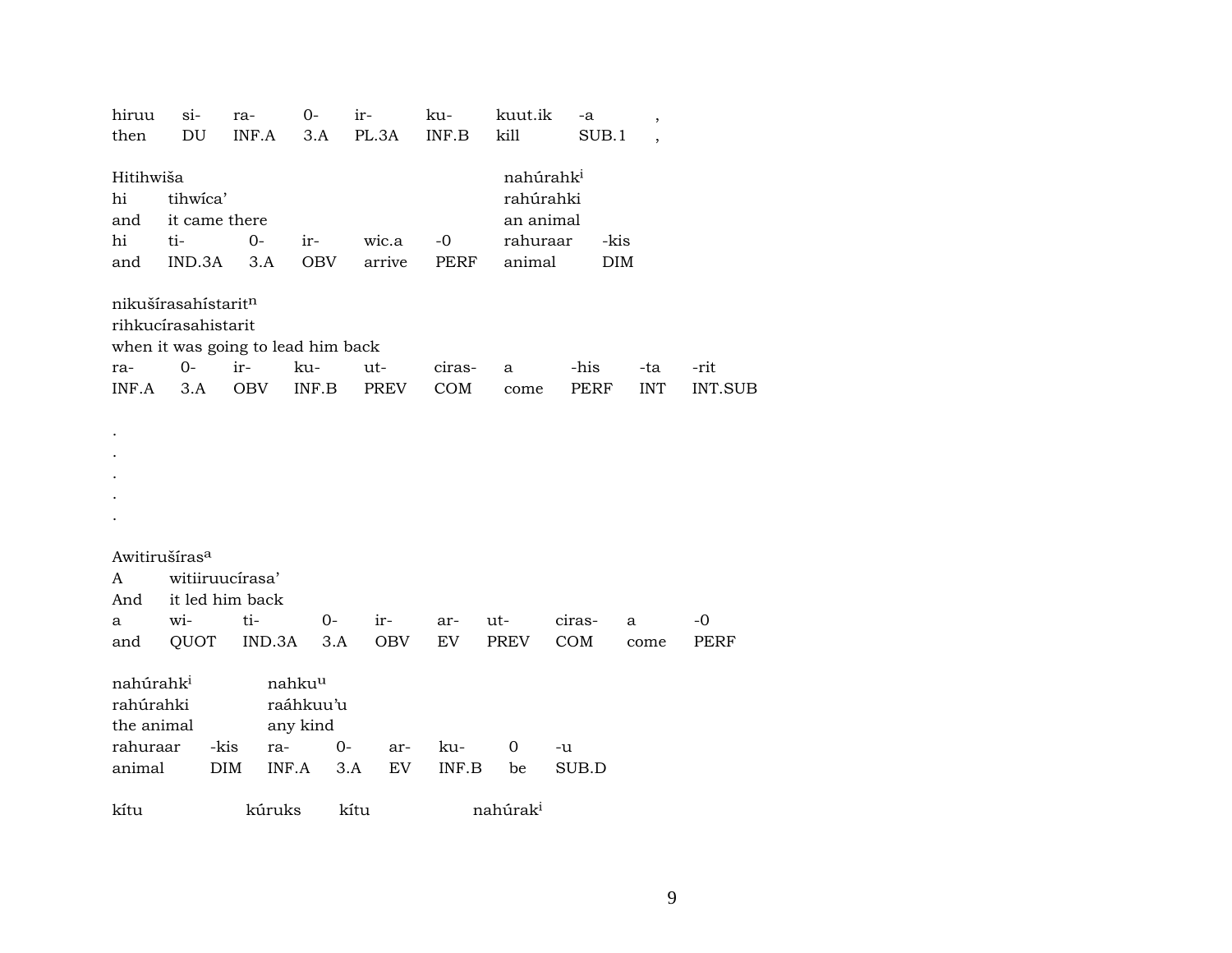| kítuu'u'<br>all            |            | kúruks           |              | kítuu'u'<br>all          |                   | rahúrahki                |             |                    |
|----------------------------|------------|------------------|--------------|--------------------------|-------------------|--------------------------|-------------|--------------------|
| kituu                      | $-u'$      | bears<br>kuuruks |              | kituu                    |                   | animals<br>rahuraar      |             |                    |
| all                        | <b>NOM</b> | bear             |              | all                      | -u'<br><b>NOM</b> | animal                   |             | -kis<br><b>DIM</b> |
|                            |            |                  |              |                          |                   |                          |             |                    |
| irirurušíraru <sup>a</sup> |            |                  |              |                          |                   |                          |             |                    |
| iriruuruciráruu'a          |            |                  |              |                          |                   |                          |             |                    |
| different kinds            |            |                  |              |                          |                   |                          |             |                    |
| irii-                      | ruu-       | ra-              | $O-$         | ut-                      | $i-$              | raar.uu                  |             | -a                 |
| that then                  |            | ABS              | 3.A          | PREV                     | SEQ               |                          | be.a.number | SUB.1              |
|                            |            |                  |              |                          |                   |                          |             |                    |
| nahúrak <sup>i</sup>       |            |                  | I            | ,                        |                   |                          |             |                    |
| rahúrahki                  |            |                  | I            |                          |                   |                          |             |                    |
| animals                    |            |                  | And          | $\overline{\phantom{a}}$ |                   |                          |             |                    |
| rahuraar                   |            | -kis             | $\mathbf{i}$ | $\overline{\phantom{a}}$ |                   |                          |             |                    |
| animal                     |            | <b>DIM</b>       | and          | $\overline{\phantom{a}}$ |                   |                          |             |                    |
|                            |            |                  |              |                          |                   |                          |             |                    |
| irár <sup>i</sup>          |            |                  |              |                          |                   | $\overline{\phantom{a}}$ | šáhiks      |                    |
| iraári'                    |            |                  |              |                          |                   |                          | cáhiks      |                    |
| brother                    |            |                  |              |                          |                   | $\overline{\phantom{a}}$ | a person    |                    |
| $i-$                       |            | -raar-           |              | -ri'                     |                   |                          | icaahiks    |                    |
| 3.POSS.A                   |            | same.sex.sibling |              | 3.POSS.B                 |                   |                          | person      |                    |
|                            |            |                  |              |                          |                   |                          |             |                    |
| hitíwiša                   |            |                  |              |                          |                   |                          |             |                    |
| witihwica'                 |            |                  |              |                          |                   |                          |             |                    |
| he came there              |            |                  |              |                          |                   |                          |             |                    |
| wi-                        | ti-        | 0-               | ir-          | wic.a                    |                   | -0                       |             |                    |
| QUOT                       | IND.3A     | 3.A              |              | arrive<br><b>OBV</b>     |                   | PERF                     |             |                    |
|                            |            |                  |              |                          |                   |                          |             |                    |
| nikuraítaw <sup>i</sup>    |            |                  |              |                          |                   |                          |             |                    |
| rihkuraa'iítawi            |            |                  |              |                          |                   |                          |             |                    |
| when he knew of it         |            |                  |              |                          |                   |                          |             |                    |
| ra-                        | $0-$       | ir-              | ku-          | raa.iita                 |                   | -wi                      |             |                    |
| INF.A                      | 3.A        | <b>OBV</b>       | INF.B        | know                     |                   | SUB.L                    |             |                    |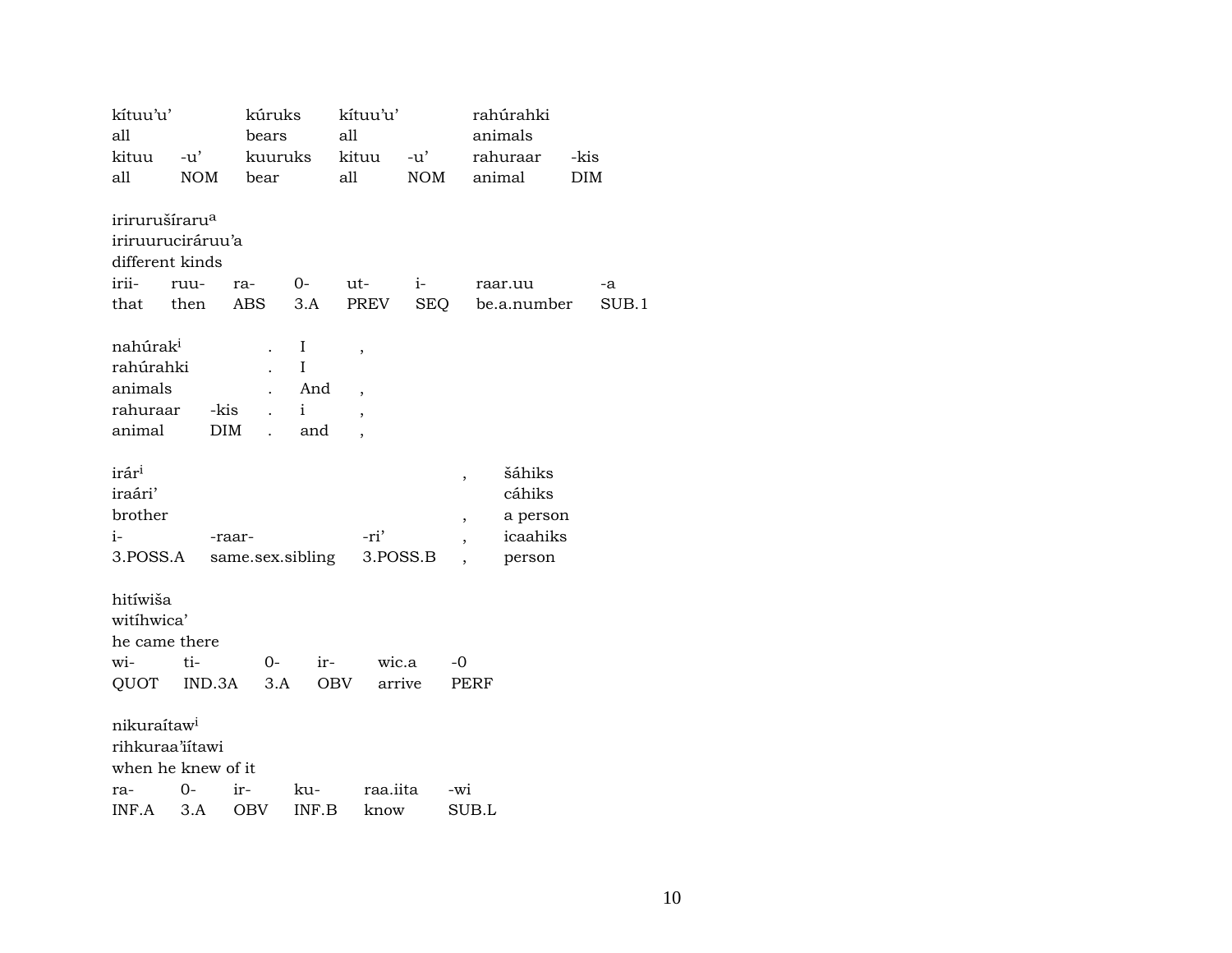| nakuhúrahuš<br>rakuhúrahac              |                     |                   |                                           |         |       |       |          |                          |           |             |
|-----------------------------------------|---------------------|-------------------|-------------------------------------------|---------|-------|-------|----------|--------------------------|-----------|-------------|
| that he was dead                        |                     |                   |                                           |         |       |       |          |                          |           |             |
| ra-                                     | $0-$                | ku-               |                                           | hurahac | $-0$  |       |          |                          |           |             |
| INF.A                                   | 3.A                 | INF.B             |                                           | be.dead |       | SUB.4 |          |                          |           |             |
| hiirár <sup>i</sup>                     |                     |                   |                                           |         |       |       |          | ,                        | hi,       |             |
| Hi                                      | iraári'             |                   |                                           |         |       |       |          |                          | hi        |             |
| And,                                    | brother             |                   |                                           |         |       |       |          | $\overline{\phantom{a}}$ | and       |             |
| hi                                      | $i-$                |                   | -raar-                                    |         |       | -ri'  |          | $\overline{\phantom{a}}$ | hi        |             |
| and                                     | 3.POSS.A            |                   | same.sex.sibling                          |         |       |       | 3.POSS.B | $\ddot{\phantom{0}}$     | and       |             |
| kítu<br>kítuu'u'<br>all<br>kituu<br>all | $-u'$<br><b>NOM</b> |                   |                                           |         |       |       |          |                          |           |             |
| sirihkušárikatn<br>sirihkuhcárikut      |                     |                   | when they would pull the arrow out        |         |       |       |          |                          |           |             |
| $si-$                                   | ra-                 | $0-$              | ir-                                       | ku-     |       | uur-  |          | ca.ri.kuk                | $-0$      |             |
| DU                                      | INF.A               | 3.A               | PL.3A                                     | INF.B   |       | PREV  |          | pull.out                 | SUB.4     |             |
| hisikakirušaríkatn<br>hi<br>and         |                     | sikaakiruhcárikut | they could not pull it out                |         |       |       |          |                          |           |             |
| hi                                      | si-                 | kaaki-            |                                           | $O -$   | ir-   |       | ar-      | uur-                     | ca.ri.kuk | $-0$        |
| and                                     | DU                  |                   | NEG.IND.3A                                | 3.A     | PL.3A |       | EV       | PREV                     | pull.out  | <b>PERF</b> |
| katáhka<br>kátahka<br>the enemy         |                     |                   | arís <sup>itn</sup><br>Ariisit<br>Himself |         |       |       |          |                          |           |             |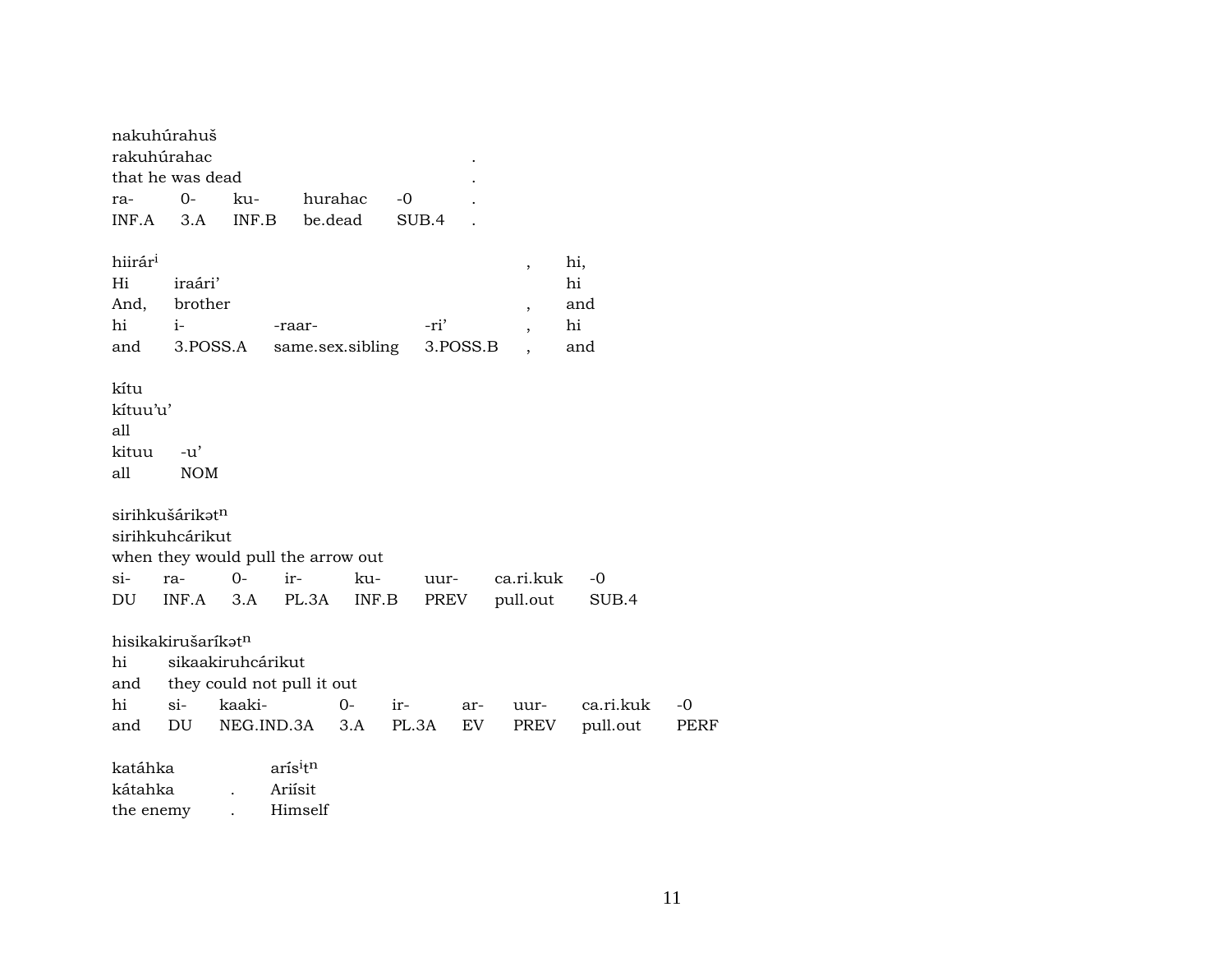| katahkaa                 | foreign.tribe         |                                 | ariisit<br>one's.own |          |           |                   |             |           |             |  |
|--------------------------|-----------------------|---------------------------------|----------------------|----------|-----------|-------------------|-------------|-----------|-------------|--|
|                          |                       |                                 |                      |          |           |                   |             |           |             |  |
|                          | hiwiwitiraruhšaríkutn |                                 |                      |          |           |                   |             |           |             |  |
| hi                       |                       | wiwitiraarúhcarikut             |                      |          |           |                   |             |           |             |  |
| and                      |                       | he would pull it out of himself |                      |          |           |                   |             |           |             |  |
| hi                       | wii-                  | witi-                           | ra-                  | $O-$     |           | ar-               | uur-        | ca.ri.kuk | -0          |  |
| and                      | now                   | <b>REFL</b>                     | <b>ABS</b>           | 3.A      |           | EV                | PREV        | pull.out  | <b>PERF</b> |  |
|                          | hiwitahkipisápiš      |                                 |                      |          |           |                   |             |           |             |  |
| hi                       |                       | witaahkipisapic                 |                      |          |           |                   |             |           |             |  |
| and                      |                       | the arrow shaft would break     |                      |          |           |                   |             |           |             |  |
| hi                       | wi-                   | ti-                             | $0-$                 |          | ar-       | kipis-            |             | apic      | -0          |  |
| and                      | QUOT                  | IND.3A                          |                      | 3.A      | <b>EV</b> |                   | arrow.shaft | break     | <b>PERF</b> |  |
|                          |                       |                                 |                      |          |           |                   |             |           |             |  |
| Na                       |                       | irár <sup>i</sup>               |                      |          |           |                   |             | ,         |             |  |
| Ráwa                     |                       | iraári'                         |                      |          |           |                   |             |           |             |  |
| <b>Now</b>               |                       | brother                         |                      |          |           |                   |             |           |             |  |
| rawa                     |                       | $i-$                            |                      | -raar-   |           |                   | -ri'        | ,         |             |  |
| now                      |                       | 3.POSS.A                        |                      |          |           | same.sex.sibling  | 3.POSS.B    |           |             |  |
|                          |                       |                                 |                      |          |           |                   |             |           |             |  |
| nikutirákit <sup>a</sup> |                       |                                 |                      |          |           |                   |             |           |             |  |
| rikutiraákita            |                       |                                 |                      |          |           |                   |             |           |             |  |
|                          | that is the reason    |                                 |                      |          |           |                   |             |           |             |  |
| riku-                    | ti-                   | $0-$                            |                      | raa.kita |           |                   | $-0$        |           |             |  |
| that.is                  |                       | IND.3A                          | 3.A                  |          |           | be.the.way.on.top | PERF        |           |             |  |
|                          |                       |                                 |                      |          |           |                   |             |           |             |  |
| irahapákihu              |                       |                                 |                      |          |           |                   |             |           |             |  |
| irahapákihu              |                       |                                 |                      |          |           |                   |             |           |             |  |
|                          |                       |                                 |                      |          |           |                   |             |           |             |  |
| our saying<br>ii-        |                       |                                 | rak-                 |          | waki.a    |                   |             |           |             |  |
|                          | ra-                   | t-                              |                      |          |           |                   | -hus        |           |             |  |
| that                     | ABS                   | 1.A                             | $1/2$ .PL            |          |           | say.PL.IMPF       |             | IMPF.SUB  |             |  |
|                          |                       |                                 |                      |          |           |                   |             |           |             |  |

iriwitiwáruksti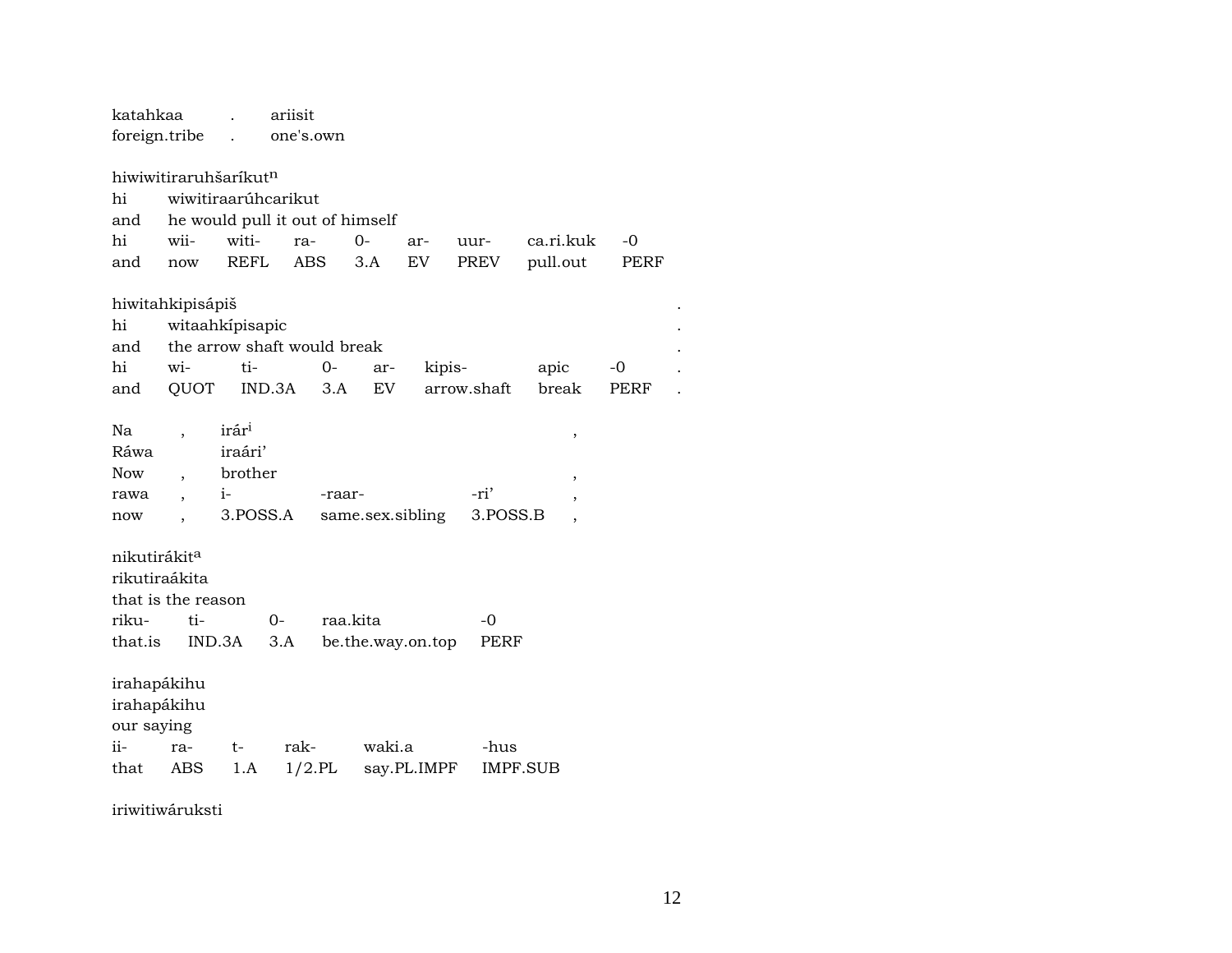|         | iriwitiwaáruksti'                |                          |        |                 |             |                     |                                        |                    |            |
|---------|----------------------------------|--------------------------|--------|-----------------|-------------|---------------------|----------------------------------------|--------------------|------------|
|         | that one was holy                |                          |        |                 |             |                     |                                        |                    |            |
| irii-   | $W1 -$                           | ti-                      |        | 0- waarukstii   |             | $-0$                |                                        |                    |            |
| that    | QUOT                             | $IND.3A$ $3.A$           |        | be.holy         |             | PERF                |                                        |                    |            |
|         |                                  |                          |        |                 |             |                     |                                        |                    |            |
| nihkua  |                                  |                          |        |                 |             |                     |                                        | A                  | $\, ,$     |
| ríhku'a |                                  |                          |        |                 |             |                     | $\epsilon$                             | A                  |            |
|         | when he came                     |                          |        |                 |             |                     | $\epsilon$                             | And                |            |
| ra-     | 0-                               | ir-                      | ku-    | a               | -0          |                     | $\boldsymbol{\zeta}\boldsymbol{\zeta}$ | a                  |            |
|         | $INF.A$ 3.A                      | OBV INF.B                |        | come            | SUB.4       |                     | $\epsilon$                             | and                |            |
|         |                                  |                          |        |                 |             |                     |                                        |                    |            |
|         | witahurahašist <sup>a</sup>      |                          |        |                 |             |                     |                                        |                    |            |
|         | witahurahácista                  |                          |        |                 |             |                     |                                        | "                  |            |
|         |                                  | now you are going to die |        |                 |             |                     | $\overline{\phantom{a}}$               | 11                 |            |
| wii-    | ta-                              | $S$ -                    |        | hurahac         | -his        | -ta                 |                                        | $\pmb{\mathsf{H}}$ |            |
| now     |                                  | $IND.1/2A$ 2.A           | die    |                 | PERF        | <b>INT</b>          |                                        | $\mathbf{H}$       |            |
|         |                                  |                          |        |                 |             |                     |                                        |                    |            |
|         | hihiruwitawišatn                 |                          |        |                 |             |                     |                                        |                    |            |
| hihiru  |                                  | witaawica'               |        |                 |             |                     |                                        |                    |            |
|         | and then                         | he arrived back          |        |                 |             |                     |                                        |                    |            |
| hi      | hiruu                            | wi-                      | $t$ i- | $0-$            | $a-$        |                     | wica                                   |                    | -0         |
| and     | then                             |                          |        | QUOT IND.3A 3.A |             | PREV.3A             | arrive                                 |                    | PERF       |
|         |                                  |                          |        |                 |             |                     |                                        |                    |            |
|         | iriratukstakitkahák <sup>u</sup> |                          |        |                 |             |                     |                                        |                    |            |
|         |                                  | iriiratukstaakitkahaáhku |        |                 |             |                     |                                        |                    |            |
|         | where our village was            |                          |        |                 |             |                     |                                        |                    |            |
| irii-   |                                  | ra- t- uks- rak-         |        |                 | kitka.haar- |                     |                                        |                    | kus        |
| where   | ABS                              | 1.A                      | AOR    | $1/2$ .PL       |             | earth.lodge.village |                                        |                    | be sitting |

 $\langle \cdot \rangle$  $\cdot$  $\cdot$  $\langle \cdot \rangle$  $\Delta$   $-0$ <br>SUB.4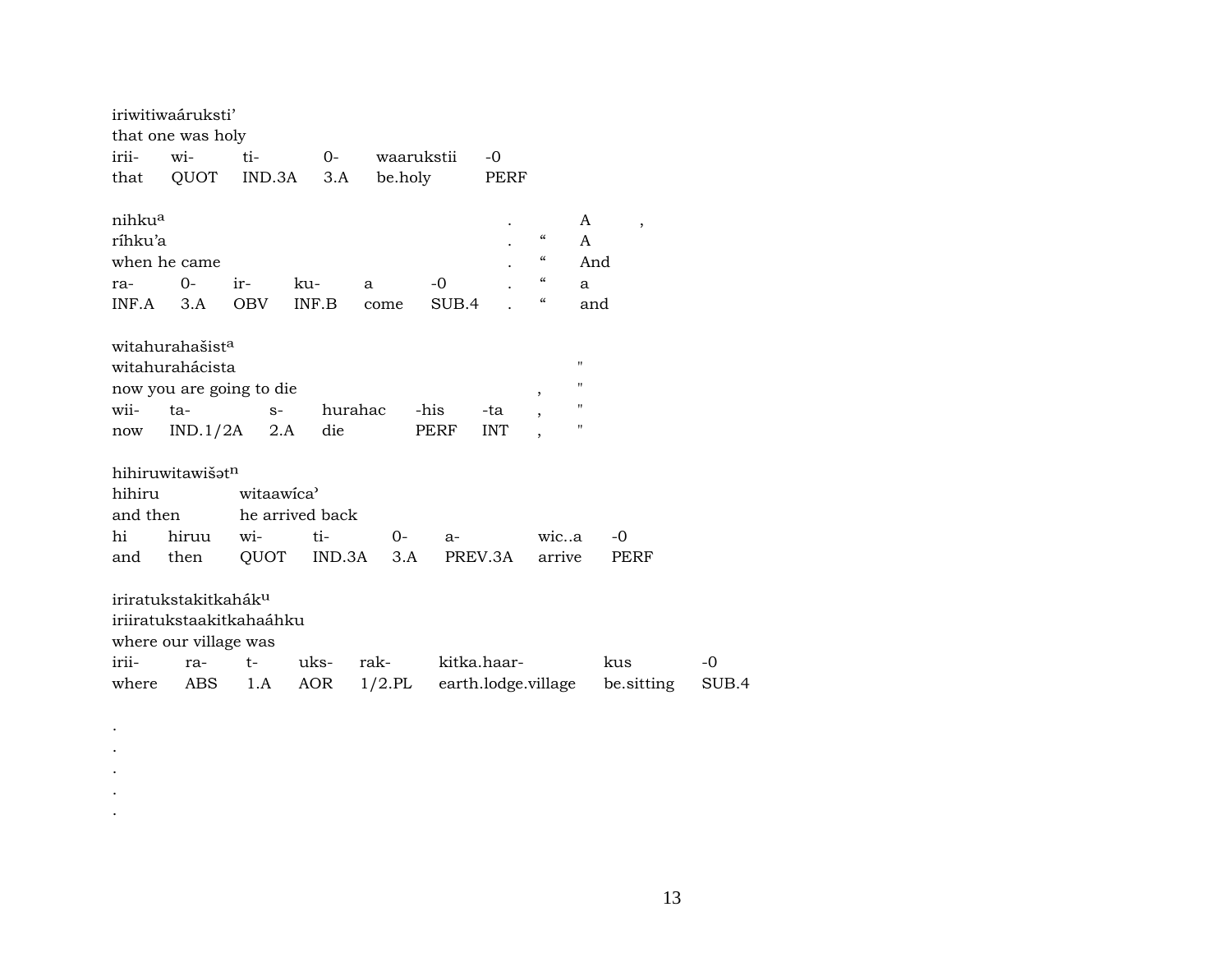|                |                                 | Hiwihiruwitarikskáwira        |                  |        |           |                                    |        |            |             |          |             |
|----------------|---------------------------------|-------------------------------|------------------|--------|-----------|------------------------------------|--------|------------|-------------|----------|-------------|
| Hi             | wihiru                          |                               | witaarikskaáwira |        |           |                                    |        |            |             |          |             |
| And            | now then                        |                               |                  |        |           | he would have the arrowhead in him |        |            |             |          |             |
| hi             | wii-                            | hiruu                         | wi-              | ti-    | $0-$      | ar-                                | riiks- | kaa        | $-wi$       | raah     | $-0$        |
| and            | now                             | then                          | QUOT             | IND.3A | 3.A       | EV                                 | arrow  | be.inside  | SUB.L       | have     | PERF        |
|                |                                 |                               |                  |        |           |                                    |        |            |             |          |             |
| hirukisikítiri |                                 |                               |                  |        |           |                                    |        |            |             |          |             |
| hiru           | kisikítiri'                     |                               |                  |        |           |                                    |        |            |             |          |             |
| there          |                                 | in his body                   |                  |        |           |                                    |        |            |             |          |             |
| hiruu          | kisikit                         | -hiri <sup>3</sup>            |                  |        |           |                                    |        |            |             |          |             |
| there          | be.alive                        | LOC                           |                  |        |           |                                    |        |            |             |          |             |
|                |                                 |                               |                  |        |           |                                    |        |            |             |          |             |
|                |                                 | Hiruirihiasiwitihkipiskawat   |                  |        |           |                                    |        |            |             |          |             |
| Hiru           |                                 | irihii'asiwitihkipiskawat     |                  |        |           |                                    |        |            |             |          |             |
| Then           |                                 | they took the arrow shaft out |                  |        |           |                                    |        |            |             |          |             |
| hiruu          | irii-                           | hii-                          | a                | $\sin$ | wi-       | ti-                                | 0-     | ir-        | kipis-      | kawat    | $-0$        |
| then           | that                            | other                         | and              | DU     | QUOT      | IND.3A                             | 3.A    | PL.3A      | arrow.shaft | take.out | <b>PERF</b> |
|                |                                 |                               |                  |        |           |                                    |        |            |             |          |             |
|                | hiruiraríkskawirat <sup>a</sup> |                               |                  |        |           |                                    |        |            |             |          |             |
| hiru           |                                 | irarikskaáwiraaha             |                  |        |           |                                    |        |            |             |          |             |
| there          |                                 | that arrow he had in him      |                  |        |           |                                    |        |            |             |          |             |
| hiruu          | $ii-$                           | ra-                           | $O -$            | riiks- | kaa       | -wi                                |        | raah<br>-a |             |          |             |
| there          | that                            | <b>ABS</b>                    | 3.A              | arrow  | be.inside | SUB.L                              |        | have       | SUB.1       |          |             |
|                |                                 |                               |                  |        |           |                                    |        |            |             |          |             |

| hirutirakahuraruhət <sup>n</sup> |  |
|----------------------------------|--|
| hiru tirakaáhuraaruhat           |  |
| there this country extending     |  |

, and the set of  $\mathcal{A}$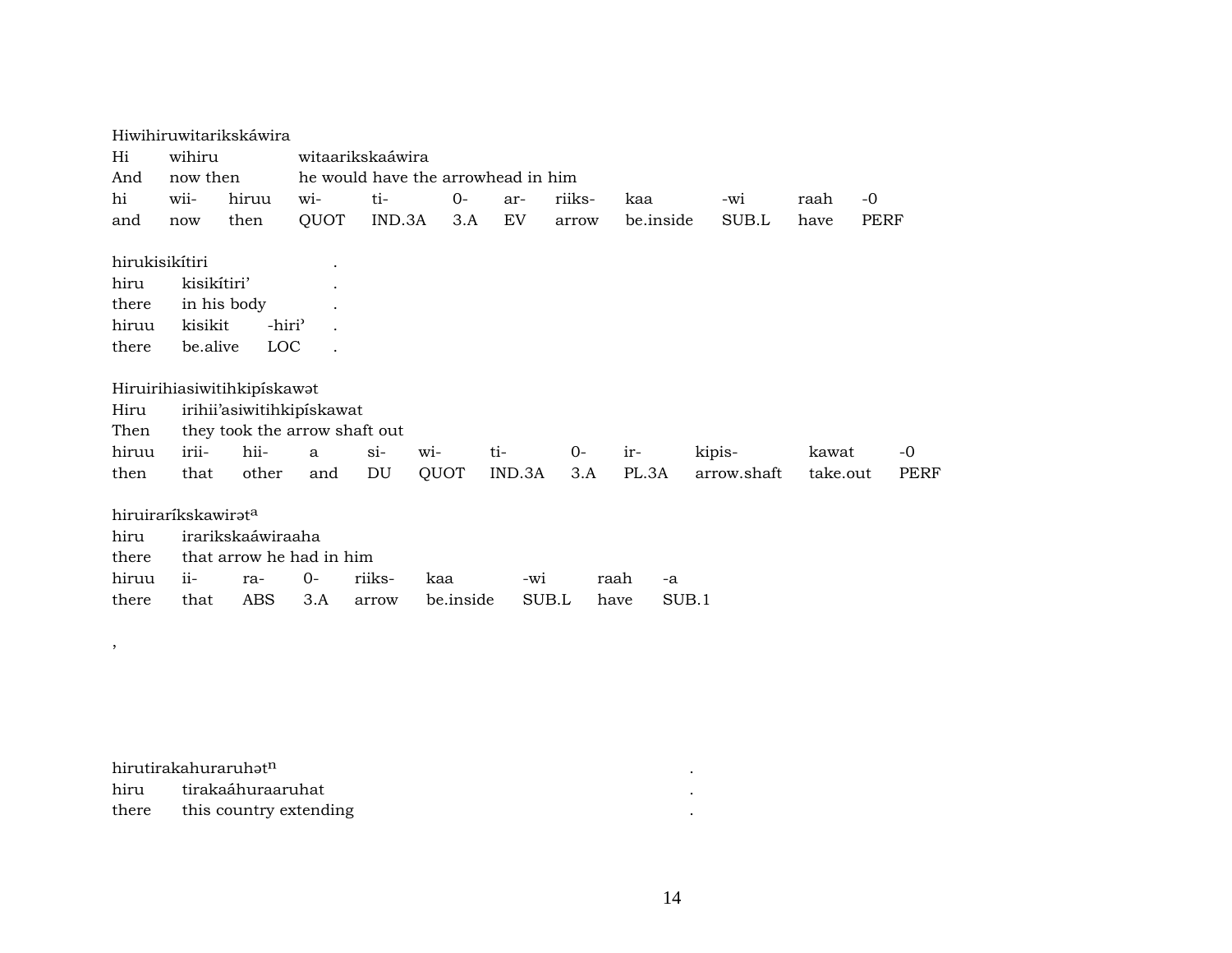| hiruu                    | tii-                     | ra-               | $O -$         | kaahuraar-         | uhak        |                  | $-0$  |  |
|--------------------------|--------------------------|-------------------|---------------|--------------------|-------------|------------------|-------|--|
| there                    | this                     | ABS               | 3.A           | earth              |             | extend.in.a.line | SUB.4 |  |
|                          |                          |                   |               |                    |             |                  |       |  |
| Náwa                     |                          | irár <sup>i</sup> |               |                    |             | $\,$             |       |  |
| Ráwa                     |                          | iraári'           |               |                    |             |                  |       |  |
| <b>Now</b>               | $\overline{\phantom{a}}$ | brother           |               |                    |             |                  |       |  |
| rawa                     |                          | $i$ -             | -raar-        |                    | -ri'        | ,                |       |  |
| now                      |                          | 3.POSS.A          |               | same.sex.sibling   |             | 3.POSS.B         |       |  |
|                          |                          |                   |               |                    |             |                  |       |  |
| nikutirákit <sup>a</sup> |                          |                   |               |                    |             |                  |       |  |
| rikutiraákita            |                          |                   |               |                    |             |                  |       |  |
|                          |                          |                   |               |                    |             |                  |       |  |
| that is the reason       |                          |                   |               |                    |             |                  |       |  |
| riku-                    | ti-                      |                   | $0-$          | raa.kita           | $-0$        |                  |       |  |
| that.is                  |                          | IND.3A            | 3.A           | be.the.way.on.top  | <b>PERF</b> |                  |       |  |
|                          |                          |                   |               |                    |             |                  |       |  |
| irahapakíhu              |                          |                   |               |                    |             |                  |       |  |
| irahápakihu              |                          |                   |               |                    |             |                  |       |  |
| our saying               |                          |                   |               |                    |             |                  |       |  |
| ii-                      | ra-                      | $t-$              | rak-          | waki.a             | -hus        |                  |       |  |
| that                     | ABS                      | 1.A               |               | 1/2.PL say.PL.IMPF |             | IMPF.SUB         |       |  |
|                          |                          |                   |               |                    |             |                  |       |  |
| iriwitíwaruksti          |                          |                   |               |                    |             |                  |       |  |
| iriwitíwaaruksti'        |                          |                   |               |                    |             |                  |       |  |
| that one is holy         |                          |                   |               |                    |             |                  |       |  |
| irii-                    | wi-                      | ti-               | $O -$         | waarukstii         | $-0$        |                  |       |  |
| that                     | QUOT                     |                   | IND.3A<br>3.A | be.holy            |             | PERF             |       |  |
|                          |                          |                   |               |                    |             |                  |       |  |
| Hirútirahu               |                          |                   |               |                    |             |                  |       |  |
| Hiru                     | tíraahu                  |                   |               |                    |             |                  |       |  |
|                          |                          |                   |               |                    |             |                  |       |  |
| Then                     |                          | this one coming   |               |                    |             |                  |       |  |
| hiruu                    | tii-                     | ra-               | $0-$          | $a-$               | a           | -hus             |       |  |
| then                     | this                     | ABS               | 3.A           | PREV.3A            | come        | IMPF.SUB         |       |  |

níkuwituhá.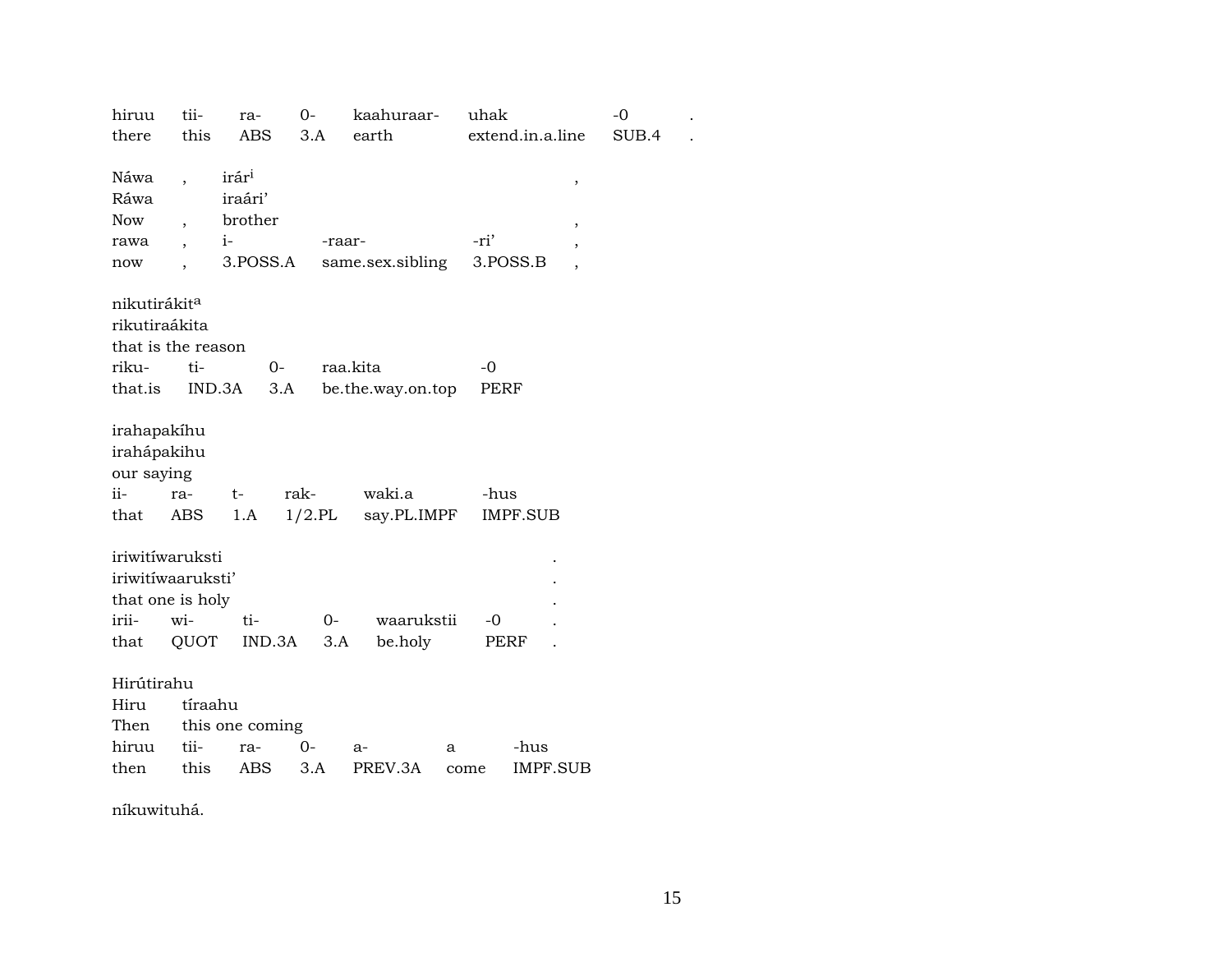| rikuwituuhá'<br>that one is the cause of it                                  |                   |                                    |                    |                             |                                                  |                   |                |             |  |  |  |  |
|------------------------------------------------------------------------------|-------------------|------------------------------------|--------------------|-----------------------------|--------------------------------------------------|-------------------|----------------|-------------|--|--|--|--|
|                                                                              |                   |                                    |                    |                             |                                                  |                   |                |             |  |  |  |  |
| riku-                                                                        | wi-               | ti-                                |                    | $0-$                        | ut-                                              | raar              |                | $-0$        |  |  |  |  |
| that.is                                                                      | QUOT              |                                    | IND.3A             | 3.A                         | <b>PREV</b>                                      |                   | be.the.cause   | PERF        |  |  |  |  |
| Nahúruhk <sup>i</sup><br>rahúrahki<br>animals<br>rahuraar                    |                   | -kis                               |                    |                             |                                                  |                   |                |             |  |  |  |  |
| animal                                                                       |                   | <b>DIM</b>                         |                    |                             |                                                  |                   |                |             |  |  |  |  |
| tiraráhkas <sup>a</sup><br>tiraráhkasa<br>these in the brush<br>tii-<br>this | ra-<br><b>ABS</b> | $O -$<br>3.A                       | raar-<br>PL.INDV.A |                             | ka-<br>in.the.brush                              |                   | sa<br>be.lying | -0<br>SUB.3 |  |  |  |  |
| nahurarahkítu<br>all the animals<br>rahuraar-<br>animal                      |                   | rahuraaraahkituu'u'<br>raar-<br>PL | kituu<br>all       | $-u^{\prime}$<br><b>NOM</b> | šahiks<br>cáhiks<br>people<br>icaahiks<br>person |                   |                |             |  |  |  |  |
| nihkuwá ha<br>rihkuwáha                                                      |                   |                                    |                    |                             |                                                  |                   |                |             |  |  |  |  |
| ra-                                                                          | 0-                | their making them rise<br>ir-      | ku-                | waha.a                      |                                                  | -0                |                |             |  |  |  |  |
| INF.A                                                                        | 3.A               | OBV                                | INF.B              | lift.up                     |                                                  | SUB.4             |                |             |  |  |  |  |
|                                                                              |                   |                                    |                    |                             |                                                  |                   |                |             |  |  |  |  |
| Arikuaharákit <sup>a</sup>                                                   |                   |                                    |                    |                             |                                                  |                   |                | $\, ,$      |  |  |  |  |
| A                                                                            |                   | riku'aharaákita                    |                    |                             |                                                  |                   |                |             |  |  |  |  |
| And                                                                          |                   | that is the reason                 |                    |                             |                                                  |                   |                |             |  |  |  |  |
| a                                                                            | riku-             | ar-                                | ra-                | 0-                          | raa.kita                                         |                   |                | -0          |  |  |  |  |
| and                                                                          | that.is           | EV                                 | ABS                | 3.A                         |                                                  | be.the.way.on.top |                | <b>PERF</b> |  |  |  |  |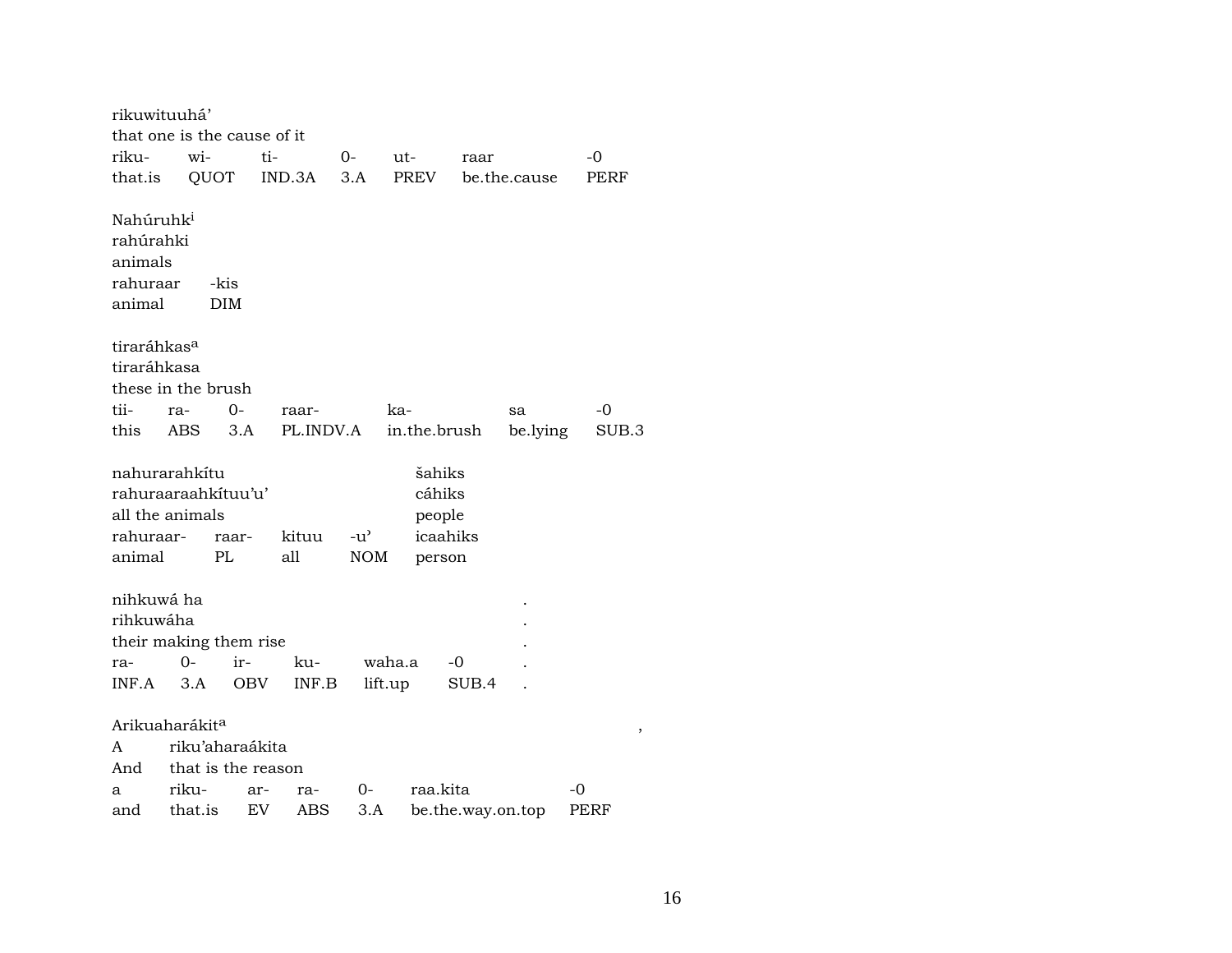| irár <sup>i</sup><br>iraári'   |                                                                   |        |                          |               |             |       |          |                    |                          |      | níkušk <sup>i</sup><br>ríkucki |      |                          |   |  |
|--------------------------------|-------------------------------------------------------------------|--------|--------------------------|---------------|-------------|-------|----------|--------------------|--------------------------|------|--------------------------------|------|--------------------------|---|--|
| brother                        |                                                                   |        |                          |               |             |       |          |                    | $\overline{\phantom{a}}$ |      | bird                           |      |                          |   |  |
| $i-$                           |                                                                   | -raar- |                          |               |             | -ri'  |          |                    | $\overline{\phantom{a}}$ |      | rikuc                          |      | -kis                     |   |  |
| 3.POSS.A                       |                                                                   |        | same.sex.sibling         |               |             |       | 3.POSS.B |                    |                          |      | bird                           |      | DIM                      |   |  |
|                                |                                                                   |        |                          |               |             |       |          |                    |                          |      |                                |      |                          |   |  |
| nikutašikskapákis <sup>u</sup> |                                                                   |        |                          |               |             |       |          |                    |                          |      |                                |      |                          | , |  |
| rihkuutacikskapaákisu          |                                                                   |        |                          |               |             |       |          |                    |                          |      |                                |      |                          |   |  |
|                                | when it took pity on him<br>$0-$<br>ku-<br>ut-<br>aciks.kaapaakis |        |                          |               |             |       |          |                    |                          |      |                                |      |                          |   |  |
| ra-                            |                                                                   |        | INF.B                    |               |             |       |          |                    |                          |      | -u                             |      |                          |   |  |
| INF.A                          | <b>PREV</b>                                                       |        |                          | feel.pity.for |             |       |          | SUB.D              |                          | ,    |                                |      |                          |   |  |
|                                |                                                                   |        |                          |               |             |       |          |                    |                          |      |                                |      |                          |   |  |
| aturuhurarúk <sup>u</sup>      |                                                                   |        |                          |               |             |       |          |                    |                          |      |                                |      |                          |   |  |
| a                              |                                                                   |        | tuuruhuraaruúku'         |               |             |       |          |                    |                          |      |                                |      |                          |   |  |
| and                            |                                                                   |        | he would be imitating it |               |             |       |          |                    |                          |      |                                |      |                          |   |  |
| a                              | ti-                                                               |        | $O -$                    | uur-          |             |       |          | uhur.raa.ra'uk     |                          |      | -:hus                          |      |                          |   |  |
| and                            | IND.3A                                                            |        | 3.A                      |               | <b>PREV</b> |       | imitate  |                    |                          |      | IMPF                           |      |                          |   |  |
| Hirurutirakíraw <sup>i</sup>   |                                                                   |        |                          |               |             |       |          |                    |                          |      |                                |      |                          |   |  |
| Hiru                           |                                                                   |        | ruutiraakitawi'          |               |             |       |          |                    |                          |      |                                |      |                          |   |  |
| Then                           |                                                                   |        | that is where it began   |               |             |       |          |                    |                          |      |                                |      |                          |   |  |
| hiruu                          | ruu-                                                              |        | ti-                      |               | $O -$       |       |          | raa.kita.wi        |                          |      |                                | $-0$ |                          |   |  |
| then                           | that                                                              |        | IND.3A                   |               | 3.A         |       |          | be.the.primary.way |                          |      |                                |      | PERF                     |   |  |
|                                |                                                                   |        |                          |               |             |       |          |                    |                          |      |                                |      |                          |   |  |
| isiríhšaku                     |                                                                   |        |                          |               |             |       |          |                    |                          |      |                                |      |                          |   |  |
| isiríhcaku                     |                                                                   |        |                          |               |             |       |          |                    |                          |      |                                |      |                          |   |  |
| when he was shot               |                                                                   |        |                          |               |             |       |          |                    |                          |      |                                |      | ,                        |   |  |
| ii-                            | $\sin$                                                            | ra-    |                          | 0-            | ir-         |       |          | cak                |                          | -hus |                                |      | ,                        |   |  |
| when                           | DU                                                                |        | ABS                      | 3.A           |             | PL.3A |          | shoot              |                          |      | IMPF.SUB                       |      | $\overline{\phantom{a}}$ |   |  |
| ihiširuratukstakapakúsuku      |                                                                   |        |                          |               |             |       |          |                    |                          |      |                                |      |                          |   |  |

|         | hici ruuratukstaakapakúsuku     |
|---------|---------------------------------|
| and but | then when we used to fight them |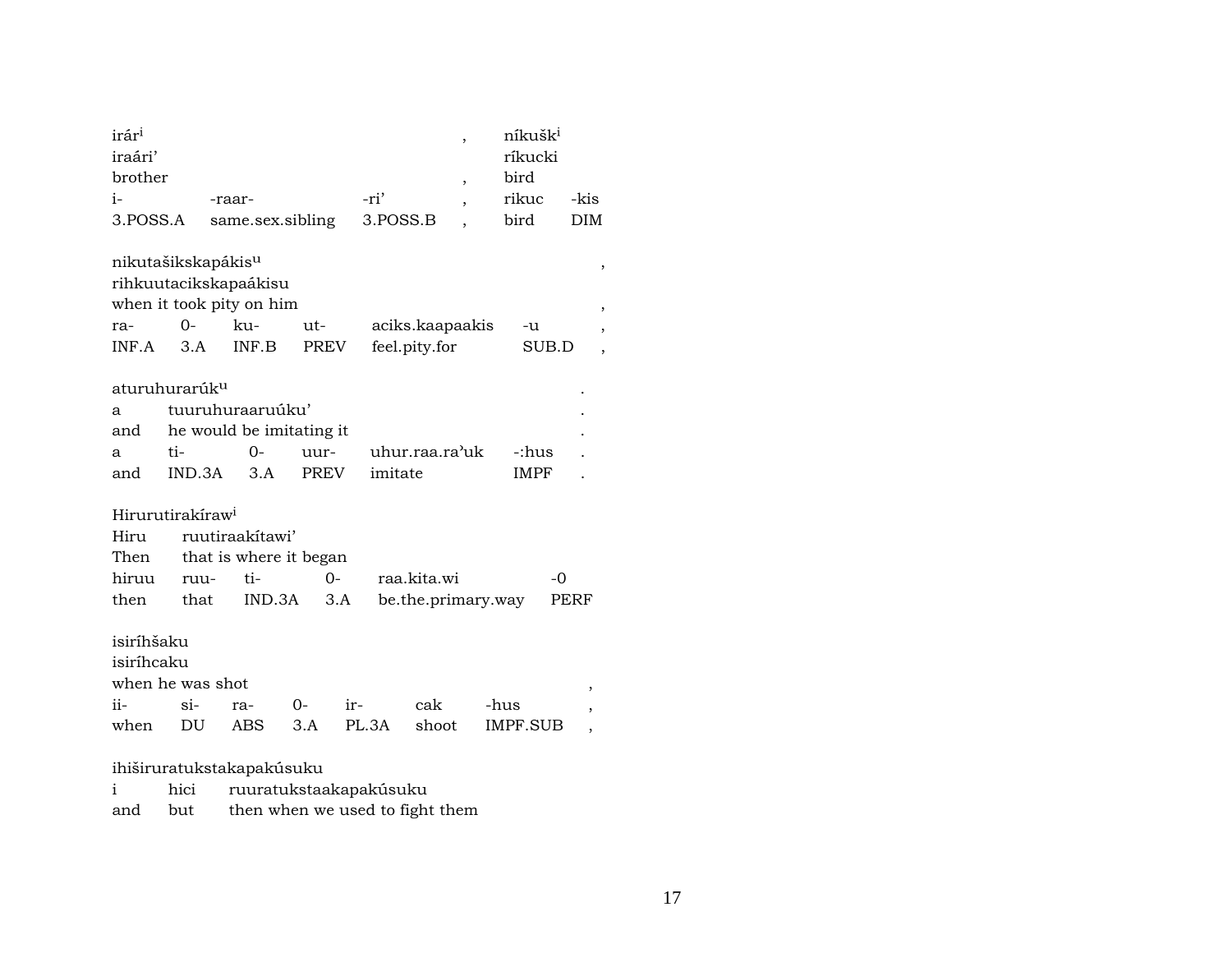| $\mathbf{i}$<br>and          | hi.ci<br>and                                                                                   | ruu-<br>then                                        | ra-<br><b>ABS</b> | uks-<br>$t-$<br>AOR<br>1.A | rak-<br>$1/2.$ PL                                    | apak                                                                | -hus<br>fight<br>IMPF.SUB         |             | -uku<br>HAB.SUB     |  |  |  |  |
|------------------------------|------------------------------------------------------------------------------------------------|-----------------------------------------------------|-------------------|----------------------------|------------------------------------------------------|---------------------------------------------------------------------|-----------------------------------|-------------|---------------------|--|--|--|--|
| ihi<br>uh<br>ihii            | ihitiraturarawáhatn<br>$\overline{\phantom{a}}$<br>$\ddot{\phantom{0}}$                        | tiraaturaarawaáhat<br>tii-<br>ra-                   | $O -$             | ituur-                     | these villages all around (ie other tribes)<br>raar- | ahak                                                                |                                   | -waa        | $-0$                |  |  |  |  |
| uh                           | $\ddot{\phantom{0}}$                                                                           | this<br>ABS                                         | 3.A               | village                    | $\rm PL$                                             |                                                                     | extend.in.a.line                  | <b>DIST</b> | SUB.4               |  |  |  |  |
|                              |                                                                                                |                                                     |                   |                            |                                                      |                                                                     |                                   |             |                     |  |  |  |  |
| Hiru                         | Hiruiriruwitirakítaw <sup>i</sup><br>iriwiruuwitiraakitawi'<br>that is where it began<br>There |                                                     |                   |                            |                                                      |                                                                     |                                   |             |                     |  |  |  |  |
| hiruu<br>there               | irii-<br>that                                                                                  | wii-<br>$\operatorname{now}$                        | ruu-<br>there     | wi-<br>QUOT                | ti-<br>IND.3A                                        | $0-$<br>3.A                                                         | raa.kita.wi<br>be.the.primary.way |             | $-0$<br><b>PERF</b> |  |  |  |  |
| hi<br>hi<br>and<br>hi<br>and | $\ddot{\phantom{0}}$<br>$\overline{\phantom{a}}$<br>$i-$<br>$\overline{\phantom{a}}$           | irár <sup>i</sup><br>iraári'<br>brother<br>3.POSS.A | -raar-            | same.sex.sibling           | -ri'<br>3.POSS.B                                     | $\, ,$<br>,<br>$\overline{\phantom{a}}$<br>$\overline{\phantom{a}}$ |                                   |             |                     |  |  |  |  |

hiwitáruhiwiš

 $\mathcal{A}$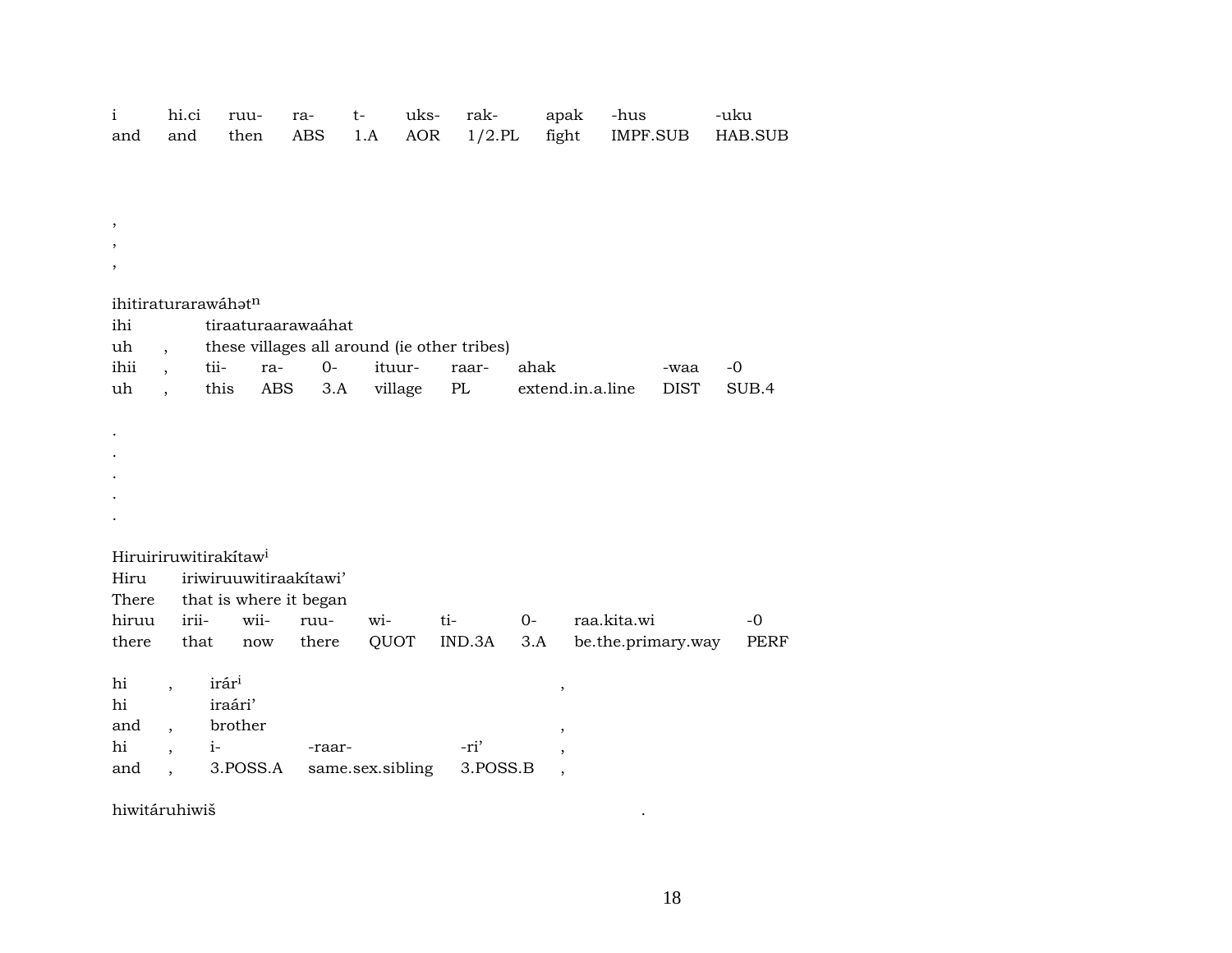| hi                  | witáruuhiwic               |                                |       |      |                |              |                 |                          |             |
|---------------------|----------------------------|--------------------------------|-------|------|----------------|--------------|-----------------|--------------------------|-------------|
| and                 |                            | he would appear                |       |      |                |              |                 |                          |             |
| hi                  | wi-                        | ti-                            | $0-$  | ar-  | uur-           | hiwihc       | $-0$            |                          |             |
| and                 | QUOT                       | IND.3A                         | 3.A   | EV   | PREV           | appear       | PERF            |                          |             |
|                     | Nahkuruhurarúku            |                                |       |      |                |              |                 |                          |             |
|                     | raahkuuruhuraarúku         |                                |       |      |                |              |                 |                          |             |
|                     |                            | when he would be imitating it  |       |      |                |              |                 |                          |             |
| ra-                 | 0-                         | ku-<br>ar-                     |       | uur- | uhur.raa.ra'uk |              | -hus            |                          |             |
| INF.A               | 3.A                        | EV                             | INF.B | PREV | imitate        |              | <b>IMPF.SUB</b> |                          |             |
| níkušk <sup>i</sup> |                            |                                |       |      |                |              |                 |                          |             |
| ríkucki             |                            |                                |       |      |                |              |                 |                          |             |
| the bird            |                            |                                |       |      |                |              |                 |                          |             |
| rikuc               | -kis                       |                                |       |      |                |              |                 |                          |             |
| bird                | <b>DIM</b>                 |                                |       |      |                |              |                 |                          |             |
|                     | Hiwitarurarirúši           |                                |       |      |                |              |                 |                          |             |
| Hi                  |                            | witaruuraariruhci'             |       |      |                |              |                 |                          |             |
| And                 |                            | it (the wound) would be severe |       |      |                |              |                 |                          |             |
| hi                  | wi-                        | ti-                            | $O -$ | ar-  | uur-           | raa.riruhci  |                 | -0                       |             |
| and                 | QUOT                       | IND.3A                         | 3.A   | EV   | PREV           | be.dangerous |                 | <b>PERF</b>              |             |
|                     |                            |                                |       |      |                |              |                 |                          |             |
|                     | hiwitirutúris <sup>a</sup> |                                |       |      |                |              |                 |                          |             |
| hi                  | witiiruutúriisa'           |                                |       |      |                |              |                 |                          |             |
| and                 |                            | daylight came upon him         |       |      |                |              |                 |                          |             |
| hi                  | wi-                        | ti-                            | 0-    | ir-  | $ut-$          | huriis.a     |                 |                          | $-0$        |
| and                 | QUOT                       | IND.3A                         | 3.A   | OBV  | PREV           |              |                 | daylight.to.come.upon    | <b>PERF</b> |
| hiwitawáku          |                            |                                |       |      |                |              | ,               |                          |             |
| hi                  | witaahwáku'                |                                |       |      |                |              |                 | $\mathcal{C}\mathcal{C}$ |             |
| and                 | he would say               |                                |       |      |                |              |                 | $\mathcal{C}$            |             |
| hi                  | wi-                        | ti-                            | $0-$  | ar-  | waka'u         | -0           |                 | $\mathcal{C}\mathcal{C}$ |             |
| and                 | QUOT                       | IND.3A                         | 3.A   | EV   | say            | PERF         |                 | $\epsilon\epsilon$       |             |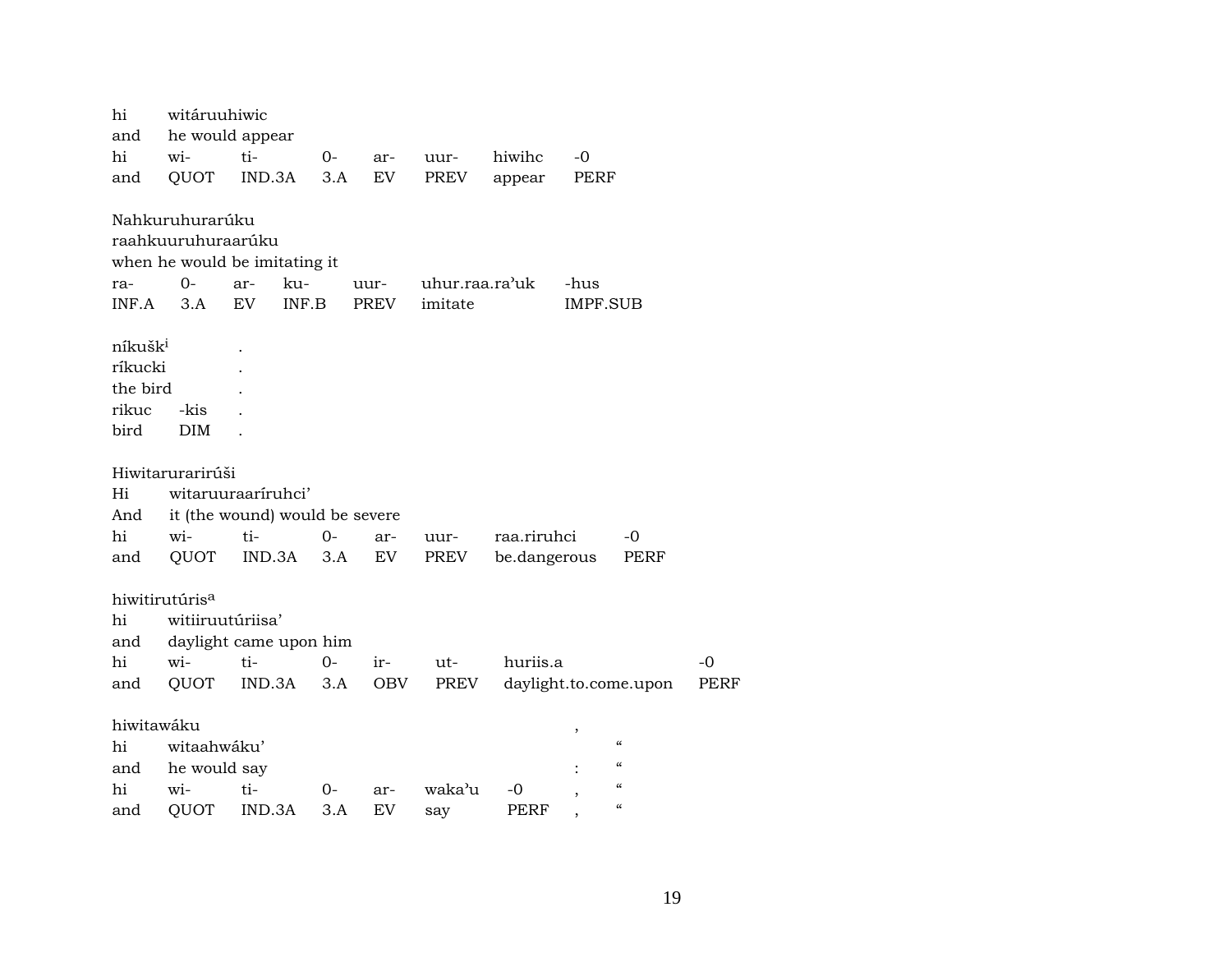|                                | háwakukakátutəst <sup>a</sup> |                   |                 |                                                  |      |       |              |                |                |            |
|--------------------------------|-------------------------------|-------------------|-----------------|--------------------------------------------------|------|-------|--------------|----------------|----------------|------------|
| Hawá                           |                               |                   | kukaakátuutasta |                                                  |      |       |              |                |                |            |
| Also                           |                               |                   |                 | there isn't going to be anything (wrong) with me |      |       |              |                |                |            |
| haawa                          | ku-                           |                   | kaaka-          |                                                  | $t-$ | $ut-$ | $\Omega$     | -as            |                | -ta        |
| also                           | INDF                          |                   |                 | NEG.ID.1/2A                                      | 1.A  | PREV  | be           |                | IMPF.IRR       | <b>INT</b> |
|                                |                               |                   |                 |                                                  |      |       |              |                |                |            |
|                                |                               |                   |                 |                                                  |      |       |              |                |                |            |
| $\pmb{\mathsf{H}}$             |                               |                   |                 |                                                  |      |       |              |                |                |            |
| 11<br>$\overline{\phantom{a}}$ |                               |                   |                 |                                                  |      |       |              |                |                |            |
| $\blacksquare$                 |                               |                   |                 |                                                  |      |       |              |                |                |            |
| 11<br>,                        |                               |                   |                 |                                                  |      |       |              |                |                |            |
|                                |                               |                   |                 |                                                  |      |       |              |                |                |            |
|                                | arikuwitaruət <sup>n</sup>    |                   |                 |                                                  |      |       |              |                |                |            |
| a                              | rikuwitaruú'ut                |                   |                 |                                                  |      |       |              |                |                |            |
| and                            | that is how it would be       |                   |                 |                                                  |      |       |              |                |                |            |
| a                              | riku-                         |                   | wi-             | ti-                                              | 0-   | ar-   | ut-          | $\overline{0}$ | $\overline{a}$ |            |
| and                            | that.is                       |                   | QUOT            | IND.3A                                           | 3.A  | EV    | PREV         | be             | EX             |            |
|                                |                               |                   |                 |                                                  |      |       |              |                |                |            |
| Nawa                           | $\ddot{\phantom{0}}$          | irár <sup>i</sup> |                 |                                                  |      |       |              | ,              |                |            |
| Ráwa                           |                               | iraári'           |                 |                                                  |      |       |              |                |                |            |
| <b>Now</b>                     | $\overline{\phantom{a}}$      | brother           |                 |                                                  |      |       |              | ,              |                |            |
| rawa                           | $\overline{ }$                | $i-$              |                 | -raar-                                           |      |       | -ri'         | $\overline{ }$ |                |            |
| now                            |                               |                   | 3.POSS.A        | same.sex.sibling                                 |      |       | 3.POSS.B     |                |                |            |
|                                |                               |                   |                 |                                                  |      |       |              |                |                |            |
| tatariráiwatn                  |                               |                   |                 |                                                  |      |       |              |                |                |            |
|                                | tatariiraá'iiwat              |                   |                 |                                                  |      |       |              |                |                |            |
|                                | I am telling you              |                   |                 |                                                  |      |       |              |                |                |            |
| ta-                            | $t-$                          |                   | a-              | ri-                                              |      | uur-  | raa.iiwaat   |                | -0             |            |
|                                | $IND.1/2A$ 1.A                |                   | 2.P             | PHYS.POSS                                        |      | PREV  | tell.a.story |                |                |            |
|                                |                               |                   |                 |                                                  |      |       |              |                | PERF           |            |
| tiraspákahu                    |                               |                   |                 |                                                  |      |       |              |                |                |            |

tiraspaákahu

this that you are saying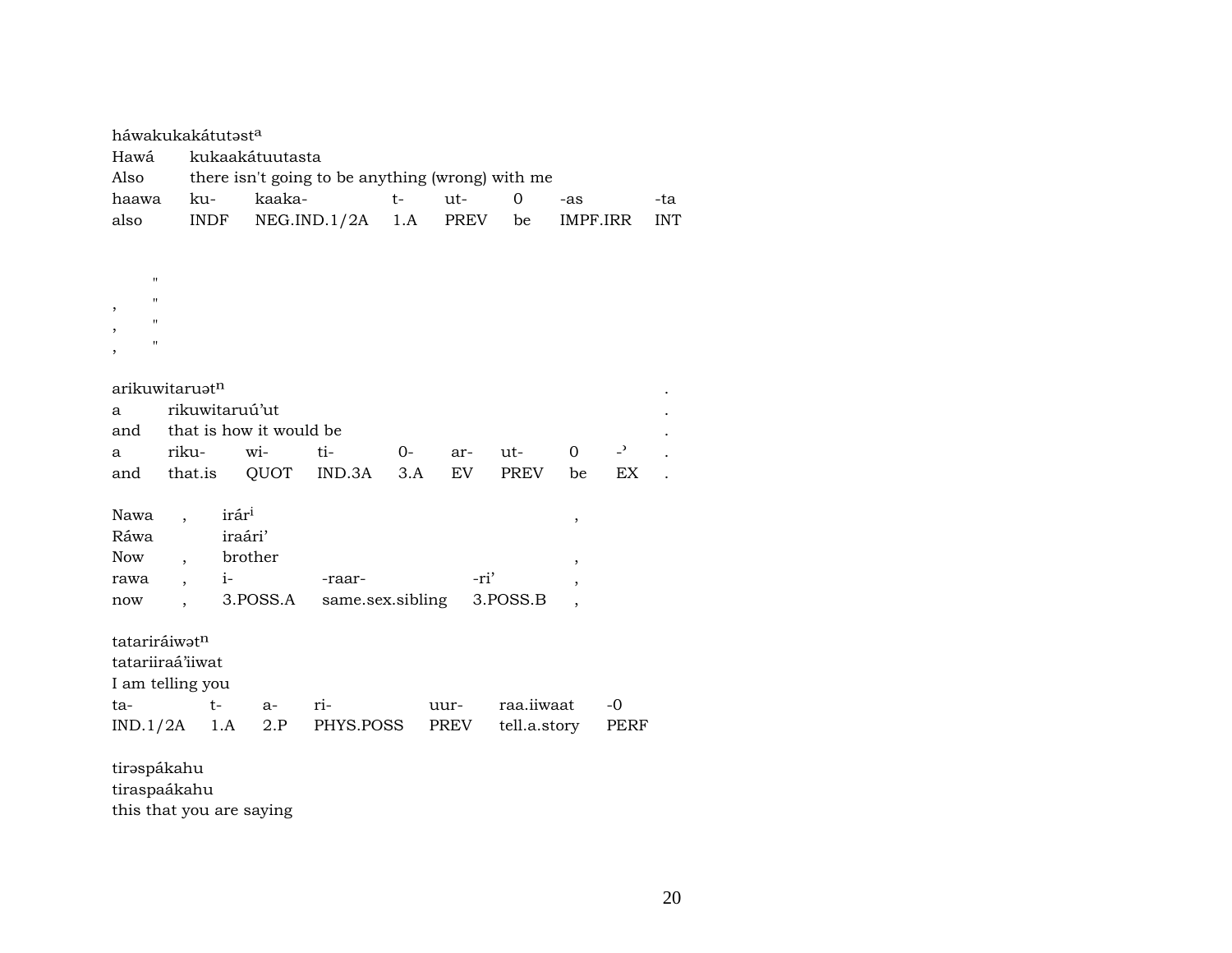| tii-<br>this                                              | ra-<br><b>ABS</b>                                                                   | $S-$<br>2.A        | waaka<br>say.IMPF        | -hus<br><b>IMPF.SUB</b> |                                                                |                     |                     |              |                     |
|-----------------------------------------------------------|-------------------------------------------------------------------------------------|--------------------|--------------------------|-------------------------|----------------------------------------------------------------|---------------------|---------------------|--------------|---------------------|
| ra-<br>ABS                                                | natuksparukstí <sup>u</sup><br>ratukspaárukstii'u<br>when I was holy<br>$t-$<br>1.A | uks-<br><b>AOR</b> | waarukstii<br>be.holy    | -u<br>SUB.D             | ákitar <sup>u</sup><br>ákitaaru'<br>tribe<br>akitaar-<br>tribe | $-u'$<br><b>NOM</b> |                     |              |                     |
| túriri<br>tuúriri'<br>in the village<br>ituur-<br>village | -hiri <sup>3</sup><br>LOC                                                           |                    |                          |                         |                                                                |                     |                     |              |                     |
|                                                           | nakuháhwiša<br>raakuuhaáhwíca<br>when they came to attack                           |                    |                          |                         |                                                                |                     |                     |              |                     |
| ra-<br>INF.A                                              | $O -$<br>3.A                                                                        | $a-$<br>PREV.3A    | ku-                      | ut-<br>INF.B<br>PREV    | raar-<br>PL.INDV.A                                             | wic.a               | arrive.to.attack    | -0<br>SUB.4  |                     |
|                                                           |                                                                                     |                    |                          |                         |                                                                |                     |                     |              |                     |
| hišahiks                                                  |                                                                                     |                    |                          |                         |                                                                |                     |                     |              |                     |
| hi<br>and                                                 | cáhiks<br>people                                                                    |                    |                          |                         |                                                                |                     |                     |              |                     |
| hi                                                        | icaahiks                                                                            |                    |                          |                         |                                                                |                     |                     |              |                     |
| and                                                       | person                                                                              |                    |                          |                         |                                                                |                     |                     |              |                     |
|                                                           | hitiraktahwášatn                                                                    |                    |                          |                         |                                                                |                     |                     |              |                     |
| hi                                                        | tiiraktaahwaáruucat                                                                 |                    |                          |                         |                                                                |                     |                     |              |                     |
| and                                                       |                                                                                     |                    | different ones were shot |                         |                                                                |                     |                     |              |                     |
| hi                                                        | ti-<br>IND.3A                                                                       | $0-$<br>3.A        | ir-<br>PL.3A             | ak-<br>PL.AN.3P         | raar-<br>PL.INDV.P                                             | waa-<br><b>DIST</b> | ruu-<br><b>DIST</b> | cak<br>shoot | $-0$<br><b>PERF</b> |
| and                                                       |                                                                                     |                    |                          |                         |                                                                |                     |                     |              |                     |
|                                                           | Náwa                                                                                | irár <sup>i</sup>  |                          |                         |                                                                | $\, ,$              |                     |              |                     |

21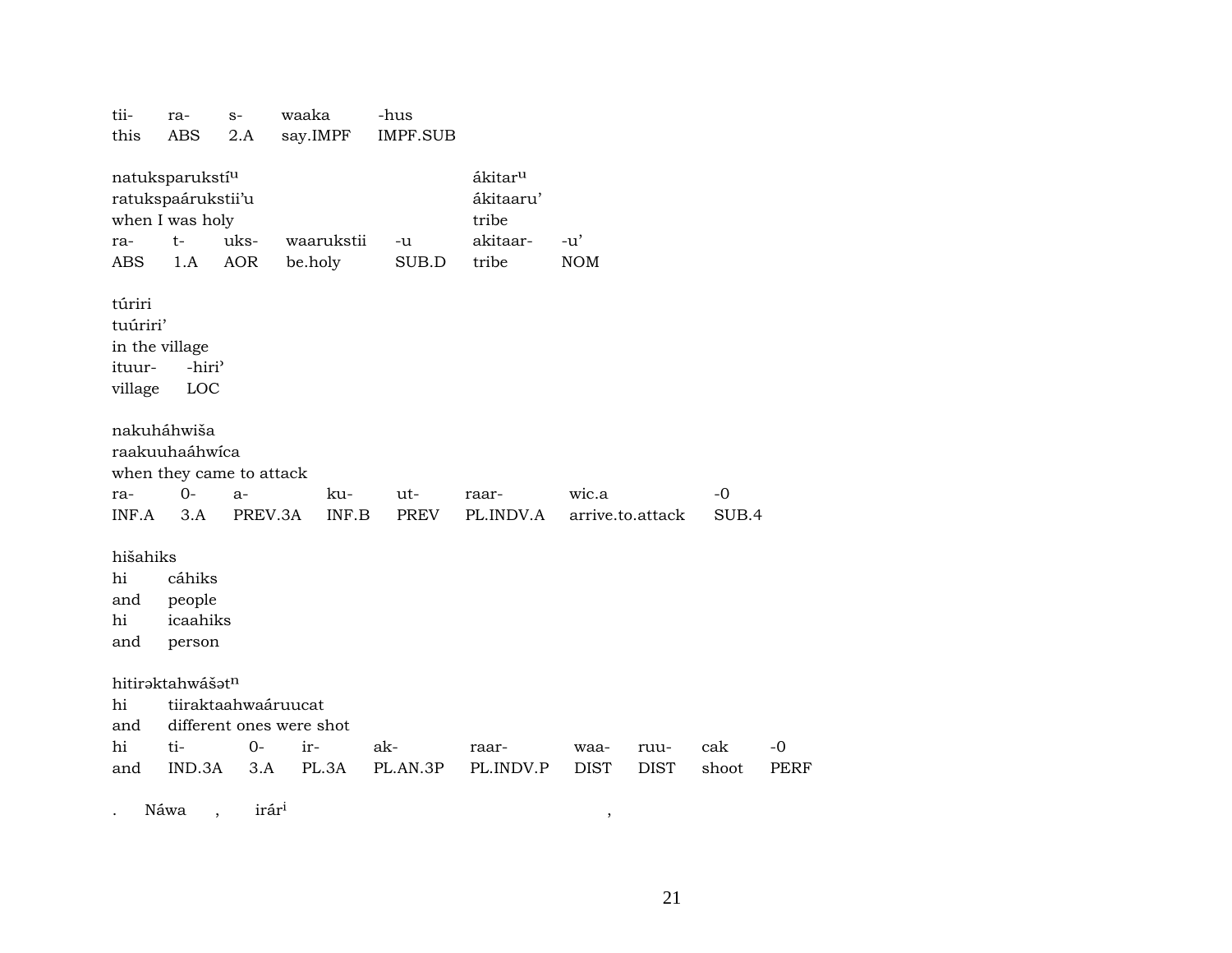|                          | Ráwa                     |                          | iraári'                  |           |        |                  |            |              |                          |             |
|--------------------------|--------------------------|--------------------------|--------------------------|-----------|--------|------------------|------------|--------------|--------------------------|-------------|
|                          | <b>Now</b>               | $\overline{\phantom{a}}$ | brother                  |           |        |                  | -ri'       |              | $\overline{\phantom{a}}$ |             |
|                          | rawa                     | $\overline{\phantom{a}}$ | $i-$<br>3.POSS.A         |           | -raar- | same.sex.sibling | 3.POSS.B   |              |                          |             |
|                          | now                      |                          |                          |           |        |                  |            |              |                          |             |
| tatariraíwatn            |                          |                          |                          |           |        |                  |            |              |                          |             |
| tatariiraa'iiwat         |                          |                          |                          |           |        |                  |            |              |                          |             |
| I am telling you         |                          |                          |                          |           |        |                  |            |              |                          |             |
| ta-                      |                          | $t-$                     | $a-$                     | ri-       |        | uur-             | raa.iiwaat |              | -0                       |             |
| $IND.1/2A$ 1.A           |                          |                          | 2.P                      | PHYS.POSS |        | PREV             |            | tell.a.story | PERF                     |             |
| irirasítska <sup>a</sup> |                          |                          |                          |           |        |                  |            |              |                          |             |
| iriirasícka'a            |                          |                          |                          |           |        |                  |            |              |                          |             |
| what you want            |                          |                          |                          |           |        |                  |            |              |                          |             |
| irii-                    | ra-                      | $S-$                     |                          | wicka     | -a     |                  |            |              |                          |             |
| what                     | ABS                      | 2.A                      |                          | want      | SUB.1  |                  |            |              |                          |             |
|                          |                          |                          |                          |           |        |                  |            |              |                          |             |
| Wituháhwiš <sup>a</sup>  |                          |                          |                          |           |        |                  |            |              |                          |             |
| Wituuhaáhwica'           |                          |                          |                          |           |        |                  |            |              |                          |             |
|                          |                          | The enemy came to attack |                          |           |        |                  |            |              |                          |             |
| wi-                      | ti-                      |                          | $0-$                     | a-        |        | ut-              | raar-      |              | wic.a                    | $-0$        |
| QUOT                     |                          | IND.3A                   | 3.A                      | PREV.3A   |        | PREV             | PL.INDV.A  |              | arrive.to.attack         | <b>PERF</b> |
|                          |                          |                          |                          |           |        |                  |            |              |                          |             |
| hiihi                    |                          |                          |                          |           |        |                  |            |              |                          |             |
| hi                       |                          | ihi                      |                          |           |        |                  |            |              |                          |             |
| and                      | $\overline{\phantom{a}}$ | uh                       | $\overline{\phantom{a}}$ |           |        |                  |            |              |                          |             |
| hi                       | $\overline{\phantom{a}}$ | ihii                     | $\overline{\phantom{a}}$ |           |        |                  |            |              |                          |             |
| and                      | $\cdot$                  | uh                       |                          |           |        |                  |            |              |                          |             |
| aharəsihúra              |                          |                          |                          |           |        |                  |            |              |                          |             |
|                          | ahaarasíhura             |                          |                          |           |        |                  |            |              |                          |             |
|                          |                          | they were in a line      |                          |           |        |                  |            |              |                          |             |
| ar-                      | ra-                      | $0-$                     | a-                       |           | ar-    | asuhuur.a        |            | $-0$         |                          |             |
| EV                       | <b>ABS</b>               | 3.A                      |                          | PREV.3A   | EV     | come.in.a.line   |            | SUB.4        |                          |             |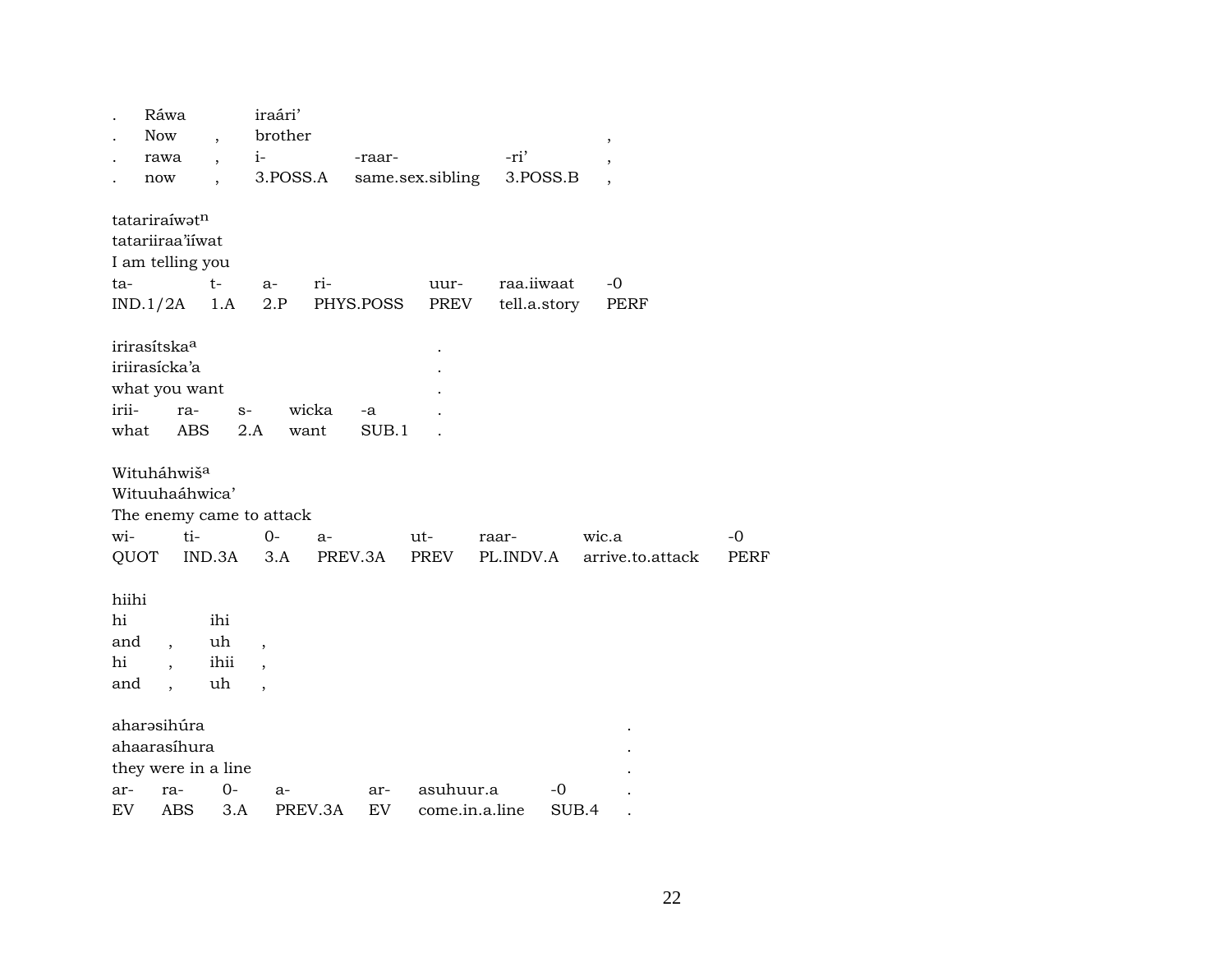| Náwa<br>Ráwa<br><b>Now</b><br>rawa<br>now                   |                                      |                                                                                                                      |                                           |                                                                                |                                                                                                                     |                                                                                                  |                       |                     |                     |              |              |                     |
|-------------------------------------------------------------|--------------------------------------|----------------------------------------------------------------------------------------------------------------------|-------------------------------------------|--------------------------------------------------------------------------------|---------------------------------------------------------------------------------------------------------------------|--------------------------------------------------------------------------------------------------|-----------------------|---------------------|---------------------|--------------|--------------|---------------------|
|                                                             |                                      | iahi, kuraktahwášatn<br>i'ahiikuuraktaahwaáruucat<br>different ones of ours were shot                                |                                           |                                                                                |                                                                                                                     |                                                                                                  |                       |                     |                     |              |              |                     |
| ii-<br>that                                                 | ar-<br>EV                            | ra-<br><b>ABS</b>                                                                                                    | $O -$<br>3.A                              | ir-<br>PL.3A                                                                   | ku-<br>1.P                                                                                                          | uur-<br>POSS.P                                                                                   | rak-<br>$1/2$ .PL     | raar-<br>3PL.INAN.P | waa-<br><b>DIST</b> | ruu-<br>then | cak<br>shoot | $-0$<br><b>PERF</b> |
| hisíahiraki<br>hi<br>and<br>hi<br>and                       | $si$ -<br>$\mathop{\rm DU}\nolimits$ | sí'ahiiraki<br>they conquered them<br>ar-<br>${\rm EV}$                                                              | ra-<br>$\mathbf A\mathbf B\mathbf S$      | $0-$<br>3.A                                                                    | ir-<br>PL.3A                                                                                                        | ak-<br>PL.AN.3P                                                                                  | kii<br>kill.in.battle | $-0$<br>PERF        |                     |              |              |                     |
| šárarətn<br>cáraraat<br>the enemy<br>icararaat<br>enemy     |                                      | $\ddot{\phantom{0}}$<br>$\ddot{\phantom{a}}$<br>$\ddot{\phantom{a}}$<br>$\ddot{\phantom{a}}$<br>$\ddot{\phantom{a}}$ | Náwa<br>Ráwa<br><b>Now</b><br>rawa<br>now | $\mathbf{i}$<br>$\overline{\phantom{a}}$<br>$\mathbf{i}$<br>SO<br>$\mathbf{i}$ | $\overline{\phantom{a}}$<br>$\overline{\phantom{a}}$<br>$\overline{\phantom{a}}$<br>and<br>$\overline{\phantom{a}}$ |                                                                                                  |                       |                     |                     |              |              |                     |
| irár <sup>i</sup><br>iraári'<br>brother<br>$i-$<br>3.POSS.A |                                      | -raar-                                                                                                               | same.sex.sibling                          |                                                                                | -ri'<br>3.POSS.B                                                                                                    | $^\mathrm{,}$<br>$^\mathrm{^\mathrm{o}}$<br>$\overline{\phantom{a}}$<br>$\overline{\phantom{a}}$ |                       |                     |                     |              |              |                     |
|                                                             |                                      | nikuritariraiwátista                                                                                                 |                                           |                                                                                |                                                                                                                     |                                                                                                  |                       |                     |                     |              |              |                     |

rikuriitariiraa'iiwaátista I am going to tell you about that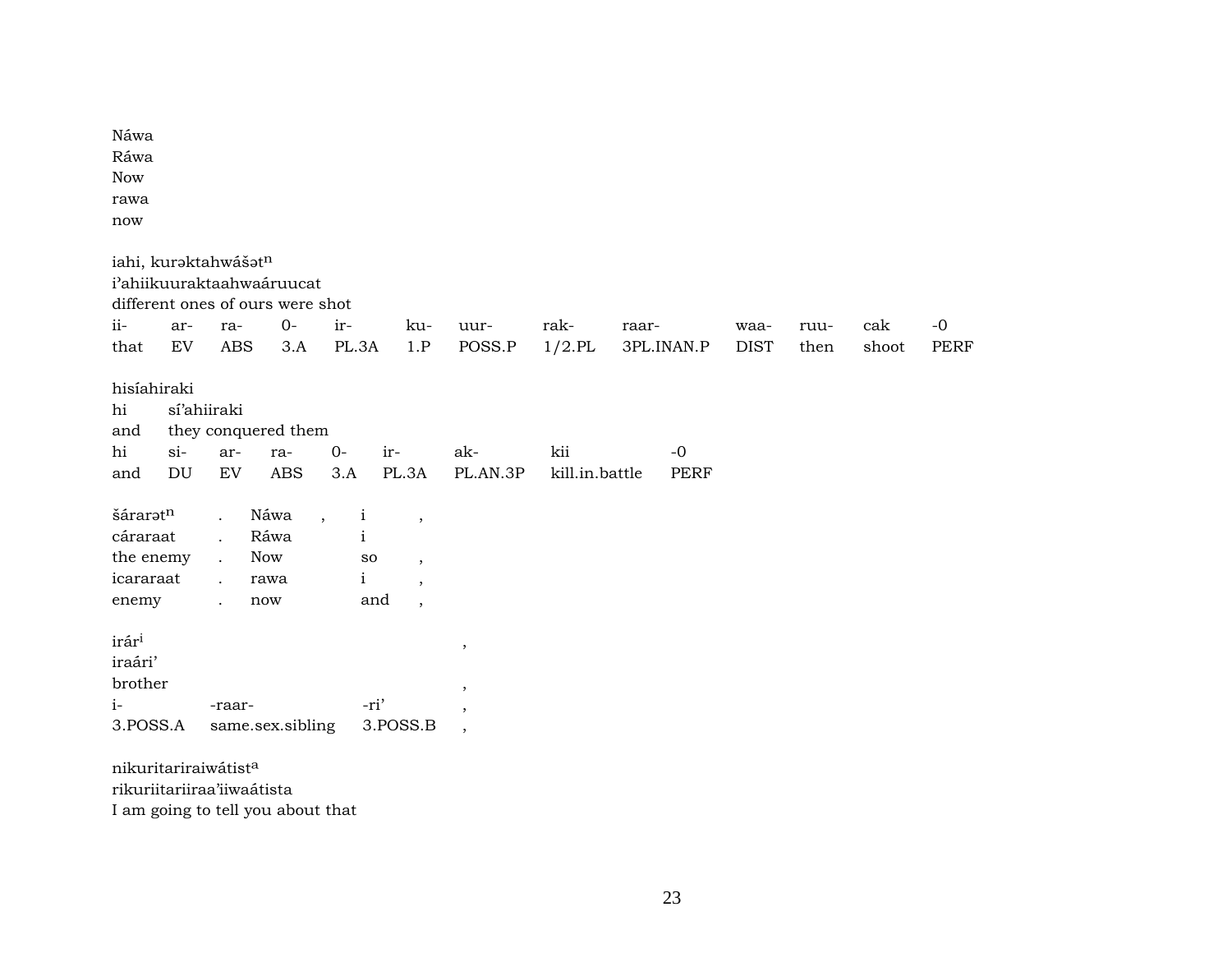| riku-             | rii-                      |                                     | $t-$       | $a-$ | ri-         |             | uur-            | raa.iiwaat               |                   | -his        | -ta         |             |           |        |           |             |             |
|-------------------|---------------------------|-------------------------------------|------------|------|-------------|-------------|-----------------|--------------------------|-------------------|-------------|-------------|-------------|-----------|--------|-----------|-------------|-------------|
| that.is           | <b>ASSR</b>               |                                     | 1.A        | 2.P  | PHYS.POSS   |             | <b>PREV</b>     | tell.a.story             |                   | <b>PERF</b> | <b>INT</b>  |             |           |        |           |             |             |
|                   | tiratpawákahu             |                                     |            |      |             |             |                 | $\cdot$                  |                   |             |             |             |           |        |           |             |             |
|                   | tiratpaawaákahu           |                                     |            |      |             |             |                 |                          |                   |             |             |             |           |        |           |             |             |
|                   | this that I am saying     |                                     |            |      |             |             |                 | $\cdot$                  |                   |             |             |             |           |        |           |             |             |
| tii-              | ra-                       | $t-$                                | waa-       |      | waaka       | -hus        |                 | $\cdot$                  |                   |             |             |             |           |        |           |             |             |
| this              | <b>ABS</b>                | 1.A                                 | $\rm DIST$ |      | say.IMPF    |             | <b>IMPF.SUB</b> | $\overline{\phantom{a}}$ |                   |             |             |             |           |        |           |             |             |
| irár <sup>i</sup> |                           |                                     |            |      |             | $\,$        |                 |                          |                   |             |             |             |           |        |           |             |             |
| iraári'           |                           |                                     |            |      |             |             |                 |                          |                   |             |             |             |           |        |           |             |             |
| brother           |                           |                                     |            |      |             | ,           |                 |                          |                   |             |             |             |           |        |           |             |             |
| $i-$              |                           | -raar-                              |            |      | -ri'        | ,           |                 |                          |                   |             |             |             |           |        |           |             |             |
| 3.POSS.A          |                           | same.sex.sibling                    |            |      | 3.POSS.B    | $\cdot$     |                 |                          |                   |             |             |             |           |        |           |             |             |
|                   | hiaharakaisp <sup>a</sup> |                                     |            |      |             |             |                 |                          |                   |             |             |             |           |        |           |             |             |
| hi                | ahaaraahkaa'ispaa'        |                                     |            |      |             |             |                 |                          |                   |             |             |             |           |        |           |             |             |
| and               | they came home            |                                     |            |      |             |             |                 |                          |                   |             |             |             |           |        |           |             |             |
| hi                | ar-                       | ra-                                 | $0-$       | $a-$ |             | raar-       |                 | kaa-                     | iis.a             |             | -wa         | $-0$        |           |        |           |             |             |
| and               | EV                        | ABS                                 | 3.A        |      | PREV.3A     | PL.INDV.A   |                 | inside                   | come.into         |             | <b>DIST</b> | <b>PERF</b> |           |        |           |             |             |
| šáksu             |                           |                                     |            |      |             |             |                 |                          |                   |             |             |             |           |        |           |             |             |
| cáksu'            |                           |                                     |            |      |             |             |                 |                          |                   |             |             |             |           |        |           |             |             |
| the wounded       |                           |                                     |            |      |             |             |                 |                          |                   |             |             |             |           |        |           |             |             |
| cak               | -his                      | $-u$ <sup><math>\prime</math></sup> |            |      |             |             |                 |                          |                   |             |             |             |           |        |           |             |             |
| shoot             | <b>PERF</b>               |                                     | <b>NOM</b> |      |             |             |                 |                          |                   |             |             |             |           |        |           |             |             |
|                   | witikariaharakaispaa      |                                     |            |      |             |             |                 |                          |                   |             |             |             |           |        |           |             |             |
| Witíkari'         |                           |                                     |            |      |             |             |                 |                          | aharahkaa'ispa'a' |             |             |             |           |        |           |             |             |
|                   | There were many           |                                     |            |      |             |             |                 |                          | They came home    |             |             |             |           |        |           |             |             |
| wi-               | ti-                       |                                     | $O -$      | kari |             | $-0$        |                 | ar-                      | ra-               | $0-$        | $a-$        |             | raar-     | kaa-   | iis.a     | -wa         | $-0$        |
| QUOT              | IND.3A                    |                                     | 3.A        |      | be.numerous | <b>PERF</b> |                 | EV                       | <b>ABS</b>        | 3.A         | PREV.3A     |             | PL.INDV.A | inside | come.into | <b>DIST</b> | <b>PERF</b> |
|                   |                           |                                     |            |      |             |             |                 |                          |                   |             |             |             |           |        |           |             |             |

 $\check{\mathbf{s}}$ áksu . I ,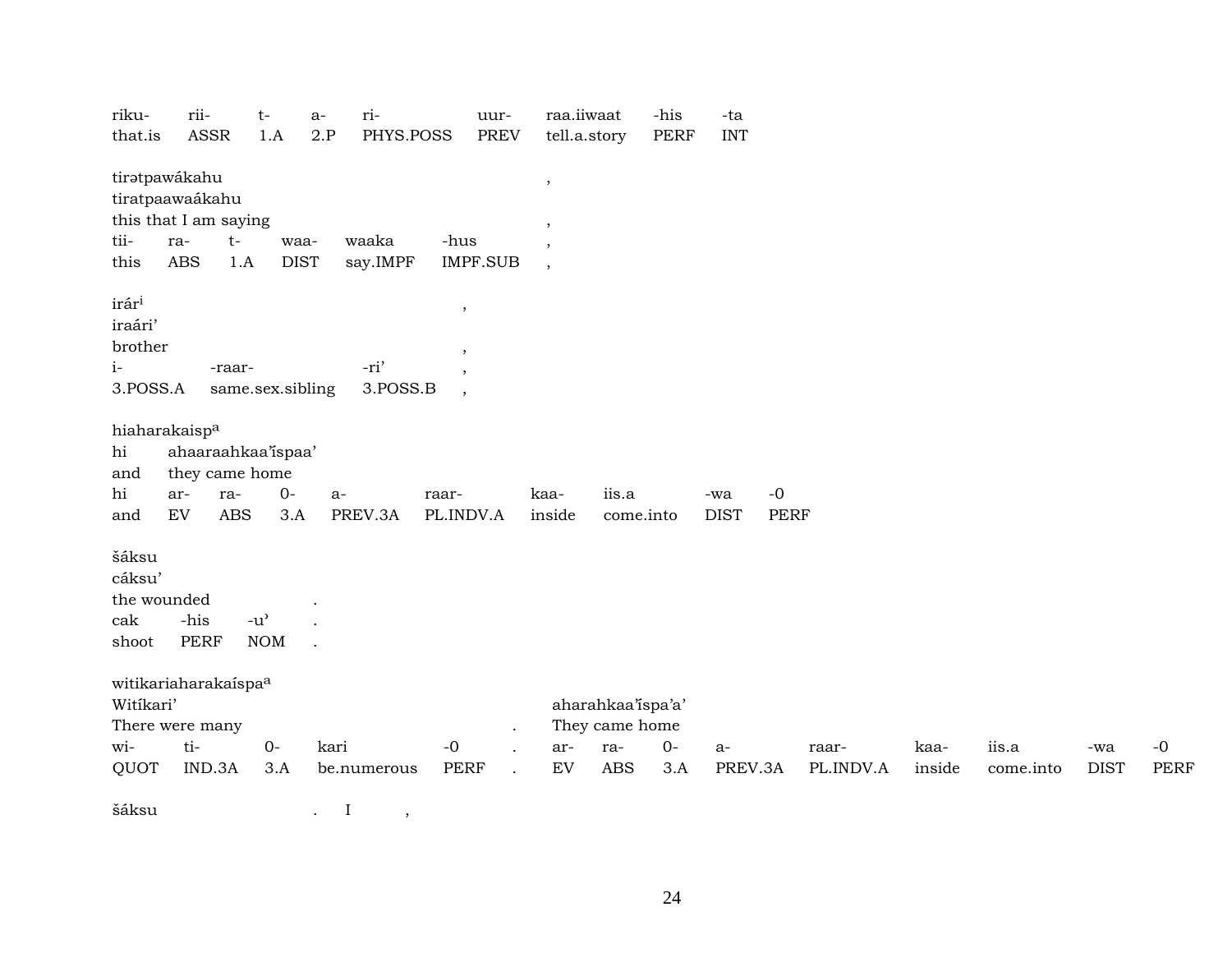| cáksu'<br>the wounded<br>cak<br>shoot                                                  | -his<br><b>PERF</b> |                                                   | $-u^{\flat}$<br>NOM                                            |      | I<br>And<br>$\mathbf{i}$<br>and | $\overline{\phantom{a}}$<br>$\overline{\phantom{a}}$ |                                                 |                                    |                      |       |  |
|----------------------------------------------------------------------------------------|---------------------|---------------------------------------------------|----------------------------------------------------------------|------|---------------------------------|------------------------------------------------------|-------------------------------------------------|------------------------------------|----------------------|-------|--|
| irár <sup>i</sup><br>iraári'<br>brother<br>i-<br>3.POSS.A                              |                     | -raar-                                            | same.sex.sibling                                               |      | -ri'                            | 3. <sub>P</sub> OSS.B                                | $\overline{\phantom{a}}$<br>$\overline{ }$<br>, | əsku<br>ásku<br>one<br>asku<br>one |                      |       |  |
| siahirušírəsa<br>si'ahiruucírasa<br>they brought him back<br>$si-$                     | ar-                 | ra-                                               | 0-                                                             |      | $ir-$                           | ut-                                                  | ciras-                                          |                                    | a                    | -0    |  |
| DU                                                                                     | EV                  | ABS                                               | 3.A                                                            |      | PL.3A                           | PREV                                                 | COM                                             |                                    | come                 | SUB.4 |  |
| Wituruhurarúk <sup>u</sup><br>Wituuruhúraaruuku'<br>He was imitating it<br>wi-<br>QUOT | ti-                 | IND.3A                                            | 0-<br>3.A                                                      |      | PREV                            | uur- uhur.raa.ra'uk<br>imitate                       |                                                 |                                    | -:hus<br><b>IMPF</b> |       |  |
| škírihk <sup>i</sup><br>ckírihki<br>a wolf<br>ickirir-<br>wolf                         | -kis<br><b>DIM</b>  | ,<br>$\mathbf{r}$<br>$\mathbf{r}$<br>$\mathbf{r}$ | škírihk <sup>i</sup><br>Ckírihki<br>A wolf<br>ickirir-<br>wolf |      | -kis<br><b>DIM</b>              |                                                      |                                                 |                                    |                      |       |  |
| wituruhúraruk <sup>u</sup><br>wituuruhúraaruuku'<br>he was imitating it                |                     |                                                   |                                                                |      |                                 |                                                      |                                                 |                                    |                      | ,     |  |
| wi-                                                                                    | $ti-$               |                                                   | 0-                                                             | uur- |                                 | uhur.raa.ra'uk                                       |                                                 |                                    | -:hus                | ,     |  |
| QUOT                                                                                   |                     | IND.3A                                            | 3.A                                                            | PREV |                                 | imitate                                              |                                                 |                                    | <b>IMPF</b>          |       |  |

 $\bullet$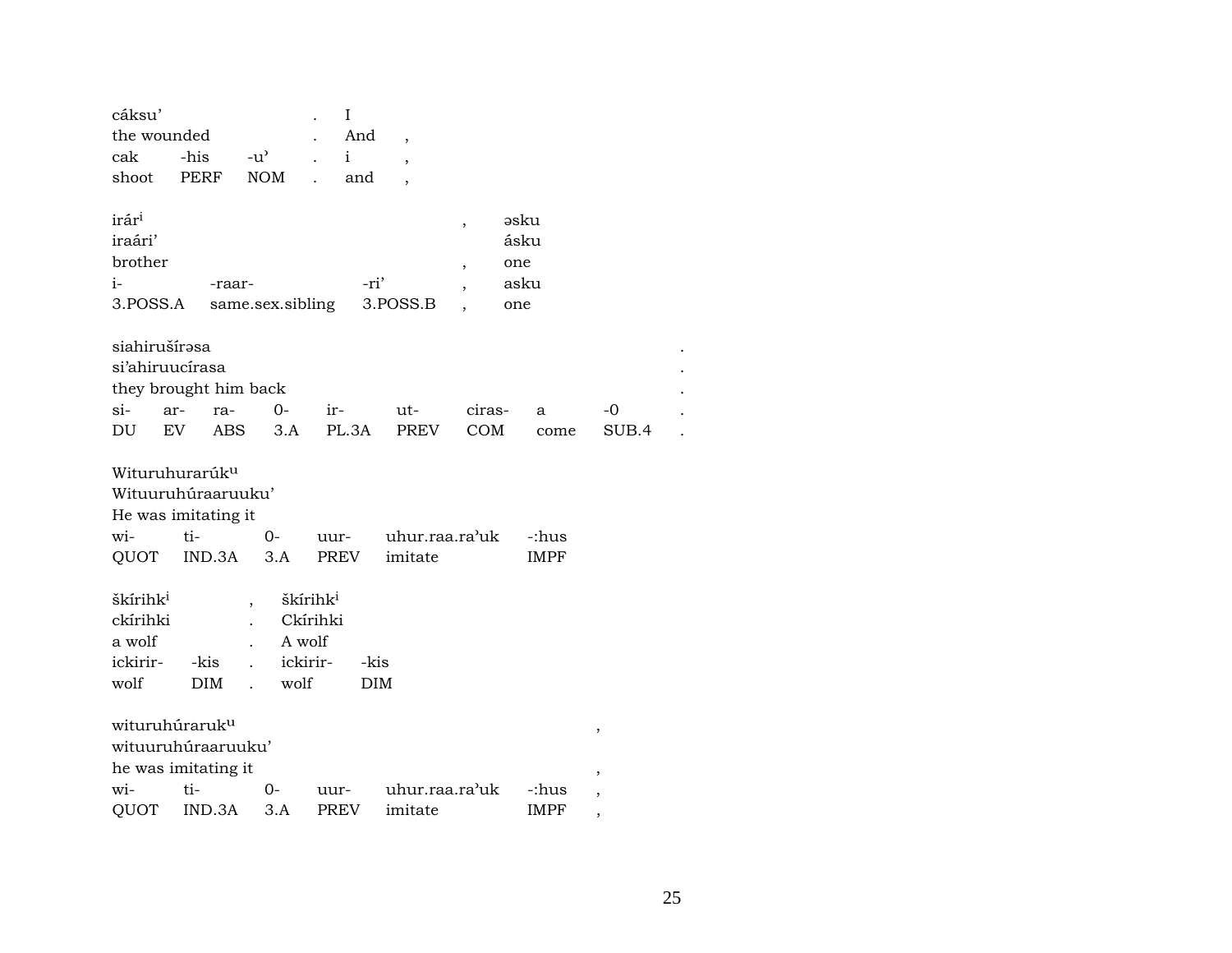| PERF |
|------|
|      |
|      |
|      |
|      |
|      |
|      |
|      |
|      |
|      |
|      |
|      |
|      |
|      |
|      |
|      |
|      |
|      |
|      |
|      |
|      |
| -0   |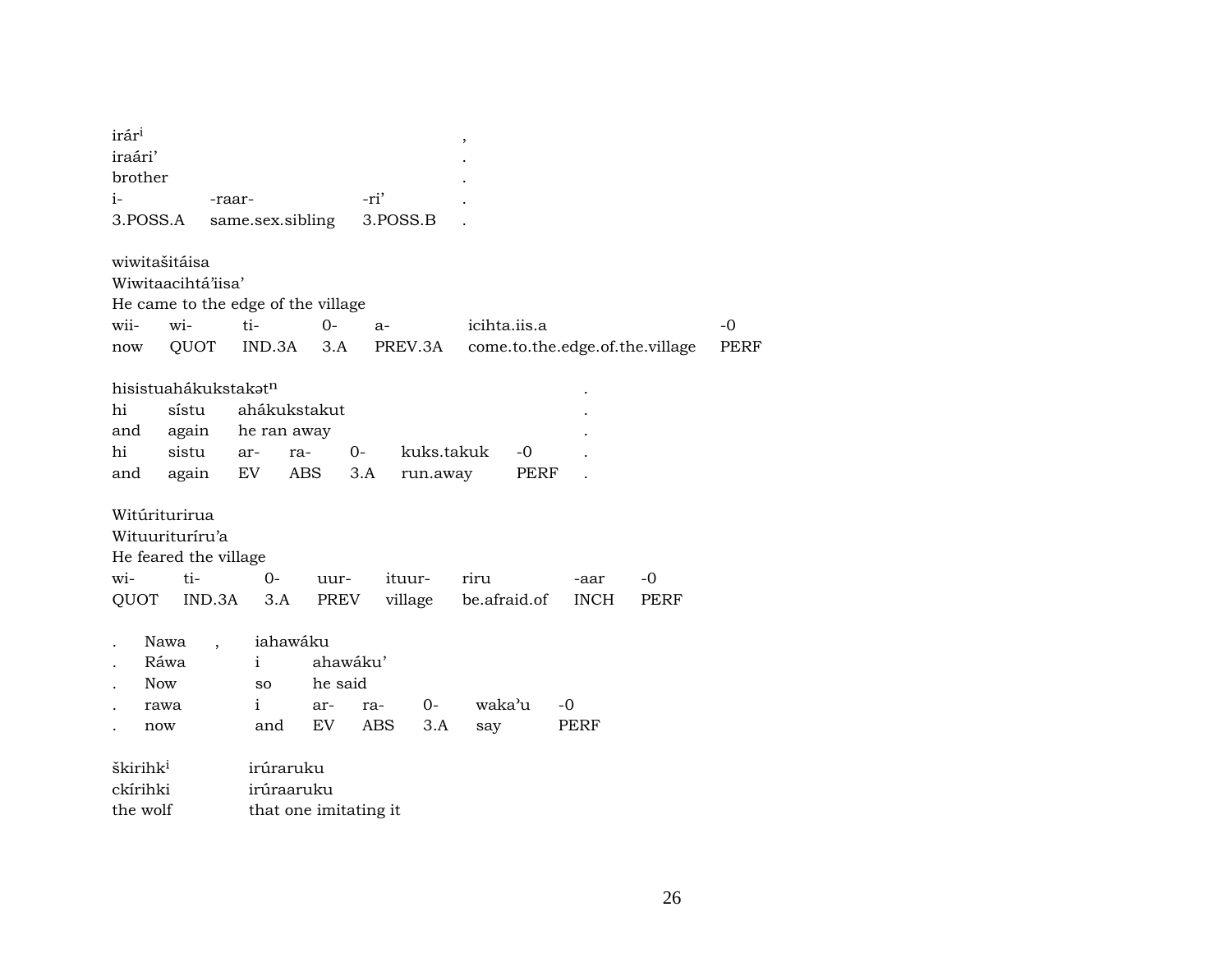| ickirir-<br>wolf                                                                                                                                                                            |                                | -kis<br>$\rm{DIM}$                                                 | $ii -$<br>that                                    | ra-<br><b>ABS</b> | $0-$<br>3.A                       | uur-<br>PREV                       | imitate                                      | raa.ra'uk                          | -hus<br>IMPF.SUB                                                                                             |                      |                     |      |                 |
|---------------------------------------------------------------------------------------------------------------------------------------------------------------------------------------------|--------------------------------|--------------------------------------------------------------------|---------------------------------------------------|-------------------|-----------------------------------|------------------------------------|----------------------------------------------|------------------------------------|--------------------------------------------------------------------------------------------------------------|----------------------|---------------------|------|-----------------|
| $\boldsymbol{\varsigma} \boldsymbol{\varsigma}$<br>$\boldsymbol{\zeta}\boldsymbol{\zeta}$<br>$\ddot{\cdot}$<br>$\boldsymbol{\mathcal{C}}$<br>$\cdot$<br>$\pmb{\zeta}\pmb{\zeta}$<br>$\cdot$ |                                |                                                                    |                                                   |                   |                                   |                                    |                                              |                                    |                                                                                                              |                      |                     |      |                 |
| kirasiiskuhakirík <sup>u</sup><br>Kíra                                                                                                                                                      |                                |                                                                    | si'iskúhaa'                                       |                   |                                   |                                    |                                              |                                    |                                                                                                              |                      |                     |      | kíriku'         |
| Maybe<br>kira                                                                                                                                                                               |                                | $si-$                                                              | you'll bring it to me<br>$i-$                     |                   | $S-$                              | ir-                                |                                              | ku-                                | ut-                                                                                                          | ra-                  | $\mathbf{a}$        | $-0$ | some<br>kiriku' |
| perhaps                                                                                                                                                                                     |                                | DU                                                                 | CONT.1/2A                                         |                   | 2.A                               | <b>PREV.1/2A</b>                   |                                              | 1.P                                | <b>BEN</b>                                                                                                   | PORT                 | come                | PERF | something       |
| $^\mathrm{,}$<br>$\, ,$<br>$\cdot$                                                                                                                                                          | ihi<br>ihi<br>uh<br>ihii<br>uh | $\overline{ }$<br>$\overline{\phantom{a}}$<br>$\ddot{\phantom{1}}$ | kišáhitu<br>kiicáhihtu'<br>fat<br>kiic-<br>liquid | ahiht<br>grease   | $-u$ <sup><math>\sim</math></sup> | $\rm{NOM}$                         | Ħ<br>$\pmb{\mathsf{H}}$<br>$\mathbf{H}$<br>Π | náwa<br>Ráwa<br>And<br>rawa<br>now | $\overline{\phantom{a}}$<br>$\overline{\phantom{a}}$<br>$\overline{\phantom{a}}$<br>$\overline{\phantom{a}}$ |                      |                     |      |                 |
| irár<br>iraári'<br>brother<br>$i-$<br>3.POSS.A                                                                                                                                              |                                | -raar-                                                             | same.sex.sibling                                  |                   | -ri'<br>3.POSS.B                  | $\, ,$<br>$\overline{\phantom{a}}$ |                                              |                                    |                                                                                                              |                      |                     |      |                 |
| rusiahirušíra<br>ruusi'ahiruciíraa'<br>then they brought it                                                                                                                                 | $si-$                          |                                                                    |                                                   |                   |                                   |                                    |                                              |                                    |                                                                                                              |                      |                     |      |                 |
| ruu-<br>then                                                                                                                                                                                | $\mathop{\rm DU}\nolimits$     | ar-<br>${\rm EV}$                                                  | ra-<br>$\mathbf A\mathbf B\mathbf S$              | $O -$<br>3.A      | ir-<br>PL.3A                      | ut-                                | <b>BEN</b>                                   | $i-$<br><b>SEQ</b>                 | ra-<br>PORT                                                                                                  | $\mathbf{a}$<br>come | $-0$<br><b>PERF</b> |      |                 |
| kišáhitu                                                                                                                                                                                    |                                |                                                                    |                                                   | а                 | $\,$                              |                                    |                                              |                                    |                                                                                                              |                      |                     |      |                 |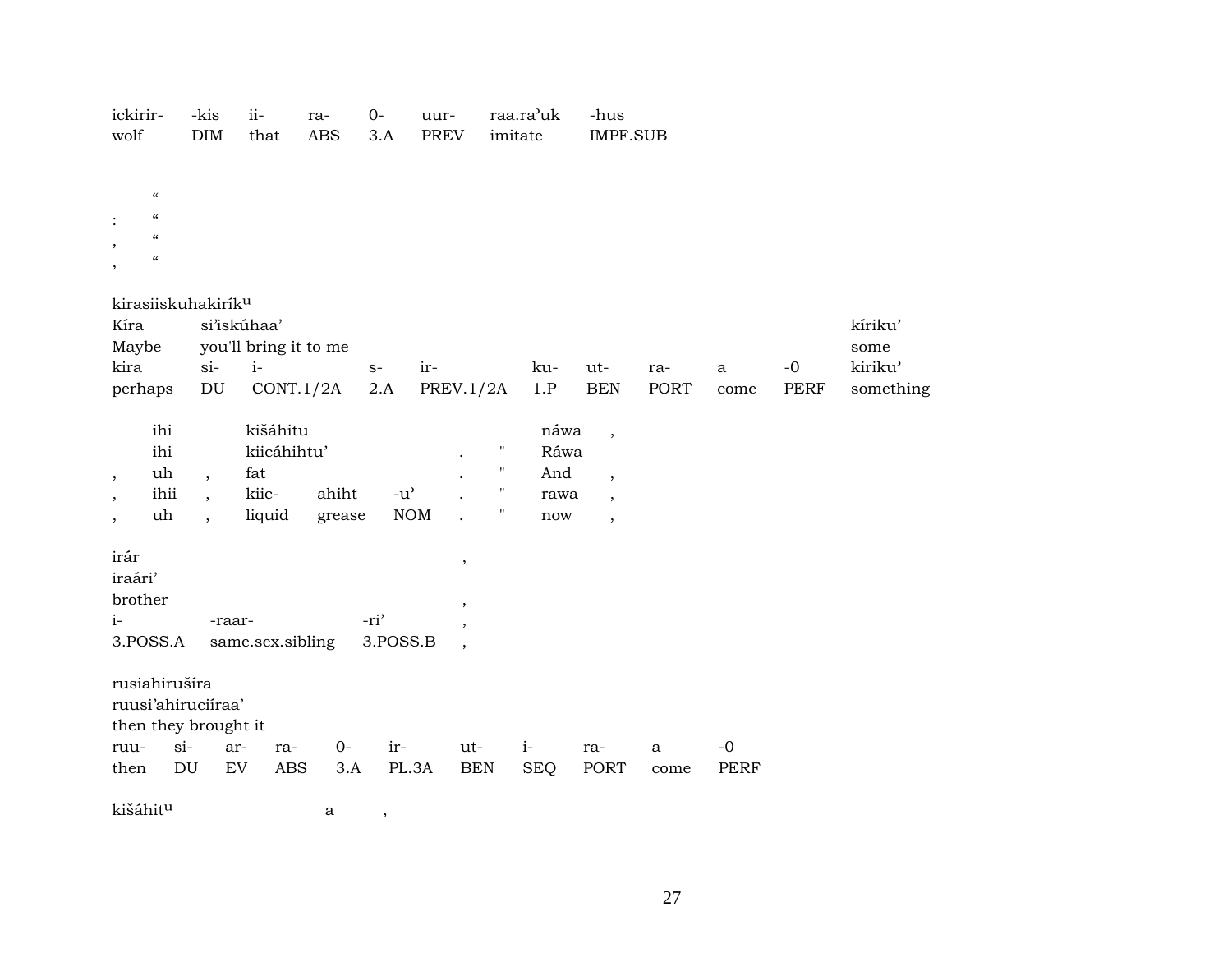| kiicáhihtu'<br>fat                                   |                                                         |                 |                                     | a<br>and                           |         |           |                                              |                                 |     |             |
|------------------------------------------------------|---------------------------------------------------------|-----------------|-------------------------------------|------------------------------------|---------|-----------|----------------------------------------------|---------------------------------|-----|-------------|
| kiic-                                                | ahiht                                                   |                 | $-u$ <sup><math>\prime</math></sup> |                                    |         |           |                                              |                                 |     |             |
| liquid                                               |                                                         |                 | <b>NOM</b>                          | a                                  |         |           |                                              |                                 |     |             |
|                                                      | grease                                                  |                 |                                     | and                                |         |           |                                              |                                 |     |             |
|                                                      | ahahkaríhəš<br>ahaahkaríhac                             |                 |                                     |                                    |         |           |                                              |                                 |     |             |
| he ate it up                                         |                                                         |                 |                                     |                                    |         |           |                                              |                                 |     |             |
| ar-                                                  | ra-                                                     | 0-              | ar-                                 | karihac                            |         | -0        |                                              |                                 |     |             |
| EV                                                   | <b>ABS</b>                                              | 3.A             | EV                                  | consume                            |         | PERF      |                                              |                                 |     |             |
|                                                      |                                                         |                 |                                     |                                    |         |           |                                              |                                 |     |             |
|                                                      | Hirúahašitáis <sup>a</sup>                              |                 |                                     |                                    |         |           |                                              |                                 |     |             |
| Hiru                                                 |                                                         | ahaacihtá'iisa' |                                     |                                    |         |           |                                              |                                 |     |             |
| Then                                                 |                                                         |                 |                                     | he came to the edge of the village |         |           |                                              |                                 |     |             |
| hiruu                                                | ar-                                                     | ra-             | $0-$                                | $a-$                               |         |           | icihta.iis.a                                 |                                 |     | $-0$        |
| then                                                 | EV                                                      | <b>ABS</b>      |                                     | 3.A                                | PREV.3A |           |                                              | come.to.the.edge.of.the.village |     | <b>PERF</b> |
| wii-                                                 | wirakárihuš<br>wirakaríhac<br>after he ate it up<br>ra- | 0-              |                                     | karihac                            | -0      |           | kišáhihtu<br>kiicáhihtu'<br>the fat<br>kiic- | ahiht                           | -u' |             |
| when                                                 | ABS                                                     | 3.A             |                                     | consume                            | SUB.4   |           | liquid                                       | grease                          | NOM |             |
| šáhiks<br>Cáhiks<br>The person<br>icaahiks<br>person |                                                         |                 |                                     |                                    |         |           |                                              |                                 |     |             |
|                                                      | witišahiksišáhiks                                       |                 |                                     |                                    |         |           |                                              |                                 |     |             |
| witi'                                                |                                                         |                 |                                     |                                    |         |           | cahiksícahiks                                |                                 |     |             |
| he was                                               |                                                         |                 |                                     |                                    |         | an Indian |                                              |                                 |     |             |
| wi-                                                  | ti-                                                     |                 | 0-                                  | 0                                  | -0      | icaahiks  |                                              | icaahiks                        |     |             |
| QUOT                                                 | IND.3A                                                  |                 | 3.A                                 | be                                 | PERF    | person    |                                              | person                          |     |             |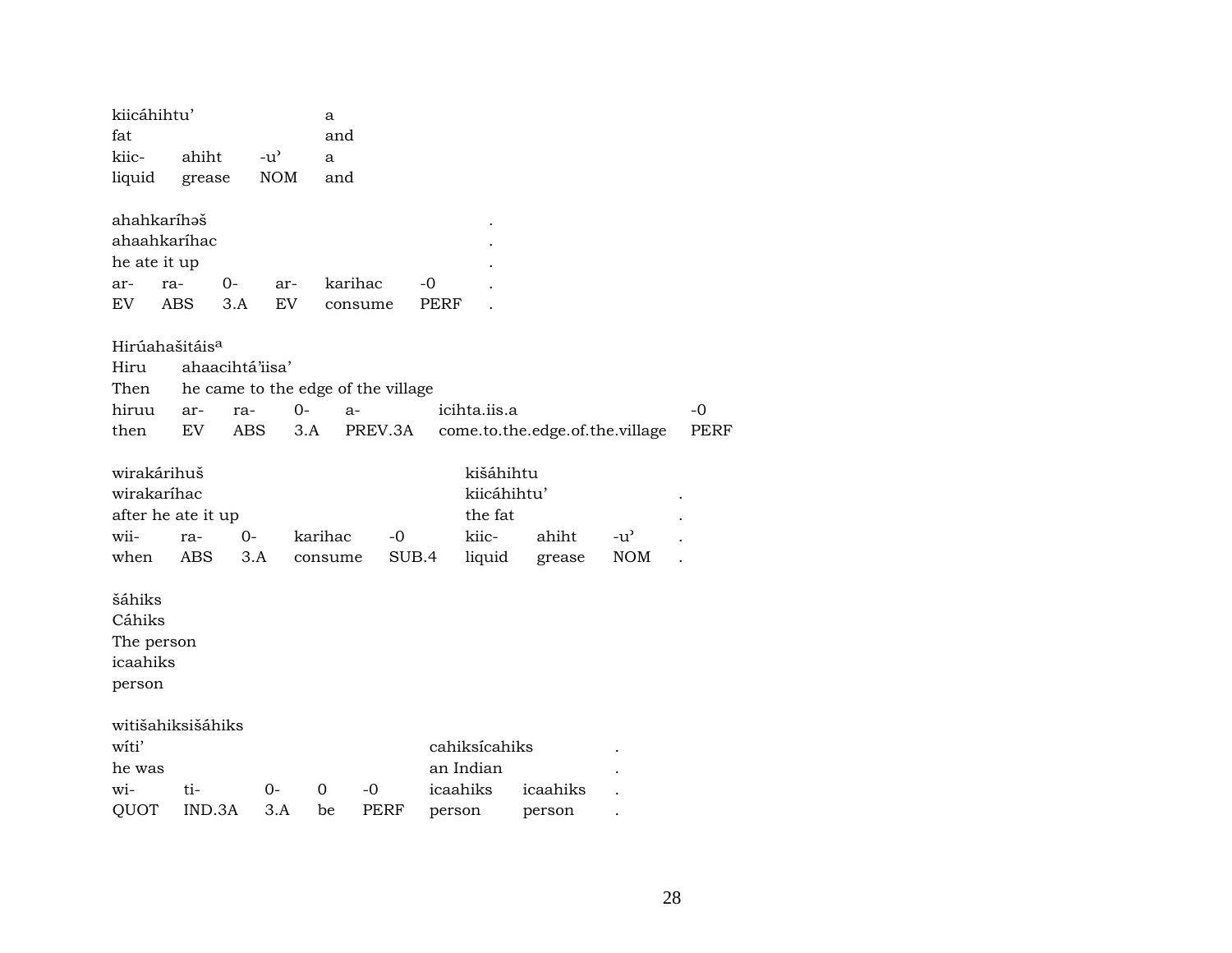| Aki<br>And here          | akikititkapákist <sup>i</sup>                |               | kutitkaapaákisti<br>it had pitied him |                |            |                                    |             |             |          |                     |                 |         |        |             |
|--------------------------|----------------------------------------------|---------------|---------------------------------------|----------------|------------|------------------------------------|-------------|-------------|----------|---------------------|-----------------|---------|--------|-------------|
| a-                       | ki                                           | ku-           | ti-                                   | $0-$           | ir-        | ut-                                | kaapaakis   |             | tii      | $-0$                |                 |         |        |             |
| and                      | there                                        | <b>INDF</b>   | IND.3A                                | 3.A            | <b>OBV</b> | <b>PREV</b>                        | be.pitiful  |             | care.for | <b>PERF</b>         |                 |         |        |             |
| škírihk <sup>i</sup>     |                                              |               |                                       |                |            |                                    |             |             |          |                     |                 |         |        |             |
| ckírihki                 |                                              |               |                                       |                |            |                                    |             |             |          |                     |                 |         |        |             |
| a wolf                   |                                              |               |                                       |                |            |                                    |             |             |          |                     |                 |         |        |             |
| ickirir-                 | -kis                                         |               |                                       |                |            |                                    |             |             |          |                     |                 |         |        |             |
| wolf                     | <b>DIM</b>                                   |               |                                       |                |            |                                    |             |             |          |                     |                 |         |        |             |
|                          | Naruwitiririsašahuhkakús <sup>itn</sup>      |               | Raaruuwitiriirisaacahuhkakúsit        |                |            |                                    |             |             |          |                     |                 |         |        |             |
|                          |                                              |               | They just took a chunk of rib flesh   |                |            |                                    |             |             |          |                     |                 |         |        |             |
| raa-                     | ruu-                                         | wi-           | ti-                                   | $O -$          | ir-        | ri-                                |             | uur-        | risat-   | tahuur-             | ka-             | kusik   |        | $-0$        |
| just                     | then                                         | QUOT          | IND.3A                                | 3.A            | PL.3A      | PHYS.POSS                          |             | <b>PREV</b> | rib      | tough.skin          | in              | pick.up |        | <b>PERF</b> |
| kararakuú                | kararakurakúwarišáhiks<br>his not being able |               |                                       |                |            | rakúwari<br>for him to walk around |             |             |          |                     |                 |         | cáhiks | the person  |
| kara-                    | ra-                                          | $0-$          | ku-                                   | $\overline{0}$ | $-0$       | ra-                                | $0-$        | ku-         | warii    |                     | -hus            |         |        | icaahiks    |
| <b>NEG</b>               | INF.A                                        | 3.A           | INF.B                                 | be             | SUB.4      | INF.A                              | 3.A         | INF.B       |          | be.going.about.IMPF | <b>IMPF.SUB</b> |         | person |             |
| $\,$                     | awiahašiksawius <sup>itn</sup><br>a<br>and   | now he rested | wi'ahaaciksawi'uusit                  |                |            |                                    |             |             |          |                     |                 |         |        |             |
| $\,$                     | wii-<br>a                                    | ar-           | ra-                                   | $0-$           |            | aciks.awi.uusik                    | $-0$        |             |          |                     |                 |         |        |             |
| $\overline{\phantom{a}}$ | and                                          | EV<br>now     | <b>ABS</b>                            | 3.A            | rest       |                                    | <b>PERF</b> |             |          |                     |                 |         |        |             |
| aahawáku.                |                                              |               |                                       |                |            |                                    | Náwa        |             |          |                     |                 |         |        |             |
| a                        | ahawáku'                                     |               |                                       |                |            | $\mathcal{C}\mathcal{C}$           | Ráwa        |             |          |                     |                 |         |        |             |
| and                      | he said                                      |               |                                       |                |            | $\mathcal{C}\mathcal{C}$           | <b>Now</b>  | ,           |          |                     |                 |         |        |             |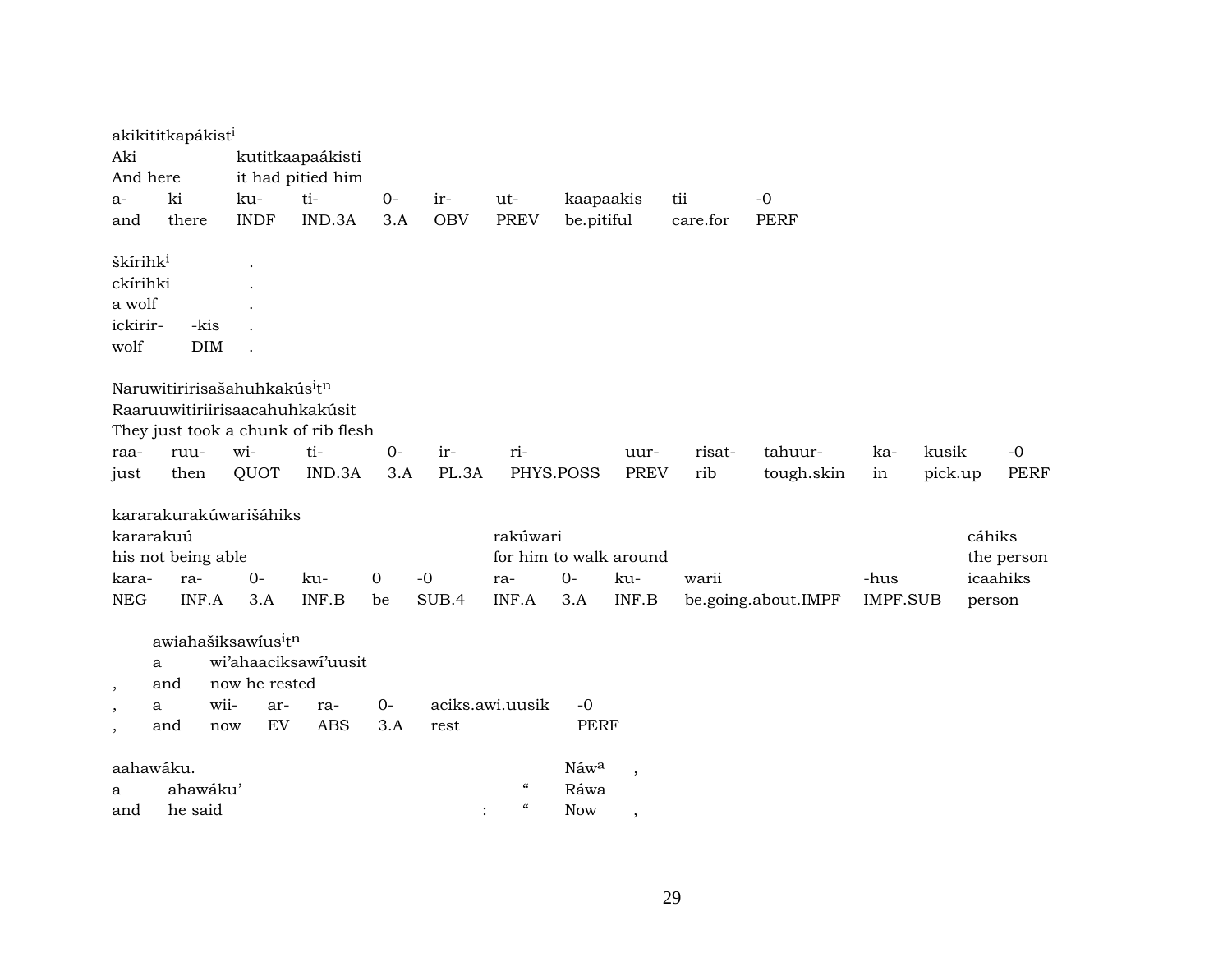| a                        | ar-                      | ra-                     | $0-$                     | waka'u           | $-0$        | $\boldsymbol{\mathcal{C}}$<br>$\, ,$                 | rawa        | $\overline{ }$ |             |      |             |
|--------------------------|--------------------------|-------------------------|--------------------------|------------------|-------------|------------------------------------------------------|-------------|----------------|-------------|------|-------------|
| and                      | EV                       | <b>ABS</b>              | 3.A                      | say              | <b>PERF</b> | $\mathcal{C}\mathcal{C}$<br>$\overline{\phantom{a}}$ | now         | $\overline{ }$ |             |      |             |
|                          |                          |                         |                          |                  |             |                                                      |             |                |             |      |             |
| náw <sup>a</sup>         | $\overline{\phantom{a}}$ |                         |                          |                  |             |                                                      |             |                |             |      |             |
| ráwa                     |                          |                         |                          |                  |             |                                                      |             |                |             |      |             |
| now                      | $\overline{\phantom{a}}$ |                         |                          |                  |             |                                                      |             |                |             |      |             |
| rawa                     | $\overline{\phantom{a}}$ |                         |                          |                  |             |                                                      |             |                |             |      |             |
| now                      | $\overline{\phantom{a}}$ |                         |                          |                  |             |                                                      |             |                |             |      |             |
|                          | siskušuhukísta           |                         |                          |                  |             |                                                      |             |                |             |      |             |
|                          |                          | siskuucuhuhkistaa'      |                          |                  |             |                                                      |             |                |             |      |             |
|                          |                          | you may bring me a bone |                          |                  |             |                                                      |             |                |             |      |             |
| $si-$                    | $i-$                     |                         | $S-$                     | ir-              | ku-         | ut-                                                  | uhur-       | kiis-          | ra-         | a    | $-0$        |
| DU                       | CONT.1/2A                |                         | 2.A                      | <b>PREV.1/2A</b> | 1.P         | <b>BEN</b>                                           | now         | bone           | <b>PORT</b> | come | <b>PERF</b> |
|                          |                          |                         |                          |                  |             |                                                      |             |                |             |      |             |
| $\overline{\phantom{a}}$ |                          | tahapakiahu             |                          |                  |             |                                                      |             |                |             |      |             |
| $\pmb{\mathsf{H}}$       |                          | Tahapakí'aahu'          |                          |                  |             |                                                      |             |                |             |      |             |
| $\pmb{\mathsf{H}}$       |                          | We call it              |                          |                  |             |                                                      |             |                |             |      |             |
| $\pmb{\mathsf{H}}$       | ta-                      |                         | $t-$                     | rak-             | waki.a      |                                                      | -:hus       |                |             |      |             |
| Н                        |                          | IND.1/2A                | 1.A                      | $1/2$ .PL        | say.PL.IMPF |                                                      | <b>IMPF</b> |                |             |      |             |
|                          |                          |                         |                          |                  |             |                                                      |             |                |             |      |             |
| kistiwiru                |                          |                         |                          | táraha           |             |                                                      |             |                |             |      |             |
| kistíwiru'               |                          |                         |                          | táraha'          |             |                                                      |             |                |             |      |             |
| round bone               |                          |                         | $\overline{\phantom{a}}$ | buffalo          |             |                                                      |             |                |             |      |             |
| kiis-                    | riwii.ruu                |                         | $\overline{\phantom{a}}$ | tarahaa          |             |                                                      |             |                |             |      |             |
| bone                     | be.round                 |                         | $\overline{\phantom{a}}$ | buffalo          |             |                                                      |             |                |             |      |             |
|                          | tirawitawáw <sup>i</sup> |                         |                          |                  |             |                                                      |             |                |             |      |             |
|                          | tirawihtawaawi           |                         |                          |                  |             |                                                      |             |                |             |      |             |
|                          |                          | its arms (ie forelegs)  |                          |                  |             |                                                      |             |                |             |      |             |
| tii-                     | ra-                      | $0 -$                   | wiir-                    | ta               |             | -waa                                                 | -wi         |                |             |      |             |
| this                     | <b>ABS</b>               | 3.A                     | arm                      | be.hanging       |             | <b>DIST</b>                                          | SUB.L       |                |             |      |             |
|                          |                          |                         |                          |                  |             |                                                      |             |                |             |      |             |

nákis tiwirušárik $^{\rm i}$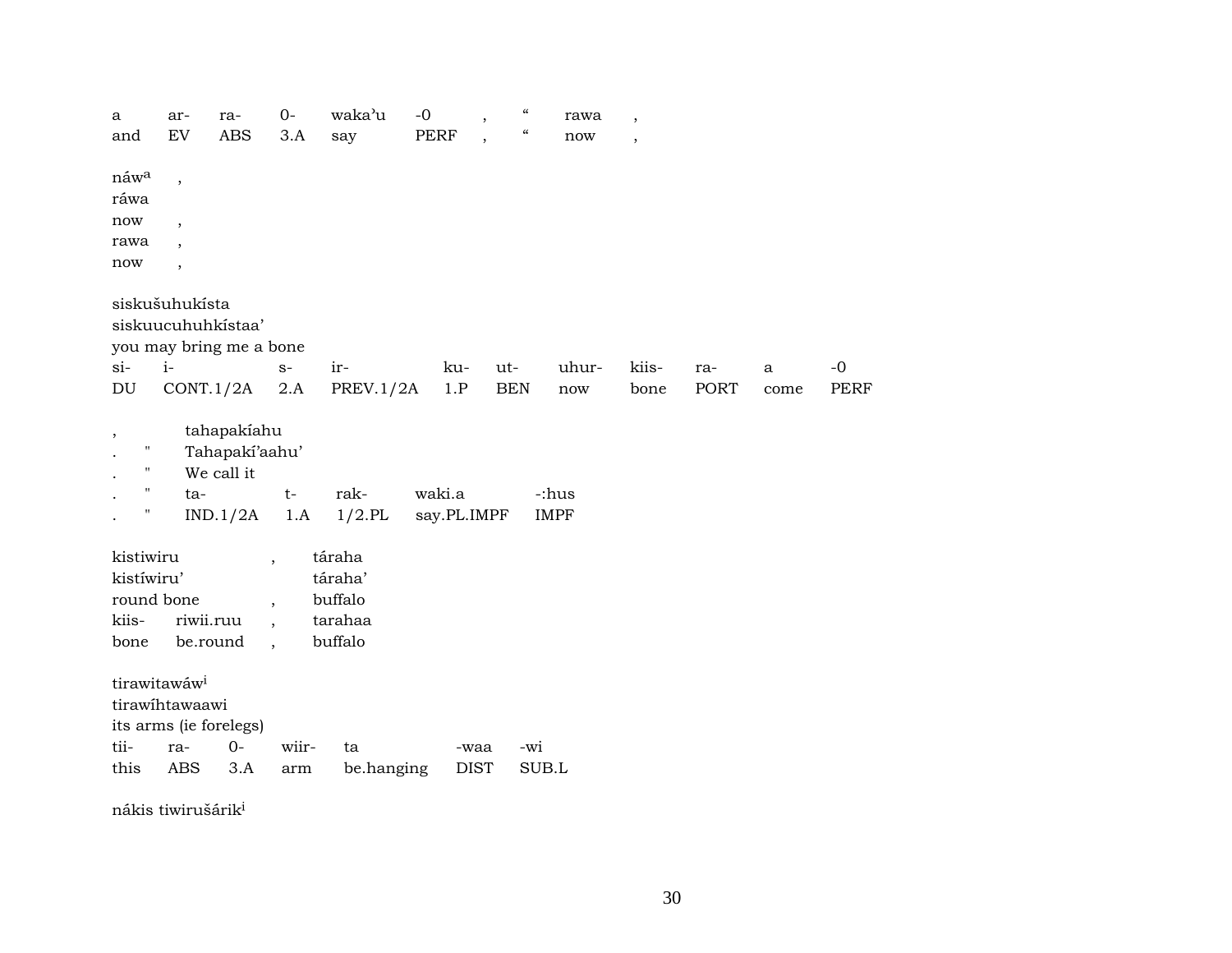|                         | rákistiwiruucaáriki                                    |               |                                     |                   |                           |             |                         |                   |                    |               |             |           |                     |
|-------------------------|--------------------------------------------------------|---------------|-------------------------------------|-------------------|---------------------------|-------------|-------------------------|-------------------|--------------------|---------------|-------------|-----------|---------------------|
|                         | the round bones on them                                |               |                                     |                   |                           |             |                         |                   |                    |               |             |           |                     |
| ra-                     | $0-$                                                   | kiis-         | riwii.ruu                           |                   | ta                        |             | arik                    | $-i$              |                    |               |             |           |                     |
| <b>ABS</b>              | 3.A                                                    | bone          | be.round                            |                   | be.hanging                |             | be.standing             |                   | SUB.2              |               |             |           |                     |
|                         |                                                        |               |                                     |                   |                           |             |                         |                   |                    |               |             |           |                     |
|                         |                                                        |               |                                     |                   |                           |             |                         |                   |                    |               |             |           |                     |
| $\cdot$                 |                                                        |               |                                     |                   |                           |             |                         |                   |                    |               |             |           |                     |
| $\,$                    |                                                        |               |                                     |                   |                           |             |                         |                   |                    |               |             |           |                     |
| $^\mathrm{^\mathrm{o}}$ |                                                        |               |                                     |                   |                           |             |                         |                   |                    |               |             |           |                     |
|                         |                                                        |               |                                     |                   |                           |             |                         |                   |                    |               |             |           |                     |
|                         | nahirúsiahirušikísta                                   |               |                                     |                   |                           |             |                         |                   |                    |               |             |           |                     |
| na                      | wihiru                                                 |               |                                     |                   | si'ahiruucikistaa'        |             |                         |                   |                    |               |             |           |                     |
| and                     | now                                                    |               |                                     |                   | they brought him the bone |             |                         |                   |                    |               |             |           |                     |
| ra<br>and               | wii-<br>now                                            | hiruu<br>then | $si-$<br>$\mathop{\rm DU}\nolimits$ | ar-<br>${\rm EV}$ | ra-<br><b>ABS</b>         | $0-$<br>3.A | ir-<br>PL.3A            | ut-<br><b>BEN</b> | $i-$<br><b>SEQ</b> | kiis-<br>bone | ra-<br>PORT | a<br>come | $-0$<br><b>PERF</b> |
|                         |                                                        |               |                                     |                   |                           |             |                         |                   |                    |               |             |           |                     |
|                         | Irári                                                  |               |                                     |                   |                           |             | $^\mathrm{^\mathrm{o}}$ |                   |                    |               |             |           |                     |
|                         | Iraári'                                                |               |                                     |                   |                           |             |                         |                   |                    |               |             |           |                     |
|                         | <b>Brother</b>                                         |               |                                     |                   |                           |             | $\,$                    |                   |                    |               |             |           |                     |
| $i-$                    |                                                        | -raar-        |                                     |                   | -ri'                      |             |                         |                   |                    |               |             |           |                     |
|                         | 3.POSS.A                                               |               | same.sex.sibling                    |                   |                           | 3.POSS.B    |                         |                   |                    |               |             |           |                     |
|                         |                                                        |               |                                     |                   |                           |             |                         |                   |                    |               |             |           |                     |
|                         | siwitirutkistíwiš <sup>a</sup><br>siwitiirutkistíwica' |               |                                     |                   |                           |             |                         |                   |                    |               |             |           |                     |
|                         | they brought him the bone                              |               |                                     |                   |                           |             |                         |                   |                    |               |             |           |                     |
| si-                     | wi-                                                    | ti-           | $O -$                               |                   | ir-                       | ut-         | kiis-                   | ri-               | wic.a              | $-0$          |             |           |                     |
| DU                      | QUOT                                                   | IND.3A        |                                     | 3.A               | PL.3A                     | <b>PREV</b> | bone                    | PORT              | arrive             | <b>PERF</b>   |             |           |                     |
|                         |                                                        |               |                                     |                   |                           |             |                         |                   |                    |               |             |           |                     |
|                         | asiahitkískus                                          |               |                                     |                   |                           |             |                         |                   |                    |               |             |           |                     |
| a                       |                                                        | si'ahitkiskus |                                     |                   |                           |             |                         |                   |                    |               |             |           |                     |
| and                     |                                                        |               | they put the bone down for him      |                   |                           |             |                         |                   |                    |               |             |           |                     |
| a                       | $si-$                                                  | ar-           | ra-                                 | $0-$              | ir-                       | ut-         | kiis-                   | kus.k             | $-0$               |               |             |           |                     |
| and                     | DU                                                     | <b>EV</b>     | <b>ABS</b>                          | 3.A               | PL.3A                     | <b>BEN</b>  | bone                    | put               | <b>PERF</b>        |               |             |           |                     |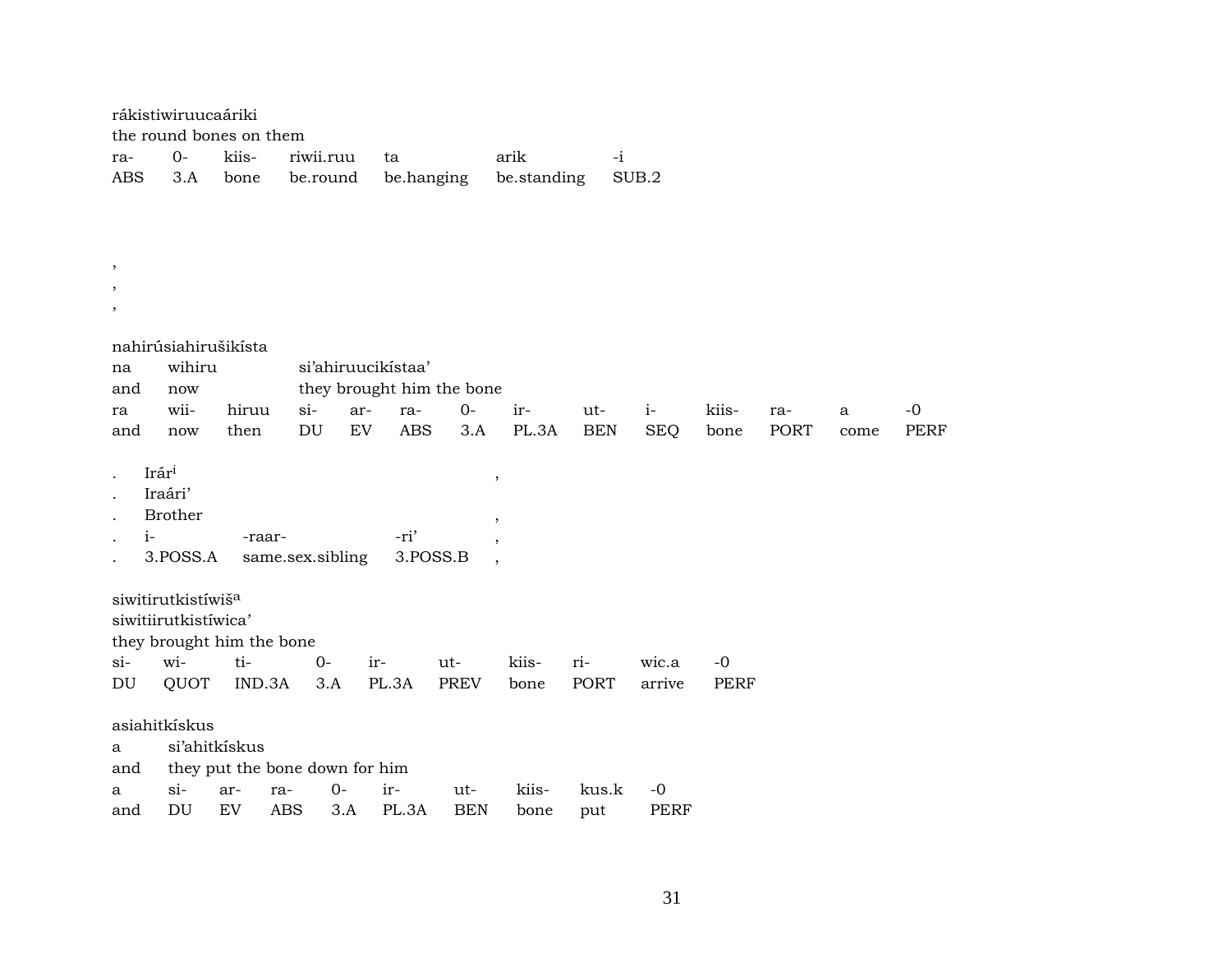| iríahas <sup>a</sup>    |              |                  |            |        |          |        |            |      |
|-------------------------|--------------|------------------|------------|--------|----------|--------|------------|------|
| irií'ahaasa             |              |                  |            |        |          |        |            |      |
| where he lay            |              |                  |            |        |          |        |            |      |
| irii-                   | ar-          | ra-              | $O-$       | sa     |          | $-0$   |            |      |
| where                   | EV           | ABS              | 3.A        |        | be.lying | SUB.3  |            |      |
|                         |              |                  |            |        |          |        |            |      |
| Irári                   |              |                  |            |        |          | ,      |            |      |
| Iraári'                 |              |                  |            |        |          |        |            |      |
| <b>Brother</b>          |              |                  |            |        |          | ,      |            |      |
| i-                      |              | -raar-           |            | -ri'   |          | ,      |            |      |
| 3.POSS.A                |              | same.sex.sibling |            |        | 3.POSS.B |        |            |      |
|                         |              |                  |            |        |          |        |            |      |
| kuwitúrahu <sup>u</sup> |              |                  |            |        |          |        |            |      |
| kuwitúrahu'u            |              |                  |            |        |          |        |            |      |
| he treated it like it   |              |                  |            |        |          |        |            |      |
| ku-                     | wi-          | ti-              |            | $O-$   | uur-     | rahu.u |            | -0   |
| <b>INDF</b>             | QUOT         | IND.3A           |            | 3.A    | PREV     |        | treat.like | PERF |
|                         |              |                  |            |        |          |        |            |      |
| káhukísu                |              |                  |            |        |          |        |            |      |
| kaáhu'                  |              | kiísu'           |            |        |          |        |            |      |
| a mushroom              |              | the bone         |            |        |          |        |            |      |
| kaahuur                 |              | kiis             | -น'        |        |          |        |            |      |
| mushroom                |              | bone             | <b>NOM</b> |        |          |        |            |      |
|                         |              |                  |            |        |          |        |            |      |
| Naruwitiatíwaruksti     |              |                  |            |        |          |        |            |      |
| Raaruuwiti'a            |              |                  |            |        |          |        |            |      |
| Then he just ate it     |              |                  |            |        |          |        |            |      |
| raa-                    | ruu-         | wi-              | $ti-$      |        | 0-       | a      | -0         |      |
| just                    | then         | QUOT             |            | IND.3A | 3.A      | eat    | PERF       |      |
|                         |              |                  |            |        |          |        |            |      |
|                         |              |                  |            |        |          |        |            |      |
|                         | Tiwaáruksti' |                  |            |        |          |        |            |      |
|                         | He was holy  |                  |            |        |          |        |            |      |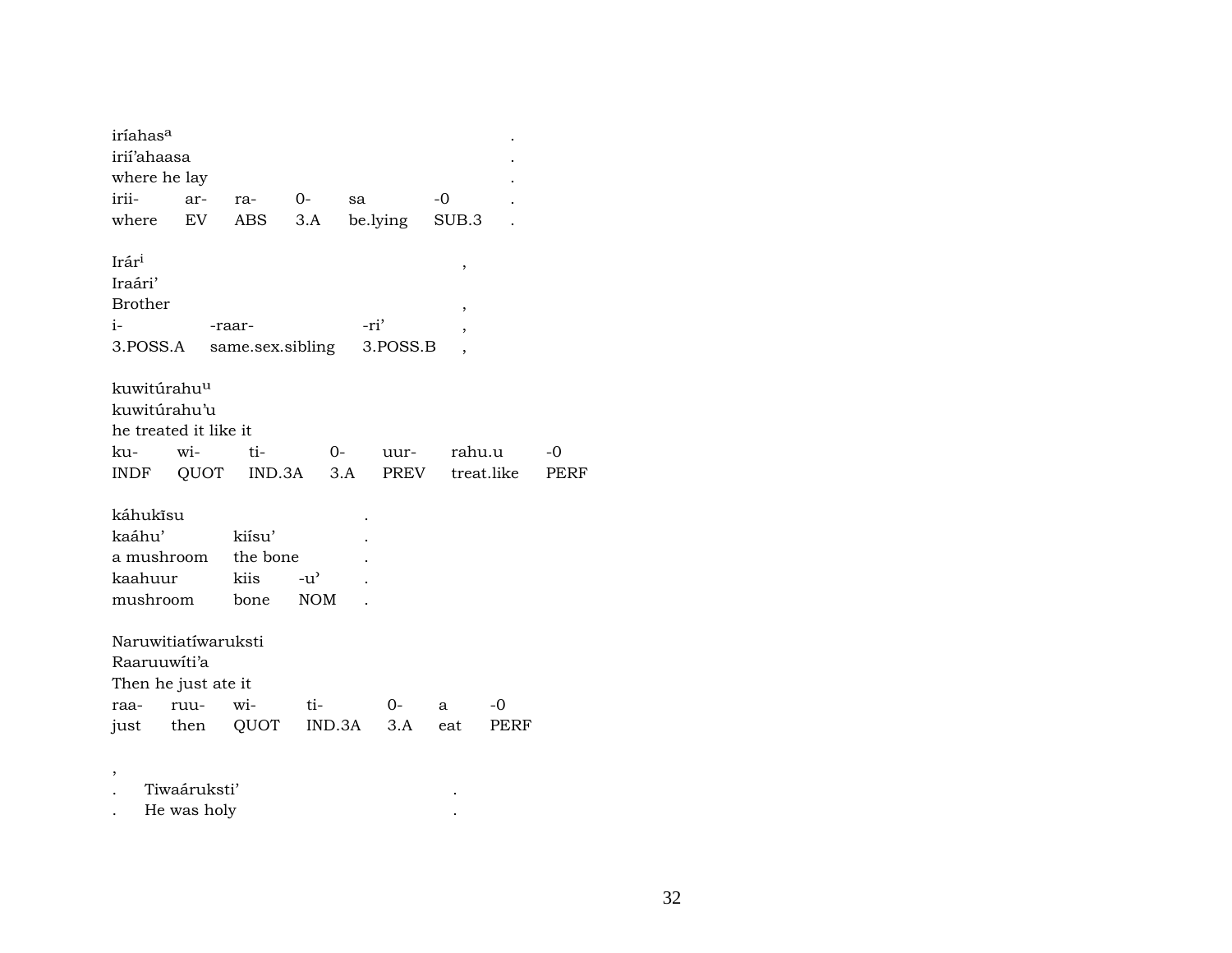|         | ti-                       |                           | $O -$ |      | waarukstii | -0                 |                 |       |      |         |      |
|---------|---------------------------|---------------------------|-------|------|------------|--------------------|-----------------|-------|------|---------|------|
|         | IND.3A                    |                           | 3.A   |      | be.holy    |                    | PERF            |       |      |         |      |
|         |                           |                           |       |      |            |                    |                 |       |      |         |      |
|         |                           | nikutirahúrasa            |       |      |            |                    |                 |       |      |         |      |
|         |                           | Rikutiraahírasa           |       |      |            |                    |                 |       |      |         |      |
|         |                           | That was the first time   |       |      |            |                    |                 |       |      |         |      |
| riku-   |                           | ti-                       |       | $0-$ | raa-       |                    | hiras.aah       |       | -0   |         |      |
| that.is |                           | IND.3A                    |       | 3.A  | way        |                    | be.in.the.lead  |       | PERF |         |      |
|         |                           |                           |       |      |            |                    |                 |       |      |         |      |
|         | tirətpákahu               |                           |       |      |            |                    |                 |       |      |         |      |
|         |                           | Tiratpaákahu              |       |      |            |                    |                 |       |      |         |      |
|         |                           | This that I say           |       |      |            |                    |                 |       |      |         |      |
| tii-    | ra-                       |                           | $t-$  |      | waaka      | -hus               |                 |       |      |         |      |
| this    |                           | ABS                       | 1.A   |      | say.IMPF   |                    | <b>IMPF.SUB</b> |       |      |         |      |
|         |                           |                           |       |      |            |                    |                 |       |      |         |      |
|         | witikúksta <sup>u</sup> , |                           |       |      |            |                    |                 |       |      |         |      |
|         |                           | witikúkstaa'u             |       |      |            |                    |                 |       |      |         |      |
|         |                           | he gave me the way        |       |      |            |                    |                 |       |      |         |      |
| wi-     |                           | ti-                       |       | 0-   | ku-        | uks-               | raa-            | uh    |      | $-0$    |      |
|         | QUOT                      | IND.3A                    |       | 3.A  | 1.P        | <b>AOR</b>         | way             |       | give | PERF    |      |
|         |                           |                           |       |      |            |                    |                 |       |      |         |      |
|         |                           | nákuwāruksti <sup>u</sup> |       |      |            |                    |                 |       |      |         |      |
|         |                           | rákuwaarukstii'u          |       |      |            |                    |                 |       |      |         |      |
|         | to be holy                |                           |       |      |            |                    |                 |       |      |         |      |
| ra-     |                           | 0-                        | ku-   |      | waarukstii |                    | -u              |       |      |         |      |
| INF.A   |                           | 3.A                       | INF.B |      | be.holy    |                    | SUB.D           |       |      |         |      |
|         |                           |                           |       |      |            |                    |                 |       |      |         |      |
|         |                           | kituaahakiskaríhuš        |       |      |            |                    |                 |       |      |         |      |
|         | Kítuu'u'                  |                           |       |      |            | ahakiskaríhac      |                 |       |      |         |      |
| A11     |                           |                           | a     |      |            |                    |                 |       |      |         |      |
|         |                           |                           | and   |      |            | he ate up the bone |                 |       |      |         |      |
| kituu   |                           | -u'                       | a     |      | ar-        | ra-                | $0-$            | kiis- |      | karihac | -0   |
| all     |                           | <b>NOM</b>                | and   |      | EV         | ABS                | 3.A             | bone  |      | consume | PERF |
|         |                           |                           |       |      |            |                    |                 |       |      |         |      |

. Kiskápikt<sup>u</sup> kaléndesét a k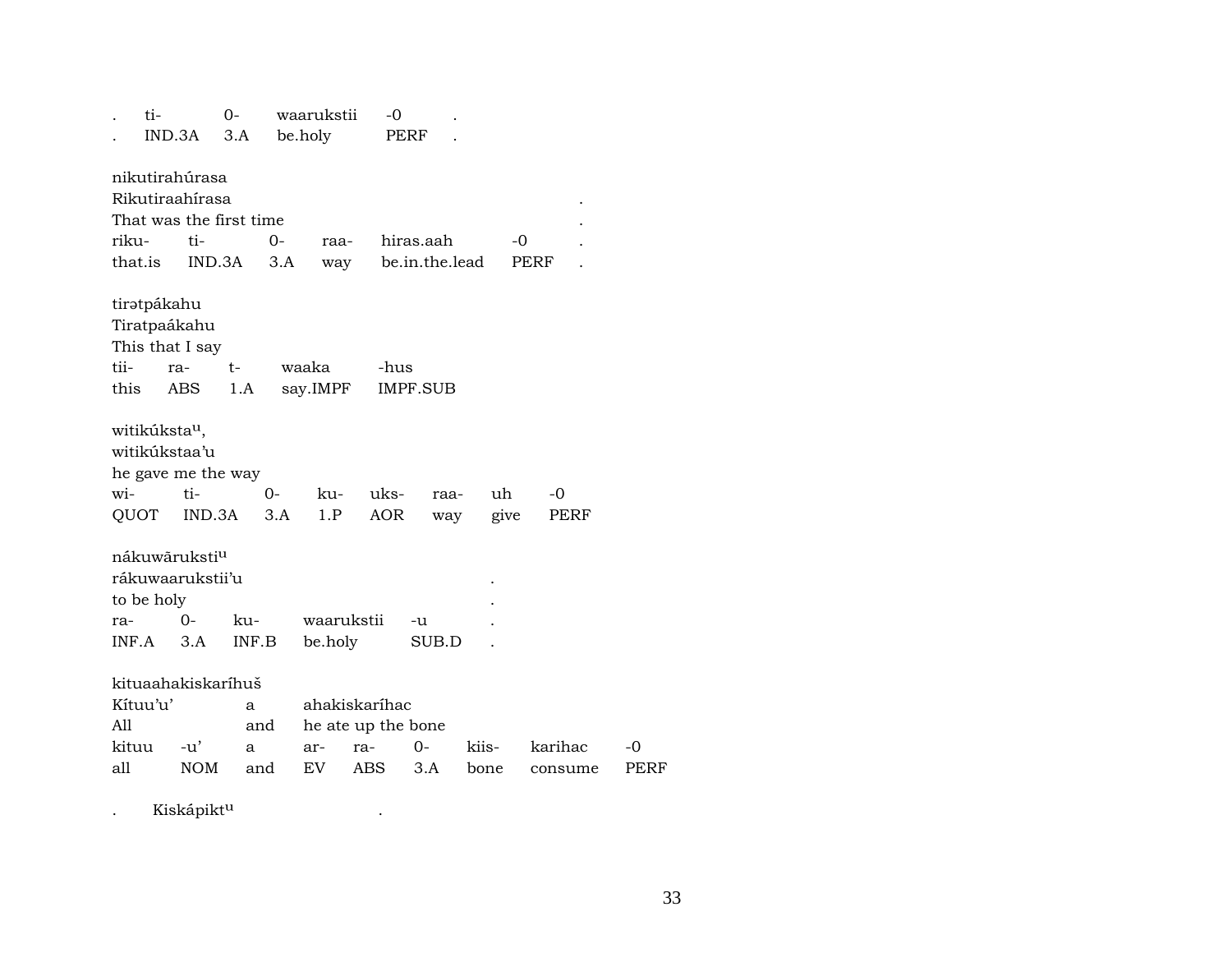| kiskápiktu'             |          |                    |  |  |  |  |  |  |
|-------------------------|----------|--------------------|--|--|--|--|--|--|
| broken bone             |          |                    |  |  |  |  |  |  |
| kiis-                   | ka.apitk | $-11$ <sup>2</sup> |  |  |  |  |  |  |
| NOM<br>break.up<br>bone |          |                    |  |  |  |  |  |  |

| Hiruahiwáku<br>$n$ awa |  |                                 |  |               |  |               |            |      |  |  |  |  |  |
|------------------------|--|---------------------------------|--|---------------|--|---------------|------------|------|--|--|--|--|--|
| Hiru ahiwáku'          |  |                                 |  |               |  |               | $\epsilon$ | Ráwa |  |  |  |  |  |
| Then he said           |  |                                 |  |               |  | $\cdot$ " Now |            |      |  |  |  |  |  |
|                        |  | hiruu ar- ri-        0-         |  | waka'u -0 , " |  |               |            | rawa |  |  |  |  |  |
|                        |  | then EV CONT.3A 3.A say PERF, " |  |               |  |               |            | now  |  |  |  |  |  |

## witətišakaisúht<sup>a</sup>

| witaaticahkaa'iísuhta             |      |      |         |                                                   |      |  |  |  |
|-----------------------------------|------|------|---------|---------------------------------------------------|------|--|--|--|
| I am going to go into the village |      |      |         |                                                   |      |  |  |  |
| wi-                               | ta-l | $t-$ | icahka- | iis.uh                                            | -tal |  |  |  |
|                                   |      |      |         | QUOT IND.1/2A 1.A village go.out.of.sight.INT INT |      |  |  |  |

## hiruahašakaísa

| Hiru ahaacahkaa'iisa'         |  |  |                     |               |                                                |               |  |  |  |
|-------------------------------|--|--|---------------------|---------------|------------------------------------------------|---------------|--|--|--|
| Then he came into the village |  |  |                     |               |                                                |               |  |  |  |
|                               |  |  | hiruu ar- ra- 0- a- | icahka- iis.a |                                                | $\sim$ $\sim$ |  |  |  |
|                               |  |  |                     |               | then EV ABS 3.A PREV.3A village come.into PERF |               |  |  |  |

.

.

.

. .

| Náw <sup>a</sup> | irár <sup>i</sup> |                  |          |  |
|------------------|-------------------|------------------|----------|--|
| Ráwa             | iraári'           |                  |          |  |
| Now              | brother           |                  |          |  |
| rawa             | $1 -$             | -raar-           | -ri'     |  |
| now              | 3.POSS.A          | same.sex.sibling | 3.POSS.B |  |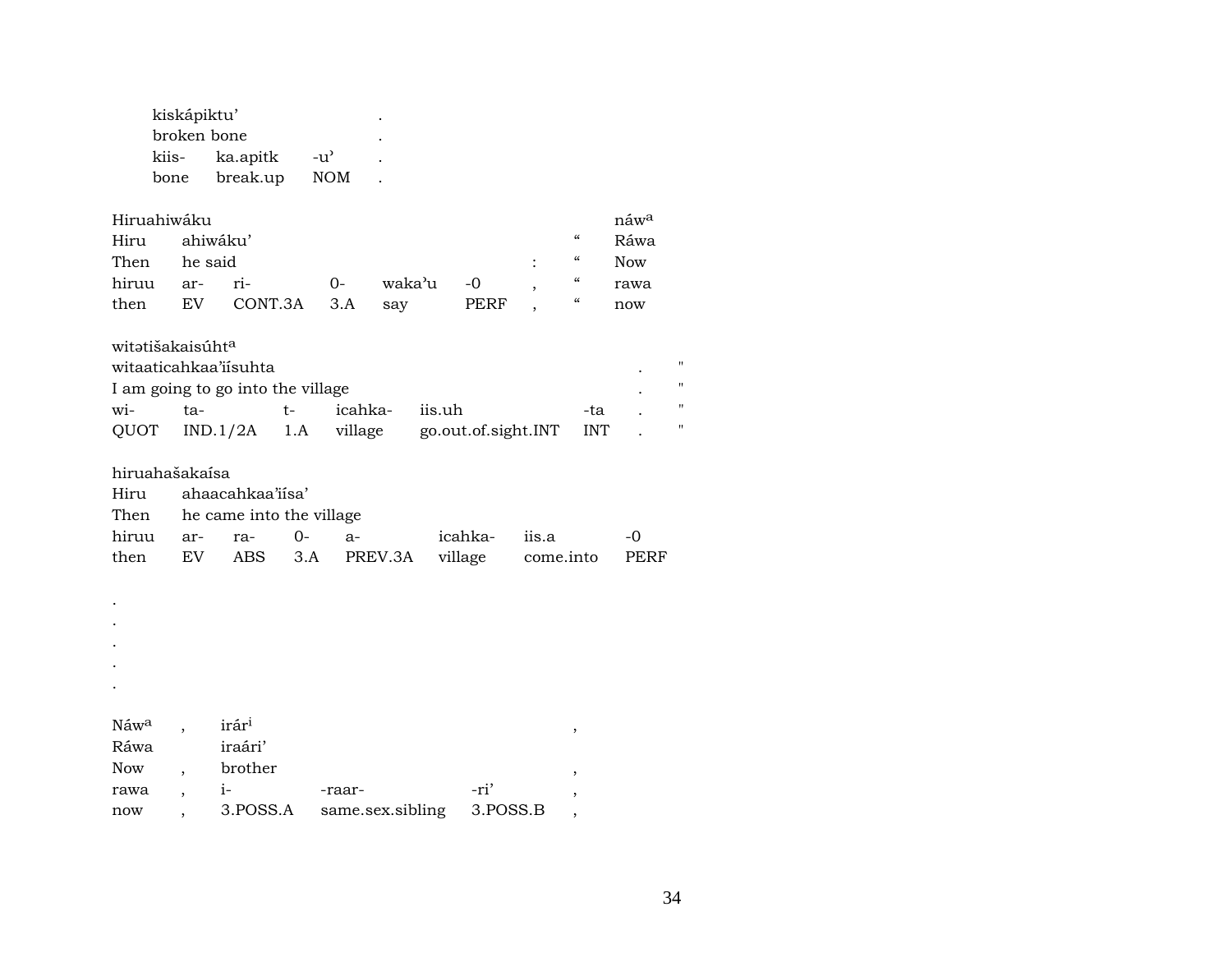|                      | nikutirahapakihutuksasá <sup>a</sup> |                        |             |            |             |                    |                                        |              |            |          |                            |
|----------------------|--------------------------------------|------------------------|-------------|------------|-------------|--------------------|----------------------------------------|--------------|------------|----------|----------------------------|
|                      | rikutirahapakíhu                     |                        |             |            |             |                    | tuksasá'a                              |              |            |          |                            |
|                      | this one we are talking about        |                        |             |            |             |                    |                                        | he was named |            |          |                            |
| riku-                | tii-                                 | ra-                    | $t-$        | rak-       | waki.a      | -hus               | ti-                                    | $O -$        | uks-       | asar     | $\overline{\phantom{a}}$   |
| the.one              | this                                 | ABS                    | 1.A         | $1/2$ .PL  | say.PL.IMPF | IMPF.SUB           | IND.3A                                 | 3.A          | <b>AOR</b> | be.named | $\mathop{\rm EX}\nolimits$ |
|                      | witúksasa                            |                        |             |            |             |                    | $\boldsymbol{\zeta}\boldsymbol{\zeta}$ |              |            |          |                            |
| pi̇̃ta<br>piíta      |                                      |                        |             |            |             |                    |                                        |              |            |          |                            |
| man                  | wituksasá'<br>he was named           |                        |             |            |             |                    |                                        |              |            |          |                            |
| wiita                | wi-                                  | ti-                    | $0-$        | uks-       | asar        | $-0$               |                                        |              |            |          |                            |
| man                  | QUOT                                 | IND.3A                 | 3.A         | <b>AOR</b> | be.named    | <b>PERF</b>        |                                        |              |            |          |                            |
|                      |                                      |                        |             |            |             |                    |                                        |              |            |          |                            |
| Wititurawisa         |                                      |                        |             |            |             | $\pmb{\mathsf{H}}$ |                                        |              |            |          |                            |
|                      | Witituurawiísa                       |                        |             |            |             |                    |                                        |              |            |          |                            |
|                      | He Shakes Himself                    |                        |             |            |             |                    |                                        |              |            |          |                            |
| witi-                | ti-                                  | $0-$                   | uur-        | awi.usar   | $-0$        |                    |                                        |              |            |          |                            |
| <b>REFL</b>          | IND.3A                               | 3.A                    | <b>PREV</b> | shake      | <b>PERF</b> |                    |                                        |              |            |          |                            |
|                      |                                      |                        |             |            |             |                    |                                        |              |            |          |                            |
| škírihk <sup>i</sup> |                                      | witurarúk <sup>u</sup> |             |            |             |                    |                                        |              |            |          |                            |
| Ckírihki             |                                      | wituraaruúku'          |             |            |             |                    |                                        |              |            |          |                            |
| A wolf               |                                      | he imitated it         |             |            |             |                    |                                        |              |            |          |                            |
| ickirir-             | -kis                                 | wi-                    | ti-         | $O -$      | uur-        | raa.ra'uk          | -:hus                                  |              |            |          |                            |
| wolf                 | <b>DIM</b>                           | QUOT                   | IND.3A      | 3.A        | <b>PREV</b> | imitate            | <b>IMPF</b><br>$\ddot{\phantom{a}}$    |              |            |          |                            |
|                      |                                      |                        |             |            |             |                    |                                        |              |            |          |                            |
| Aahíkisitn           | ahiíkisit                            |                        |             |            |             |                    |                                        |              |            |          |                            |
| A<br>And             | he got well                          |                        |             |            |             |                    |                                        |              |            |          |                            |
| a                    | ar-<br>ra-                           | $0-$                   | $i-$        | kisik      | $-0$        |                    |                                        |              |            |          |                            |
| and                  | ${\rm EV}$<br>ABS                    | 3.A                    | <b>SEQ</b>  | survive    | PERF        |                    |                                        |              |            |          |                            |
|                      |                                      |                        |             |            |             |                    |                                        |              |            |          |                            |
|                      | hawákukararakúšia                    |                        |             |            |             |                    |                                        |              |            |          |                            |
| hawá                 |                                      | kukararakúci'a         |             |            |             |                    |                                        |              |            |          |                            |
|                      |                                      |                        |             |            |             |                    |                                        |              |            |          |                            |

also there being nothing (wrong with him)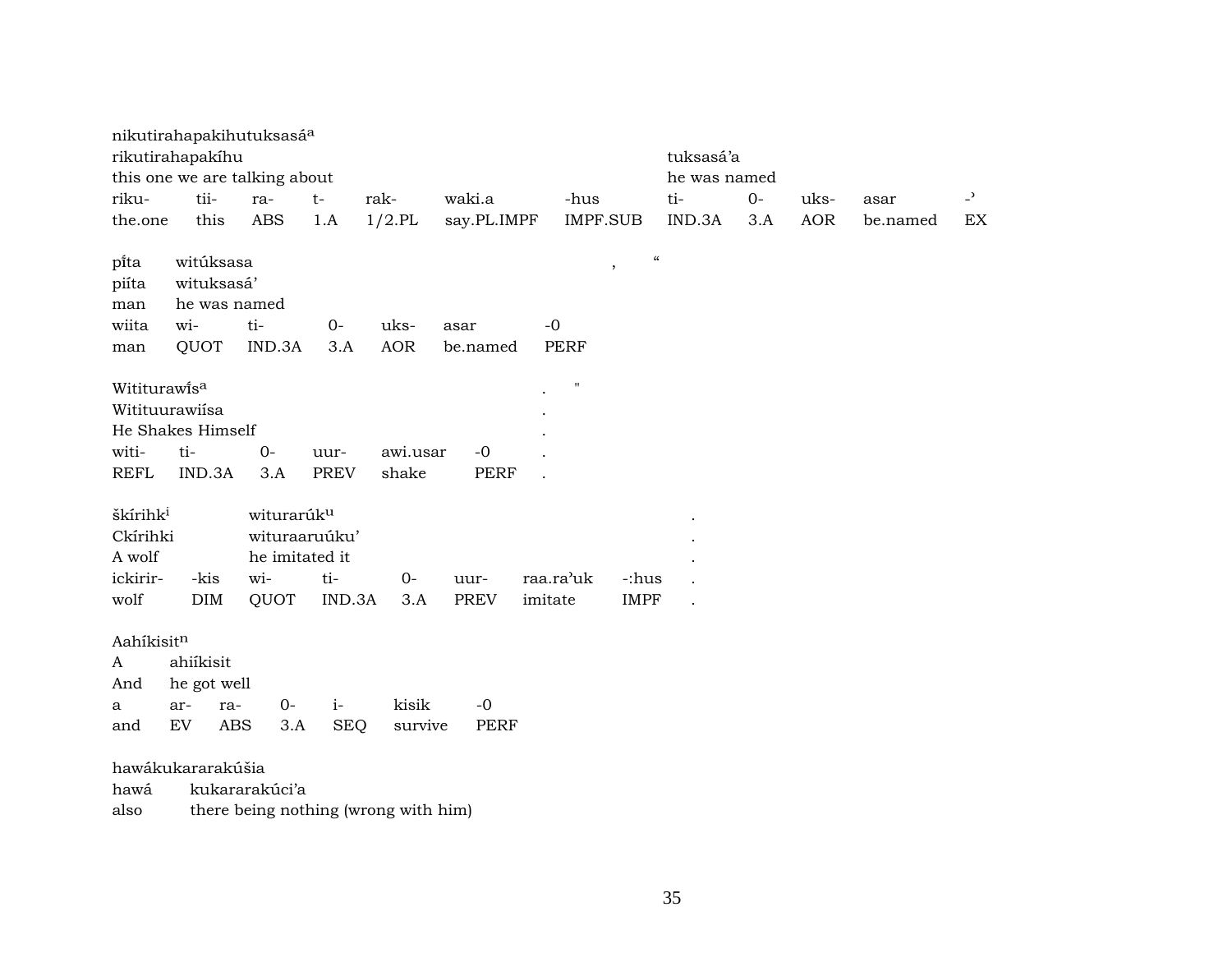| also                     |                          | ku-                        | kara-            | ra-                                           | $O -$    | ku-    | ut-              | $i-$       | $\mathbf 0$              | -a    |
|--------------------------|--------------------------|----------------------------|------------------|-----------------------------------------------|----------|--------|------------------|------------|--------------------------|-------|
|                          |                          | <b>INDF</b>                | <b>NEG</b>       | INF.A                                         | 3.A      | INF.B  | PREV             | <b>SEQ</b> | be                       | SUB.1 |
|                          |                          |                            |                  |                                               |          |        |                  |            |                          |       |
|                          | Náw <sup>a</sup>         |                            | a                | irár <sup>i</sup><br>$\overline{\phantom{a}}$ |          |        |                  |            |                          |       |
|                          | Ráwa                     |                            | a                | iraári'                                       |          |        |                  |            |                          |       |
|                          | <b>Now</b>               | $\overline{\phantom{a}}$   | and              | $\overline{\phantom{a}}$                      | brother  |        |                  |            |                          |       |
|                          | rawa                     | $\overline{\phantom{a}}$   | a                | $i-$<br>$\overline{\phantom{a}}$              |          | -raar- |                  | -ri'       |                          |       |
|                          | now                      |                            | and              |                                               | 3.POSS.A |        | same.sex.sibling |            | 3.POSS.B                 |       |
|                          |                          |                            |                  |                                               |          |        |                  |            |                          |       |
| ,                        |                          | hawáaskuu                  |                  |                                               |          |        |                  |            |                          |       |
|                          | hawá                     |                            | ásku             |                                               |          |        |                  |            |                          |       |
| $\overline{\phantom{a}}$ | also                     |                            | one              |                                               |          |        |                  |            |                          |       |
|                          | haawa                    |                            | asku             |                                               |          |        |                  |            |                          |       |
|                          | also                     |                            | one              |                                               |          |        |                  |            |                          |       |
|                          |                          |                            |                  |                                               |          |        |                  |            |                          |       |
|                          | siahirikáis <sup>a</sup> |                            |                  |                                               |          |        |                  |            |                          |       |
|                          |                          | si'ahiirikaá'iisa'         |                  |                                               |          |        |                  |            |                          |       |
|                          |                          | they brought him back      |                  |                                               |          |        |                  |            |                          |       |
| si-                      | ar-                      | ra-                        | $0-$             | ir-                                           | ri-      | kaa-   | iis.a            |            | -0                       |       |
| DU                       | EV                       | <b>ABS</b>                 | 3.A              | PL.3A                                         | PORT     | inside |                  | come.into  | PERF                     |       |
|                          |                          |                            |                  |                                               |          |        |                  |            |                          |       |
|                          |                          | kararakúrahir <sup>a</sup> |                  |                                               |          |        |                  |            | $\,$                     |       |
|                          |                          | kararakúraahiira           |                  |                                               |          |        |                  |            |                          |       |
|                          |                          | his not being well         |                  |                                               |          |        |                  |            |                          |       |
| kara-                    |                          | ra-                        | $O -$            | ku-                                           | uur-     | raa-   | hiir             | -a         | $^\mathrm{\textdegree}$  |       |
| NEG                      |                          | INF.A                      | 3.A              | INF.B                                         | PREV     | way    | be.good          | SUB.1      | $\overline{\phantom{a}}$ |       |
|                          |                          |                            |                  |                                               |          |        |                  |            | $\overline{\phantom{a}}$ |       |
| irár <sup>i</sup>        |                          |                            |                  |                                               |          |        |                  |            |                          |       |
|                          |                          |                            |                  |                                               |          |        |                  |            |                          |       |
|                          |                          |                            |                  |                                               |          |        |                  |            |                          |       |
| iraári'                  |                          |                            |                  |                                               |          |        |                  |            |                          |       |
| brother                  |                          |                            |                  |                                               |          |        |                  |            |                          |       |
| $i-$                     | 3.POSS.A                 | -raar-                     | same.sex.sibling | -ri'                                          | 3.POSS.B |        |                  |            |                          |       |

Kitukuhipiktahkátawarãritn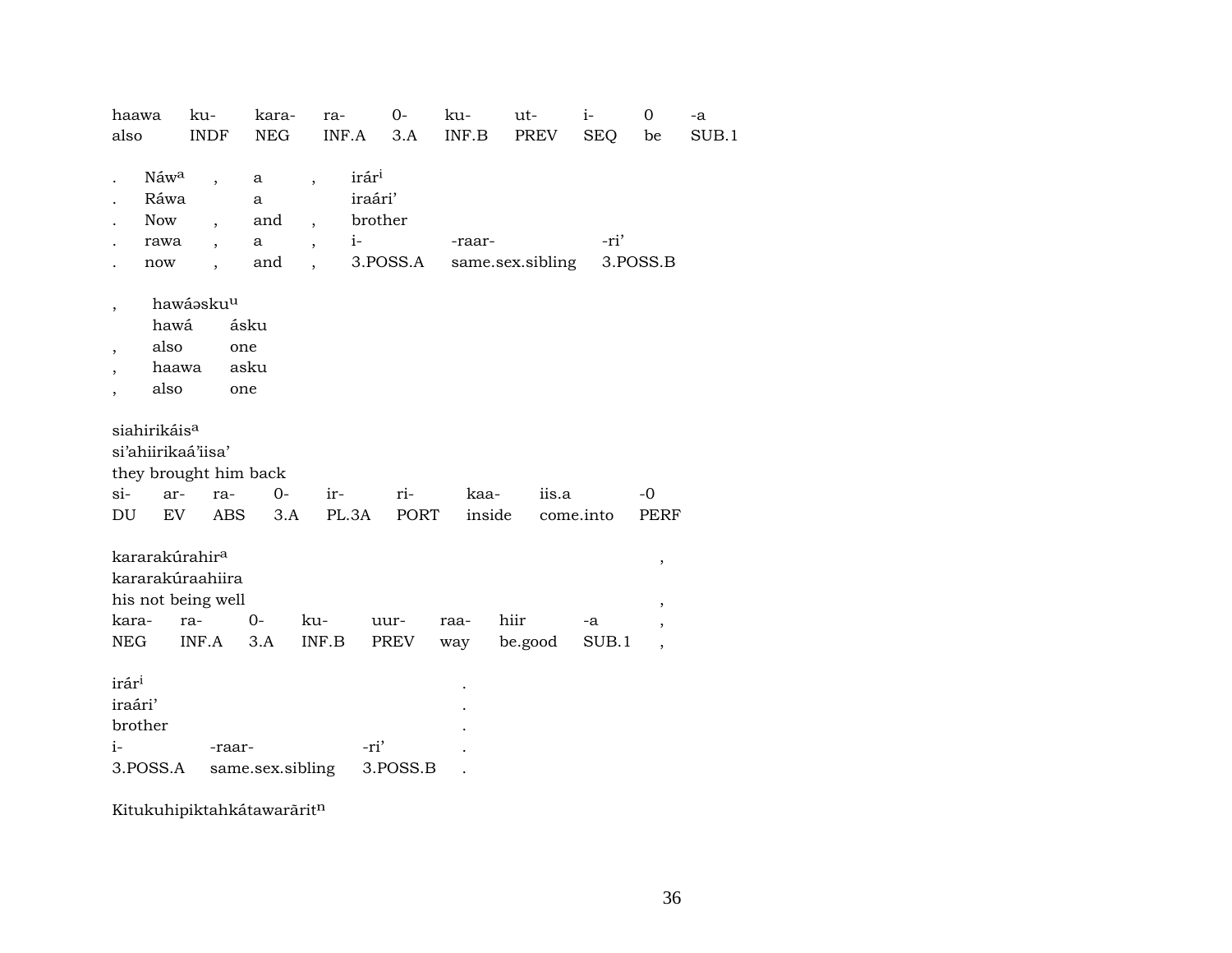| Kítuu'u'                 |                             |            |               | kuuhihpiktahkátawaaraarit         |             |            |        |          |                     |       |                  |             |
|--------------------------|-----------------------------|------------|---------------|-----------------------------------|-------------|------------|--------|----------|---------------------|-------|------------------|-------------|
| All                      |                             |            |               | his testicles were torn wipe open |             |            |        |          |                     |       |                  |             |
| kituu                    | $-u'$                       |            | kuur-         | ra-                               | $0-$        | ir-        |        | piik-    | raar-               |       | katawaa.ara.arik | $-0$        |
| all                      | <b>NOM</b>                  |            | <b>DUB</b>    | <b>ABS</b>                        | 3.A         | PL.3A      |        | testicle | PL                  |       | be.wide.open     | <b>PERF</b> |
| $\overline{\phantom{a}}$ | tirakáwi <sup>u</sup> ,     |            |               |                                   |             |            |        |          |                     |       |                  |             |
|                          | tiraakáwi'u'                |            |               |                                   |             |            |        |          |                     |       |                  |             |
|                          | the bullet                  |            |               |                                   |             |            |        |          |                     |       |                  |             |
|                          | tiraak.awi                  |            | $-u^{\prime}$ |                                   |             |            |        |          |                     |       |                  |             |
|                          | bullet                      |            | <b>NOM</b>    |                                   |             |            |        |          |                     |       |                  |             |
|                          | karahiríkarihurariwíšatn    |            |               |                                   |             |            |        |          |                     |       |                  |             |
|                          | karaahiriikariihuraariwicat |            |               |                                   |             |            |        |          |                     |       |                  |             |
|                          | it did not reach the penis  |            |               |                                   |             |            |        |          |                     |       |                  |             |
| kara-                    | ar-                         | ra-        | $0-$          | ir-                               | $i-$        |            | karii- |          | huraar.iwic.at      |       | $-0$             |             |
| <b>NEG</b>               | ${\rm EV}$                  | <b>ABS</b> | 3.A           | OBV                               |             | <b>SEQ</b> | penis  |          | reach.a.destination |       | <b>PERF</b>      |             |
|                          |                             |            |               |                                   |             |            |        |          |                     |       |                  |             |
|                          |                             |            |               |                                   |             |            |        |          |                     |       |                  |             |
|                          |                             |            |               |                                   |             |            |        |          |                     |       |                  |             |
|                          |                             |            |               |                                   |             |            |        |          |                     |       |                  |             |
|                          |                             |            |               |                                   |             |            |        |          |                     |       |                  |             |
|                          |                             |            |               |                                   |             |            |        |          |                     |       |                  |             |
|                          |                             |            |               |                                   |             |            |        |          |                     |       |                  |             |
|                          | Kišikuhatpiktaruhúhkirahi   |            |               |                                   |             |            |        |          |                     |       |                  |             |
| Kici                     |                             |            |               | kuuhutpiktaaruhúhkiraahi          |             |            |        |          |                     |       |                  |             |
| But                      |                             |            |               | his testicles were dangling       |             |            |        |          |                     |       |                  |             |
| kici                     | kuur-                       | ra-        | 0-            | ut-                               |             | piik-      |        | raar-    | uhur.kiraa          | $-0$  | hi               |             |
| but                      | <b>DUB</b>                  | <b>ABS</b> |               | 3.A                               | <b>PREV</b> | testicle   |        | PL       | dangle              |       | PERF<br>and      |             |
|                          | kitukuhīrášatn              |            |               |                                   |             |            |        |          |                     |       |                  |             |
| kítuu'u'                 |                             |            |               | Kúhiiráhcat                       |             |            |        |          |                     |       |                  |             |
| all                      |                             |            |               | They were shot                    |             |            |        |          |                     |       |                  |             |
| kituu                    | $-u'$                       |            | kuur-         | ra-                               |             | 0-         | ir-    | raar-    |                     | cak   | $-0$             |             |
| all                      | <b>NOM</b>                  |            | <b>DUB</b>    | <b>ABS</b>                        |             | 3.A        | PL.3A  |          | 3PL.INAN.P          | shoot | <b>PERF</b>      |             |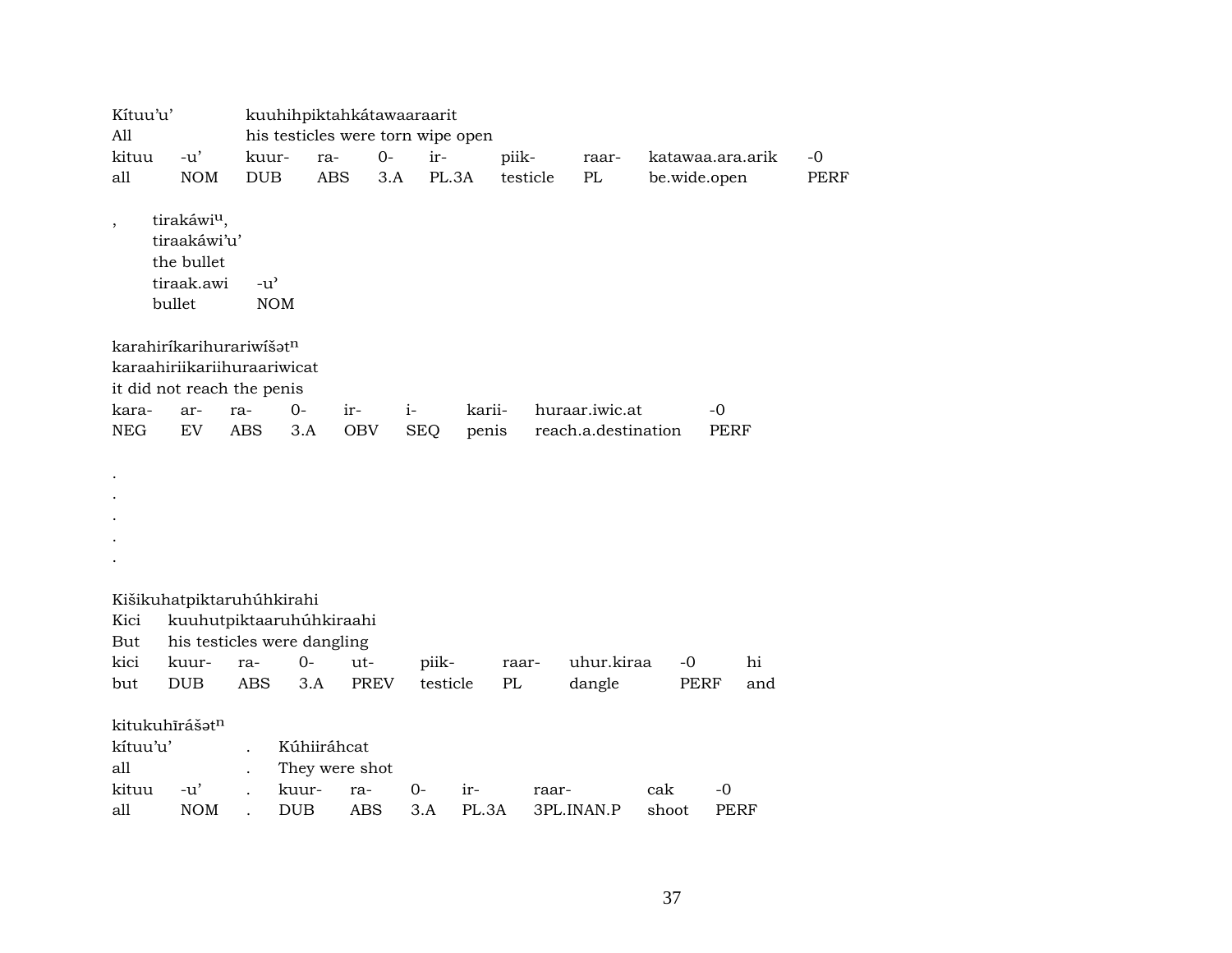| ii-<br>that                              | Iwisiahiríwiša<br>Iwisi'ahiiríwica<br>wii-<br>when | $si-$<br>DU                                       | When they brought him back<br>ar-<br>EV                                                                  | ra-<br><b>ABS</b>                  | $0-$<br>3.A                                           | ir-<br>PL.3A                                                                                                                 | ri-<br><b>PORT</b>                        | wic.a<br>arrive                                                                                                                                    | $-0$<br><b>PERF</b> |                    |                          |                     |
|------------------------------------------|----------------------------------------------------|---------------------------------------------------|----------------------------------------------------------------------------------------------------------|------------------------------------|-------------------------------------------------------|------------------------------------------------------------------------------------------------------------------------------|-------------------------------------------|----------------------------------------------------------------------------------------------------------------------------------------------------|---------------------|--------------------|--------------------------|---------------------|
| he said<br>ar-<br>EV                     | ahawáku<br>ahawáku'<br>ra-<br><b>ABS</b>           | $0 -$<br>3.A                                      | waka'u<br>say                                                                                            | $-0$<br><b>PERF</b>                | $\ddot{\cdot}$<br>$\cdot$<br>$\overline{\phantom{a}}$ | $\mathcal{C}\mathcal{C}$<br>$\mathcal{C}\mathcal{C}$<br>$\boldsymbol{\zeta}\boldsymbol{\zeta}$<br>$\boldsymbol{\mathcal{C}}$ | náwa<br>Ráwa<br><b>Now</b><br>rawa<br>now | náwa<br>$\overline{\phantom{a}}$<br>ráwa<br>now<br>$\overline{\phantom{a}}$<br>rawa<br>$\overline{\phantom{a}}$<br>now<br>$\overline{\phantom{a}}$ |                     |                    |                          |                     |
| $\cdot$<br>$\cdot$<br>$\cdot$<br>$\cdot$ | kúrau<br>kúraa'u'<br>doctor<br>kuraa<br>doctor     | $-u$ <sup><math>\prime</math></sup><br><b>NOM</b> | $\overline{\phantom{a}}$<br>$\overline{\phantom{a}}$<br>$\overline{\phantom{a}}$<br>$\ddot{\phantom{0}}$ | náwa<br>ráwa<br>now<br>rawa<br>now | $\overline{\phantom{a}}$                              |                                                                                                                              |                                           |                                                                                                                                                    |                     |                    |                          |                     |
| kira<br>perhaps                          | kirakukusikuriširuhúr <sup>a</sup>                 | ku-<br><b>INDF</b>                                | kíra kukuusikuuriciruúhuru'<br>see if you can do something for me<br>kuus-<br>POT.1/3A                   | $S-$<br>2.A                        | ir-                                                   | PREV.1/2A                                                                                                                    | ku-<br>1.P                                | ri-<br>PHYS.POSS                                                                                                                                   | ut-<br><b>BEN</b>   | $i-$<br><b>SEQ</b> | raa.uhur.ra'uk<br>set.up | $-0$<br><b>PERF</b> |

.

. . .

38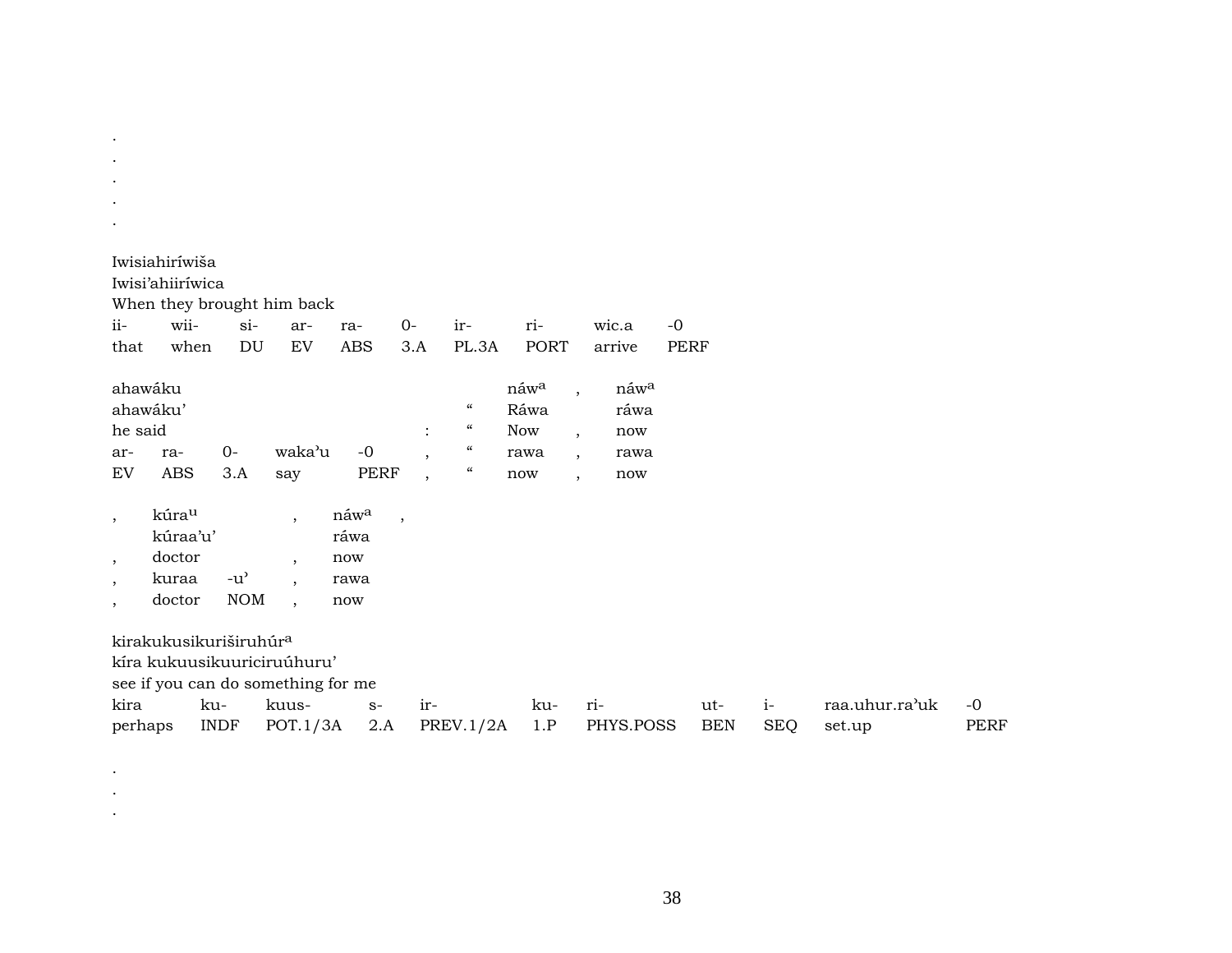| Kirasiiskuháraspi<br>Kíra si'iskuhaáraspi' |              |                          |           |             |              |             |                     |                    |                     |
|--------------------------------------------|--------------|--------------------------|-----------|-------------|--------------|-------------|---------------------|--------------------|---------------------|
| Try to hunt them for me                    |              |                          |           |             |              |             |                     |                    |                     |
| kira<br>perhaps                            | $si$ -<br>DU | $i-$                     | CONT.1/2A | $S-$<br>2.A | ku-<br>1.P   | ut-<br>PREV | raar-<br>3PL.INAN.P | raspii<br>look.for | $-0$<br><b>PERF</b> |
| pítar <sup>u</sup>                         |              | nakahkárik <sup>i</sup>  |           |             |              |             |                     |                    |                     |
| pítaru'                                    |              | raakaahkaáriki           |           |             |              |             |                     |                    |                     |
| ants                                       |              | several hills            |           |             |              |             |                     |                    |                     |
| pitaruu                                    | ra-          | $0-$                     | akaar-    |             | ka-          |             | arik                | $-i$               |                     |
| ant                                        | <b>ABS</b>   | 3.A                      |           | dwelling    | in.the.brush |             | be.standing         | SUB.2              |                     |
|                                            |              |                          |           |             |              |             |                     |                    |                     |
|                                            | Nawa,        |                          |           |             |              |             |                     |                    |                     |
| $\mathbf{H}$                               | Ráwa         |                          |           |             |              |             |                     |                    |                     |
| $\pmb{\mathsf{H}}$                         | <b>Now</b>   |                          |           |             |              |             |                     |                    |                     |
| $\pmb{\mathsf{H}}$                         | rawa         |                          |           |             |              |             |                     |                    |                     |
| п                                          | now          |                          |           |             |              |             |                     |                    |                     |
| hiruahiráririt <sup>i</sup> t <sup>n</sup> |              |                          |           |             |              |             |                     |                    |                     |
| hiru                                       |              | ahiraaríriitit           |           |             |              |             |                     |                    |                     |
| then                                       |              | they put them into water |           |             |              |             |                     |                    |                     |
| hiruu                                      | ar-          | ra-                      | $0-$      | ir-         | raar-        |             | ri.iri.itik         | $-0$               |                     |
| then                                       | EV           | ABS                      | 3.A       | PL.3A       | 3PL.INAN.P   |             | put.down            | <b>PERF</b>        |                     |
| šáhiks                                     |              |                          |           |             |              |             |                     |                    |                     |
| cáhiks                                     |              |                          |           |             |              |             |                     |                    |                     |
| a person                                   |              |                          |           |             |              |             |                     |                    |                     |
| icaahiks                                   |              |                          |           |             |              |             |                     |                    |                     |
| person                                     |              |                          |           |             |              |             |                     |                    |                     |

awitakíparu

 $\sim$  $\mathcal{A}^{\mathcal{A}}$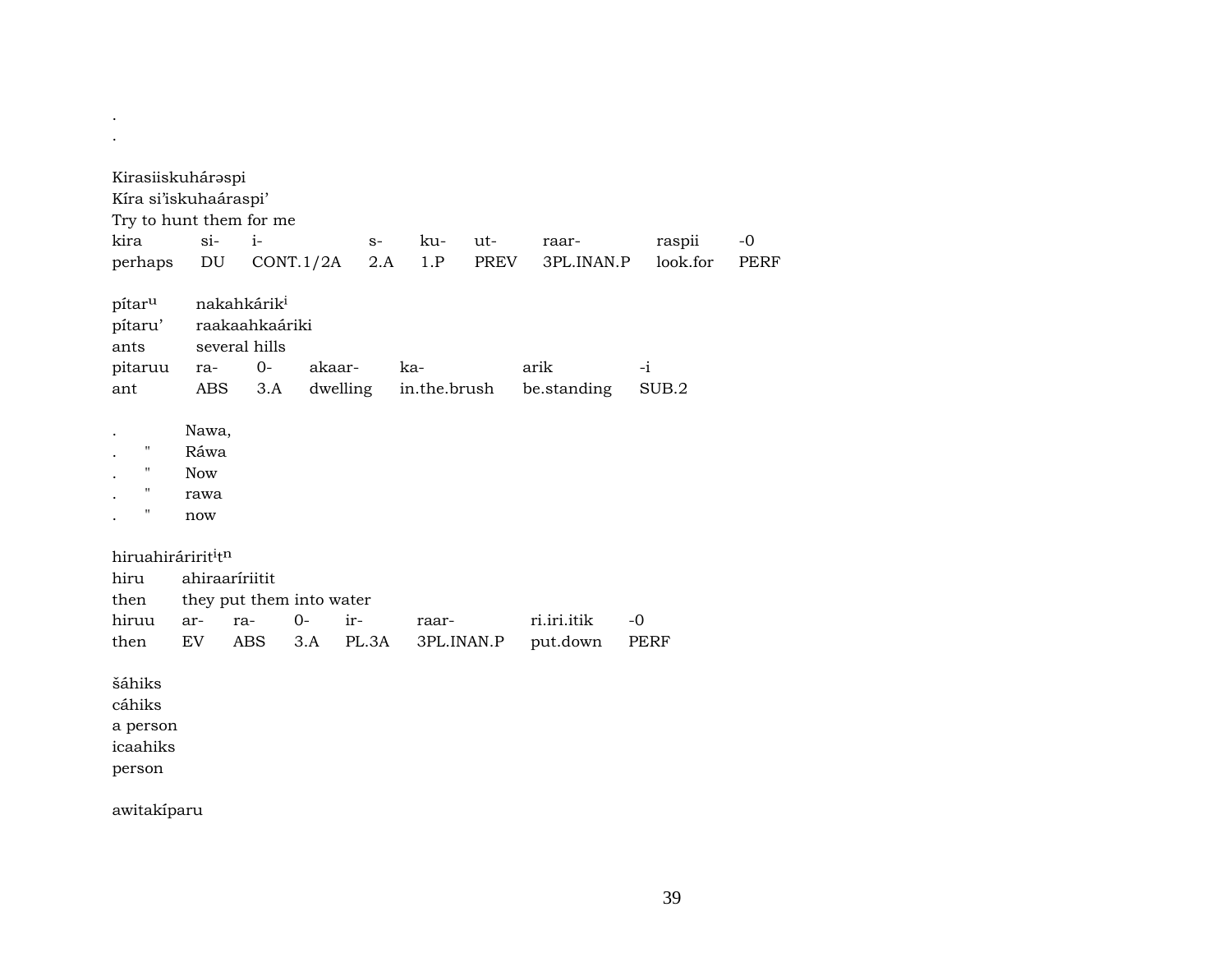| a<br>and                               | witaahkiparu'<br>he would wet it                |                                                      |       |             |        |       |       |                          |
|----------------------------------------|-------------------------------------------------|------------------------------------------------------|-------|-------------|--------|-------|-------|--------------------------|
| a                                      | wi-                                             | ti-                                                  | 0-    | ar-         | kipaar | ra'uk | $-0$  | ,                        |
| and                                    | QUOT                                            | IND.3A                                               | 3.A   | EV.         | be.wet | make  | PERF  | ,                        |
|                                        |                                                 |                                                      |       |             |        |       |       |                          |
| ihikírik <sup>u</sup>                  |                                                 |                                                      |       |             |        |       |       |                          |
| ihi                                    |                                                 | kíriku'                                              |       |             |        |       |       |                          |
| uh                                     | $\overline{\phantom{a}}$                        | anything                                             |       |             |        |       |       |                          |
| ihii                                   |                                                 | kiriku'                                              |       |             |        |       |       |                          |
| uh                                     |                                                 | something                                            |       |             |        |       |       |                          |
|                                        |                                                 |                                                      |       |             |        |       |       |                          |
| narahkak <sup>i</sup>                  |                                                 |                                                      |       |             |        |       |       |                          |
|                                        | raáraahkuuki                                    |                                                      |       |             |        |       |       |                          |
| things                                 |                                                 |                                                      |       |             |        |       |       |                          |
| ra-                                    | 0-                                              | raar-                                                | 0     | -ka'uk      | $-i$   |       |       |                          |
| ABS                                    | 3.A                                             | PL.INDV.A                                            | be    | <b>DIST</b> | SUB.2  |       |       |                          |
| katakáhiri<br>katakaáhiri'<br>katahkaa |                                                 | a hide tanned on the underside<br>-hiri <sup>3</sup> |       | ,<br>,      |        |       |       |                          |
|                                        | be.inside.out                                   | LOC                                                  |       | ,           |        |       |       |                          |
|                                        |                                                 |                                                      |       | ,           |        |       |       |                          |
|                                        | iriruruksawáhš <sup>u</sup><br>iriruuruksawáhcu | whatever it might even be                            |       |             |        |       |       | ,                        |
| irii-                                  | ruu-                                            | ra-                                                  | 0-    | uks-        | awahc- | uk    | -0    | ,                        |
| what                                   | then                                            | <b>ABS</b>                                           | 3.A   | <b>JUSS</b> | even   | be    | SUB.4 | $\overline{\phantom{a}}$ |
| hiwitakipar <sup>u</sup><br>hi         | witaahkiparu'                                   |                                                      |       |             |        |       |       |                          |
| and                                    | he would wet it                                 |                                                      |       |             |        |       |       |                          |
| hi                                     | wi-                                             | ti-                                                  | 0-    | ar-         | kipaar | ra'uk | -0    |                          |
| and                                    | QUOT                                            | IND.3A                                               | $3.A$ | EV          | be.wet | make  | PERF  |                          |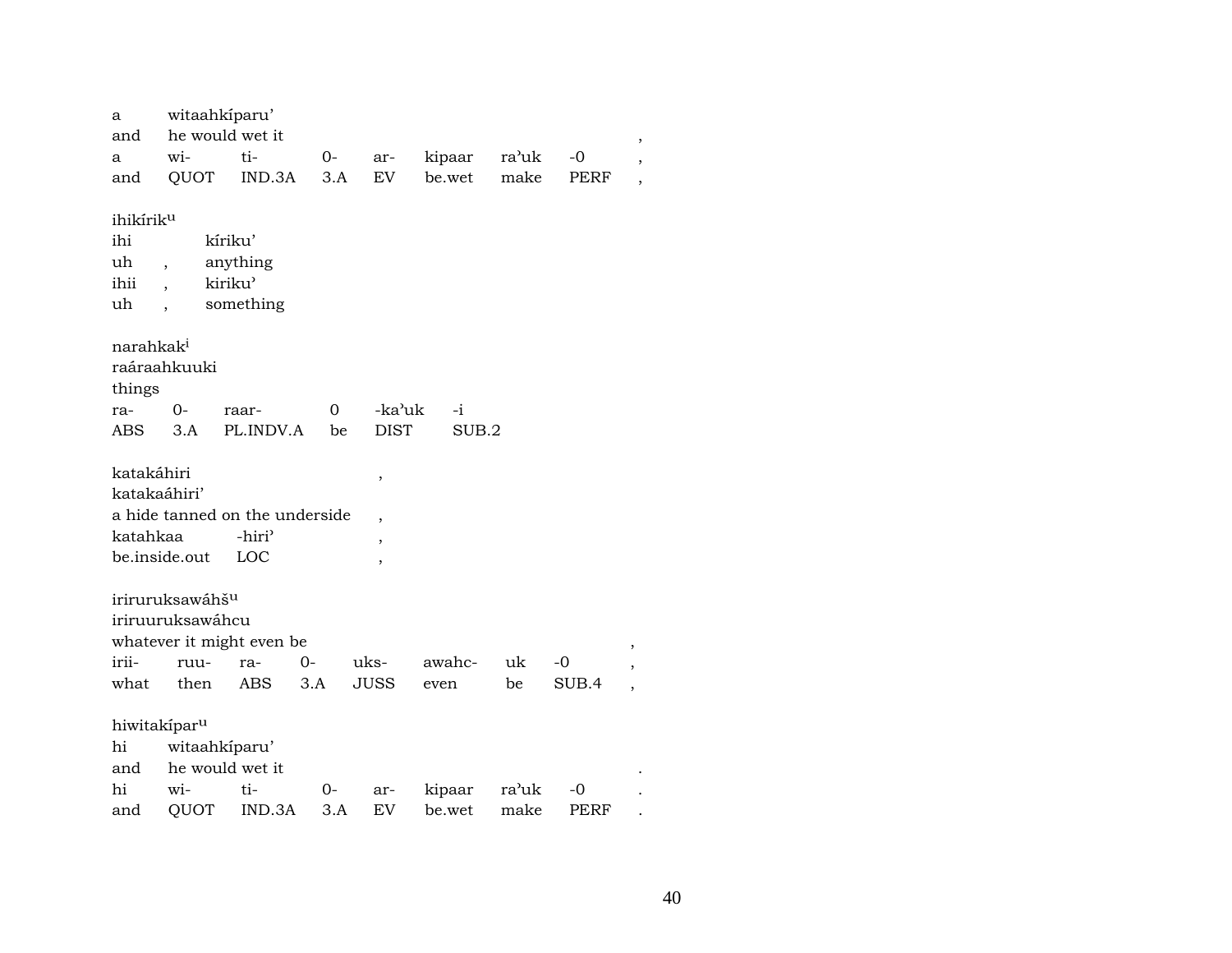| witiraritaráhkisa,<br>Witiiraritaráhkisa'<br>They ran with them |                    |                                                    |                                                                       |                                                              |                  |           |       |           |                                     |                               |      |                      |
|-----------------------------------------------------------------|--------------------|----------------------------------------------------|-----------------------------------------------------------------------|--------------------------------------------------------------|------------------|-----------|-------|-----------|-------------------------------------|-------------------------------|------|----------------------|
| wi-                                                             | ti-                | $O -$                                              | $ir-$                                                                 | raar-                                                        |                  | ri-       |       | tarahkis- |                                     | a                             | -0   |                      |
| QUOT                                                            | IND.3A             |                                                    | 3.A                                                                   | PL.3A                                                        | 3PL.INAN.P       |           | PORT  | be.strong |                                     | come                          | PERF |                      |
| pítaru<br>pítaru'<br>the ants<br>pitaruu<br>ant                 | ruu-<br>then       | rurihkutáris <sup>u</sup><br>ruurihkutárisu<br>ra- | INF.A                                                                 | its being heavy (with water)<br>ir-<br>$O -$<br>PL.3A<br>3.A | ku-<br>INF.B     |           | taris | be.heavy  | $-u$<br>SUB.D                       |                               |      |                      |
| šáhũk <sup>i</sup><br>cáhuuki<br>the robe<br>cahuu<br>robe      | -kis<br><b>DIM</b> | $\mathbf{r}$<br>$\mathbf{r}$                       | $Ir$ ár <sup>i</sup><br>Iraári'<br><b>Brother</b><br>$i-$<br>3.POSS.A | -raar-                                                       | same.sex.sibling |           | -ri'  | 3.POSS.B  | $\overline{\phantom{a}}$<br>$\cdot$ |                               |      |                      |
| araruwitahətkataiwu<br>a<br>and<br>a<br>and                     | raa-<br>just       | ruu-<br>then                                       | raaruuwitaahatkata'iwu'<br>wi-<br>QUOT                                | he would just move his tongue over it<br>ti-<br>IND.3A       | $0-$<br>3.A      | ar-<br>EV | hat-  | tongue    |                                     | kata.wi.wu<br>go.against.IMPF |      | -:hus<br><b>IMPF</b> |

. .

.

.

.

Aruwitarahkirahwáku

A ruuwitaarahkiráhwaku'

And then he would crunch them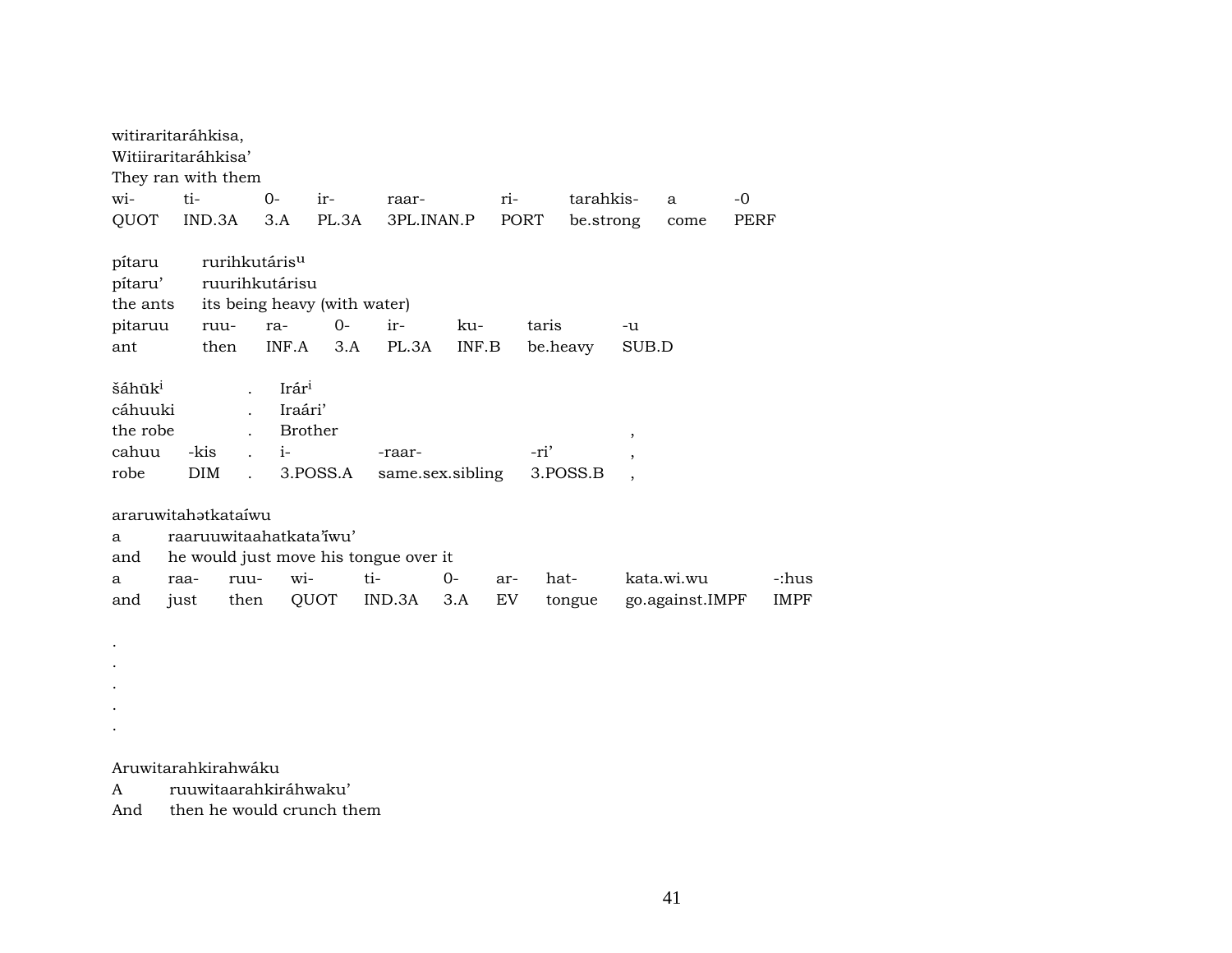| a<br>and                                               | ruu-<br>then                     | wi-<br>QUOT                                                                             | ti-<br>IND.3A                 | $0-$<br>3.A      | ar-<br>EV    | raar-<br>3PL.INAN.P                                                                                |                                                       | kirar.waka'u<br>crunch                                                  | $-0$<br>PERF |
|--------------------------------------------------------|----------------------------------|-----------------------------------------------------------------------------------------|-------------------------------|------------------|--------------|----------------------------------------------------------------------------------------------------|-------------------------------------------------------|-------------------------------------------------------------------------|--------------|
| pítaru<br>pítaru'<br>the ants<br>pitaruu<br>ant        | $\ddot{\phantom{0}}$             | nahkúwa <sup>a</sup><br>raahkúwa'a<br>ra-<br>INF.A                                      | as he ate them<br>$0-$<br>3.A | ar-<br>EV        | ku-<br>INF.B | wa-<br><b>DIST</b>                                                                                 | a<br>eat                                              | -0<br>SUB.3                                                             |              |
| Irári<br>Iraári'<br><b>Brother</b><br>$i-$<br>3.POSS.A |                                  | -raar-<br>same.sex.sibling                                                              |                               | -ri'<br>3.POSS.B | $\, ,$<br>,  |                                                                                                    |                                                       |                                                                         |              |
| aahawáku,<br>a<br>and<br>a<br>and                      | ahawáku'<br>he said<br>ar-<br>EV | $0-$<br>ra-<br><b>ABS</b>                                                               | waka'u<br>3.A<br>say          |                  | $-0$<br>PERF | $\mathcal{C}\mathcal{C}$<br>$\boldsymbol{\mathcal{C}}$<br>$\boldsymbol{\mathcal{C}}$<br>$\epsilon$ | náw <sup>a</sup><br>Ráwa<br><b>Now</b><br>rawa<br>now | $\cdot$<br>$\overline{\phantom{a}}$<br>$\overline{ }$<br>$\overline{ }$ |              |
| náw <sup>a</sup><br>ráwa<br>now<br>rawa<br>now         | wi-<br>QUOT                      | witikušikskatarihura<br>witikuucikskatárihura<br>I am getting stronger<br>ti-<br>IND.3A | ku-<br>1.P                    | aciks-<br>mind   |              | kata.rihur<br>be.wide                                                                              | -aar<br><b>INCH</b>                                   | $-0$<br>PERF                                                            |              |

 $\mathcal{L}^{\pm}$ 

Ihtətsikstaktara

 $\sim$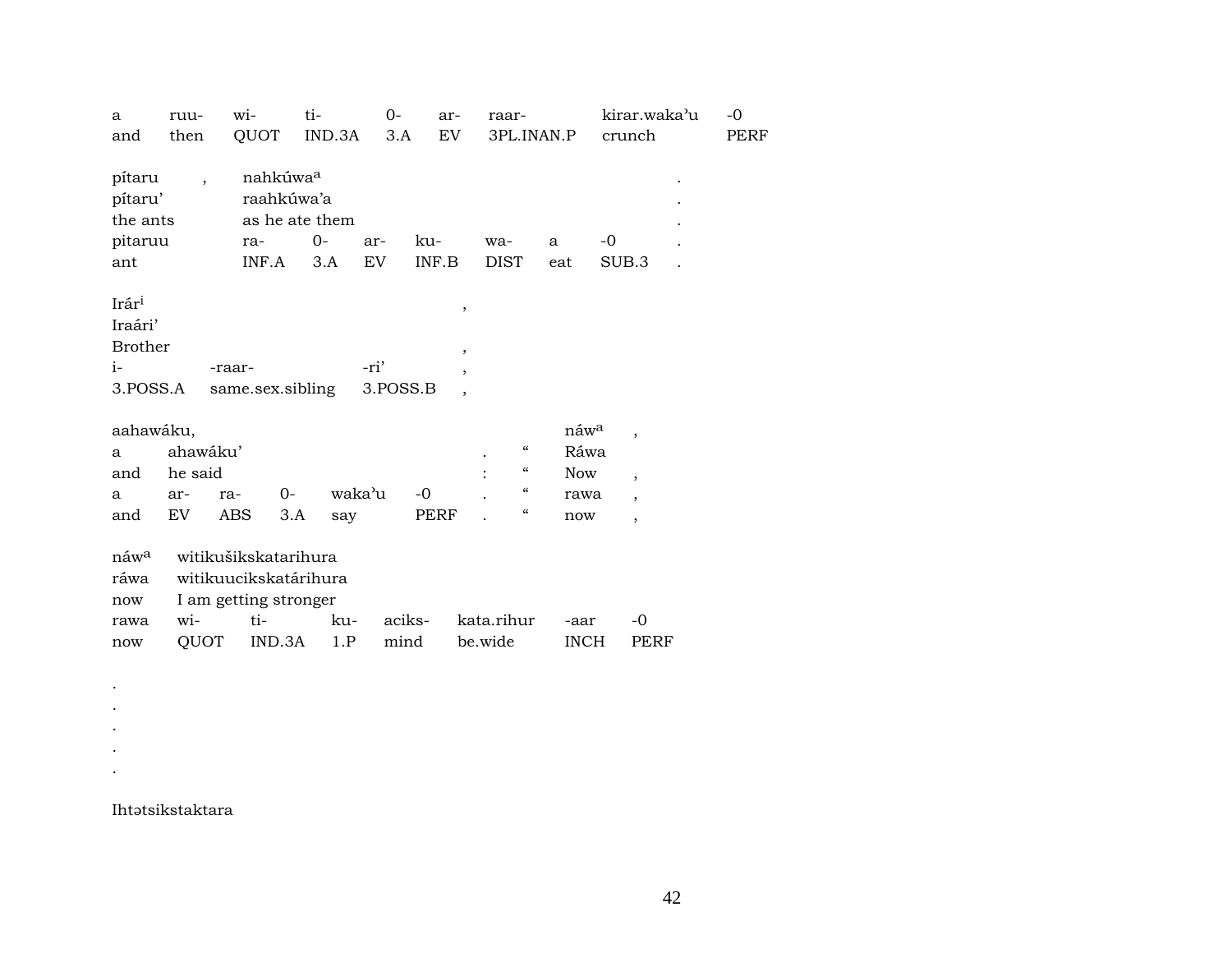| Íhtat<br>Even more               |              |                    | sikstaktáraa'<br>bring them |                          |           |                          |                |                          |                                               |      |              |      |
|----------------------------------|--------------|--------------------|-----------------------------|--------------------------|-----------|--------------------------|----------------|--------------------------|-----------------------------------------------|------|--------------|------|
| ihtat                            |              | $i-$               |                             | $S-$                     | ir-       |                          | uks-           | rak-                     | raar-                                         | ra-  | $\mathbf{a}$ | $-0$ |
| some.more                        |              |                    | CONT.1/2A                   | 2.A                      | PREV.1/2A |                          | <b>JUSS</b>    | $1/2$ .PL                | 3PL.INAN.P                                    | PORT | come         | PERF |
| pítaru                           |              |                    | Náwa                        | $\, ,$                   |           |                          |                |                          |                                               |      |              |      |
| pítaru'                          |              | $^{\prime\prime}$  | Ráwa                        |                          |           |                          |                |                          |                                               |      |              |      |
| ants                             | Ţ            | $\mathbf{H}$       | Now                         | $\overline{\phantom{a}}$ |           |                          |                |                          |                                               |      |              |      |
| pitaruu                          | $\mathbf{I}$ | $\pmb{\mathsf{H}}$ | rawa                        | $\overline{\phantom{a}}$ |           |                          |                |                          |                                               |      |              |      |
| ant                              | $\mathbf{I}$ | $\pmb{\mathsf{H}}$ | now                         | $\overline{\phantom{a}}$ |           |                          |                |                          |                                               |      |              |      |
| irár <sup>i</sup>                |              |                    |                             |                          |           |                          |                |                          |                                               |      |              |      |
| iraári'                          |              |                    |                             |                          |           | $\, ,$                   |                |                          |                                               |      |              |      |
| brother                          |              |                    |                             |                          |           |                          |                |                          |                                               |      |              |      |
| $i-$                             |              | -raar-             |                             | -ri'                     |           | $\,$                     |                |                          |                                               |      |              |      |
| 3.POSS.A                         |              |                    | same.sex.sibling            |                          | 3.POSS.B  | $\overline{\phantom{a}}$ |                |                          |                                               |      |              |      |
|                                  |              |                    |                             |                          |           |                          |                |                          |                                               |      |              |      |
| aahawáku                         |              |                    |                             |                          |           |                          |                |                          |                                               |      |              |      |
| a                                | ahawáku'     |                    |                             |                          |           |                          |                |                          |                                               |      |              |      |
| and                              | he said      |                    |                             |                          |           | $\, ,$                   |                |                          |                                               |      |              |      |
| a                                | ar-          | ra-                | $0-$                        | waka'u                   | $-0$      |                          |                |                          |                                               |      |              |      |
| and                              | EV           | ABS                | 3.A                         | say                      | PERF      | $\overline{\phantom{a}}$ |                |                          |                                               |      |              |      |
|                                  |              |                    |                             |                          |           |                          |                |                          |                                               |      |              |      |
| wiahawa <sup>a</sup> ,           |              |                    |                             |                          |           |                          | pítaru         |                          | $\boldsymbol{\mathcal{C}}$                    |      |              |      |
| wi'ahawa'a                       |              |                    |                             |                          |           |                          | pítaru'        |                          | $\pmb{\mathsf{H}}$                            |      |              |      |
| while he was eating them<br>wii- |              |                    | $0-$                        |                          |           | $-{\bf 0}$               | ants           | $\ddot{\cdot}$           | $\boldsymbol{\mathcal{C}}$                    |      |              |      |
| when                             | ar-<br>EV    | ra-<br>ABS         | 3.A                         | wa-<br><b>DIST</b>       | a<br>eat  | SUB.3                    | pitaruu<br>ant | $\overline{\phantom{a}}$ | $\boldsymbol{\epsilon} \boldsymbol{\epsilon}$ |      |              |      |
|                                  |              |                    |                             |                          |           |                          |                | $\overline{\phantom{a}}$ |                                               |      |              |      |
| náw <sup>a</sup>                 | $5$ s $ku$   |                    | witurãíwiš                  |                          |           |                          |                |                          |                                               |      |              |      |
| Ráwa                             | ásku         |                    | wituraa'iiwic               |                          |           |                          |                |                          |                                               |      |              |      |
| Now                              | one          |                    |                             | there remains a thing    |           |                          |                |                          |                                               |      |              |      |
| rawa                             | asku         | wi-                |                             | ti-                      | $0-$      | uur-                     | raa.hiwihc     |                          | $-0$                                          |      |              |      |
| now                              | one          |                    | QUOT                        | IND.3A                   | 3.A       | <b>PREV</b>              |                | way.to.appear            | <b>PERF</b>                                   |      |              |      |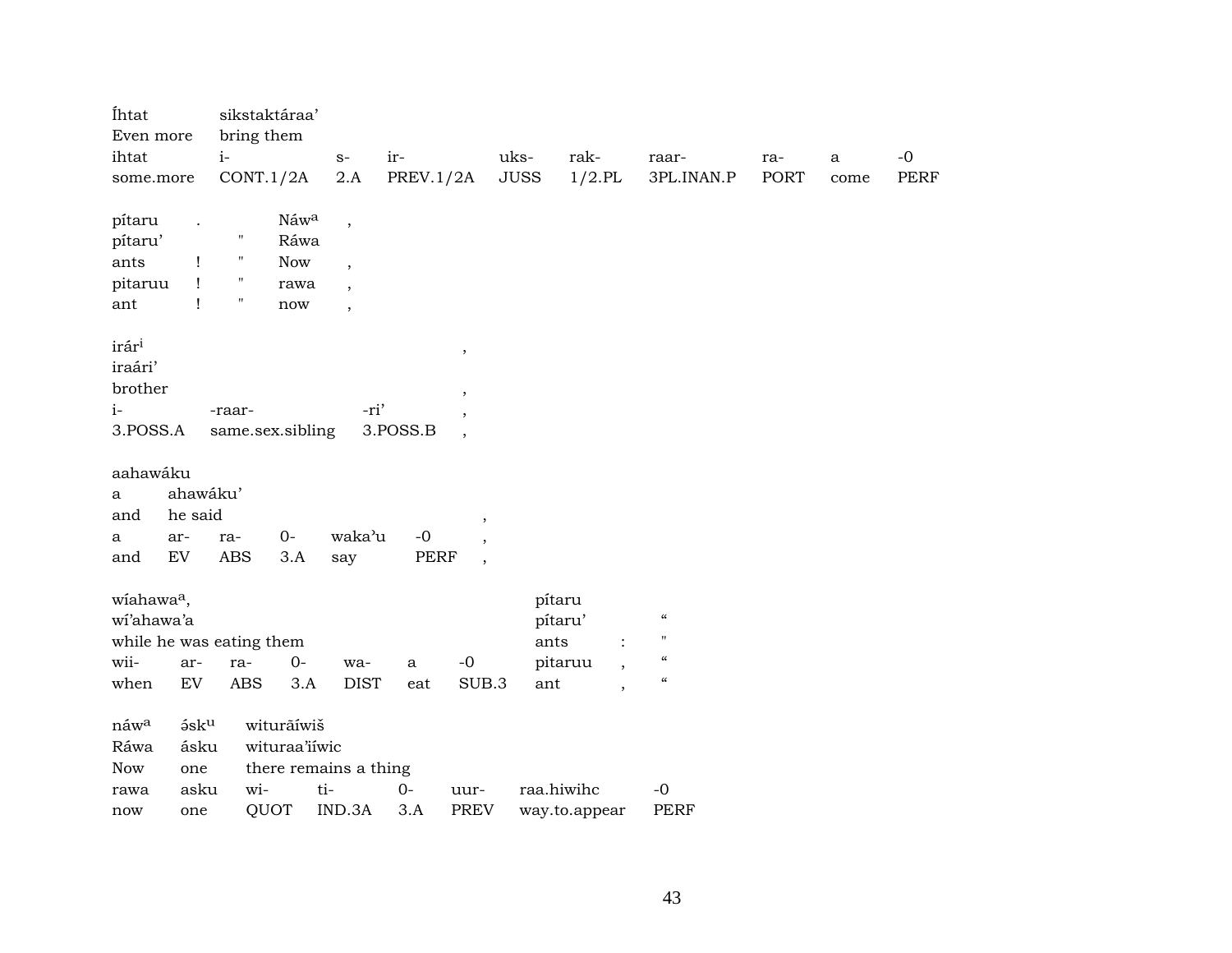| Ħ<br>н<br>н<br>н                                | Kúrau<br>Kúraa'u'<br>The doctors<br>kuraa<br>doctor                                       | $-u^{\prime}$<br><b>NOM</b> |               |              |                    |                                                                                                                                 |                                                |                      |
|-------------------------------------------------|-------------------------------------------------------------------------------------------|-----------------------------|---------------|--------------|--------------------|---------------------------------------------------------------------------------------------------------------------------------|------------------------------------------------|----------------------|
| $si-$<br>DU                                     | siwitihahúruk <sup>u</sup><br>siwitiihaahúruuku'<br>they were treating him<br>wi-<br>QUOT | ti-<br>IND.3A               | $0-$<br>3.A   | ir-<br>PL.3A | ut-<br><b>PREV</b> | raahur.ra'uk<br>doctor                                                                                                          |                                                | -:hus<br><b>IMPF</b> |
| ar-                                             | Ahawáku<br>Ahawáku'<br>He said<br>ra-<br>EV<br><b>ABS</b>                                 | $0-$<br>3.A                 | waka'u<br>say | $-0$<br>PERF |                    | $5$ s $ku$<br>$\mathcal{C}$<br>Ásku<br>$\epsilon$<br>One<br>$\epsilon$<br>asku<br>$\boldsymbol{\zeta}\boldsymbol{\zeta}$<br>one |                                                |                      |
| ituraíwiš<br>wi-<br>QUOT                        | wituraa'iiwic<br>there remains a matter<br>ti-<br>IND.3A                                  | $0-$<br>3.A                 | uur-<br>PREV  | raa.hiwihc   | way.to.appear      | -0<br>PERF                                                                                                                      | $^\mathrm{^\mathrm{o}}$<br>,<br>$\overline{ }$ |                      |
| kúrau<br>kúraa'u'<br>doctors<br>kuraa<br>doctor | $-u^{\prime}$<br><b>NOM</b>                                                               |                             |               |              |                    |                                                                                                                                 |                                                |                      |
| Hiru                                            | Hiruruwitikítawi                                                                          | ruuwitikítawi'              |               |              |                    |                                                                                                                                 |                                                | ,<br>Ħ               |
| There                                           |                                                                                           | then he is a leader         |               |              |                    |                                                                                                                                 |                                                |                      |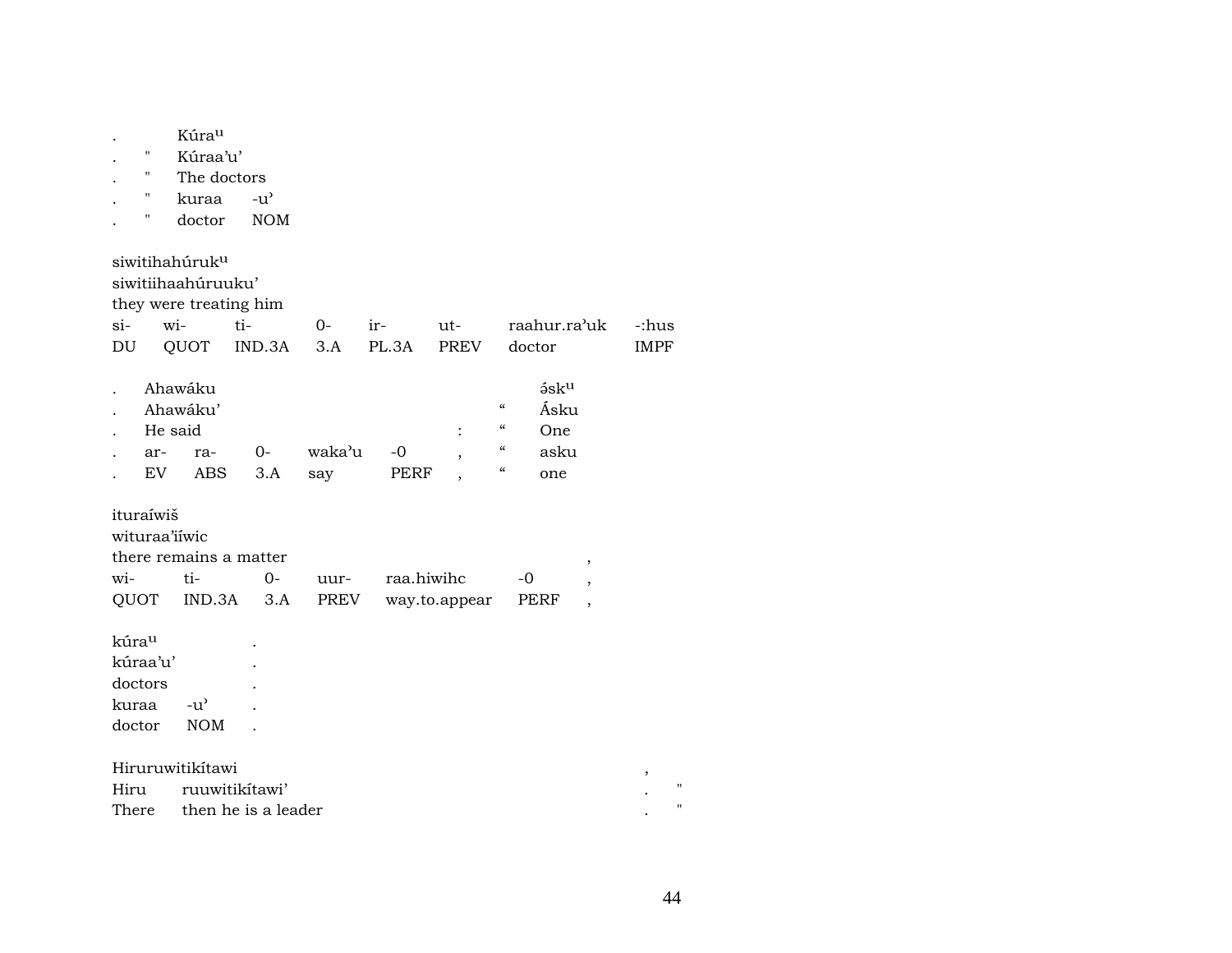| hiruu                                                              | ruu-             | wi-                                                              | ti-        |                 | $O -$    | kita.wi          |                   | $-0$                                                      | Ħ                           |
|--------------------------------------------------------------------|------------------|------------------------------------------------------------------|------------|-----------------|----------|------------------|-------------------|-----------------------------------------------------------|-----------------------------|
| there                                                              | then             | QUOT                                                             |            | IND.3A          | 3.A      | be.the.leader    |                   | <b>PERF</b>                                               | П                           |
| irár <sup>i</sup><br>Iraári'<br><b>Brother</b><br>$i-$<br>3.POSS.A |                  | -raar-<br>same.sex.sibling                                       |            | -ri'            | 3.POSS.B | $\, ,$<br>,      |                   |                                                           |                             |
| wiaháhisa<br>wi'aháhiisa<br>when daylight came<br>wii-<br>when     | ar-<br>EV        | ra-<br><b>ABS</b>                                                | 0-<br>3.A  | $a-$<br>PREV.3A |          | hiis-<br>morning | a<br>come         | $-0$<br>PERF                                              | ,                           |
| wiaháa<br>wi'ahaá'a<br>when it came<br>wii-<br>when                | ar-<br><b>EV</b> | ra-<br><b>ABS</b>                                                | 0-<br>3.A  | a-<br>PREV.3A   |          | a<br>come        | $-0$<br>SUB.3     | sakúr <sup>u</sup><br>sákuuru'<br>the sun<br>sakur<br>sun | $-u^{\prime}$<br><b>NOM</b> |
|                                                                    |                  |                                                                  |            |                 |          |                  |                   |                                                           |                             |
| ,                                                                  |                  |                                                                  |            |                 |          |                  |                   |                                                           |                             |
| Hirurikuahatkuspiúa<br>hiru<br>there<br>hiruu<br>there             | riku-<br>that.is | riku'ahutkuspi'uu'a<br>where he was facing that one<br>ar-<br>EV | ra-<br>ABS | $0-$<br>3.A     | ut-      | PREV             | kus<br>be.sitting | wi.uu<br>be.facing                                        | -a<br>SUB.1                 |

sakúru  $\overline{\phantom{a}}$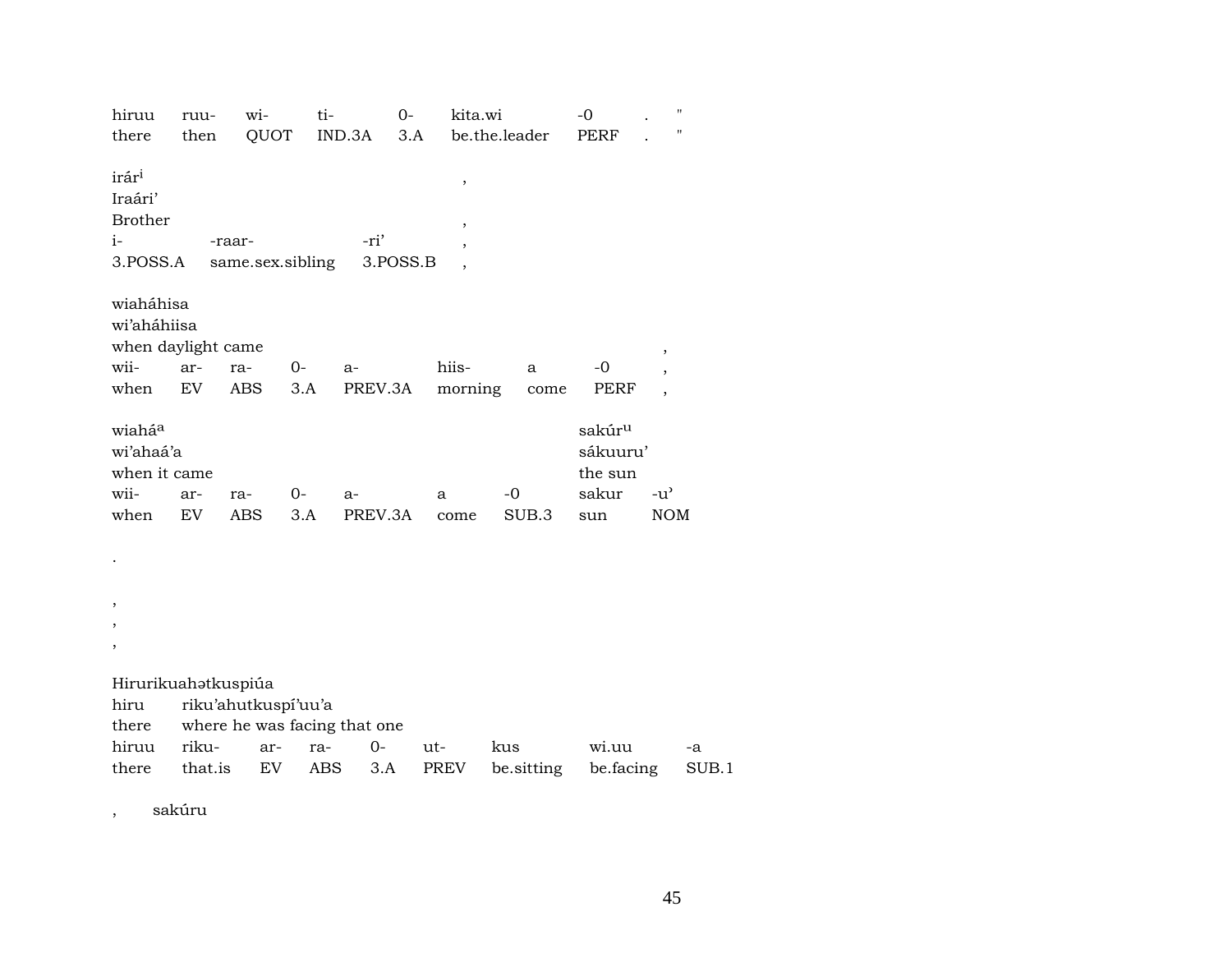|                 | sákuuru'<br>the sun<br>sakur<br>sun | $-u^{\flat}$                             | <b>NOM</b>                   |                              |             |      |            |             |                           |       |
|-----------------|-------------------------------------|------------------------------------------|------------------------------|------------------------------|-------------|------|------------|-------------|---------------------------|-------|
| iwira<br>iwiraa |                                     |                                          |                              |                              |             |      |            |             |                           |       |
|                 | when it came                        |                                          |                              |                              |             |      |            | ,           |                           |       |
| ii-             |                                     | wii-                                     | ra-                          | $O-$                         | a-          | a    |            | -0          |                           |       |
| when            |                                     | when                                     | ABS                          | 3.A                          | PREV.3A     |      | come       | SUB.4       |                           |       |
| hi<br>and       | hirikuahatkuspiúa                   |                                          | riku'ahutkuspi'uu'a          | where he sat facing that one |             |      |            |             |                           |       |
| hi              | riku-                               |                                          | ar-                          | ra-                          | $0-$        | ut-  | kus        | wi.uu       | -a                        |       |
| and             | that.is                             |                                          | EV                           | ABS                          | 3.A         | PREV | be.sitting |             | be.facing                 | SUB.1 |
|                 | Hiahətkuspiúa<br>Hi                 |                                          | ahutkuspí'uu'a               |                              |             |      |            |             |                           |       |
|                 | And                                 |                                          |                              | when he sat facing it        |             |      |            |             |                           |       |
|                 | hi                                  | ar-                                      | ra-                          | $0-$                         | ut-         | kus  |            | wi.uu       | -a                        |       |
|                 | and                                 | EV                                       | ABS                          | 3.A                          | PREV        |      | be.sitting | be facing   | SUB.1                     |       |
| ,               | hi<br>and                           | hiahawahisit <sup>i</sup> t <sup>n</sup> | ahawaahísitit                | he began to eat them         |             |      |            |             | pítaru<br>pítaru'<br>ants |       |
|                 | hi                                  | ar-                                      | ra-                          | 0-                           | wa-         | a    | -his       | -itik       | pitaruu                   |       |
|                 | and                                 | EV                                       | ABS                          | 3.A                          | <b>DIST</b> | eat  | PERF       | <b>INCH</b> | ant                       |       |
| ,               | a<br>and                            | aahakaríhuš                              | ahakaríhac<br>he ate them up |                              | karihac     |      | $-0$       |             |                           |       |
|                 | a                                   | ar-                                      | ra-                          | 0-                           |             |      |            |             |                           |       |

, and EV ABS 3.A consume PERF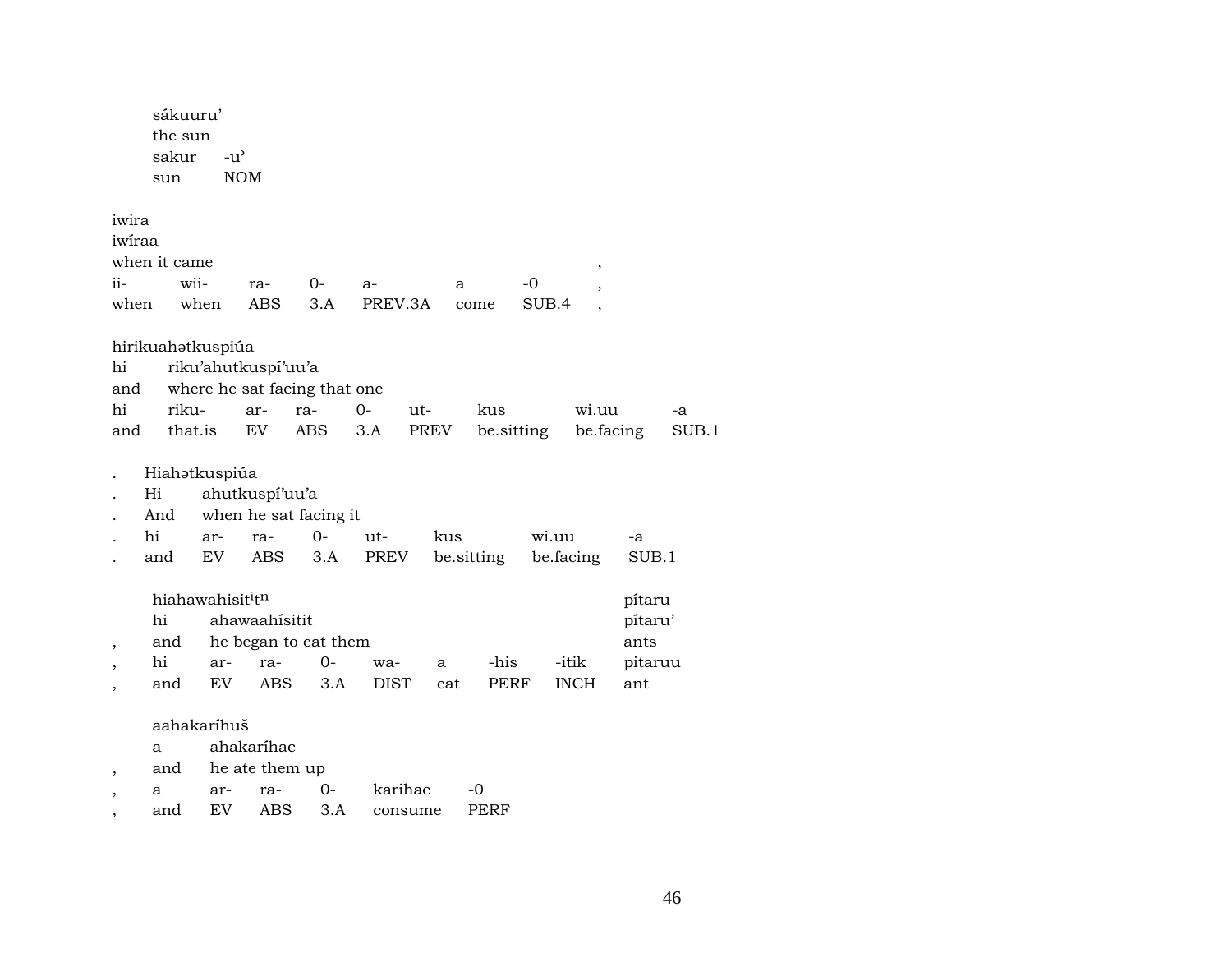| aahawáku                   |               |                            |      |        |             |              | $\overline{ }$ | $\pmb{\zeta}\pmb{\zeta}$ | Náwa       |                | ,                        |
|----------------------------|---------------|----------------------------|------|--------|-------------|--------------|----------------|--------------------------|------------|----------------|--------------------------|
| a                          | ahawáku'      |                            |      |        |             |              |                | $\mathcal{C}$            | Ráwa       |                |                          |
| and                        | he said       |                            |      |        |             |              | $\ddot{\cdot}$ | $\mathcal{C}\mathcal{C}$ | <b>Now</b> |                | $\overline{ }$           |
| a                          | ar-           | ra-                        | $0-$ | waka'u |             | $-0$         |                | $\mathcal{C}\mathcal{C}$ | rawa       |                | $\overline{\phantom{a}}$ |
| and                        | EV            | <b>ABS</b>                 | 3.A  | say    |             | <b>PERF</b>  |                | $\mathcal{C}\mathcal{C}$ | now        |                | $\overline{ }$           |
|                            |               |                            |      |        |             |              |                |                          |            |                |                          |
| kúrau                      |               | $\overline{\phantom{a}}$   |      |        |             |              |                |                          |            |                |                          |
| kúraa'u'                   |               |                            |      |        |             |              |                |                          |            |                |                          |
| doctor                     |               | ,                          |      |        |             |              |                |                          |            |                |                          |
| kuraa                      | $-u^{\prime}$ |                            |      |        |             |              |                |                          |            |                |                          |
| doctor                     | <b>NOM</b>    |                            |      |        |             |              |                |                          |            |                |                          |
|                            |               |                            |      |        |             |              |                |                          |            |                |                          |
| háwakirikiratutasta        |               |                            |      |        |             |              |                |                          |            |                |                          |
| háwa                       |               | kíriki ratuútasta          |      |        |             |              |                |                          |            |                |                          |
| also                       |               | what am I going to be like |      |        |             |              |                |                          |            |                | 5                        |
| haawa                      | kirikii       |                            | ra-  | $t-$   | ut-         | 0            | -as            |                          |            | -ta            |                          |
| also                       | what          |                            | ABS  | 1.A    | <b>PREV</b> | be           |                | IMPF.IRR                 |            | <b>INT</b>     |                          |
|                            |               |                            |      |        |             |              |                |                          |            |                |                          |
| hirutíraa                  |               |                            |      |        |             |              |                |                          |            |                |                          |
| Hiru                       | tíraa'a       |                            |      |        |             |              |                |                          |            |                |                          |
| There                      |               | this one coming            |      |        |             |              |                |                          |            |                |                          |
| hiruu                      | tii-          | ra-                        | $0-$ | $a-$   |             | a            |                | $-0$                     |            |                |                          |
| there                      | this          | ABS                        | 3.A  |        | PREV.3A     | come         |                | SUB.4                    |            |                |                          |
|                            |               |                            |      |        |             |              |                |                          |            |                |                          |
| nikutuhá <sup>a</sup>      |               |                            |      |        |             |              |                |                          |            |                |                          |
| rikutuuhá'a                |               |                            |      |        |             |              |                |                          |            |                |                          |
|                            |               | that one is the cause      |      |        |             |              |                |                          |            |                |                          |
| riku-                      | ti-           |                            | $0-$ | ut-    | raar        |              |                | $\overline{\phantom{0}}$ |            |                |                          |
| that.is                    |               | IND.3A                     | 3.A  | PREV   |             | be.the.cause |                | EX                       |            |                |                          |
|                            |               |                            |      |        |             |              |                |                          |            |                |                          |
| tiwiratikisík <sup>a</sup> |               |                            |      |        |             |              |                |                          |            | 11             |                          |
| tiwiratiikísika            |               |                            |      |        |             |              |                |                          |            | п              |                          |
| my being alive here        |               |                            |      |        |             |              |                |                          |            | $\blacksquare$ |                          |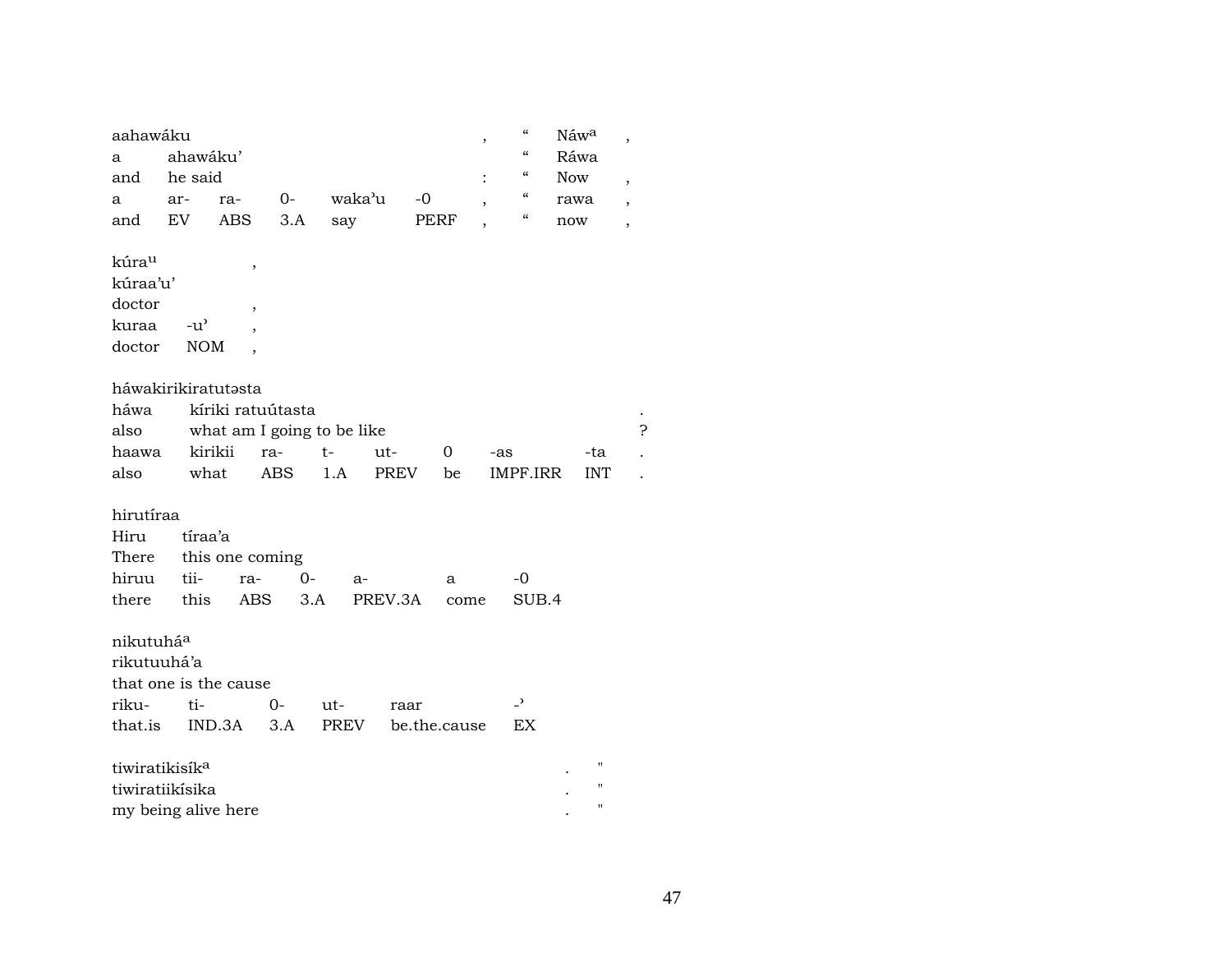| tii-     | wii-                      | ra-         | $t-$                           | $i-$       | kisik |              | $-a$  |           |            | ., |             |               |             |
|----------|---------------------------|-------------|--------------------------------|------------|-------|--------------|-------|-----------|------------|----|-------------|---------------|-------------|
| here     | now                       | <b>ABS</b>  | 1.A                            | <b>SEQ</b> |       | survive      | SUB.1 |           |            |    |             |               |             |
|          | Akikutúraruk <sup>u</sup> |             |                                |            |       |              |       |           |            |    |             |               |             |
| Aki      |                           |             | kutúraaruuku'                  |            |       |              |       |           |            |    |             |               |             |
| And here |                           |             | he was imitating it            |            |       |              |       |           |            |    |             |               |             |
|          | ki                        | ku-         | ti-                            | $0-$       |       |              |       | raa.ra'uk |            |    | -:hus       |               |             |
| a-       | there                     | <b>INDF</b> | IND.3A                         |            | 3.A   | uur-<br>PREV |       | imitate   |            |    | <b>IMPF</b> |               |             |
| and      |                           |             |                                |            |       |              |       |           |            |    |             |               |             |
| kúruks   |                           |             |                                |            |       |              |       |           |            |    |             |               |             |
| kúruks   |                           |             |                                |            |       |              |       |           |            |    |             |               |             |
| a bear   |                           |             |                                |            |       |              |       |           |            |    |             |               |             |
| kuuruks  |                           |             |                                |            |       |              |       |           |            |    |             |               |             |
| bear     |                           |             |                                |            |       |              |       |           |            |    |             |               |             |
|          |                           |             |                                |            |       |              |       |           |            |    |             |               |             |
|          | Naruwitipiktašahakaráku   |             |                                |            |       |              |       |           |            |    |             |               |             |
|          |                           |             | Raaruuwitipiktacahaakaáraku    |            |       |              |       |           |            |    |             |               |             |
|          |                           |             | His scrotum was just wide open |            |       |              |       |           |            |    |             |               |             |
| raa-     | ruu-                      | wi-         | ti-                            |            | $0-$  | piik-        |       | raar-     |            | ta |             | haaka.ara.kus | $-0$        |
| just     | then                      | QUOT        | IND.3A                         |            | 3.A   | testicle     |       | PL        |            |    | be.hanging  | be.wide.open  | <b>PERF</b> |
|          |                           |             |                                |            |       |              |       |           |            |    |             |               |             |
| $\cdot$  |                           |             |                                |            |       |              |       |           |            |    |             |               |             |
|          |                           |             |                                |            |       |              |       |           |            |    |             |               |             |
|          |                           |             |                                |            |       |              |       |           |            |    |             |               |             |
|          |                           |             |                                |            |       |              |       |           |            |    |             |               |             |
|          |                           |             |                                |            |       |              |       |           |            |    |             |               |             |
|          |                           |             |                                |            |       |              |       |           |            |    |             |               |             |
|          | Irirusiwítirihuráhatn     |             |                                |            |       |              |       |           |            |    |             |               |             |
|          | Iriruusiwítiriihuráhat    |             |                                |            |       |              |       |           |            |    |             |               |             |
|          | Then they left him        |             |                                |            |       |              |       |           |            |    |             |               |             |
| irii-    | ruu-                      | $si-$       | wi-                            | ti-        |       | $O -$        | ir-   |           | $i-$       |    | uhur.ra.hak | $-0$          |             |
| that     | then                      | DU          | QUOT                           | IND.3A     |       | 3.A          | PL.3A |           | <b>SEQ</b> |    | leave       | <b>PERF</b>   |             |

kúraµ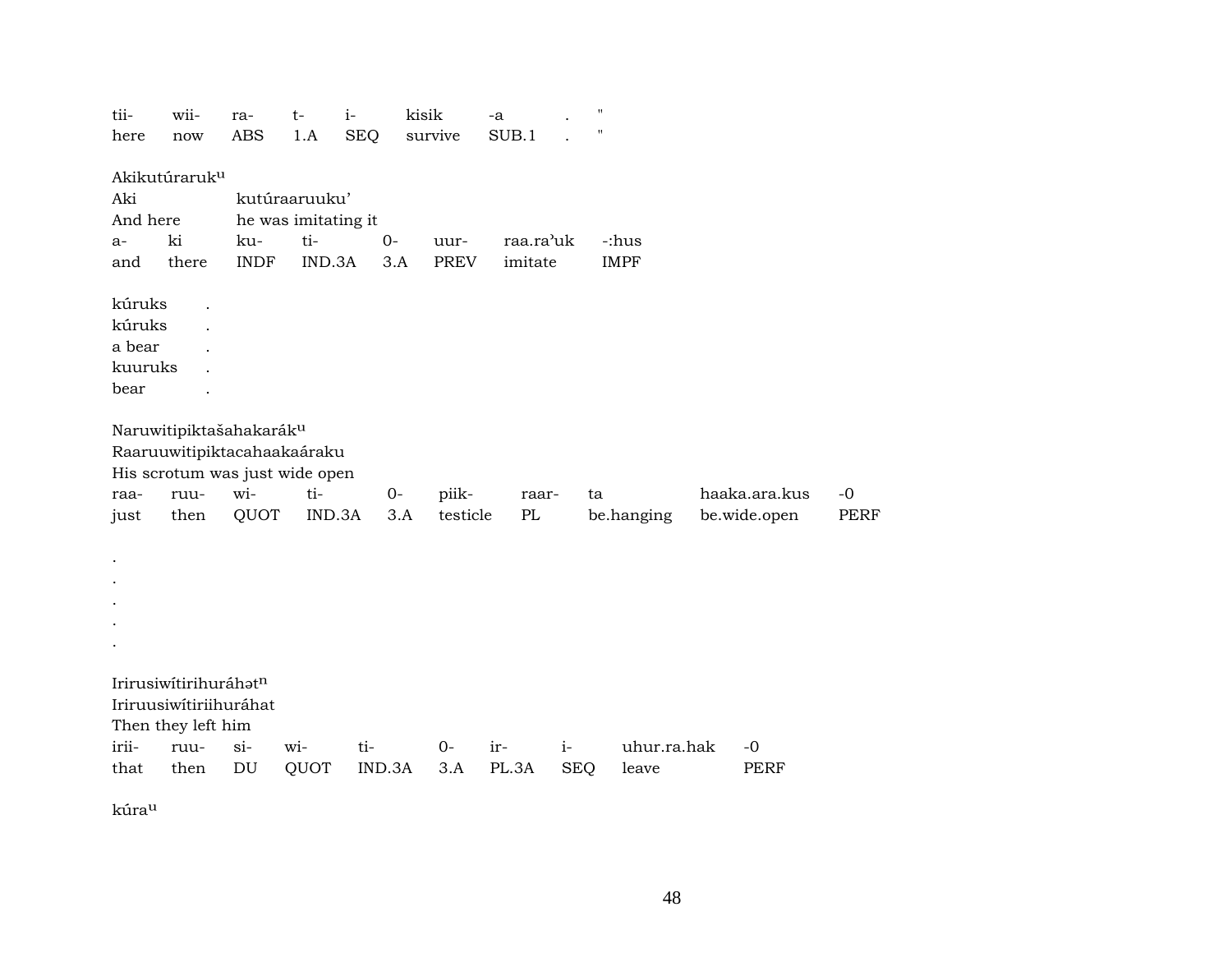| kúraa'u'<br>the doctors<br>kuraa<br>doctor                                                                         | $-u^{\prime}$<br><b>NOM</b>                                          |                                                        |                                                                      |                                                                                                                                           |                  |                    |                    |                        |                         |
|--------------------------------------------------------------------------------------------------------------------|----------------------------------------------------------------------|--------------------------------------------------------|----------------------------------------------------------------------|-------------------------------------------------------------------------------------------------------------------------------------------|------------------|--------------------|--------------------|------------------------|-------------------------|
| sikararihkuširahúruku<br>sikararihkucirahúruuku<br>their not doctoring him<br>kara-<br>$\sin$<br>${\rm NEG}$<br>DU |                                                                      | ra-<br>INF.A                                           | $O -$<br>3.A                                                         | ir-<br>PL.3A                                                                                                                              | ku-<br>INF.B     | ut-<br>PREV        | $i-$<br><b>SEQ</b> | raahur.ra'uk<br>doctor | -hus<br><b>IMPF.SUB</b> |
| háw <sup>a</sup><br>haáwa'<br>also<br>haawa<br>also                                                                | $\ddot{\phantom{a}}$<br>$\ddot{\phantom{a}}$                         | Náwa<br>Ráwa<br><b>Now</b><br>rawa<br>now              | $\overline{\phantom{a}}$                                             | a<br>$\overline{\phantom{a}}$<br>a<br>and<br>$\overline{\phantom{a}}$<br>a<br>$\overline{\phantom{a}}$<br>and<br>$\overline{\phantom{a}}$ |                  |                    |                    |                        |                         |
| irár <sup>i</sup><br>iraári'<br>brother<br>$i-$<br>3.POSS.A                                                        |                                                                      | -raar-<br>same.sex.sibling                             |                                                                      | -ri'<br>3.POSS.B                                                                                                                          | $\, ,$<br>$\, ,$ |                    |                    |                        |                         |
| hawasiahirikáis <sup>a</sup><br>hawá<br>also<br>haawa<br>also                                                      | $si-$<br>$\mathop{\rm DU}\nolimits$                                  | si'ahiirikaá'iisa'<br>ar-<br>EV                        | ra-<br><b>ABS</b>                                                    | they brought him back home<br>$0-$<br>3.A                                                                                                 | ir-<br>PL.3A     | ri-<br><b>PORT</b> | kaa-<br>inside     | iis.a<br>come.into     | $-0$<br><b>PERF</b>     |
| šáhiks<br>cáhiks<br>a person<br>icaahiks<br>person                                                                 | $\ddot{\phantom{a}}$<br>$\ddot{\phantom{0}}$<br>$\ddot{\phantom{a}}$ | åka <sup>a</sup><br>Aáka'a<br>Oh my<br>aaka'a<br>oh.my | $\mathbf{I}$<br>$\overline{\phantom{a}}$<br>$\overline{\phantom{a}}$ |                                                                                                                                           |                  |                    |                    |                        |                         |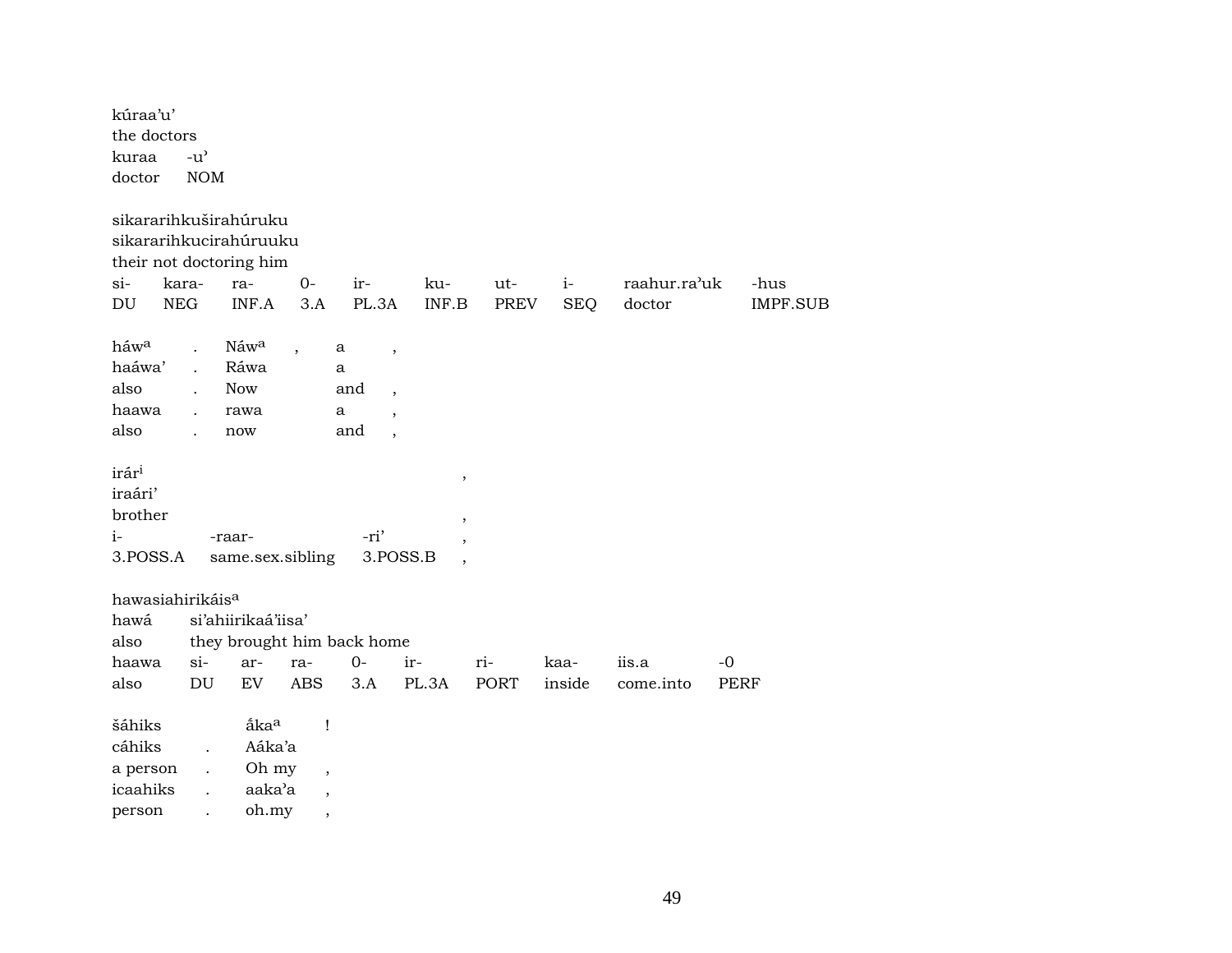| witurarirúš <sup>i</sup><br>wituraaríruhci'<br>it was terrible |                     |                             |                               |             |                      |             | $\,$<br>Ţ |                          |             |
|----------------------------------------------------------------|---------------------|-----------------------------|-------------------------------|-------------|----------------------|-------------|-----------|--------------------------|-------------|
| wi-                                                            | ti-                 | $0-$                        | uur-                          |             | raa.riruhci          | $-0$        |           |                          |             |
| QUOT                                                           | IND.3A              | 3.A                         | <b>PREV</b>                   |             | be.dangerous         | <b>PERF</b> |           |                          |             |
| tihwakiahu<br>Tihwaki'aahu<br>They say<br>ti-<br>IND.3A        | $0-$<br>3.A         | ir-<br>PL.3A                | waki.a                        | say.PL.IMPF | -:hus<br><b>IMPF</b> |             |           |                          |             |
|                                                                |                     |                             |                               |             |                      |             |           |                          |             |
| hiru                                                           |                     | hirukuhirahkawikatawáraritn | kuuhiraahkawikátaawaraarit    |             |                      |             |           |                          |             |
| then                                                           |                     |                             | the bullet tore him wide open |             |                      |             |           |                          |             |
| hiruu                                                          | kuur-               | ra-                         | $O -$                         | ir-         | raar-                | kawi-       |           | katawaa.ara.arik         | $-0$        |
| then                                                           | <b>DUB</b>          | <b>ABS</b>                  | 3.A                           | <b>OBV</b>  | PL.INDV.A            |             | cartridge | be.wide.open             | <b>PERF</b> |
| kítu<br>kítuu'u'<br>all<br>kituu<br>all                        | $-u'$<br><b>NOM</b> |                             |                               |             |                      |             |           |                          |             |
| Hikukaraahikasapiiš                                            |                     |                             |                               |             |                      |             |           |                          |             |
| Hi                                                             |                     | kukara'ahikaásapi'ic        |                               |             |                      |             |           |                          |             |
| And                                                            |                     | his leg was not broken      |                               |             |                      |             |           |                          |             |
| hi                                                             | ku-                 | kara-                       | ar-                           | ri-         | $0-$                 | kaas-       | apiic     | $\overline{\phantom{0}}$ |             |
| and                                                            | <b>INDF</b>         | <b>NEG</b>                  | EV                            | CONT.3A     | 3.A                  | leg         | be.broken | EX                       |             |
| kisurakup <sup>i</sup> š <sup>u</sup><br>kiísu'<br>the bone    |                     | rakúpiicu<br>to be broken   |                               |             |                      |             |           |                          |             |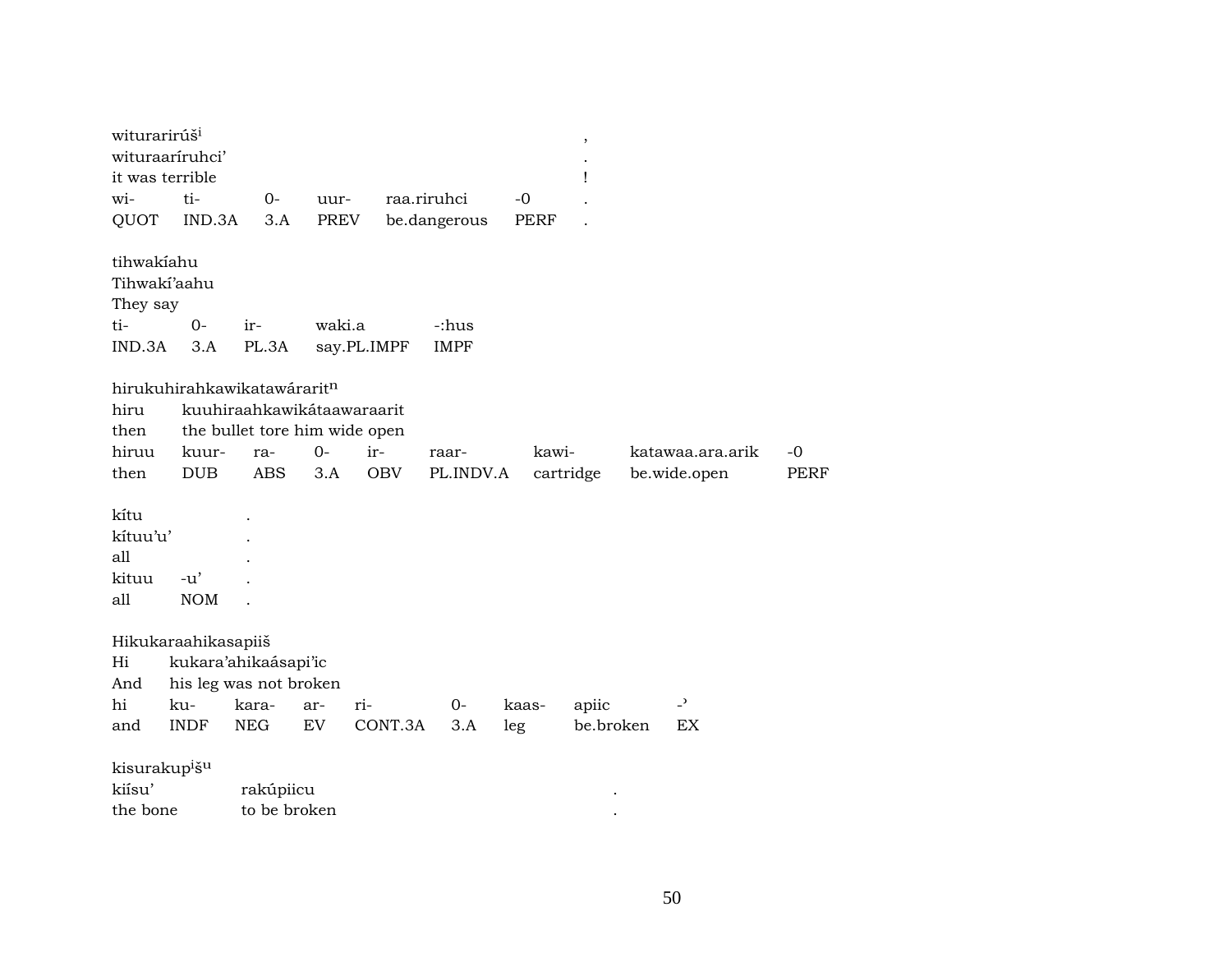| kiis<br>bone | $-u^{\prime}$<br><b>NOM</b>               | ra-<br>INF.A | $0-$<br>3.A  | ku-<br>INF.B | apiic<br>be.broken | -u<br>SUB.D |             |
|--------------|-------------------------------------------|--------------|--------------|--------------|--------------------|-------------|-------------|
| Hi           | hikuhiwáhaw <sup>u</sup><br>kuuhihwaáhawu |              |              |              |                    |             |             |
| And          | it went (in) at an angle                  |              |              |              |                    |             |             |
| hi           | kuur-                                     | ra-          | $O -$        | ir-          | waaha              | wu          | -:hus       |
| and          | <b>DUB</b>                                | <b>ABS</b>   | 3.A          | OBV          | be.an.angle        | go.IMPF     | <b>IMPF</b> |
|              | hitakukuhakawátatn                        |              |              |              |                    |             |             |
| hiítaku      |                                           |              | kuuhakawátat |              |                    |             |             |
|              | the other side                            | it came out  |              |              |                    |             |             |
| hii-         | -taku                                     | kuur-        | ra-          | $0-$         | kawatak            | $-0$        |             |
| other        | LOC                                       | <b>DUB</b>   | ABS          | 3.A          | get.out            | PERF        |             |
|              |                                           |              |              |              |                    |             |             |
|              | nisaharikárikət <sup>n</sup>              |              |              |              |                    |             |             |
|              | risahaarikárikat                          |              |              |              |                    |             |             |
|              | in the middle of the ribs                 |              |              |              |                    |             |             |
| risat-       | raar-                                     | iika.ri      | -kat         |              |                    |             |             |
| rib          | PL                                        | center       | LOC          |              |                    |             |             |
|              |                                           |              |              |              |                    |             |             |
| Ahawáku      |                                           |              |              |              |                    |             |             |
| Ahawáku'     |                                           |              |              |              |                    |             |             |
| He said      |                                           |              |              |              |                    |             |             |
| ar-          | 0-<br>ra-                                 |              | waka'u       | -0           |                    |             |             |
| EV           | ABS                                       | 3.A          | say          | PERF         |                    |             |             |
|              | wisiahíriwiša                             |              |              |              |                    |             |             |
|              | wisi'ahiiriwica                           |              |              |              |                    |             |             |
|              | when they brought him back                |              |              |              |                    |             |             |
| wii-         | $\sin$                                    | ar-<br>ra-   |              | 0-<br>ir-    | ri-                | wic.a       | -0          |
| when         | DU                                        | EV           | ABS          | 3.A          | PL.3A<br>PORT      | arrive      | SUB.4       |
|              |                                           |              |              |              |                    |             |             |
|              |                                           |              |              |              |                    |             |             |

" Náw<sup>a</sup>  $\overline{\phantom{a}}$  $\overline{\phantom{a}}$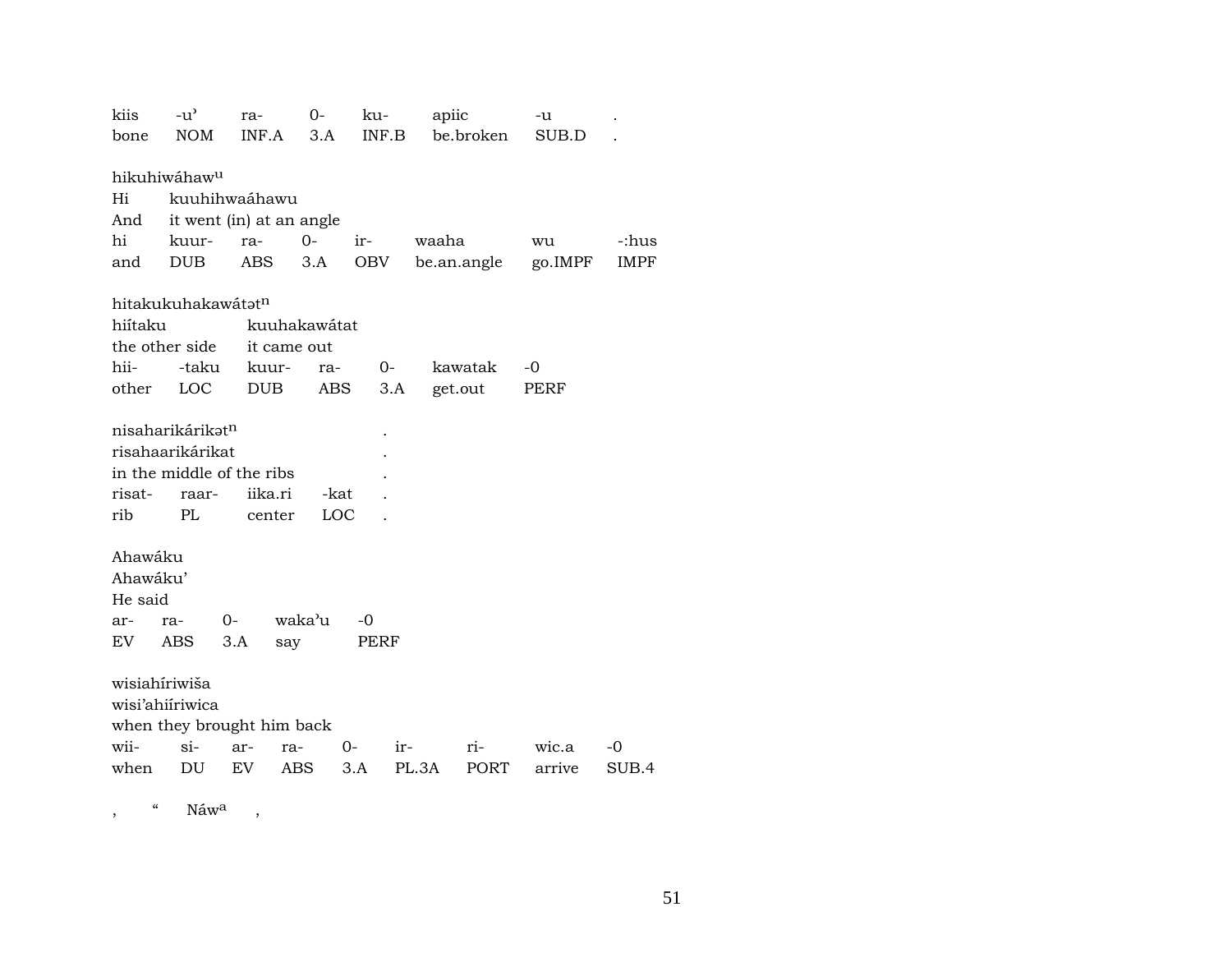|                      | $\boldsymbol{\mathcal{C}}$             | Ráwa                   |                          |                                                |       |           |           |                            |     |                           |             |             |            |            |             |
|----------------------|----------------------------------------|------------------------|--------------------------|------------------------------------------------|-------|-----------|-----------|----------------------------|-----|---------------------------|-------------|-------------|------------|------------|-------------|
| $\ddot{\cdot}$       | $\boldsymbol{\zeta}\boldsymbol{\zeta}$ | <b>Now</b>             |                          |                                                |       |           |           |                            |     |                           |             |             |            |            |             |
| $\cdot$              | $\pmb{\zeta}\pmb{\zeta}$               | rawa                   |                          |                                                |       |           |           |                            |     |                           |             |             |            |            |             |
| $\,$                 | $\boldsymbol{\zeta}\boldsymbol{\zeta}$ | now                    | $\overline{\phantom{a}}$ |                                                |       |           |           |                            |     |                           |             |             |            |            |             |
|                      |                                        | kirakukusikuriširuhúra |                          |                                                |       |           |           |                            |     |                           |             |             |            |            |             |
|                      |                                        |                        |                          | kíra kukuusikuriiciruuhúra                     |       |           |           |                            |     |                           |             |             |            |            |             |
|                      |                                        |                        |                          | let's see if some thing good will happen to me |       |           |           |                            |     |                           |             |             |            |            |             |
| kira                 |                                        | ku-                    |                          | kuus-                                          |       | $0 -$     | $i-$      |                            | ku- | ri-                       |             | ut-         | $i-$       | ruuhur.aar | $-0$        |
|                      | whether                                | <b>INDF</b>            |                          | POT.1/3A                                       |       | 3.A       | SEQ.sk    |                            | 1.P |                           | PHYS.POSS   | <b>PREV</b> | <b>SEQ</b> | appear     | <b>PERF</b> |
|                      |                                        |                        |                          |                                                |       |           |           |                            |     |                           |             |             |            |            |             |
|                      | átira                                  |                        |                          | $\, ,$                                         |       |           |           |                            |     |                           |             |             |            |            |             |
| $\ddot{\phantom{a}}$ | Atíra'                                 |                        |                          |                                                |       |           |           |                            |     |                           |             |             |            |            |             |
|                      |                                        | Mother                 |                          | $\overline{\phantom{a}}$                       |       |           |           |                            |     |                           |             |             |            |            |             |
|                      | ati-                                   |                        | raa                      |                                                |       |           |           |                            |     |                           |             |             |            |            |             |
|                      |                                        | 1.POSS                 |                          | mother<br>$\overline{\phantom{a}}$             |       |           |           |                            |     |                           |             |             |            |            |             |
|                      | túksakawaaš                            |                        |                          |                                                |       |           |           |                            |     | $\pmb{\mathsf{H}}$        |             |             |            |            |             |
|                      |                                        | túksaakawa'ac          |                          |                                                |       |           |           |                            |     | $\pmb{\mathsf{H}}$        |             |             |            |            |             |
|                      | let me eat                             |                        |                          |                                                |       |           |           |                            |     | $\pmb{\mathsf{H}}$        |             |             |            |            |             |
| $i-$                 |                                        |                        | $t-$                     | uks-                                           |       | haakawahc |           | $\overline{\phantom{a}}$   |     | $\boldsymbol{\mathsf{H}}$ |             |             |            |            |             |
|                      | CONT.1/2A                              |                        | 1.A                      | <b>JUSS</b>                                    | eat   |           |           | $\mathop{\rm EX}\nolimits$ |     | $\pmb{\mathsf{H}}$        |             |             |            |            |             |
|                      |                                        | Asiahiharahúhkus       |                          |                                                |       |           |           |                            |     |                           |             |             |            |            |             |
| A                    |                                        |                        |                          | si'ahiiharahúhkus                              |       |           |           |                            |     |                           |             |             |            |            |             |
| And                  |                                        |                        |                          | they placed a bundle by him                    |       |           |           |                            |     |                           |             |             |            |            |             |
| a                    |                                        | $si-$                  | ar-                      | ra-                                            | $0-$  | ir-       |           | ut-                        |     | rarahuur-                 | kus.k       | $-0$        |            |            |             |
| and                  |                                        | DU                     | EV                       | <b>ABS</b>                                     | 3.A   | PL.3A     |           | <b>BEN</b>                 |     | bundle                    | put         | <b>PERF</b> |            |            |             |
|                      |                                        |                        |                          |                                                |       |           |           |                            |     |                           |             |             |            |            |             |
| $\bullet$            |                                        | Nuwitirarahúhkitu      |                          |                                                |       |           |           |                            |     |                           |             |             |            |            |             |
| $\bullet$            |                                        | Ruuwitirarahúhkitu'    |                          |                                                |       |           |           |                            |     |                           |             |             |            |            |             |
| $\cdot$              |                                        |                        |                          | It was an entire bundle                        |       |           |           |                            |     |                           |             |             |            |            |             |
|                      | ruu-                                   | wi-                    |                          | ti-                                            | $O -$ |           | rarahuur- |                            |     | kituu                     | $-0$        |             |            |            |             |
|                      | then                                   |                        | QUOT                     | IND.3A                                         |       | 3.A       | bundle    |                            |     | be.whole                  | <b>PERF</b> |             |            |            |             |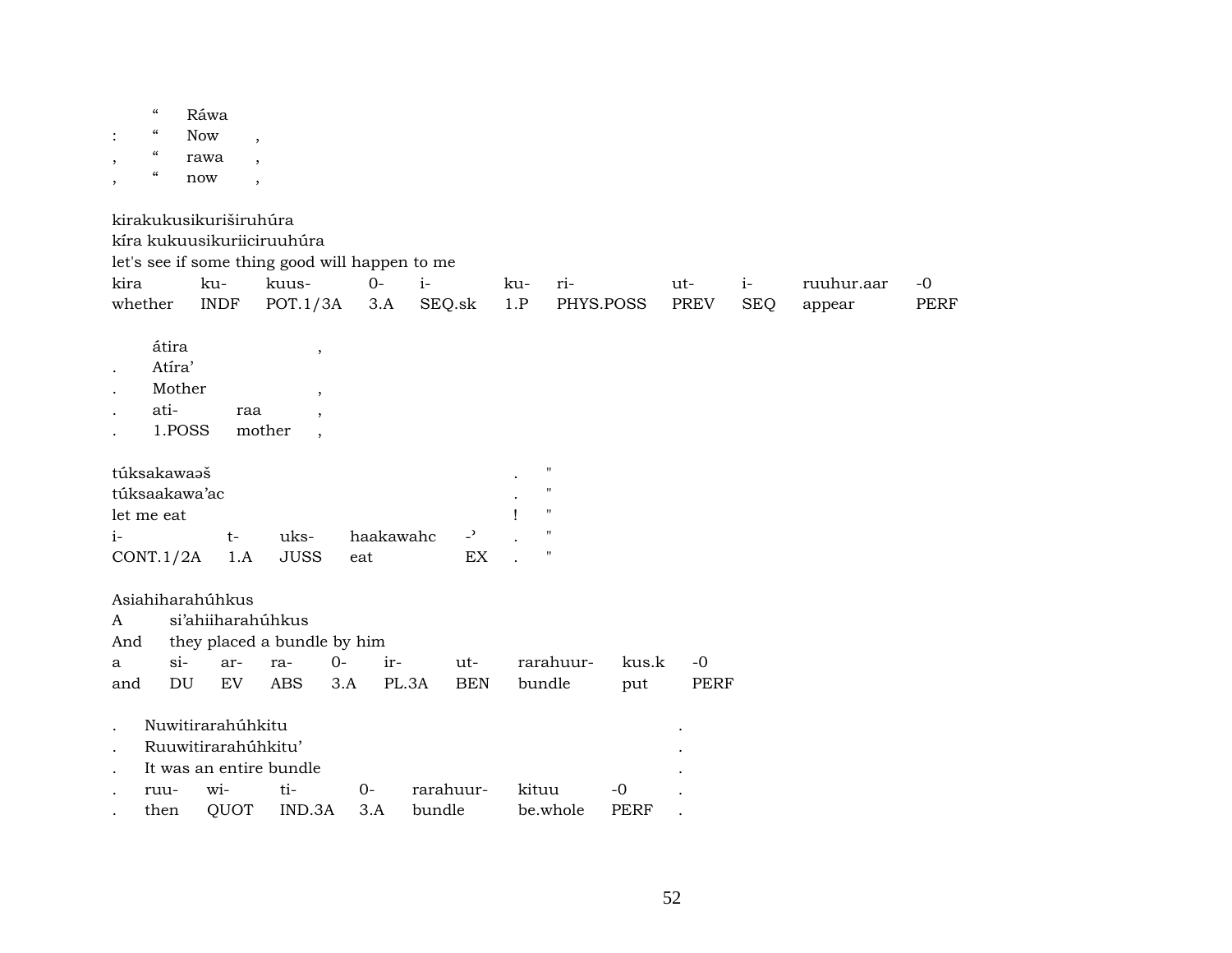| Nihuksusiwititastakiriwatn           |                                     |                 |                            |                         |                          |             |             |                          |        |       |                     |      |
|--------------------------------------|-------------------------------------|-----------------|----------------------------|-------------------------|--------------------------|-------------|-------------|--------------------------|--------|-------|---------------------|------|
| Ríhuksu'                             |                                     |                 |                            | siwitiitaastaahkiiriwat |                          |             |             |                          |        |       |                     |      |
| Only                                 |                                     |                 |                            |                         | they unlaced the strings |             |             |                          |        |       |                     |      |
| rihuks                               | $-u$ <sup><math>\prime</math></sup> |                 | $si$ -                     | wi-                     | ti-                      | $0-$        | ir-         | ut-                      | haas-  | raar- | ka.iriwat           | $-0$ |
| alone                                |                                     | $\rm{NOM}$      | $\mathop{\rm DU}\nolimits$ | QUOT                    | IND.3A                   | 3.A         | PL.3A       | <b>PREV</b>              | string | PL    | pull.out.from.under | PERF |
|                                      |                                     |                 |                            |                         |                          |             |             |                          |        |       |                     |      |
|                                      |                                     |                 |                            |                         |                          |             |             |                          |        |       |                     |      |
|                                      |                                     |                 |                            |                         |                          |             |             |                          |        |       |                     |      |
| $\, ,$                               |                                     |                 |                            |                         |                          |             |             |                          |        |       |                     |      |
| $^\mathrm{,}$                        |                                     |                 |                            |                         |                          |             |             |                          |        |       |                     |      |
| $\, ,$                               |                                     |                 |                            |                         |                          |             |             |                          |        |       |                     |      |
|                                      |                                     |                 |                            |                         |                          |             |             |                          |        |       |                     |      |
| nihuksusiwititahahkáš <sup>itn</sup> |                                     |                 |                            |                         |                          |             |             |                          |        |       |                     |      |
| ríhuksu'                             |                                     |                 |                            | siwitihtahaakáhcit      |                          |             |             |                          |        |       |                     |      |
| only                                 |                                     |                 |                            | they opened it up       |                          |             |             |                          |        |       |                     |      |
| rihuks                               | $-u$ <sup><math>\prime</math></sup> |                 | $si-$                      | wi-                     | ti-                      | $0-$        | ir-         | tahaakahc                |        | -ik   | $-0$                |      |
| alone                                |                                     | $\rm{NOM}$      | DU                         | QUOT                    | IND.3A                   | 3.A         | PL.3A       | be.open                  |        | CAUS  | <b>PERF</b>         |      |
| nahkákus <sup>u</sup>                |                                     |                 |                            |                         |                          |             |             |                          |        |       |                     |      |
| rahkákusu'                           |                                     |                 |                            |                         |                          |             |             |                          |        |       |                     |      |
| the parfleche                        |                                     |                 |                            |                         |                          |             |             |                          |        |       |                     |      |
| raar.ka.kus                          |                                     | $-u^{\prime}$   |                            |                         |                          |             |             |                          |        |       |                     |      |
| parfleche                            |                                     | <b>NOM</b>      |                            |                         |                          |             |             |                          |        |       |                     |      |
|                                      |                                     |                 |                            |                         |                          |             |             |                          |        |       |                     |      |
| hiahawawahisititn                    |                                     |                 |                            |                         |                          |             |             | $\,$                     |        |       |                     |      |
| hi                                   |                                     |                 | ahawaawaahisitit           |                         |                          |             |             |                          |        |       |                     |      |
| and                                  |                                     | he began eating |                            |                         |                          |             |             | $\,$                     |        |       |                     |      |
| hi                                   | ar-                                 | ra-             | $0-$                       | waawa-                  | a                        | -his        | -itik       | $\cdot$                  |        |       |                     |      |
| and                                  | <b>EV</b>                           | <b>ABS</b>      | 3.A                        | <b>DIST</b>             | eat                      | <b>PERF</b> | <b>INCH</b> | $\overline{\phantom{a}}$ |        |       |                     |      |
|                                      |                                     |                 |                            |                         |                          |             |             |                          |        |       |                     |      |
| irár <sup>i</sup>                    |                                     |                 |                            |                         |                          |             | Kitu        |                          |        |       |                     |      |
| iraári'                              |                                     |                 |                            |                         |                          |             | Kítuu'u'    |                          |        |       |                     |      |
| brother                              |                                     |                 |                            |                         |                          |             | Everything  |                          |        |       |                     |      |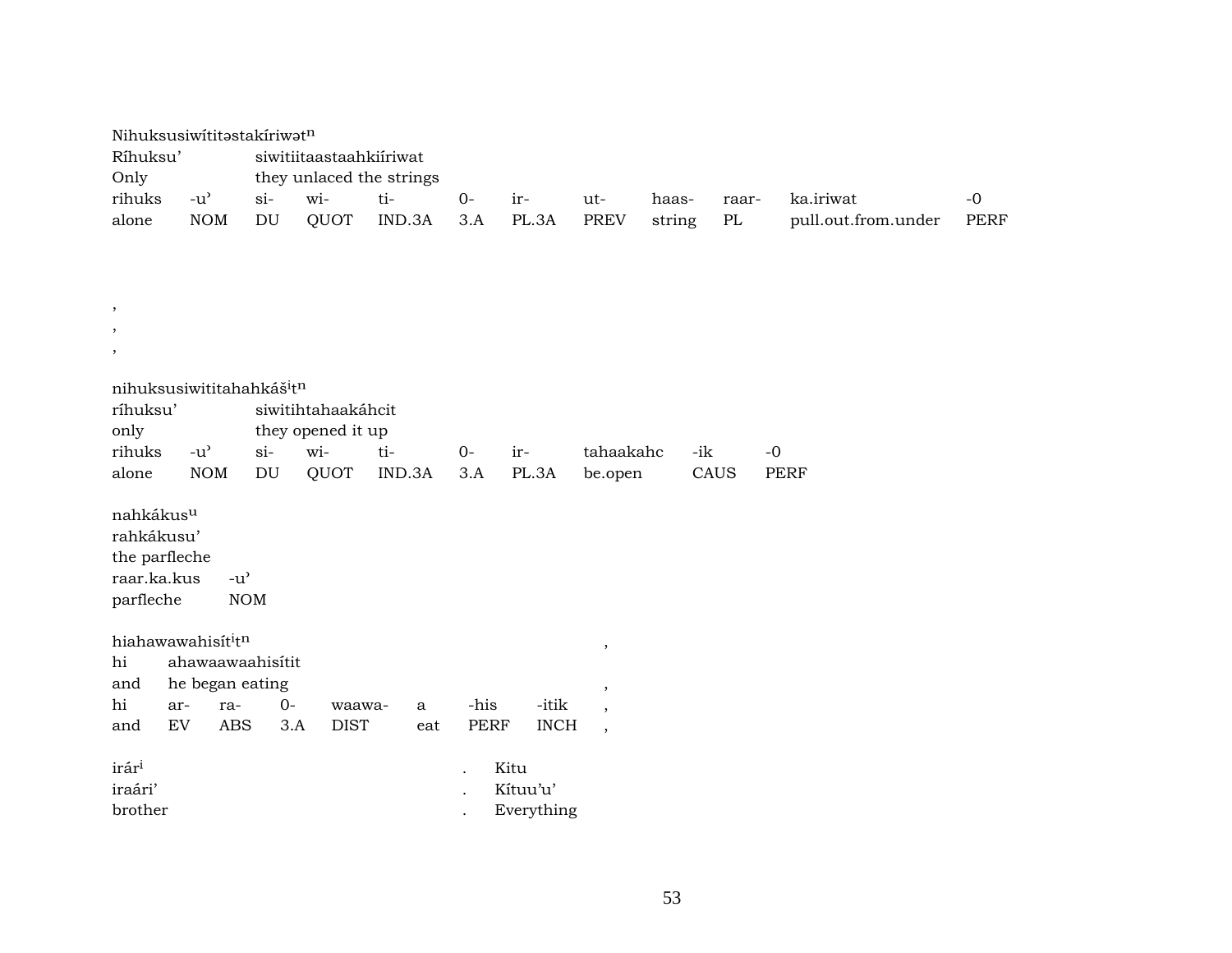| $i-$                     |          |               | -raar-                 |                         | -ri'        |             |                                                | kituu       | $-u'$                 |               |             |             |
|--------------------------|----------|---------------|------------------------|-------------------------|-------------|-------------|------------------------------------------------|-------------|-----------------------|---------------|-------------|-------------|
|                          | 3.POSS.A |               | same.sex.sibling       |                         | 3.POSS.B    |             | all                                            |             | <b>NOM</b>            |               |             |             |
|                          |          |               | aahararahuhkaríhəš     |                         |             |             |                                                |             |                       |               |             |             |
|                          |          |               | ahararahuhkaríhac      |                         |             |             |                                                |             |                       |               |             |             |
| a                        |          |               |                        |                         |             |             |                                                |             |                       |               |             |             |
| and                      |          |               | he consumed the bundle |                         |             |             |                                                |             |                       |               |             |             |
| a                        | ar-      |               | $0-$<br>ra-            |                         | rarahuur-   | karihac     |                                                | $-0$        |                       |               |             |             |
| and                      | EV       |               | <b>ABS</b><br>3.A      | bundle                  |             | consume     |                                                | <b>PERF</b> |                       |               |             |             |
|                          |          |               | Nihuksurawitiškuskárəš |                         |             |             |                                                |             |                       |               |             |             |
|                          | Ríhuksu' |               |                        | raawitickuskáruc        |             |             |                                                |             |                       |               |             |             |
| Only                     |          |               |                        | the skin just lay there |             |             |                                                |             |                       |               |             |             |
| rihuks                   |          | $-u^{\prime}$ | raa-                   | wi-                     | ti-         | $O -$       |                                                | ickus-      | ka-                   |               | ra.uc       | $-0$        |
| alone                    |          | <b>NOM</b>    | just                   | QUOT                    | IND.3A      | 3.A         |                                                | skin        | in                    |               | be.lying.PL | <b>PERF</b> |
|                          |          |               |                        |                         |             |             |                                                |             |                       |               |             |             |
|                          | Ahawáku  |               |                        |                         |             | $\, ,$      | $\epsilon\epsilon$                             | átira       |                       |               |             |             |
|                          | Ahawáku' |               |                        |                         |             |             | $\mathcal{C}$                                  | Atíra'      |                       |               |             |             |
|                          | He said  |               |                        |                         |             |             | $\boldsymbol{\varsigma}\boldsymbol{\varsigma}$ | Mother      |                       |               |             |             |
|                          | ar-      | ra-           | 0-                     | waka'u                  | $-0$        |             | $\mathcal{C}$                                  | ati-        |                       | raa           |             |             |
|                          | EV       | <b>ABS</b>    | 3.A                    | say                     | PERF        |             | $\boldsymbol{\zeta}\boldsymbol{\zeta}$         | 1.POSS      |                       | mother        |             |             |
|                          |          |               |                        |                         |             |             |                                                |             |                       |               |             |             |
|                          |          | sukstúatn     |                        |                         |             |             |                                                |             | nahkákus <sup>u</sup> |               |             |             |
|                          |          | sukstuú'at    |                        |                         |             |             |                                                |             | rahkákusu'            |               |             |             |
| $\overline{\phantom{a}}$ | move it  |               |                        |                         |             |             |                                                |             | the parfleche         |               |             |             |
|                          | $i-$     |               | $S-$                   | uks-                    | ruu.at      | $-0$        |                                                |             | raar.ka.kus           | $-u^{\prime}$ |             |             |
|                          |          | CONT.1/2A     | 2.A                    | JUSS                    | take        |             | PERF                                           | parfleche   |                       |               | <b>NOM</b>  |             |
| $\overline{\phantom{a}}$ |          |               |                        |                         |             |             |                                                |             |                       |               |             |             |
|                          |          |               | háwakirikiratutasta    |                         |             |             |                                                |             |                       |               |             |             |
|                          | Háwa     |               | kíriki ratuútasta      |                         |             |             |                                                |             |                       |               |             |             |
| 1                        | Also     |               | what am I going to be  |                         |             |             |                                                |             |                       |               | 5.          |             |
|                          | haawa    |               | kirikii                | ra-                     | $t-$<br>ut- |             | 0                                              | -as         |                       | -ta           |             |             |
|                          | also     |               | what                   | <b>ABS</b>              | 1.A         | <b>PREV</b> | be                                             | IMPF.IRR    |                       | <b>INT</b>    |             |             |
|                          |          |               |                        |                         |             |             |                                                |             |                       |               |             |             |

átira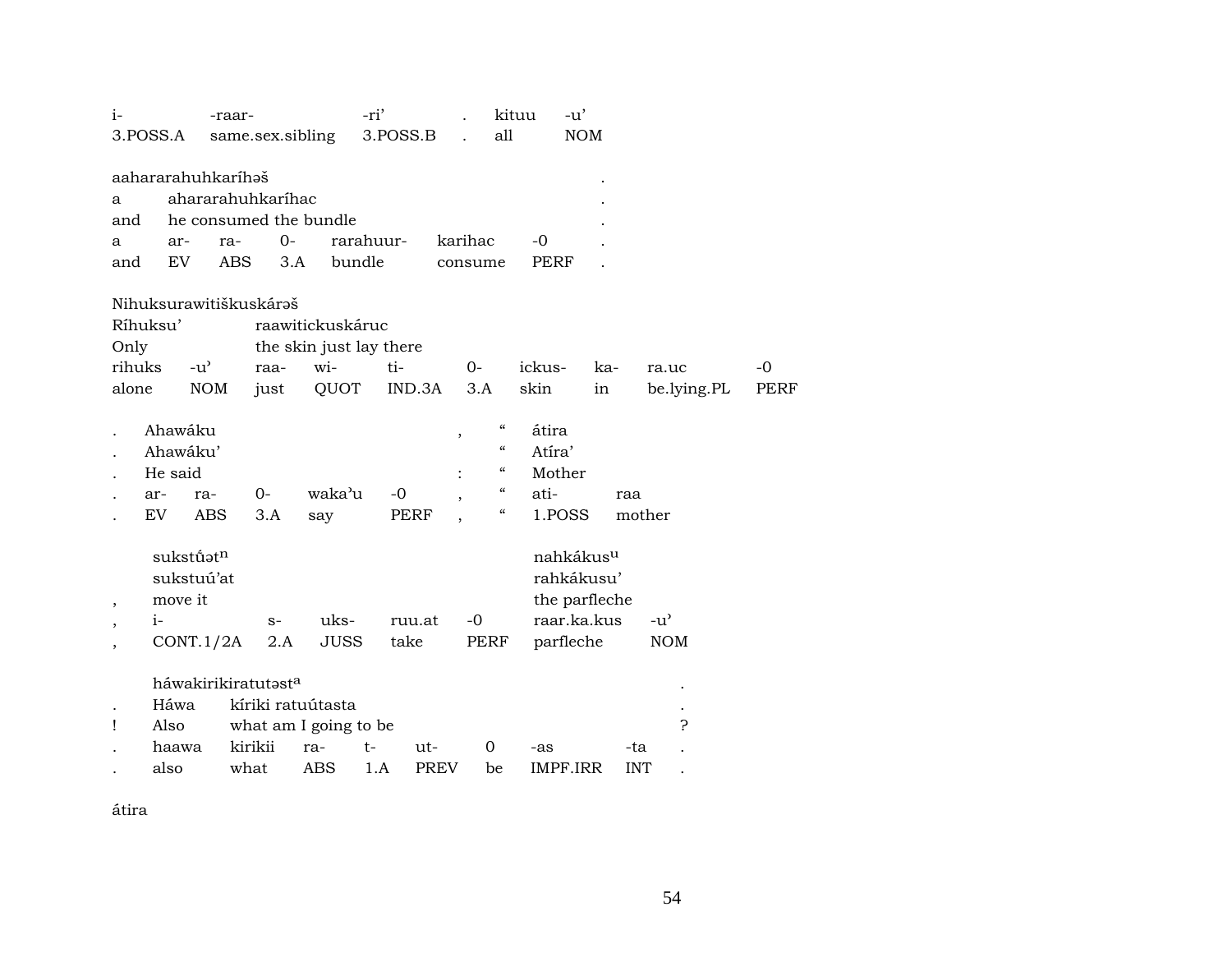| Atira' |        |  |
|--------|--------|--|
| Mother |        |  |
| ati-   | raa    |  |
| 1.POSS | mother |  |

| witətparihust <sup>a</sup>              |          |     |                     |             |     |  |  |  |  |  |  |
|-----------------------------------------|----------|-----|---------------------|-------------|-----|--|--|--|--|--|--|
| witatpariíhusta                         |          |     |                     |             |     |  |  |  |  |  |  |
| I am going to be going around (ie live) |          |     |                     |             |     |  |  |  |  |  |  |
| $W1 -$                                  | tа-      |     | waru                | -:hus       | -ta |  |  |  |  |  |  |
| <b>OUOT</b>                             | IND.1/2A | 1.A | be.going.about.IMPF | <b>IMPF</b> |     |  |  |  |  |  |  |

 $\mathop{\rm Ir\acute{a}r^i}\nolimits$ 

| Iraári'        |                                      |      |  |
|----------------|--------------------------------------|------|--|
| <b>Brother</b> |                                      |      |  |
| $i-$           | -raar-                               | -ri' |  |
|                | 3. POSS.A same.sex.sibling 3. POSS.B |      |  |

akikutúraruk<sup>u</sup>

| aki      |       | $k$ utúraaruu $k$ u' |                              |  |  |  |             |  |  |  |  |  |
|----------|-------|----------------------|------------------------------|--|--|--|-------------|--|--|--|--|--|
| and here |       | he imitated it       |                              |  |  |  |             |  |  |  |  |  |
| $a-$     | ki    |                      |                              |  |  |  |             |  |  |  |  |  |
| and      | there |                      | INDE IND.3A 3.A PREV imitate |  |  |  | <b>IMPF</b> |  |  |  |  |  |

| kúruks  |                           |     |     |           |         |       |   |
|---------|---------------------------|-----|-----|-----------|---------|-------|---|
| kúruks  |                           |     |     |           |         |       |   |
| a bear  |                           |     |     |           |         |       |   |
| kuuruks |                           |     |     |           |         |       |   |
| bear    |                           |     |     |           |         |       |   |
|         |                           |     |     |           |         |       |   |
|         | tiwirarahuhkárihəš        |     |     |           |         |       | ٠ |
|         | tiwirarahuhkárihac        |     |     |           |         |       |   |
|         | when he ate up the bundle |     |     |           |         |       |   |
| tii-    | wii-                      | ra- | 0-  | rarahuur- | karihac | $-0$  |   |
| when    | when                      | ABS | 3.A | bundle    | consume | SUB.4 |   |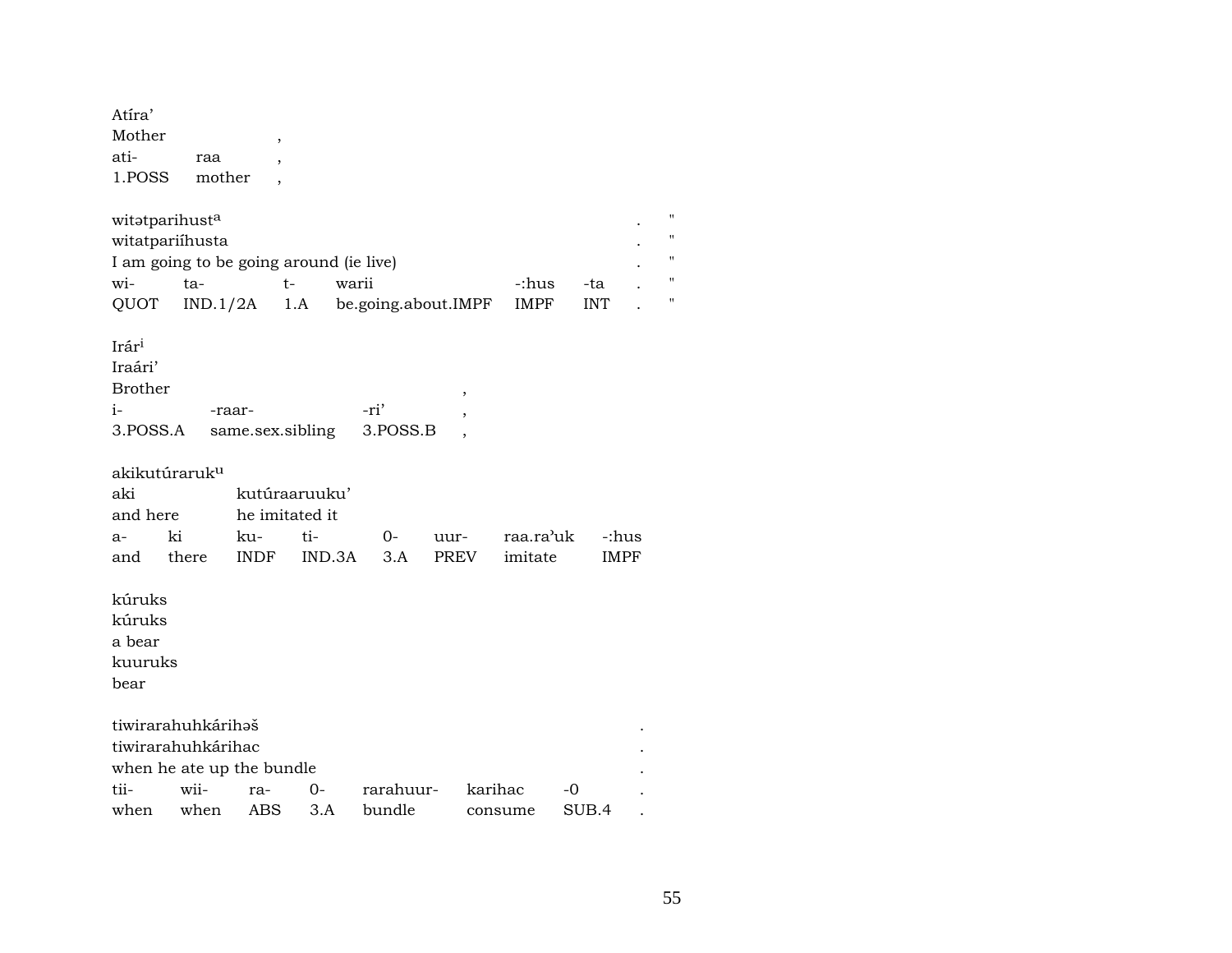| Irár <sup>i</sup><br>Iraári'<br><b>Brother</b>       |                    |                        |              |                        |             | $^\mathrm{^\mathrm{o}}$  |      |                 |      |
|------------------------------------------------------|--------------------|------------------------|--------------|------------------------|-------------|--------------------------|------|-----------------|------|
| $i-$                                                 |                    | -raar-                 |              | -ri'                   |             | $\overline{\phantom{a}}$ |      |                 |      |
| 3.POSS.A                                             |                    | same.sex.sibling       |              | 3.POSS.B               |             |                          |      |                 |      |
|                                                      |                    |                        |              |                        |             |                          |      |                 |      |
| iritúšuksir <sup>i</sup> t <sup>n</sup>              |                    |                        |              |                        |             |                          |      | kîši            |      |
| i.                                                   | riitúcuksiirit     |                        |              |                        |             |                          |      | kiíci'          |      |
| and                                                  | I saw him          |                        |              |                        |             |                          |      | but             |      |
| i                                                    | rii-               | $t-$                   | $O-$         | ut-                    | uks-        | iirik                    | $-0$ | kici            |      |
| and                                                  | ASSR               | 1.A                    | 3.A          | PREV                   | <b>AOR</b>  | see                      | PERF | but             |      |
| Atipatati<br>Atípat<br>Grandfather<br>ati-<br>1.POSS | paak<br>Tatutíritn | grandfather            | tátii<br>ta- | he is mine<br>IND.1/2A | $t-$<br>1.A | ir-<br>POSS.1/2A         |      | $-0$<br>0<br>be | PERF |
|                                                      | Tatuutiírit        |                        |              |                        |             |                          |      |                 |      |
|                                                      | I saw him          |                        |              |                        |             |                          |      |                 |      |
| ta-                                                  |                    | $t-$                   | ut-          | iirik                  | -0          |                          |      |                 |      |
|                                                      | IND.1/2A           | 1.A                    | <b>PREV</b>  | see                    | PERF        |                          |      |                 |      |
| Tukspáruksti<br>Tukspaáruksti'<br>He was holy<br>ti- | $0-$               | uks-                   |              | waarukstii             | $-0$        |                          |      |                 |      |
| $IND.3A$ $3.A$                                       |                    | AOR                    | be.holy      |                        | PERF        |                          |      |                 |      |
| Nikutira<br>Rikutirá'                                |                    | That is the way it was |              |                        |             | ,                        |      |                 |      |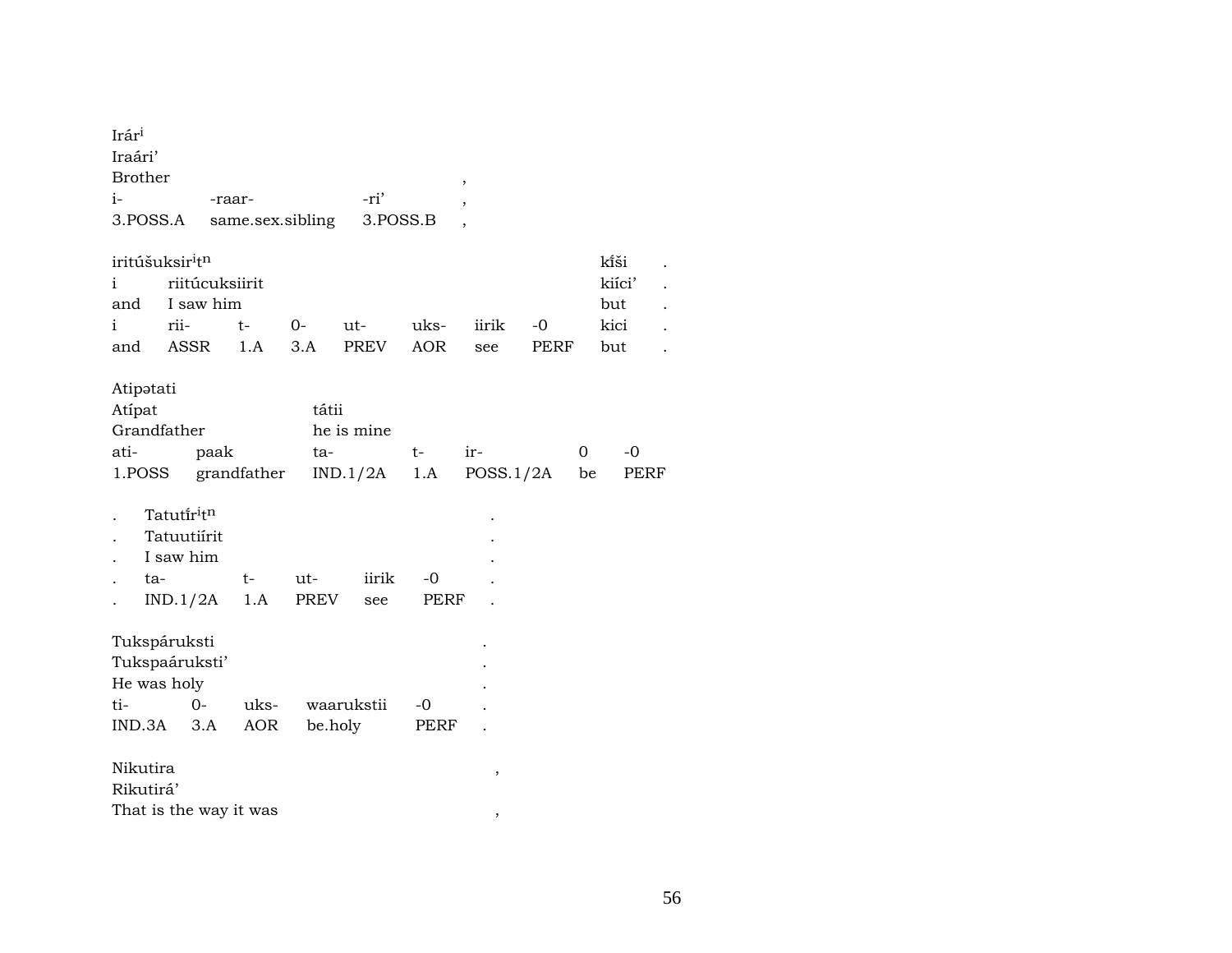| riku-                                                               | ti-        |                            | $O -$           | raa-     | 0                 | -0   |                                                                                       | ,        |   |
|---------------------------------------------------------------------|------------|----------------------------|-----------------|----------|-------------------|------|---------------------------------------------------------------------------------------|----------|---|
| that.is                                                             | IND.3A     |                            | 3.A             | way      | be                | PERF |                                                                                       |          |   |
| irár <sup>i</sup><br>iraári'<br>brother<br>$i-$<br>3.POSS.A         |            | -raar-<br>same.sex.sibling |                 |          | -ri'<br>3.POSS.B  |      | ,<br>,                                                                                |          |   |
| tirasatkawawúku<br>tiraasatkawaawúku<br>this that you are hearing   |            |                            |                 |          |                   |      |                                                                                       |          | , |
| tii-                                                                | ra-        | $S-$                       | atka'uk         |          | -waawa            |      | -hus                                                                                  |          |   |
| this                                                                | <b>ABS</b> | 2.A                        | hear            |          | <b>DIST</b>       |      |                                                                                       | IMPF.SUB |   |
| Ahuspák <sup>a</sup><br>ahaspaáka<br>when you said<br>ar-<br>EV.    | ra-<br>ABS | $S-$<br>2.A                | waak<br>say.SUB |          | -a<br>SUB.1       |      | "<br>$\epsilon$<br>$\boldsymbol{\zeta}\boldsymbol{\zeta}$<br>$\pmb{\zeta}\pmb{\zeta}$ |          |   |
| kirikirarákit <sup>a</sup>                                          |            |                            |                 |          |                   |      |                                                                                       |          |   |
| Kíriki raraákita                                                    |            |                            |                 |          |                   |      |                                                                                       |          |   |
| What is the reason                                                  |            |                            |                 |          |                   |      |                                                                                       |          |   |
| kirikii                                                             | ra-        | $O -$                      |                 | raa.kita |                   |      | $-0$                                                                                  |          |   |
| what                                                                | ABS        | 3.A                        |                 |          | be.the.way.on.top |      | PERF                                                                                  |          |   |
| nahkuwarúkti <sup>u</sup><br>raahkuwaarúkstii'u<br>when one is holy |            |                            |                 |          |                   |      |                                                                                       |          | ς |
| ra-                                                                 | $0-$       | ar-                        | ku-             |          | waarukstii        |      | -u                                                                                    |          |   |
| INF.A                                                               | 3.A        | EV                         | INF.B           |          | be.holy           |      | SUB.D                                                                                 |          |   |
|                                                                     |            |                            |                 |          |                   |      |                                                                                       |          |   |

 $\mathop{\rm Ir\acute{a}r^i}\nolimits$ 

 $\mathbf{u}$  $^{\prime}$  $\mathbf{H}$  $^{\prime}$ 

 $\,$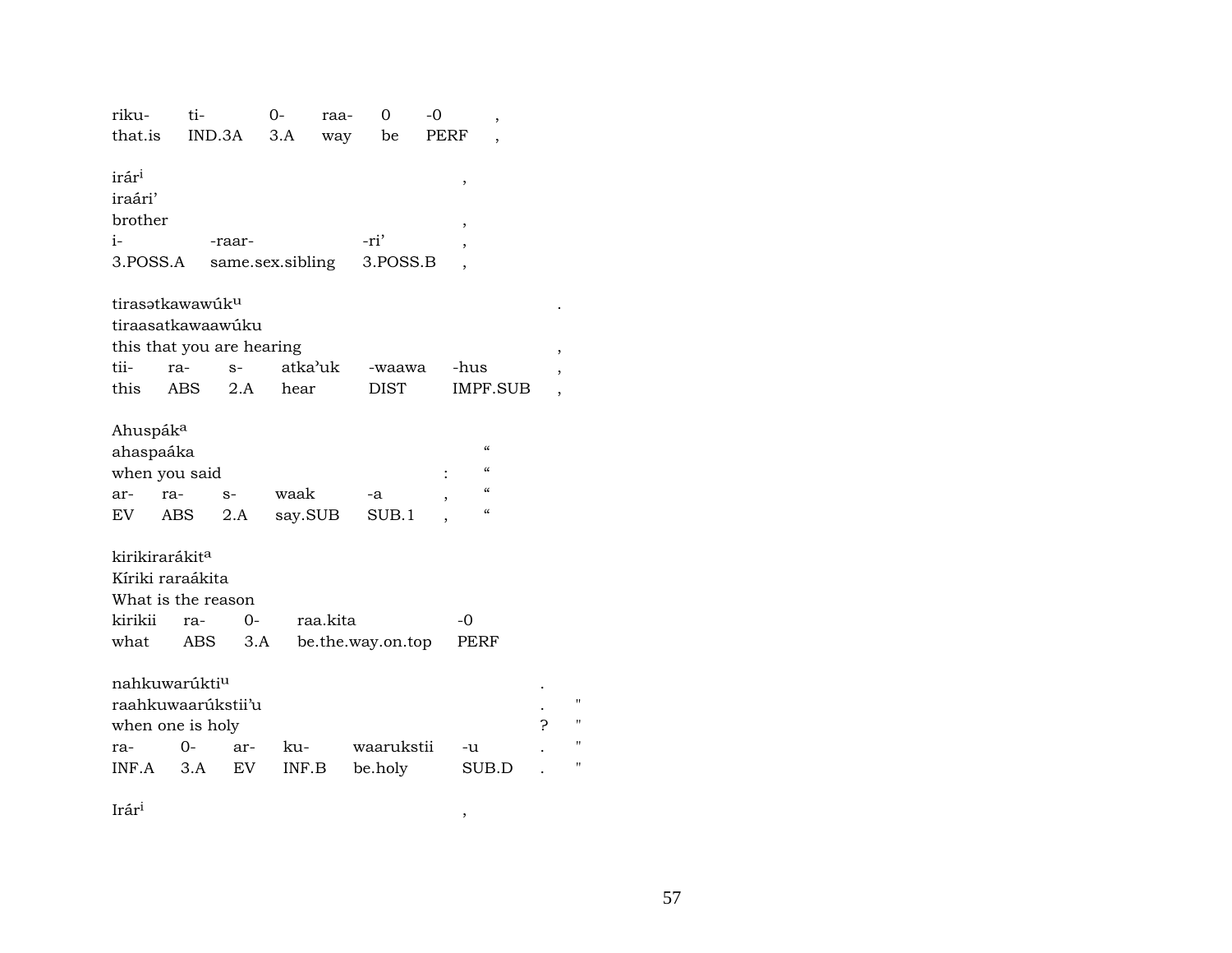| Iraári'<br><b>Brother</b><br>i-<br>3.POSS.A                                         | -raar-                                           | same.sex.sibling                                       | -ri'          | 3.POSS.B              | $\,$        |                                                                                                                            |                 |                                    |              |
|-------------------------------------------------------------------------------------|--------------------------------------------------|--------------------------------------------------------|---------------|-----------------------|-------------|----------------------------------------------------------------------------------------------------------------------------|-----------------|------------------------------------|--------------|
| witátuksparuksti<br>witátukspaaruksti'<br>I was holy<br>wi-<br>QUOT                 | ta-<br>IND.1/2A                                  | t-<br>1.A                                              | uks-<br>AOR   | waarukstii<br>be.holy |             | -0<br>PERF                                                                                                                 |                 | Ásku<br>Ásku<br>One<br>asku<br>one |              |
| hawasiahiriwiš <sup>a</sup><br>hawá<br>also<br>haawa<br>also                        | si'ahiiríwica'<br>$\sin$<br>DU                   | they brought it back<br>ar-<br>ra-<br>EV<br><b>ABS</b> | $0-$<br>3.A   | ir-<br>PL.3A          | ri-<br>PORT |                                                                                                                            | wic.a<br>arrive | -0<br><b>PERF</b>                  |              |
| ahawáku<br>He said<br>ar-<br>EV                                                     | Ahawáku'<br>ra-<br><b>ABS</b>                    | $0-$<br>3.A                                            | waka'u<br>say | -0<br>PERF            | ,           | $\pmb{\zeta}\pmb{\zeta}$<br>$\epsilon$<br>$\pmb{\zeta}\pmb{\zeta}$<br>$\pmb{\zeta}\pmb{\zeta}$<br>$\pmb{\zeta}\pmb{\zeta}$ |                 |                                    |              |
| Ahikirasiiskúha<br>Ahi<br>Ah<br>hi<br>a<br>and<br>and                               | $\overline{\phantom{a}}$<br>$\ddot{\phantom{0}}$ | kíra si'iskú'u<br>give me<br>kira<br>perhaps           | $si$ -<br>DU  | $i-$<br>CONT.1/2A     |             | $S-$<br>2.A                                                                                                                | ku-<br>1.P      | uh<br>give                         | $-0$<br>PERF |
| ukáatawiiríku<br>uká'aatawi'iiriku<br>the looking glass<br>uuka'aata<br>be.a.shadow | -wi                                              | iirik<br>SUB.L<br>see                                  | -hus          | IMPF.SUB              |             | $\pmb{\mathsf{H}}$<br>$\pmb{\mathsf{H}}$<br>$\pmb{\mathsf{H}}$<br>$\mathbf{H}$                                             |                 |                                    |              |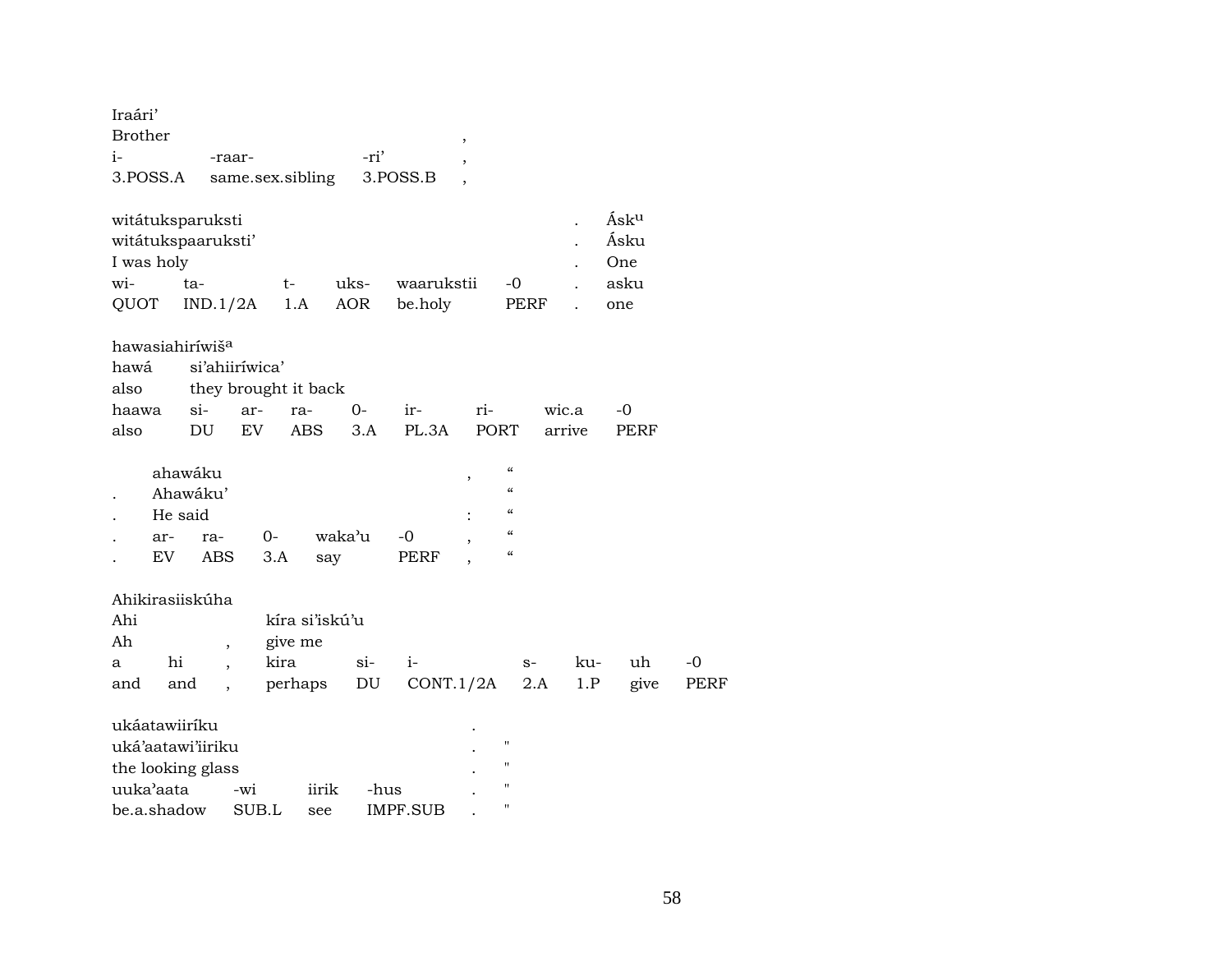|            | Ukáatawiiriku        |          |            |                        |      |                 |           |       |                            |      |       |    |      |
|------------|----------------------|----------|------------|------------------------|------|-----------------|-----------|-------|----------------------------|------|-------|----|------|
|            | Uká'aatawi'iirku     |          |            |                        |      |                 |           |       |                            |      |       |    |      |
|            | A looking glass      |          |            |                        |      |                 |           |       |                            |      |       |    |      |
| uuka'aata  |                      | -wi      |            | iirik                  | -hus |                 |           |       |                            |      |       |    |      |
|            | be.a.shadow          | SUB.L    |            | see                    |      | <b>IMPF.SUB</b> |           |       |                            |      |       |    |      |
| witaráhku  |                      |          |            |                        |      |                 |           |       |                            |      |       |    |      |
| witaruhku  |                      |          |            |                        |      |                 |           |       |                            |      |       |    |      |
| he had     |                      |          |            |                        |      |                 |           |       |                            |      |       |    |      |
| wi-        | ti-                  |          | $O -$      | $a-$                   |      | ri-             |           | uur-  | kus                        | $-0$ |       |    |      |
| QUOT       | IND.3A               |          | 3.A        | POSS.3A                |      |                 | PHYS.POSS | PREV  | be.sitting                 | PERF |       |    |      |
|            |                      |          |            |                        |      |                 |           |       |                            |      |       |    |      |
| $\bullet$  |                      |          |            |                        |      |                 |           |       |                            |      |       |    |      |
| $\bullet$  |                      |          |            |                        |      |                 |           |       |                            |      |       |    |      |
| $\bullet$  |                      |          |            |                        |      |                 |           |       |                            |      |       |    |      |
|            |                      |          |            |                        |      |                 |           |       |                            |      |       |    |      |
|            |                      |          |            |                        |      |                 |           |       |                            |      |       |    |      |
|            |                      |          |            |                        |      |                 |           |       |                            |      |       |    |      |
|            | Asiahihikatawiatn    |          |            |                        |      |                 |           |       |                            |      |       |    |      |
| A          | si'ahirikátawi'at    |          |            |                        |      |                 |           |       |                            |      |       |    |      |
| And        | they passed it along |          |            |                        |      |                 |           |       |                            |      |       |    |      |
| a          | $si-$                | ar-      | ra-        | $0-$                   | ir-  |                 | ri-       | kata- |                            |      | -wi   | at | $-0$ |
| and        | DU                   | EV       | <b>ABS</b> | 3.A                    |      | PL.3A           | PORT      |       | against.a.vertical.surface |      | SUB.L | go | PERF |
| ahiahirúha |                      |          |            |                        |      |                 |           |       |                            |      |       |    |      |
| ahi        |                      | ahiíruha |            |                        |      |                 |           |       |                            |      |       |    |      |
| and        |                      |          |            | their giving it to him |      |                 |           |       |                            |      |       |    |      |
| a          | hi                   | ar-      | ra-        | $0-$                   |      | ir-             | uh        | -a    |                            |      |       |    |      |
| and        | and                  | EV       | <b>ABS</b> | 3.A                    |      | PL.3A           | give      | SUB.1 |                            |      |       |    |      |
|            | Hiwitiahutiritn      |          |            |                        |      |                 |           |       |                            |      |       |    |      |
| Hi         | witi'ahuutiirit      |          |            |                        |      |                 |           |       |                            |      |       |    |      |
| And        | he saw himself       |          |            |                        |      |                 |           |       |                            |      |       |    |      |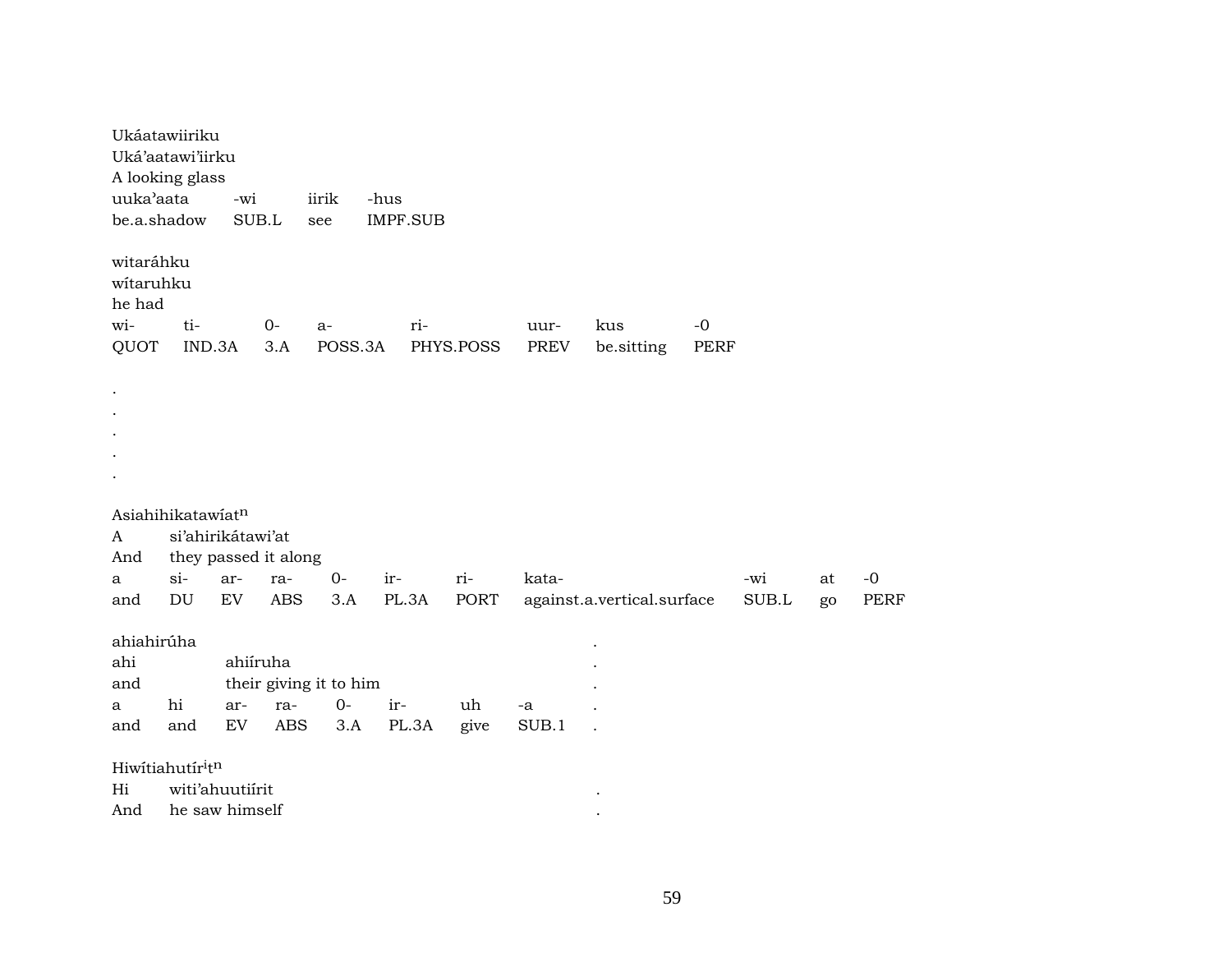| hi         | witi-                                    | ar-             | ra-        | 0-            | ut-         | iirik                    | -0                                     |                                          |
|------------|------------------------------------------|-----------------|------------|---------------|-------------|--------------------------|----------------------------------------|------------------------------------------|
| and        | <b>REFL</b>                              | EV              | <b>ABS</b> | 3.A           | <b>PREV</b> | see                      | PERF                                   |                                          |
|            |                                          |                 |            |               |             |                          |                                        |                                          |
|            | kuhíhkirikšət <sup>n</sup>               |                 |            |               |             |                          |                                        |                                          |
|            | Kuuhíhkirikcat                           |                 |            |               |             |                          |                                        |                                          |
|            | He was shot in the eye                   |                 |            |               |             |                          |                                        |                                          |
| kuur-      | ra-                                      | $0 -$           | ir-        |               | kirik-      | cak                      | $-0$                                   |                                          |
| <b>DUB</b> | ABS                                      | 3.A             | $3.$ INDF  |               | eye         | shoot                    | PERF                                   |                                          |
|            |                                          |                 |            |               |             |                          |                                        |                                          |
|            | hiwitiahutír <sup>i</sup> t <sup>n</sup> |                 |            |               |             |                          |                                        |                                          |
| hi         |                                          | witi'ahuutiirit |            |               |             |                          |                                        |                                          |
| and        |                                          | he saw himself  |            |               |             |                          |                                        |                                          |
| hi         | witi-                                    | ar-             | ra-        | $0-$          | ut-         | iirik                    | $-0$                                   |                                          |
| and        | <b>REFL</b>                              | EV              | <b>ABS</b> | 3.A           | <b>PREV</b> | see                      | <b>PERF</b>                            |                                          |
|            |                                          |                 |            |               |             |                          |                                        |                                          |
| hiahawáku  |                                          |                 |            |               |             | ,                        | $\boldsymbol{\zeta}\boldsymbol{\zeta}$ | Náwa,                                    |
| hi         | ahawáku'                                 |                 |            |               |             |                          | $\mathcal{C}$                          | Ráwa                                     |
| and        | he said                                  |                 |            |               |             |                          | $\epsilon$                             | $\boldsymbol{\mathcal{C}}$<br><b>Now</b> |
| hi         | ar-                                      | ra-             | $0-$       | waka'u        | $-0$        | $\overline{\phantom{a}}$ |                                        | $\boldsymbol{\mathcal{C}}$<br>rawa       |
| and        | EV                                       | ABS             | 3.A        | say           | PERF        | $\overline{\phantom{a}}$ |                                        | $\epsilon\epsilon$<br>now                |
|            |                                          |                 |            |               |             |                          |                                        |                                          |
|            | witataspatásiksta                        |                 |            |               |             |                          |                                        |                                          |
|            | witaataspaatásiksta                      |                 |            |               |             |                          |                                        |                                          |
|            | now I am going to start                  |                 |            |               |             |                          |                                        |                                          |
| wii-       | ta-                                      |                 | $t-$       | as.waat.as.ik |             | -his                     | -ta                                    |                                          |
| now        | IND.1/2A                                 |                 | 1.A        | start         |             | <b>PERF</b>              | <b>INT</b>                             |                                          |
|            |                                          |                 |            |               |             |                          |                                        |                                          |
|            | siskuhurupuráhatn                        |                 |            |               |             |                          |                                        |                                          |
|            | Si'iskuúhurahat                          |                 |            |               |             |                          |                                        | páruhit                                  |
|            | Turn me loose                            |                 |            |               |             |                          |                                        | quickly                                  |
| $\sin$     | $i-$                                     |                 | $S-$       | ku-           | uhur.ra.hak |                          | $-0$                                   | paruhit                                  |
| DU         | CONT.1/2A                                |                 | $2.A$      | 1.P           | turn.loose  |                          | PERF                                   | quickly                                  |

 $\mathbf{u}$ 

60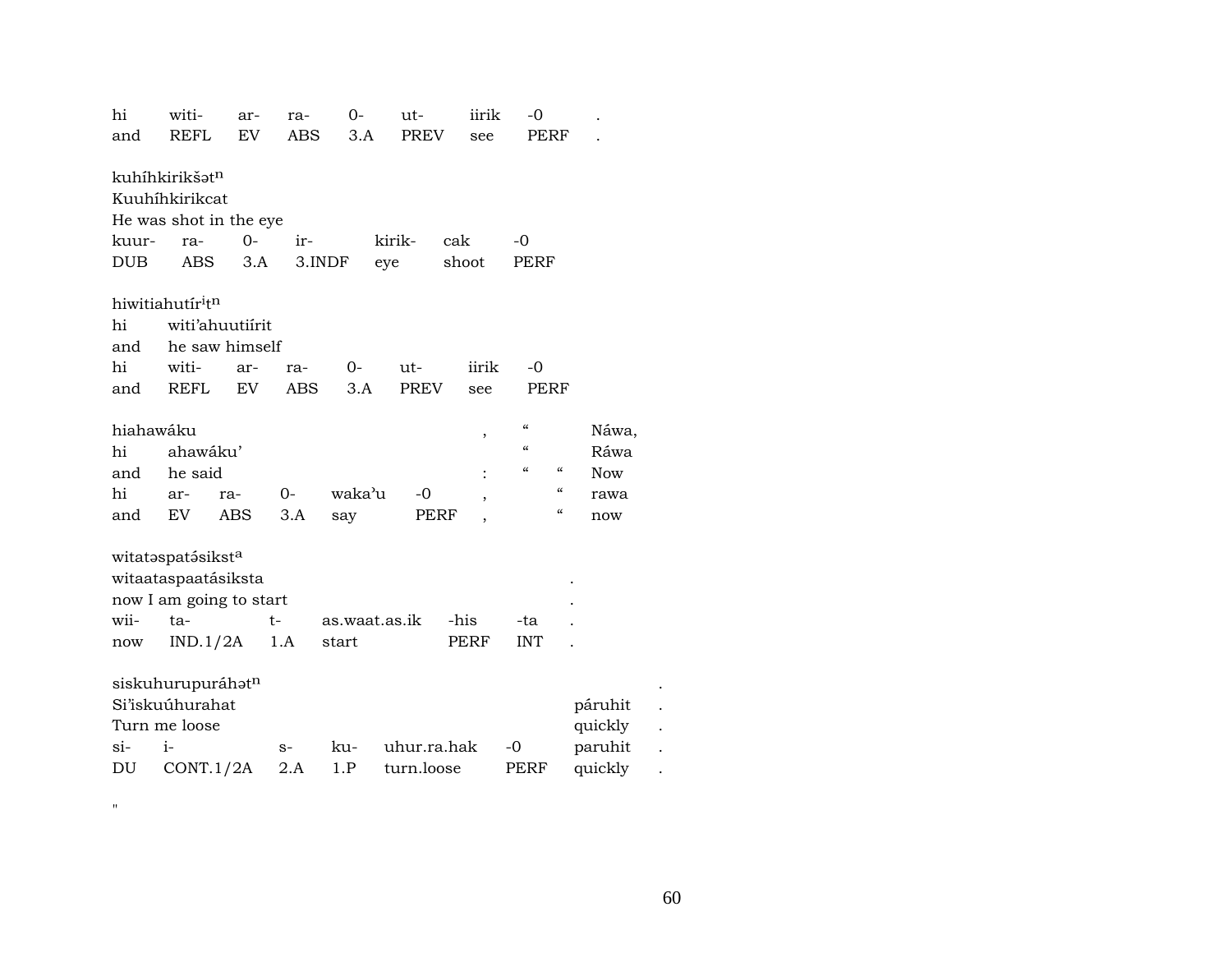| $\blacksquare$     |                              |                          |        |                       |                 |          |             |             |             |      |             |
|--------------------|------------------------------|--------------------------|--------|-----------------------|-----------------|----------|-------------|-------------|-------------|------|-------------|
|                    |                              |                          |        |                       |                 |          |             |             |             |      |             |
| $\mathbf{H}$       |                              |                          |        |                       |                 |          |             |             |             |      |             |
| $\mathbf{H}$       |                              |                          |        |                       |                 |          |             |             |             |      |             |
| $\pmb{\mathsf{H}}$ |                              |                          |        |                       |                 |          |             |             |             |      |             |
|                    |                              |                          |        |                       |                 |          |             |             |             |      |             |
|                    | Nasiwitirahírus <sup>a</sup> |                          |        |                       |                 |          |             |             |             |      |             |
|                    |                              |                          |        |                       |                 |          |             |             |             |      |             |
| Na                 |                              | siwitirahírasa           |        |                       |                 |          |             |             |             |      |             |
| And                |                              | they carried it in front |        |                       |                 |          |             |             |             |      |             |
| ra                 | $si-$                        | wi-                      | ti-    | $0-$                  | a-              |          | ir-         | ra-         | hiras-      | a    | $-0$        |
| and                | DU                           | QUOT                     | IND.3A | 3.A                   |                 | PREV.3A  | PL.3A       | <b>PORT</b> | in.the.lead | come | <b>PERF</b> |
|                    |                              |                          |        |                       |                 |          |             |             |             |      |             |
|                    | ukáatawiirik <sup>u</sup>    |                          |        |                       |                 |          |             |             |             |      |             |
|                    | uká'aatawi'iiriku            |                          |        |                       |                 |          |             |             |             |      |             |
|                    | the looking glass            |                          |        |                       |                 |          |             |             |             |      |             |
| uuka'aata          |                              | -wi                      |        | iirik<br>-hus         |                 |          |             |             |             |      |             |
|                    | be.a.shadow                  | SUB.L                    | see    |                       | <b>IMPF.SUB</b> |          |             |             |             |      |             |
|                    |                              |                          |        |                       |                 |          |             |             |             |      |             |
| hiahakåisa         |                              |                          |        |                       |                 |          |             |             |             |      |             |
|                    |                              |                          |        |                       |                 |          |             |             |             |      |             |
| hi                 |                              | ahaakaá'iisa'            |        |                       |                 |          |             |             |             |      |             |
| and                |                              | he came home             |        |                       |                 |          |             |             |             |      |             |
| hi                 | ar-                          | ra-                      | $0-$   | $a-$                  | kaa-            | iis.a    |             | $-0$        |             |      |             |
| and                | <b>EV</b>                    |                          |        |                       |                 |          |             |             |             |      |             |
|                    |                              | <b>ABS</b>               | 3.A    | PREV.3A               | inside          |          | come.into   | <b>PERF</b> |             |      |             |
|                    |                              |                          |        |                       |                 |          |             |             |             |      |             |
|                    | Hiahihahúru                  |                          |        |                       |                 |          |             |             |             |      |             |
| Hi                 |                              | ahiihahúru'              |        |                       |                 |          |             |             |             |      |             |
|                    |                              |                          |        |                       |                 |          |             |             |             |      |             |
| And                |                              | he was doctored by him   |        |                       |                 |          |             |             |             |      |             |
| hi                 | ar-                          | ra-                      | $O -$  | ir-                   | ut-             | rahur.uu | $-0$        |             |             |      |             |
| and                | EV                           | <b>ABS</b>               | 3.A    | <b>OBV</b>            | <b>PREV</b>     | doctor   | <b>PERF</b> |             |             |      |             |
|                    |                              |                          |        |                       |                 |          |             |             |             |      |             |
|                    | nakuwáruksti <sup>u</sup>    |                          |        |                       |                 | šáhiks   |             |             |             |      |             |
|                    | rakuwaárukstii'u             |                          |        |                       |                 | cáhiks   |             |             |             |      |             |
|                    | his being holy               |                          |        |                       |                 |          | the person  |             |             |      |             |
| ra-<br>INF.A       | $0 -$<br>3.A                 | ku-<br>INF.B             |        | waarukstii<br>be.holy | $-u$<br>SUB.D   | icaahiks |             |             |             |      |             |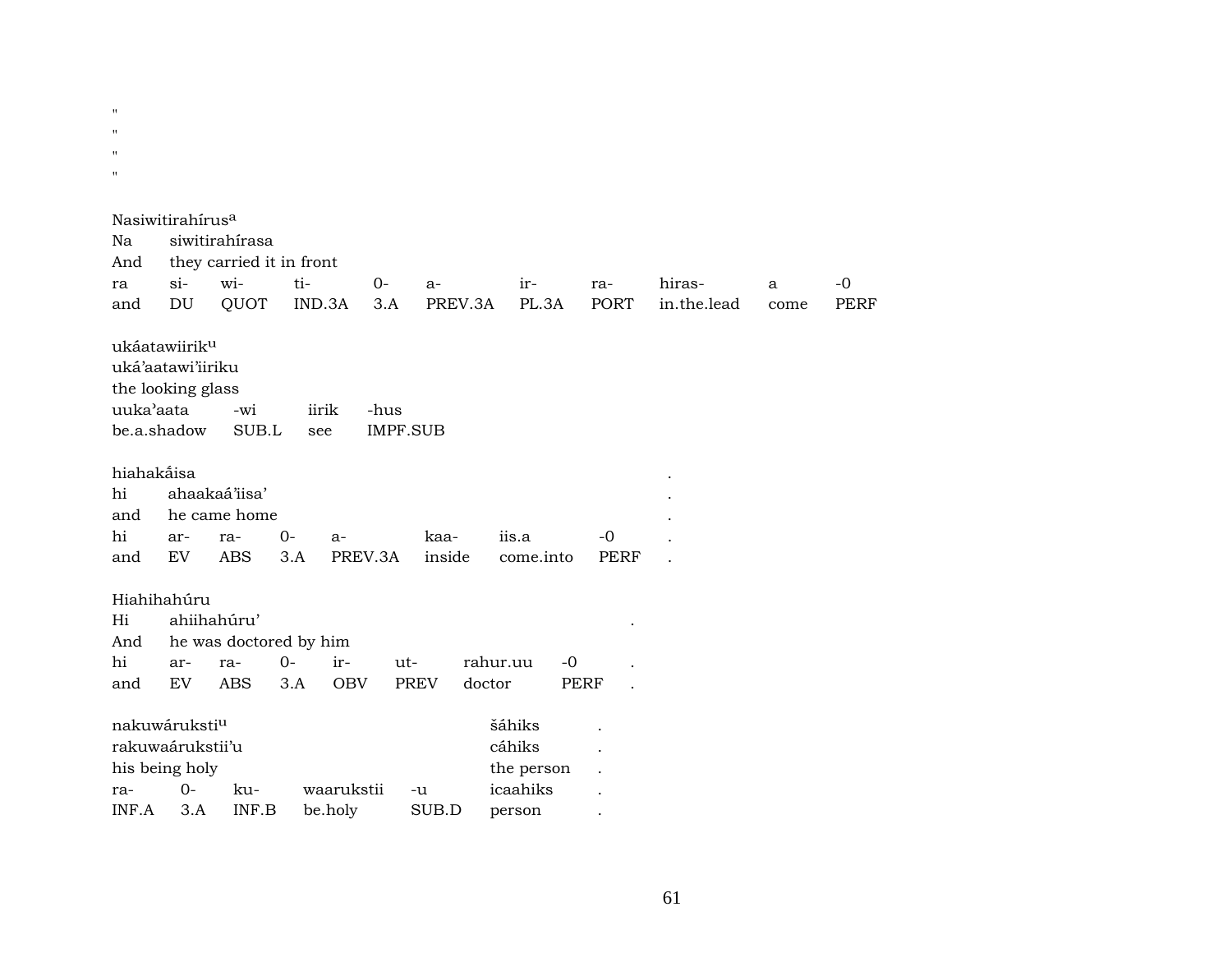| Ahawáku  |     |      |        |      |   | $\epsilon$ |
|----------|-----|------|--------|------|---|------------|
| Ahawáku' |     | "    |        |      |   |            |
| He said  |     |      |        |      | ٠ | $\epsilon$ |
| ar-      | ra- | $O-$ | waka'u | -0   |   | "          |
| EV.      | ABS | 3.A  | say    | PERF |   | "          |

| Iriwikakuspáruksti     |      |                        |      |            |      |  |                   |  |  |  |
|------------------------|------|------------------------|------|------------|------|--|-------------------|--|--|--|
| Iriwikaakaaspaáruksti' |      |                        |      |            |      |  |                   |  |  |  |
| You are not holy       |      |                        |      |            |      |  |                   |  |  |  |
| irii-                  | wii- | kaaka-                 | $S-$ | waarukstii | $-0$ |  | $^{\prime\prime}$ |  |  |  |
| that                   |      | now $NEG.IND.1/2A$ 2.A |      | be.holy    | PERF |  | п                 |  |  |  |

ahawáku,

| Ahawáku' |                |  |              |      |  |  |  |  |  |  |
|----------|----------------|--|--------------|------|--|--|--|--|--|--|
| He said  |                |  |              |      |  |  |  |  |  |  |
|          | ar- ra-        |  | 0- waka'u -0 |      |  |  |  |  |  |  |
|          | EV ABS 3.A say |  |              | PERF |  |  |  |  |  |  |

| irisiahihkirišat <sup>n</sup> |                         |  |  |  |                                           |  |  |  |  |  |  |  |
|-------------------------------|-------------------------|--|--|--|-------------------------------------------|--|--|--|--|--|--|--|
| irisi'ahihkíriccat            |                         |  |  |  |                                           |  |  |  |  |  |  |  |
|                               | the one shot in the eye |  |  |  |                                           |  |  |  |  |  |  |  |
|                               |                         |  |  |  | irii- si- ar- ra- 0- ir-  kirik- cak -0   |  |  |  |  |  |  |  |
|                               |                         |  |  |  | that DU EV ABS 3.A 3.INDF eye shoot SUB.4 |  |  |  |  |  |  |  |

"  $N$ áw<sup>a</sup> ,

- " Ráwa
- " Now
- " rawa
- " now

## irítiškarəskukuhahúru<sup>a</sup><br>i riíticka'

| riíticka'   | raskukuuhahúruu'a    |
|-------------|----------------------|
| and Iwantit | for you to doctor me |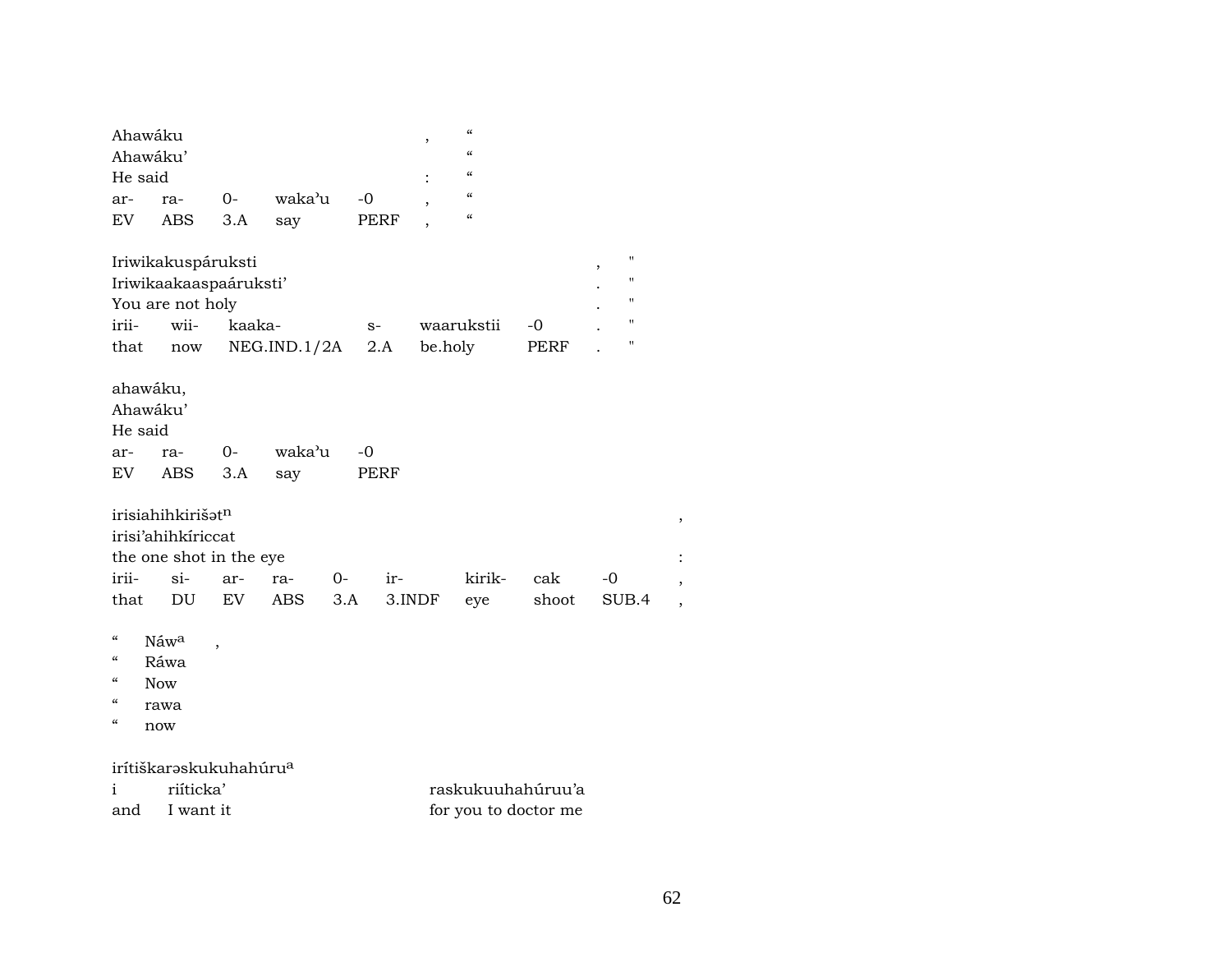| $\rm i$<br>and                                                     | rii-<br><b>ASSR</b>                                                                                          | $t-$<br>1.A                                                                | wicka<br>want                                                          | $-0$<br><b>PERF</b>                                                 | ra-<br>INF.A                                                                         | $S-$<br>2.A                          | ku-<br>1.P               | ku-<br>INF.B                    | ut-<br><b>PREV</b>                                                                                       | rahur.uu<br>doctor | -a<br>SUB.1 |
|--------------------------------------------------------------------|--------------------------------------------------------------------------------------------------------------|----------------------------------------------------------------------------|------------------------------------------------------------------------|---------------------------------------------------------------------|--------------------------------------------------------------------------------------|--------------------------------------|--------------------------|---------------------------------|----------------------------------------------------------------------------------------------------------|--------------------|-------------|
|                                                                    |                                                                                                              |                                                                            |                                                                        |                                                                     |                                                                                      |                                      |                          |                                 |                                                                                                          |                    |             |
| hipis<br>hi<br>and<br>hi<br>and                                    | pís<br>quickly<br>wis<br>quickly                                                                             | $\mathbf{I}$                                                               | Ħ<br>н<br>Ħ<br>He said<br>$\pmb{\mathsf{H}}$<br>ar-<br>Ħ<br>${\rm EV}$ | Ahawáku<br>Ahawáku'<br>ra-<br><b>ABS</b>                            | $0-$<br>3.A                                                                          | waka'u<br>say                        | $-0$<br><b>PERF</b>      | $^\mathrm{,}$<br>$\overline{ }$ | $\zeta\zeta$<br>$\boldsymbol{\zeta}\boldsymbol{\zeta}$<br>$\mathcal{C}$<br>$\zeta\zeta$<br>$\mathcal{C}$ |                    |             |
|                                                                    |                                                                                                              |                                                                            |                                                                        |                                                                     |                                                                                      |                                      |                          | $\overline{\phantom{a}}$        |                                                                                                          |                    |             |
| Náwa<br>Ráwa<br><b>Now</b><br>rawa<br>$\operatorname{now}$         | $\overline{\phantom{a}}$<br>$\overline{\phantom{a}}$<br>$\overline{\phantom{a}}$<br>$\overline{\phantom{a}}$ | ha<br>ha<br>ha<br>$\mathbf{I}$<br>ha<br>$\mathbf{I}$<br>ha<br>$\mathbf{I}$ | kaaka-                                                                 | kákatpáruksti<br>kaakaatpaáruksti'<br>I am not holy<br>NEG.IND.1/2A | $t-$<br>1.A                                                                          | waarukstii<br>be.holy                |                          | $-0$<br>PERF                    |                                                                                                          |                    |             |
| tiharíhi                                                           |                                                                                                              |                                                                            |                                                                        |                                                                     |                                                                                      |                                      |                          |                                 |                                                                                                          |                    |             |
| Tihaaríhi'                                                         | Right here is where it is                                                                                    |                                                                            |                                                                        |                                                                     |                                                                                      |                                      |                          |                                 |                                                                                                          |                    |             |
| tii-                                                               | haa-                                                                                                         | ri-                                                                        | $0-$                                                                   | ihii                                                                |                                                                                      | $-0$                                 |                          |                                 |                                                                                                          |                    |             |
| here                                                               | here                                                                                                         | CONT.3A                                                                    | 3.A                                                                    |                                                                     | be.in.a.place                                                                        | PERF                                 |                          |                                 |                                                                                                          |                    |             |
| natutár <sup>a</sup><br>ratuutaára<br>my doing it<br>ra-<br>ABS    | $t-$<br>1.A                                                                                                  | ut-<br>PREV                                                                | aar<br>do                                                              | $-a$<br>SUB.1                                                       | $\pmb{\mathsf{H}}$<br>$\pmb{\mathsf{H}}$<br>$\pmb{\mathsf{H}}$<br>$\pmb{\mathsf{H}}$ |                                      |                          |                                 |                                                                                                          |                    |             |
| Irár <sup>i</sup><br>Iraári'<br><b>Brother</b><br>$i-$<br>3.POSS.A |                                                                                                              | -raar-                                                                     | same.sex.sibling                                                       | -ri'<br>3.POSS.B                                                    | $\, ,$<br>$\overline{\phantom{a}}$                                                   | $\mathbf{a}$<br>a<br>and<br>a<br>and | $\overline{\phantom{a}}$ |                                 |                                                                                                          |                    |             |

ahawáku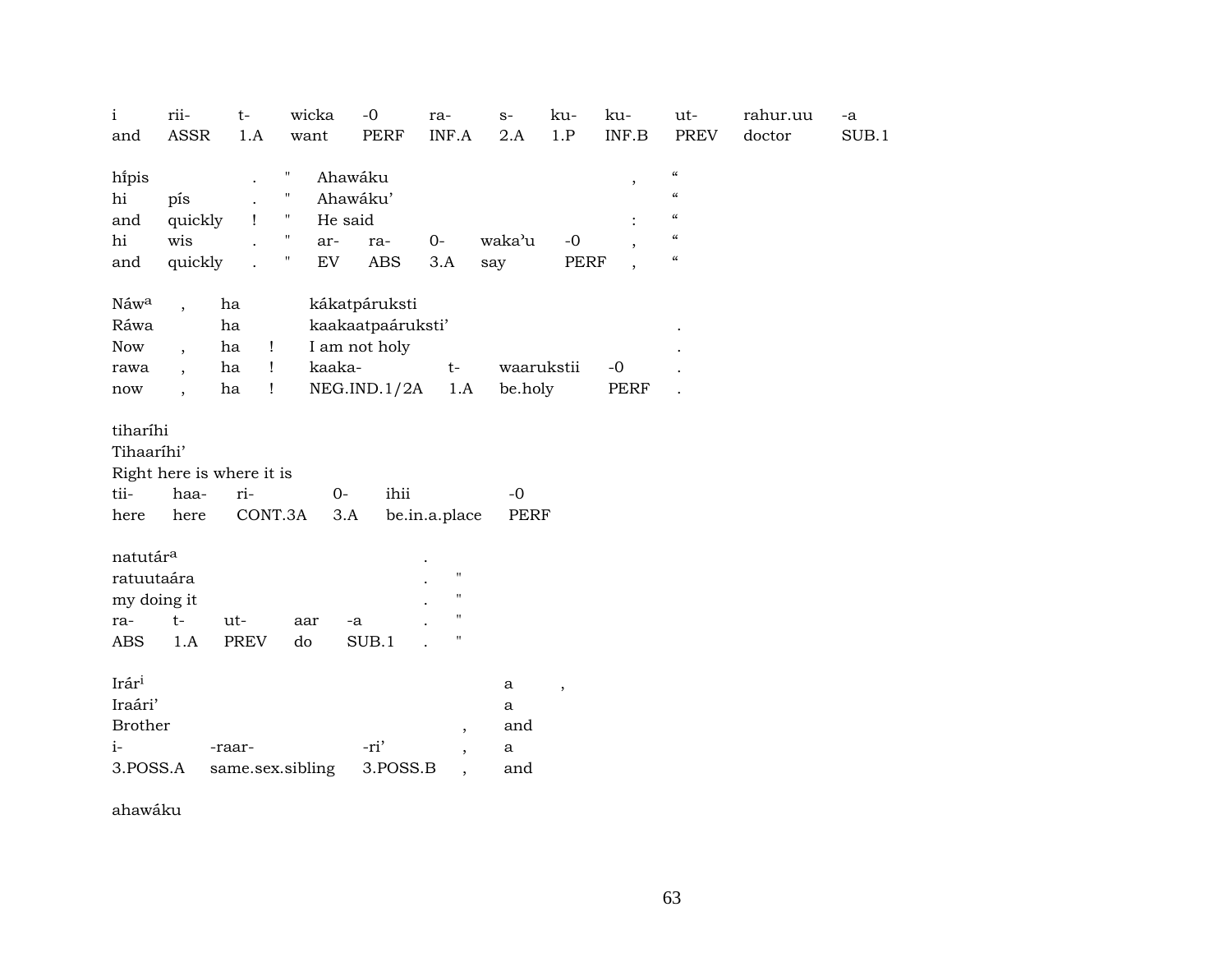| ahawáku'             |                                |                          |                           |             |               | $\mathcal{C}\mathcal{C}$               |                      |             |        |             |     |
|----------------------|--------------------------------|--------------------------|---------------------------|-------------|---------------|----------------------------------------|----------------------|-------------|--------|-------------|-----|
| he said              |                                |                          |                           |             |               | $\pmb{\zeta}\pmb{\zeta}$               |                      |             |        |             |     |
| ar-                  | ra-                            | $0-$                     | waka'u                    | $-0$        |               | $\epsilon$                             |                      |             |        |             |     |
| EV                   | <b>ABS</b>                     | 3.A                      | say                       | PERF        |               | $\boldsymbol{\zeta}\boldsymbol{\zeta}$ |                      |             |        |             |     |
|                      | kišitiharíhirattu <sup>a</sup> |                          |                           |             |               |                                        |                      |             |        |             |     |
| Kici                 | tihaaríhi'                     |                          |                           |             |               |                                        |                      | ratuúta     |        |             |     |
| And                  |                                |                          | right here is where it is |             |               |                                        |                      | my doing it |        |             |     |
| kici                 | tii-                           | haa-                     | ra-                       | $O -$       | ihii          |                                        | $-0$                 | ra-         | $t-$   | ut-         | aar |
| but                  | here                           | here                     | <b>ABS</b>                | 3.A         | be.in.a.place |                                        | PERF                 | <b>ABS</b>  | 1.A    | <b>PREV</b> | do  |
|                      | tiratparukstí <sup>u</sup>     |                          |                           |             |               |                                        |                      |             |        |             |     |
|                      | tiratpaárukstii'u              |                          |                           |             |               | $\blacksquare$                         |                      |             |        |             |     |
|                      | my being powerful              |                          |                           |             |               | $\pmb{\mathsf{H}}$                     |                      |             |        |             |     |
| tii-                 | ra-                            | $t-$                     | waarukstii                | -u          |               | $^{\prime\prime}$                      |                      |             |        |             |     |
| this                 | ABS                            | 1.A                      | be.holy                   |             | SUB.D         | $\mathbf{H}$                           |                      |             |        |             |     |
|                      | Tiahurarúku                    |                          |                           |             |               |                                        |                      |             |        |             |     |
|                      | Ti'ahúraaruku                  |                          |                           |             |               |                                        |                      |             |        |             |     |
|                      |                                | This one who imitated it |                           |             |               |                                        |                      |             |        |             |     |
| tii-                 | ar-                            | ra-                      | $0-$                      | uur-        | raa.ra'uk     | -hus                                   |                      |             |        |             |     |
| this                 | EV                             | ABS                      | 3.A                       | PREV        | imitate       |                                        | <b>IMPF.SUB</b>      |             |        |             |     |
| tíraa                |                                |                          |                           |             |               |                                        |                      |             |        |             |     |
| tíraa'a              |                                |                          |                           |             |               |                                        |                      |             |        |             |     |
|                      | this one who came              |                          |                           |             |               |                                        |                      |             |        |             |     |
| tii-                 |                                | 0-                       |                           |             | -0            |                                        |                      |             |        |             |     |
| this                 | ra-<br><b>ABS</b>              | 3.A                      | a-<br>PREV.3A             | a           |               | SUB.4                                  |                      |             |        |             |     |
|                      |                                |                          |                           | come        |               |                                        |                      |             |        |             |     |
| irášuks <sup>u</sup> |                                |                          |                           |             |               |                                        | níkutsk <sup>i</sup> |             |        |             |     |
| iraácaksu            |                                |                          |                           |             |               |                                        | ríkucki              |             |        |             |     |
|                      |                                | that one who was shot    |                           |             |               |                                        | a bird               |             | $\, ,$ |             |     |
| ii-                  | ra-                            | 0-                       | cak                       | -his        | uu            | $-0$                                   | rikuc                | -kis        |        |             |     |
| that                 | <b>ABS</b>                     | 3.A                      | shoot                     | <b>PERF</b> | be            | SUB.4                                  | bird                 | <b>DIM</b>  |        |             |     |
|                      |                                |                          |                           |             |               |                                        |                      |             |        |             |     |

-0<br>PERF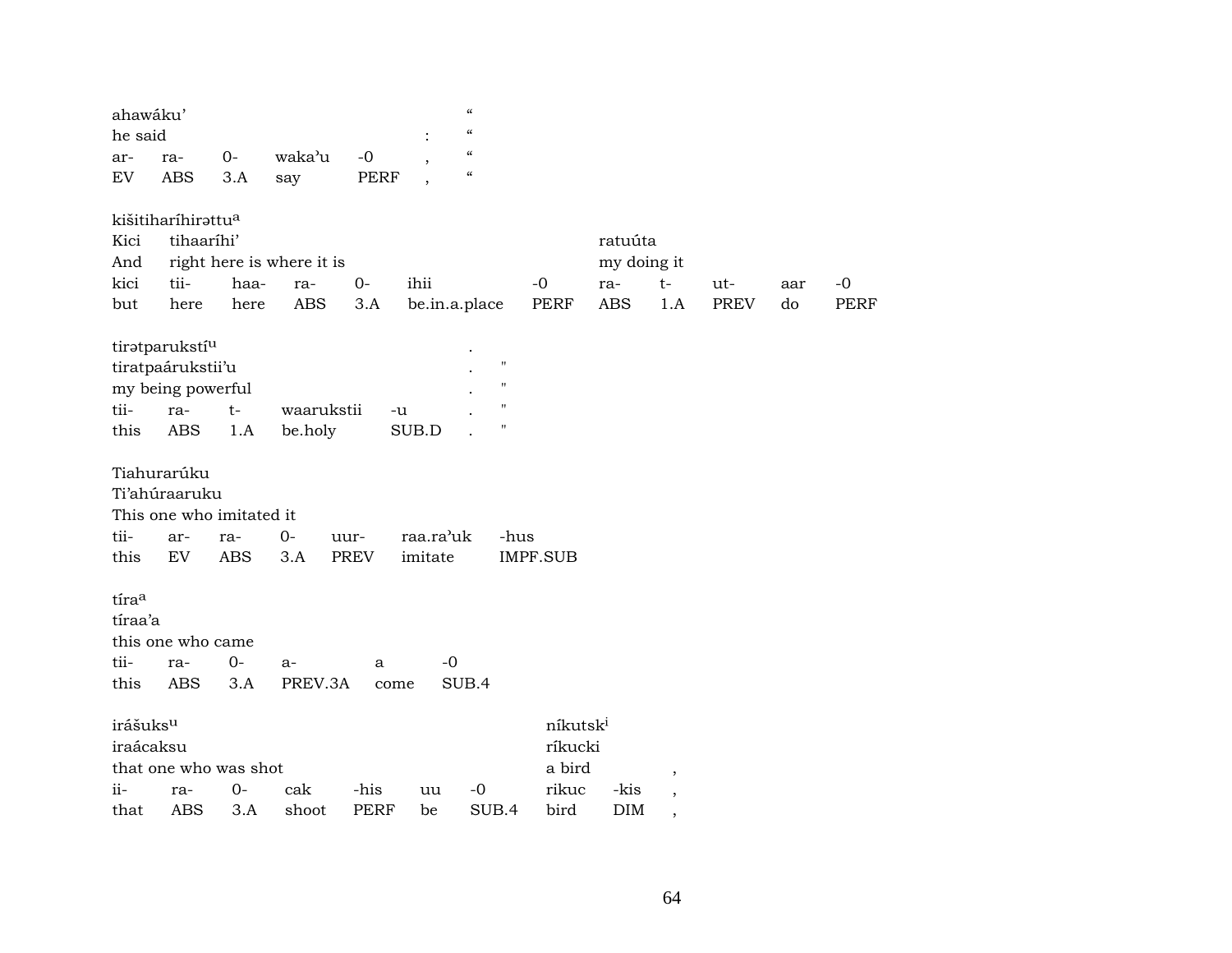|                      |                          | hinikuškíruáhikus <sup>i</sup> t <sup>n</sup> |               |                           |                      |          |                |                          |      |  |  |  |  |
|----------------------|--------------------------|-----------------------------------------------|---------------|---------------------------|----------------------|----------|----------------|--------------------------|------|--|--|--|--|
| hi                   | ríkucki                  |                                               |               | ruu'ahikúsit              |                      |          |                |                          |      |  |  |  |  |
| and                  | a bird                   |                                               |               |                           | then he picked it up |          |                |                          |      |  |  |  |  |
| hi                   | rikuc                    | -kis                                          | ruu-          | ar-                       | ri-                  | 0-       |                | kusik                    | $-0$ |  |  |  |  |
| and                  | bird                     | DIM                                           | then          | EV                        | CONT.3A              |          | 3.A            | pick.up                  | PERF |  |  |  |  |
|                      |                          |                                               |               |                           |                      |          |                |                          |      |  |  |  |  |
|                      |                          |                                               |               |                           |                      |          |                |                          |      |  |  |  |  |
|                      |                          |                                               |               |                           |                      |          |                |                          |      |  |  |  |  |
|                      |                          |                                               |               |                           |                      |          |                |                          |      |  |  |  |  |
|                      |                          |                                               |               |                           |                      |          |                |                          |      |  |  |  |  |
|                      |                          |                                               |               |                           |                      |          |                |                          |      |  |  |  |  |
|                      |                          |                                               |               |                           |                      |          |                |                          |      |  |  |  |  |
| Náwa                 |                          | irár <sup>i</sup>                             |               |                           |                      |          |                | ,                        |      |  |  |  |  |
| Ráwa                 |                          | iraári'                                       |               |                           |                      |          |                |                          |      |  |  |  |  |
| <b>Now</b>           | $\overline{\phantom{a}}$ | brother                                       |               |                           |                      |          |                | ,                        |      |  |  |  |  |
| rawa                 | $\overline{\phantom{a}}$ | $i-$                                          |               | -raar-                    |                      | -ri'     |                | ,                        |      |  |  |  |  |
| now                  | $\ddot{\phantom{0}}$     | 3.POSS.A                                      |               |                           | same.sex.sibling     | 3.POSS.B |                | $\overline{\phantom{a}}$ |      |  |  |  |  |
|                      |                          |                                               |               |                           |                      |          |                |                          |      |  |  |  |  |
| nikuwituháa          |                          |                                               |               |                           |                      |          |                |                          |      |  |  |  |  |
|                      | rikuwituuhá'a            |                                               |               |                           |                      |          |                |                          |      |  |  |  |  |
|                      |                          | it is the one that did it                     |               |                           |                      |          |                |                          |      |  |  |  |  |
| riku-                | wi-                      | ti-                                           |               | $0-$                      | $ut-$                | raar     | $\overline{a}$ |                          |      |  |  |  |  |
| that.is              | QUOT                     |                                               | IND.3A        | 3.A                       | PREV                 | do       | EX             |                          |      |  |  |  |  |
|                      |                          |                                               |               |                           |                      |          |                |                          |      |  |  |  |  |
|                      | ahihkirikáwuha           |                                               |               |                           |                      |          |                |                          |      |  |  |  |  |
|                      | ahihkirikaáwuha          |                                               |               |                           |                      |          |                |                          |      |  |  |  |  |
|                      |                          | its putting the eye in                        |               |                           |                      |          |                |                          |      |  |  |  |  |
| ar-                  | ra-                      | $0-$                                          | ir-           | kirik-                    | kaa-                 | wuh      | -a             |                          |      |  |  |  |  |
| EV                   | ABS                      | 3.A                                           | OBV           | eye                       | inside               | put      |                | SUB.1                    |      |  |  |  |  |
|                      |                          |                                               |               |                           |                      |          |                |                          |      |  |  |  |  |
| níkutsk <sup>i</sup> |                          |                                               | nikuwituháa   |                           |                      |          |                |                          |      |  |  |  |  |
| Ríkucki              |                          |                                               | rikuwituuhá'a |                           |                      |          |                |                          |      |  |  |  |  |
| The bird             |                          |                                               |               | it is the one that did it |                      |          |                |                          |      |  |  |  |  |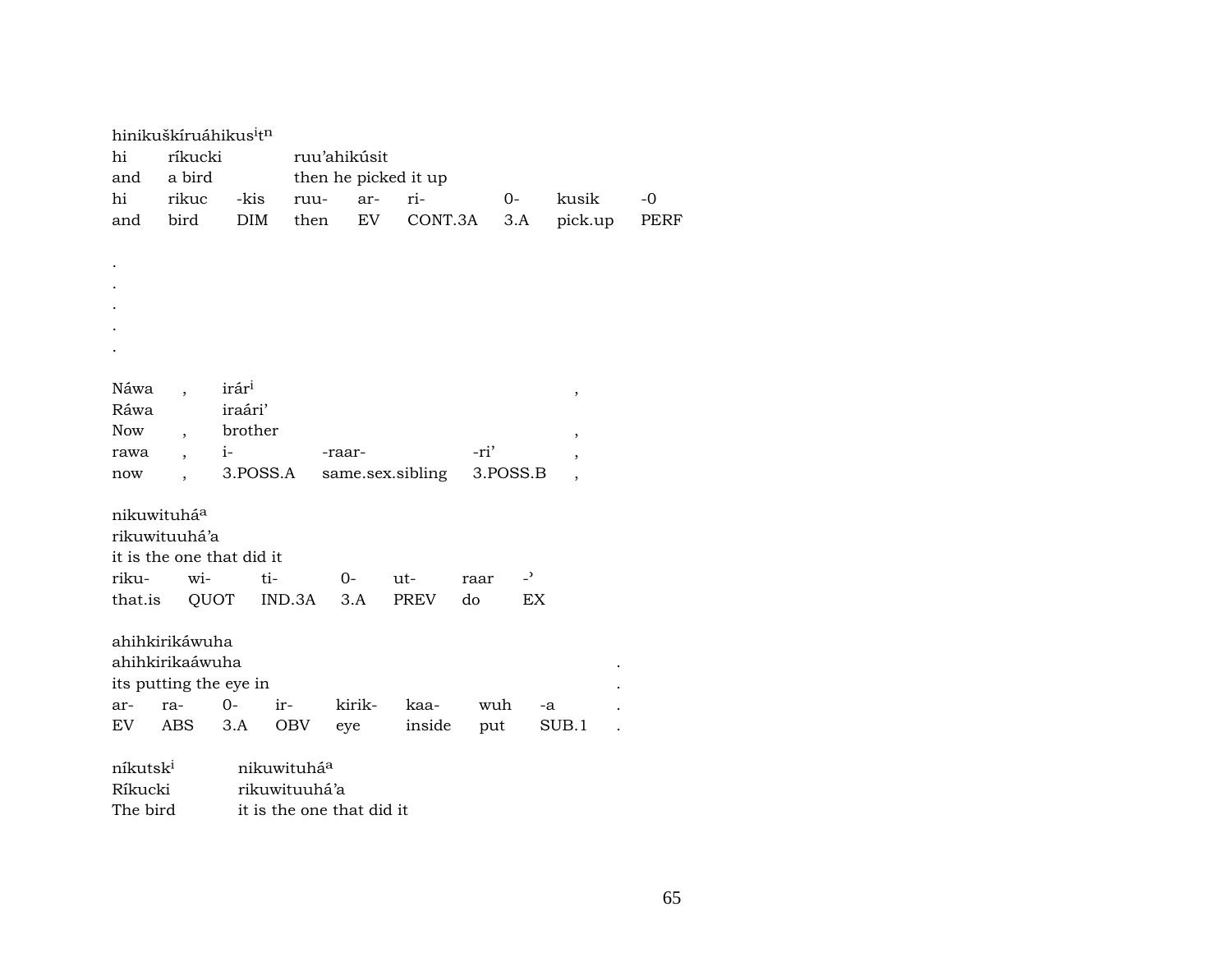| rikuc<br>bird | -kis<br><b>DIM</b>        | riku-             |          | wi-        | ti-<br>that.is QUOT IND.3A | $0-$<br>3.A | ut-<br>PREV | raar<br>do     | $\overline{\phantom{0}}$<br>EX. |
|---------------|---------------------------|-------------------|----------|------------|----------------------------|-------------|-------------|----------------|---------------------------------|
|               |                           |                   |          |            |                            |             |             |                |                                 |
| $\bf{I}$      | $\overline{\phantom{a}}$  | irár <sup>i</sup> |          |            |                            |             |             |                |                                 |
| $\mathbf{I}$  |                           | iraári'           |          |            |                            |             |             | ,              |                                 |
| And           | $\overline{\phantom{a}}$  |                   | brother  |            |                            |             |             | $\, ,$         |                                 |
| $\mathbf{i}$  | $\overline{ }$ ,          | $i-$              |          | -raar-     |                            | -ri'        |             |                |                                 |
| and           | $\overline{\phantom{a}}$  |                   | 3.POSS.A |            | same.sex.sibling           |             | 3.POSS.B    |                |                                 |
|               |                           |                   |          |            |                            |             |             |                |                                 |
| iriwáruksti   |                           |                   |          |            |                            |             |             |                |                                 |
| $\mathbf{i}$  | riiwaáruksti'             |                   |          |            |                            |             |             |                |                                 |
| and           | he was holy               |                   |          |            |                            |             |             |                |                                 |
| i             | ri-                       |                   | $0 -$    | waarukstii | $-0$                       |             |             |                |                                 |
| and           | CONT.3A                   |                   | 3.A      | be.holy    | PERF                       |             |             |                |                                 |
|               |                           |                   |          |            |                            |             |             |                |                                 |
| Hiruahiwáku   |                           |                   |          |            |                            |             |             |                |                                 |
| Hiru          |                           | ahiwáku'          |          |            |                            |             |             |                |                                 |
| Then          | he said                   |                   |          |            |                            |             |             |                |                                 |
| hiruu         | ar-                       | ri-               |          | $O -$      | waka'u                     | $-0$        |             |                |                                 |
| then          |                           | EV CONT.3A        |          | 3.A        | say                        | PERF        |             |                |                                 |
|               |                           |                   |          |            |                            |             |             |                |                                 |
|               | iriahahušáwisu            |                   |          |            |                            |             |             | ,              | $\alpha$                        |
|               | irii'ahahuucáwisu         |                   |          |            |                            |             |             |                | $\epsilon\epsilon$              |
|               | the one who was doctoring |                   |          |            |                            |             |             | $\ddot{\cdot}$ | $\epsilon$                      |
| irii-         | ar-                       | ra-               | $O -$    | huuca.wiis |                            |             | -hus        | ,              | $\epsilon\epsilon$              |
| that          | EV                        | ABS 3.A           |          |            | have.a.doctor.dance        |             | IMPF.SUB    |                | $\epsilon\epsilon$              |
|               |                           |                   |          |            |                            |             |             |                |                                 |
| Nawa          | $\overline{\phantom{a}}$  | ha                |          |            |                            |             |             |                |                                 |
| Ráwa          |                           | ha                |          |            |                            |             |             |                |                                 |
| <b>Now</b>    | $\overline{\phantom{a}}$  | see               | Ţ        |            |                            |             |             |                |                                 |
| rawa          |                           | ha                |          |            |                            |             |             |                |                                 |
| now           | $\overline{\phantom{a}}$  | ha                |          |            |                            |             |             |                |                                 |

 $\text{wirískutir}^{\text{i}} \text{t}^{\text{n}}$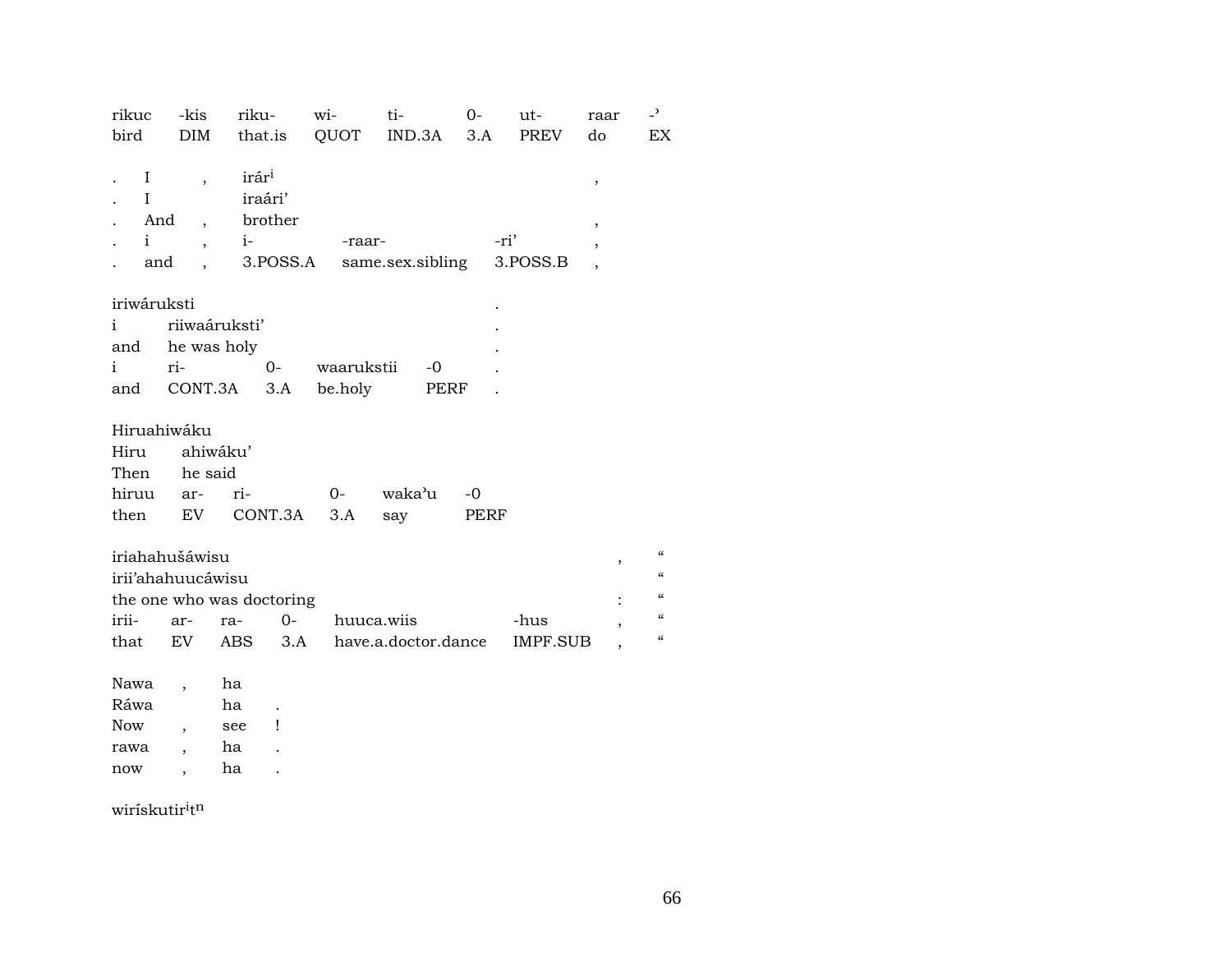|         | Wirískuutiirit             |                    |                        |            |                                      |             |                          |        |            |           |                    |
|---------|----------------------------|--------------------|------------------------|------------|--------------------------------------|-------------|--------------------------|--------|------------|-----------|--------------------|
|         |                            | Now you see me     |                        |            |                                      |             |                          |        |            |           |                    |
| wii-    | rii-                       |                    | $S-$                   | ku-        | ut-                                  | iirik       |                          | $-0$   |            |           |                    |
| now     |                            | ASSR               | 2.A                    | 1.P        | PREV                                 | see         |                          | PERF   |            |           |                    |
|         |                            |                    |                        |            |                                      |             |                          |        |            |           |                    |
|         | nikutatuatn                |                    |                        |            |                                      |             |                          |        |            |           |                    |
|         | Rikutatuú'ut               |                    |                        |            |                                      |             |                          |        |            |           |                    |
|         | I am that way              |                    |                        |            |                                      |             |                          |        |            |           |                    |
| riku-   |                            | ta-                |                        | t-         | ut-                                  | 0           | $\overline{\phantom{a}}$ |        |            |           |                    |
| that.is |                            |                    | IND.1/2A               | 1.A        | PREV                                 | be          | EX                       |        |            |           |                    |
|         |                            |                    |                        |            |                                      |             |                          |        |            |           |                    |
|         | tiratpáruksti <sup>u</sup> |                    |                        |            |                                      |             |                          |        |            |           |                    |
|         |                            | tiratpaárukstii'u  |                        |            |                                      |             |                          |        |            |           |                    |
|         |                            | my being holy here |                        |            |                                      |             |                          |        |            |           |                    |
| tii-    | ra-                        |                    | $t-$                   | waarukstii |                                      | -u          |                          |        |            |           |                    |
| this    | ABS                        |                    | 1.A                    | be.holy    |                                      | SUB.D       |                          |        |            |           |                    |
|         | tasparíhusta               |                    |                        |            |                                      |             |                          |        |            |           | $\pmb{\mathsf{H}}$ |
|         | Taspariíhusta              |                    |                        |            |                                      |             |                          |        |            |           | $\blacksquare$     |
|         |                            |                    |                        |            | You are going to go around (ie live) |             |                          |        |            |           | п                  |
| ta-     |                            | $S-$               |                        | warii      |                                      |             | -:hus                    |        | -ta        |           |                    |
|         | IND.1/2A                   | 2.A                |                        |            | be.going.about.IMPF                  |             | <b>IMPF</b>              |        | <b>INT</b> |           |                    |
|         |                            |                    |                        |            |                                      |             |                          |        |            |           |                    |
| ,       | irár <sup>i</sup>          |                    |                        |            |                                      |             |                          | ,      |            | háwa      |                    |
|         | iraári'                    |                    |                        |            |                                      |             |                          |        |            | háwa      |                    |
|         | brother                    |                    |                        |            |                                      |             |                          | ,      |            | also      |                    |
|         | $i-$                       |                    |                        | -raar-     |                                      | -ri'        |                          |        |            | haawa     |                    |
|         |                            | 3.POSS.A           |                        |            | same.sex.sibling                     |             | 3.POSS.B                 |        |            | also      |                    |
|         |                            |                    |                        |            |                                      |             |                          |        |            |           |                    |
|         | siahirikaís <sup>a</sup>   |                    |                        |            |                                      |             |                          |        |            |           |                    |
|         |                            | si'ahiirikaá'iisa' |                        |            |                                      |             |                          |        |            |           |                    |
|         |                            |                    | they brought back home |            |                                      |             |                          |        |            |           |                    |
| $\sin$  | ar-                        | ra-                |                        | $O -$      | ir-                                  | ri-         |                          | kaa-   |            | iis.a     |                    |
| DU      | EV                         | ABS                |                        | 3.A        | PL.3A                                | <b>PORT</b> |                          | inside |            | come.into |                    |

 $-0$ PERF

Náwa Ráwa Now rawa now

 $5$ s $k<sup>u</sup>$ ásku one asku one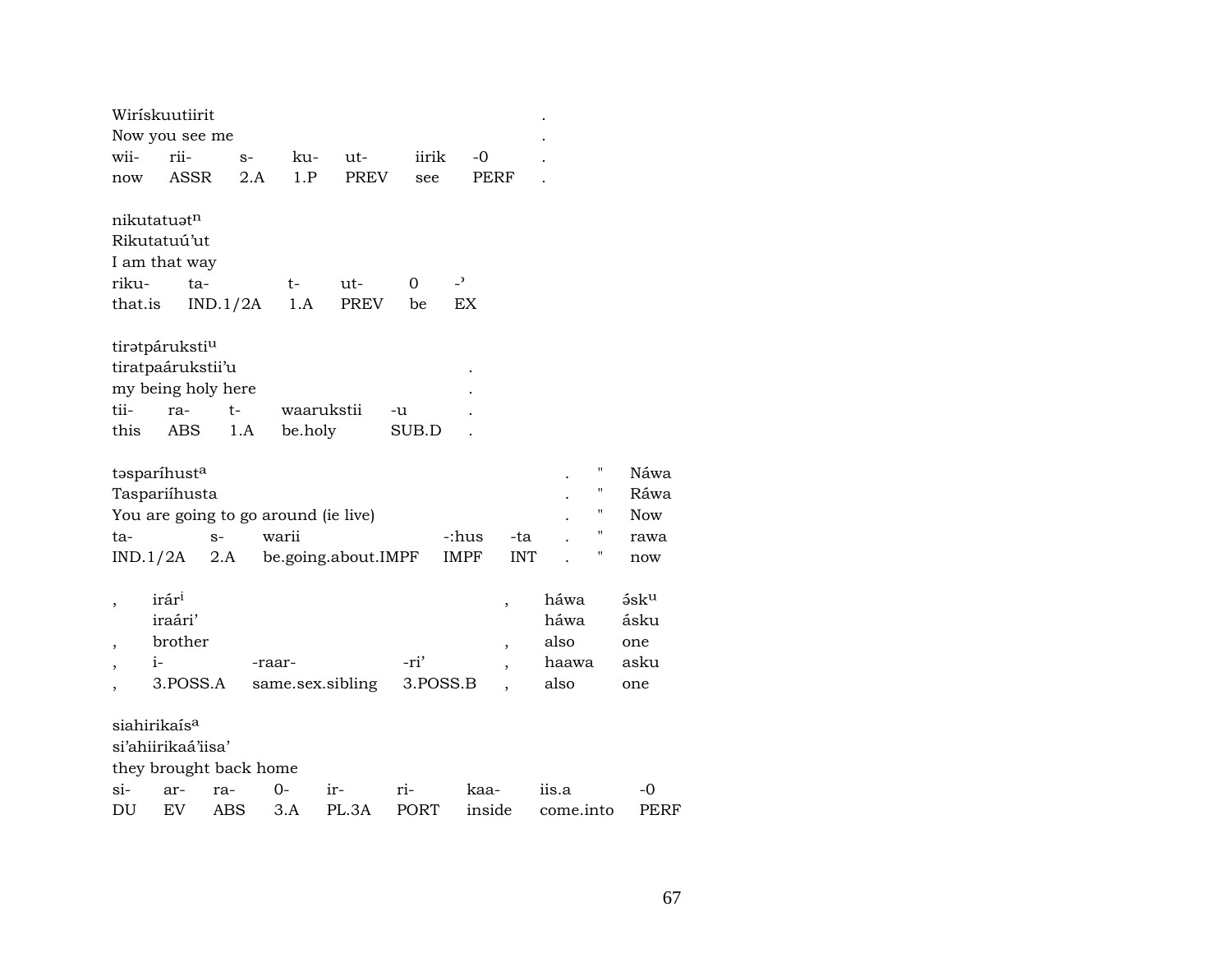|                              | Ahawáku                          |            |                                                         |                                   |                          | $\,$        |                                        |      |          |          |             |            |             |             |             |
|------------------------------|----------------------------------|------------|---------------------------------------------------------|-----------------------------------|--------------------------|-------------|----------------------------------------|------|----------|----------|-------------|------------|-------------|-------------|-------------|
|                              | Ahawáku'                         |            |                                                         |                                   |                          |             |                                        |      |          |          |             |            |             |             |             |
|                              | He said                          |            |                                                         |                                   |                          |             |                                        |      |          |          |             |            |             |             |             |
| ar-                          | ra-                              |            | $0-$                                                    | waka'u                            | $-0$                     | $\cdot$     |                                        |      |          |          |             |            |             |             |             |
| EV                           |                                  | <b>ABS</b> | 3.A                                                     | say                               | PERF                     | $\,$        |                                        |      |          |          |             |            |             |             |             |
|                              |                                  |            |                                                         |                                   |                          |             |                                        |      |          |          |             |            |             |             |             |
| aahawáku,                    |                                  |            |                                                         |                                   |                          |             | $\boldsymbol{\mathcal{C}}$             |      |          |          |             |            |             |             |             |
| a                            | ahawáku'                         |            |                                                         |                                   |                          |             | $\epsilon\epsilon$                     |      |          |          |             |            |             |             |             |
| and                          | he said                          |            |                                                         |                                   |                          |             | $\pmb{\zeta}\pmb{\zeta}$               |      |          |          |             |            |             |             |             |
| a                            | ar-                              | ra-        | $0-$                                                    | waka'u                            |                          | $-0$        | $\pmb{\zeta}\pmb{\zeta}$               |      |          |          |             |            |             |             |             |
| and                          | EV                               | ABS        | 3.A                                                     | say                               |                          | PERF        | $\boldsymbol{\zeta}\boldsymbol{\zeta}$ |      |          |          |             |            |             |             |             |
|                              |                                  |            |                                                         |                                   |                          |             |                                        |      |          |          |             |            |             |             |             |
|                              | Kirasiiskúšikskátih <sup>u</sup> |            |                                                         |                                   |                          |             |                                        |      |          |          |             |            |             |             |             |
|                              |                                  |            | Kira si'iskuúcikskátiihu'                               |                                   |                          |             |                                        |      |          |          |             |            |             |             |             |
| Blacken my spirit            |                                  |            |                                                         |                                   |                          |             |                                        |      |          |          |             |            |             |             |             |
| kira                         |                                  | $si-$      | $i-$                                                    |                                   | $S-$                     | ku-         | aciks-                                 |      | katiit   | ra'uk    | $-0$        |            |             |             |             |
| perhaps                      |                                  | DU         | CONT.1/2A                                               |                                   | 2.A                      | 1.P         | mind                                   |      | be.black | make     | <b>PERF</b> |            |             |             |             |
|                              |                                  |            |                                                         |                                   |                          |             |                                        |      |          |          |             |            |             |             |             |
| tiratašiksúhkas <sup>a</sup> |                                  |            |                                                         |                                   |                          |             |                                        |      |          |          |             |            |             |             |             |
| tiraataciksúhkasa            |                                  |            |                                                         |                                   |                          |             |                                        |      |          |          |             |            |             |             |             |
| this my windpipe             |                                  |            |                                                         |                                   |                          |             |                                        |      |          |          |             |            |             |             |             |
| tii-                         | ra-                              | $t-$       |                                                         | aciks.uur.ka.sa                   |                          | $-0$        |                                        |      |          |          |             |            |             |             |             |
| this                         | <b>ABS</b>                       | 1.A        |                                                         | be.one's.windpipe                 |                          | SUB.3       |                                        |      |          |          |             |            |             |             |             |
|                              |                                  |            |                                                         |                                   |                          |             |                                        |      |          |          |             |            |             |             |             |
|                              |                                  |            | hisiiskutikstakatišti <sup>i</sup> ruwahat <sup>n</sup> |                                   |                          |             |                                        |      |          |          |             |            |             |             |             |
| hi                           |                                  |            |                                                         | si'iskuutikstahkatictiíruuwaahat  |                          |             |                                        |      |          |          |             |            |             |             |             |
| and                          |                                  |            |                                                         | blacken my hands in a certain way |                          |             |                                        |      |          |          |             |            |             |             |             |
| hi                           | $si-$                            | $i-$       |                                                         | $S-$                              | ku-                      | ut-         |                                        | iks- | raar-    | katiit   |             | tiihak     | -ruu        | -waa        | $-0$        |
| and                          | DU                               |            | CONT.1/2A                                               | 2.A                               | 1.P                      | <b>PREV</b> |                                        | hand | PL       | be.black |             | be.the.end | <b>DIST</b> | <b>DIST</b> | <b>PERF</b> |
|                              |                                  |            |                                                         |                                   |                          |             |                                        |      |          |          |             |            |             |             |             |
| kítu                         |                                  |            | $\pmb{\mathsf{H}}$                                      | Nawa                              | $\overline{\phantom{a}}$ |             |                                        |      |          |          |             |            |             |             |             |
| kítuu'u'                     |                                  |            | $\pmb{\shortparallel}$                                  | Ráwa                              |                          |             |                                        |      |          |          |             |            |             |             |             |
| all                          |                                  |            | $^{\prime}$                                             | Now                               |                          |             |                                        |      |          |          |             |            |             |             |             |
|                              |                                  |            |                                                         |                                   | $\overline{\phantom{a}}$ |             |                                        |      |          |          |             |            |             |             |             |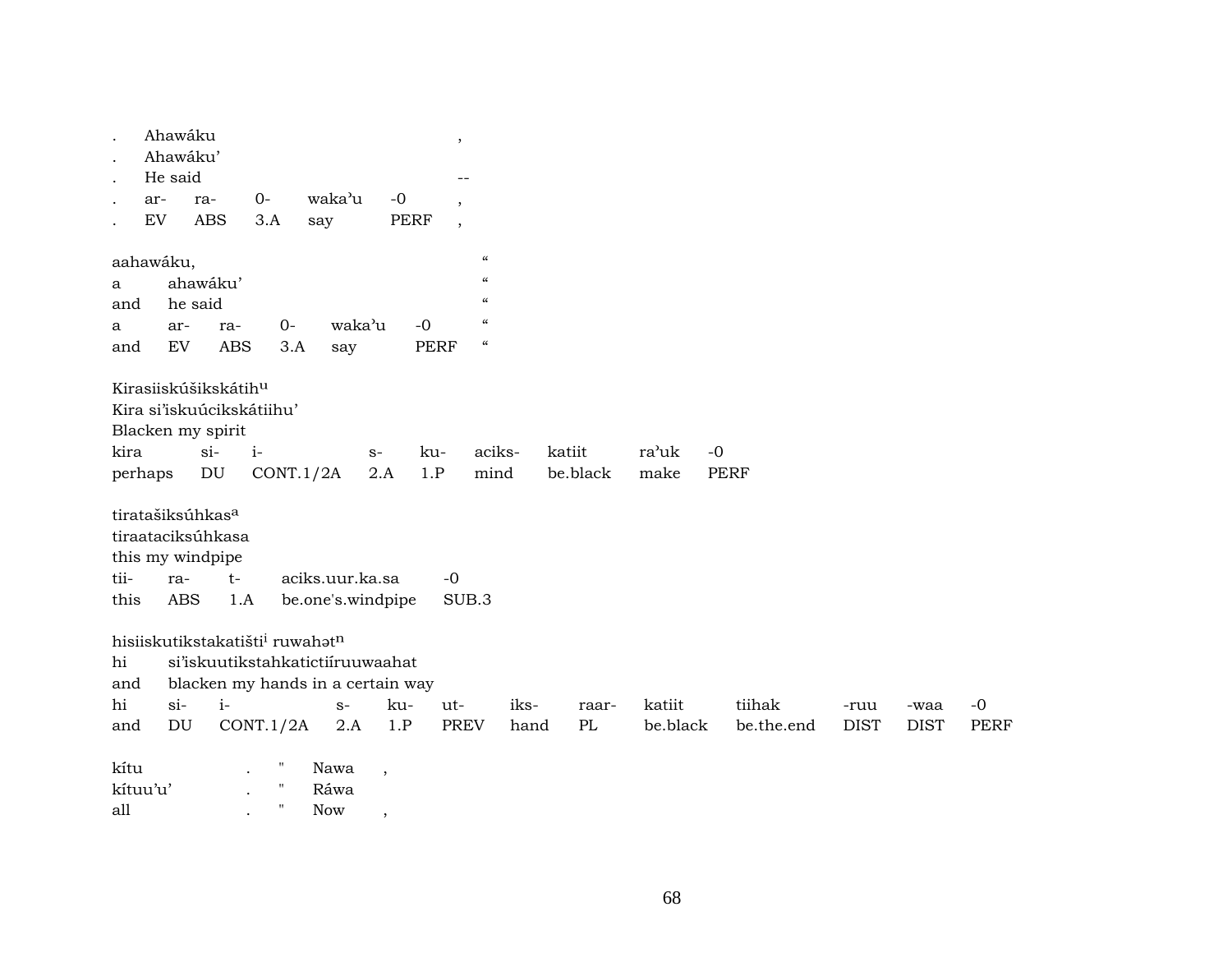| kituu                                | $-u'$                      | $\overline{a}$       | $\pmb{\mathsf{H}}$ | rawa                 | $\overline{\phantom{a}}$   |                          |                                            |       |          |             |        |            |             |
|--------------------------------------|----------------------------|----------------------|--------------------|----------------------|----------------------------|--------------------------|--------------------------------------------|-------|----------|-------------|--------|------------|-------------|
| all                                  | NOM                        | $\mathbf{r}$         | Ħ                  | $\operatorname{now}$ | $\cdot$                    |                          |                                            |       |          |             |        |            |             |
| irár <sup>i</sup>                    |                            |                      |                    |                      |                            | $\,$                     |                                            |       |          |             |        |            |             |
| iraári'                              |                            |                      |                    |                      |                            |                          |                                            |       |          |             |        |            |             |
| brother                              |                            |                      |                    |                      |                            | $^\mathrm{^\mathrm{o}}$  |                                            |       |          |             |        |            |             |
| $i-$                                 |                            | -raar-               |                    |                      | -ri'                       |                          |                                            |       |          |             |        |            |             |
| 3.POSS.A                             |                            |                      | same.sex.sibling   |                      | 3.POSS.B                   | $\overline{\phantom{a}}$ |                                            |       |          |             |        |            |             |
| nikusiwi tihahuru                    |                            |                      |                    |                      |                            |                          |                                            |       |          |             |        |            |             |
| rikusiwitiihahúru'                   |                            |                      |                    |                      |                            |                          |                                            |       |          |             |        |            |             |
| they did that for him                |                            |                      |                    |                      |                            |                          |                                            |       |          |             |        |            |             |
| riku-                                | $si-$                      | wi-                  |                    | ti-                  | $0-$                       | ir-                      | ut-                                        |       | rahur.uu | $-0$        |        |            |             |
| that.is                              | $\mathop{\rm DU}\nolimits$ | QUOT                 |                    | IND.3A               | 3.A                        | PL.3A                    | <b>BEN</b>                                 | do.to |          | PERF        |        |            |             |
|                                      |                            |                      |                    |                      |                            |                          |                                            |       |          |             |        |            |             |
|                                      |                            |                      |                    |                      |                            |                          |                                            |       |          |             |        |            |             |
|                                      |                            |                      |                    |                      |                            |                          |                                            |       |          |             |        |            |             |
|                                      |                            |                      |                    |                      |                            |                          |                                            |       |          |             |        |            |             |
|                                      |                            |                      |                    |                      |                            |                          |                                            |       |          |             |        |            |             |
|                                      |                            |                      |                    |                      |                            |                          |                                            |       |          |             |        |            |             |
| Akiihisikutirikskitáwuh <sup>u</sup> |                            |                      |                    |                      |                            |                          |                                            |       |          |             |        |            |             |
| Aki                                  |                            |                      | ihi                |                      |                            | sikutiirikskitáwuhu'     |                                            |       |          |             |        |            |             |
| And here                             |                            | $\overline{ }$ ,     | uh                 | $\overline{ }$ ,     |                            |                          | they apparently bounced the bullet off him |       |          |             |        |            |             |
| $a-$                                 | ki                         | $\ddot{\phantom{0}}$ | ihii               | $\cdot$              | $si$ -                     | ku-                      | ti-                                        | $0-$  | ir-      | uur-        | riiks- | kita.wuh   | -:hus       |
| and                                  | there                      | $\ddot{\phantom{1}}$ | uh                 | $\cdot$              | $\mathop{\rm DU}\nolimits$ | <b>INDF</b>              | IND.3A                                     | 3.A   | PL.3A    | <b>PREV</b> | bullet | glance.off | <b>IMPF</b> |
|                                      |                            |                      |                    |                      |                            |                          |                                            |       |          |             |        |            |             |
| níhuks <sup>u</sup>                  |                            |                      |                    | Nawa                 | $\overline{\phantom{a}}$   |                          |                                            |       |          |             |        |            |             |
| ríhuksu'                             |                            |                      |                    | Ráwa                 |                            |                          |                                            |       |          |             |        |            |             |
| only                                 |                            |                      |                    | Now                  | $\overline{\phantom{a}}$   |                          |                                            |       |          |             |        |            |             |
| rihuks                               | $-u^{\prime}$              | $\ddot{\phantom{a}}$ |                    | rawa                 | $\overline{\phantom{a}}$   |                          |                                            |       |          |             |        |            |             |
| alone                                | $\rm{NOM}$                 | $\mathbf{r}$         |                    | $\operatorname{now}$ | $\overline{\phantom{a}}$   |                          |                                            |       |          |             |        |            |             |
| and a state                          |                            |                      |                    |                      |                            |                          |                                            |       |          |             |        |            |             |
|                                      |                            |                      |                    |                      |                            |                          |                                            |       |          |             |        |            |             |

 $\hat{\mathbf{r}}$ ár $\hat{\mathbf{r}}$ <sup>1</sup>,  $\hat{\mathbf{r}}$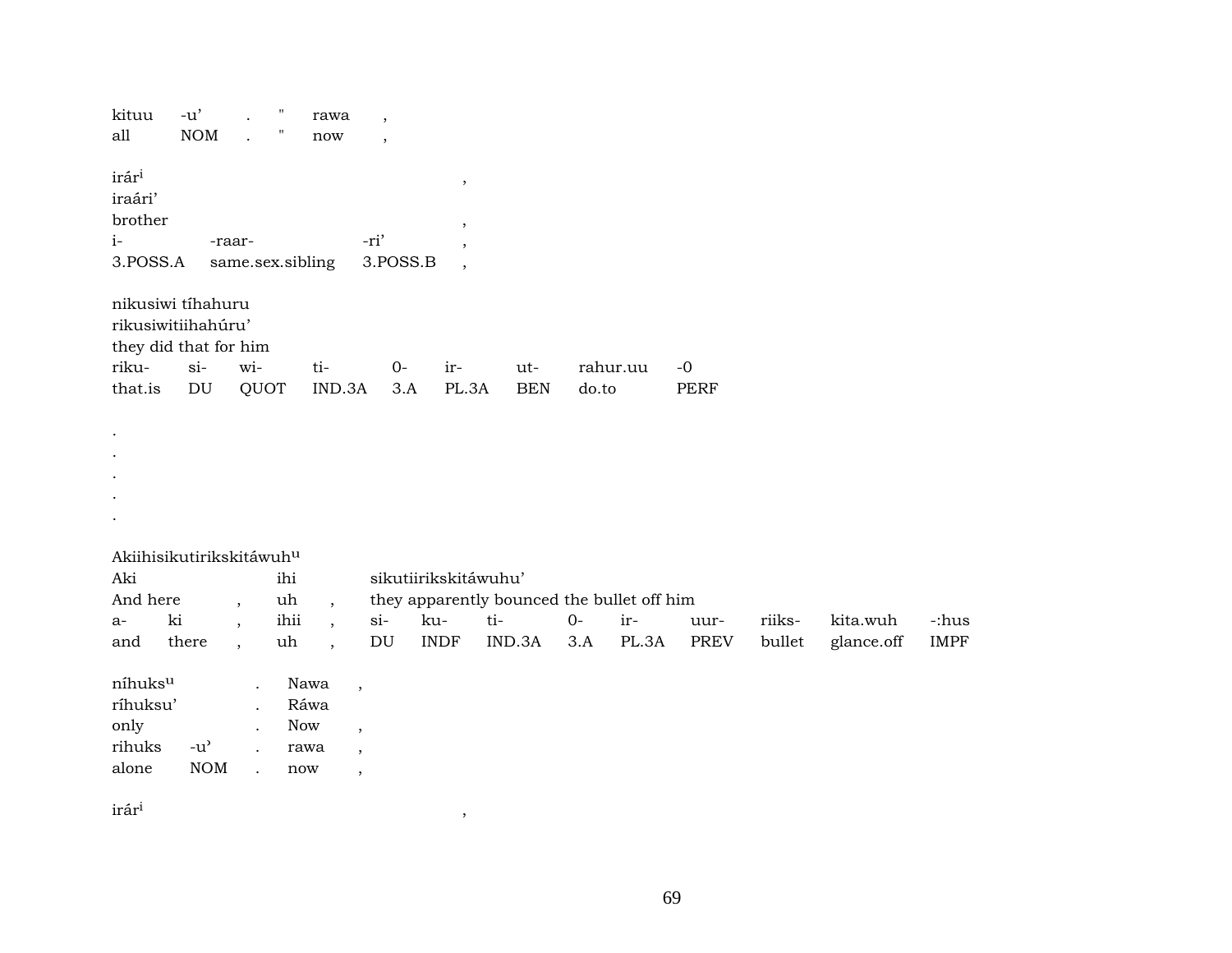| iraári'<br>brother |                                        |            |            |                                 |       |            |       | $\, ,$           |         |                     |         |      |      |
|--------------------|----------------------------------------|------------|------------|---------------------------------|-------|------------|-------|------------------|---------|---------------------|---------|------|------|
| i-                 |                                        | -raar-     |            |                                 |       | -ri'       |       | ,                |         |                     |         |      |      |
|                    | 3.POSS.A                               |            |            | same.sex.sibling                |       | 3.POSS.B   |       |                  |         |                     |         |      |      |
|                    | siahirawikataəš                        |            |            |                                 |       |            |       |                  |         |                     |         |      |      |
|                    | si'ahiiraawikáta'uc                    |            |            |                                 |       |            |       |                  |         |                     |         |      |      |
|                    | they put an image on him               |            |            |                                 |       |            |       |                  |         |                     |         |      |      |
| $si-$              | ar-                                    | ra-        |            | $0-$                            | ir-   | awi-       |       | kata.uc          |         |                     |         | -0   |      |
| DU                 | EV                                     | <b>ABS</b> |            | 3.A                             | PL.3A |            | image |                  |         | line.a.surface.with |         | PERF |      |
|                    | tiirirarikukisúhkas <sup>a</sup>       |            |            |                                 |       |            |       |                  |         |                     |         |      |      |
|                    | ti'iriirarikukiisúhkasa                |            |            |                                 |       |            |       |                  |         |                     |         |      |      |
|                    |                                        |            |            | here where his sternum lies     |       |            |       |                  |         |                     |         |      |      |
| tii-               | irii-                                  |            | ra-        | $O-$                            |       | riku.kiis- |       | uur.ka.sa        |         | -0                  |         |      |      |
| here               |                                        | where      | <b>ABS</b> |                                 | 3.A   | sternum    |       | lie.in           |         | SUB.3               |         |      |      |
|                    |                                        |            |            |                                 |       |            |       |                  |         |                     |         |      |      |
|                    | tirašiksúhkas <sup>a</sup>             |            |            |                                 |       |            |       |                  |         |                     | kúruks  |      |      |
|                    | tiraaciksúhkasa                        |            |            |                                 |       |            |       |                  |         |                     | Kúruks  |      |      |
|                    | this mind of his                       |            |            |                                 |       |            |       |                  |         |                     | A bear  |      |      |
| tii-               | ra-                                    |            | 0-         | aciks-                          |       | uur.ka.sa  |       | -0               |         |                     | kuuruks |      |      |
| this               | ABS.                                   |            | 3.A        | mind                            |       | lie.in     |       | SUB <sub>3</sub> |         | bear                |         |      |      |
|                    | siwitirawikatáaš<br>siwitiirawikáta'uc |            |            |                                 |       |            |       |                  |         |                     |         |      |      |
|                    |                                        |            |            |                                 |       |            |       |                  |         |                     |         |      |      |
| si-                | wi-                                    |            | ti-        | they put the image of it on him | $0-$  |            |       |                  | kata.uc |                     |         |      |      |
|                    |                                        |            |            |                                 |       | ir-        | awi-  |                  |         |                     |         |      | -0   |
| DU                 |                                        | QUOT       |            | IND.3A                          | 3.A   | PL.3A      |       | image            |         | line.a.surface.with |         |      | PERF |
|                    | Akirikutuhá                            |            |            |                                 |       |            |       |                  |         |                     |         |      |      |
|                    | Aki                                    |            |            | rikutuuhá'                      |       |            |       |                  |         |                     |         |      |      |
|                    | And here                               |            |            | that is why                     |       |            |       |                  |         |                     |         |      |      |
|                    | $a-$                                   | ki         |            | riku-                           | ti-   |            | $O -$ | ut-              |         | raa-                | 0       | -0   |      |
|                    | and                                    | there      |            | that.is                         |       | IND.3A     | 3.A   | <b>PREV</b>      |         | way                 | be      | PERF |      |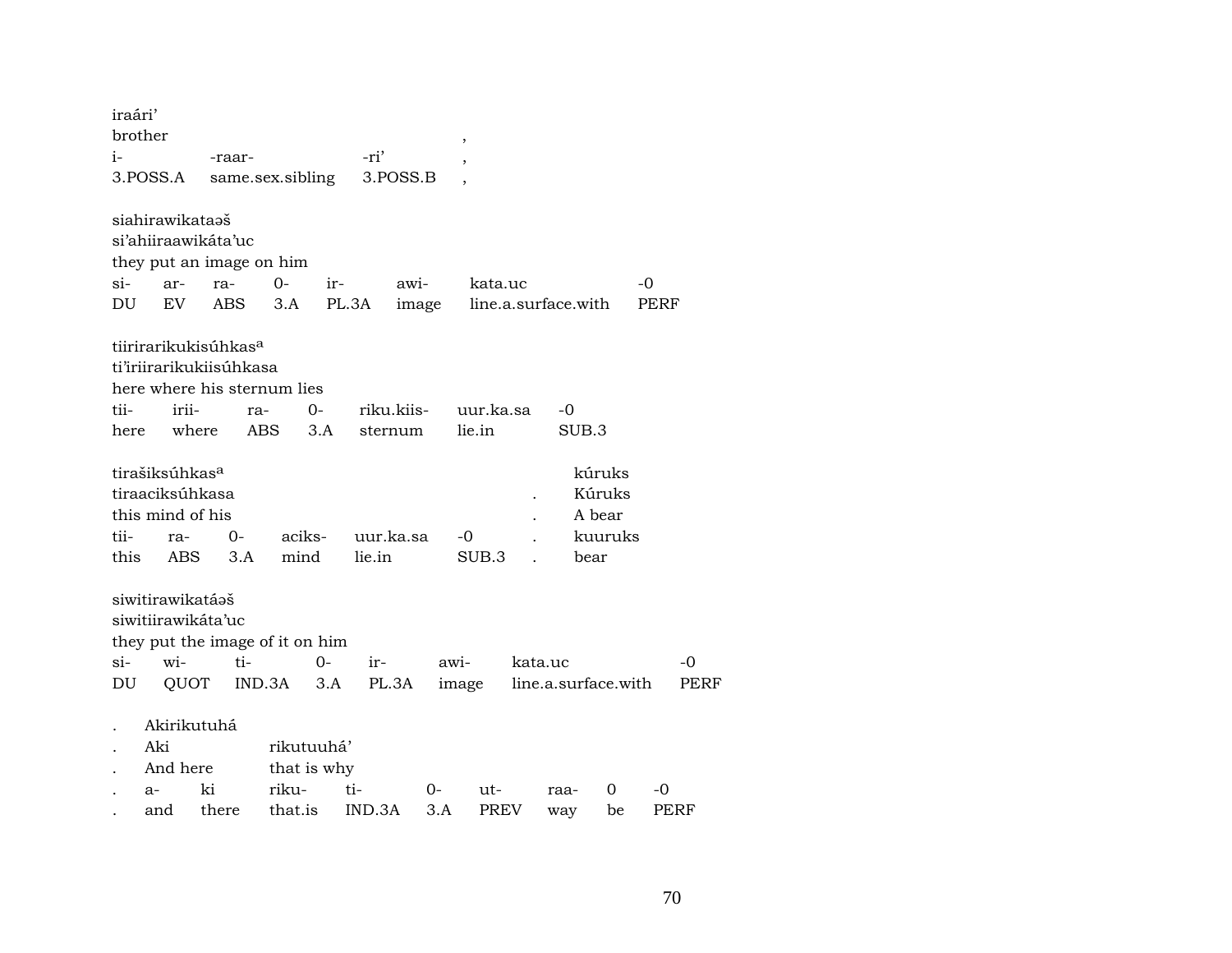| $\overline{\phantom{a}}$ | irár <sup>i</sup>                  |                                   |                  |                  |          | $\, ,$                   |               |       |
|--------------------------|------------------------------------|-----------------------------------|------------------|------------------|----------|--------------------------|---------------|-------|
|                          | iraári'                            |                                   |                  |                  |          |                          |               |       |
|                          | brother                            |                                   |                  |                  |          | $\overline{\phantom{a}}$ |               |       |
| $i-$                     |                                    | -raar-                            |                  | -ri'             |          | $\cdot$                  |               |       |
|                          | 3.POSS.A                           |                                   | same.sex.sibling |                  | 3.POSS.B |                          |               |       |
|                          | rurihkuksawaštararíra <sup>u</sup> |                                   |                  |                  |          |                          |               |       |
|                          | ruurihkuksawactarariira'u          |                                   |                  |                  |          |                          |               |       |
|                          | even though he had been burned     |                                   |                  |                  |          |                          |               |       |
| ruu-                     | ra-                                | $0 -$                             | ir-              | ku-              | uks-     | awahc-                   | tararit.ra'uk | $-0$  |
| then                     | INF.A                              | 3.A                               | 3.INDF           | INF.B            | AOR      | even.if                  | burn          | SUB.3 |
|                          | hiwitiruhkitáw <sup>u</sup>        |                                   |                  |                  |          |                          |               |       |
| hi                       | witiiruhkítawu                     |                                   |                  |                  |          |                          |               |       |
| and                      |                                    | it dropped off (ie had no effect) |                  |                  |          |                          |               |       |
| hi                       | wi-                                | ti-                               | $0-$             | ir-              | uur-     | kita.wuh                 | $-0$          |       |
| and                      | QUOT                               | IND.3A                            | 3.A              | OBV              | PREV     | glance.off               | PERF          |       |
|                          |                                    |                                   |                  |                  |          |                          |               |       |
| Náwa                     | $\ddot{\phantom{0}}$               | irár <sup>i</sup>                 |                  |                  |          |                          |               |       |
| Ráwa                     |                                    | iraári'                           |                  |                  |          |                          |               |       |
| Now                      | $\overline{\phantom{a}}$           | brother                           |                  |                  |          | $^\mathrm{,}$            |               |       |
| rawa                     | $i-$<br>$\cdot$                    |                                   | -raar-           |                  | -ri'     | $\cdot$                  |               |       |
| now                      |                                    | 3.POSS.A                          |                  | same.sex.sibling |          | 3.POSS.B                 |               |       |
| níhuksu                  |                                    |                                   |                  |                  |          |                          |               |       |
| ríhuksu'                 |                                    |                                   |                  |                  |          |                          |               |       |
| only                     |                                    |                                   |                  |                  |          |                          |               |       |
| rihuks                   | $-u^{\prime}$                      |                                   |                  |                  |          |                          |               |       |
| alone                    | <b>NOM</b>                         |                                   |                  |                  |          |                          |               |       |
|                          |                                    |                                   |                  |                  |          |                          |               |       |
| nikuwitúta               |                                    |                                   |                  |                  |          |                          |               |       |
| rikuwituúta              |                                    |                                   |                  |                  |          |                          |               |       |
|                          | that is what he did                |                                   |                  |                  |          |                          |               |       |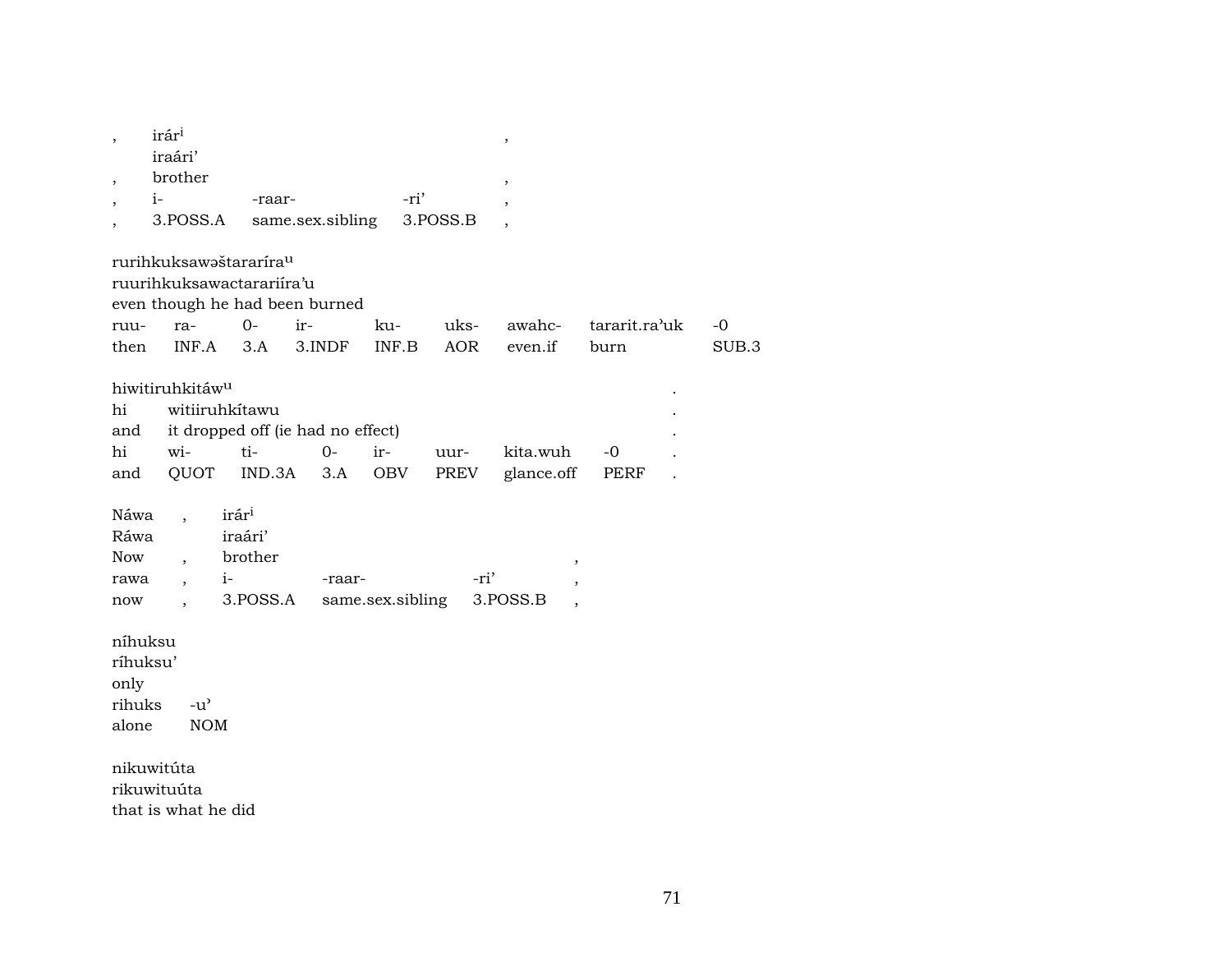| riku-<br>that.is                                                        | wi-                                                                           | QUOT                                                                                                         | ti-<br>IND.3A                                               | $0-$<br>3.A   | ut-<br>PREV         | aar<br>do           | $-0$<br><b>PERF</b>                                                                                          |                     |              |      |
|-------------------------------------------------------------------------|-------------------------------------------------------------------------------|--------------------------------------------------------------------------------------------------------------|-------------------------------------------------------------|---------------|---------------------|---------------------|--------------------------------------------------------------------------------------------------------------|---------------------|--------------|------|
| hiahawáku<br>hi<br>and<br>hi<br>and                                     | ahawáku'<br>he said<br>ar-<br>EV                                              | ra-<br>ABS                                                                                                   | $0-$<br>3.A                                                 | waka'u<br>say | $-0$<br><b>PERF</b> | $\, ,$              | $\epsilon\epsilon$<br>$\alpha$<br>$\epsilon\epsilon$<br>$\epsilon$<br>$\boldsymbol{\zeta}\boldsymbol{\zeta}$ |                     |              |      |
| $i-$                                                                    | Sikušukstahkáwar <sup>i</sup> tn<br>Sikucukstaahkáwarit<br>Fill a pipe for me | $S-$                                                                                                         | $i-$                                                        | ku-           | ut-                 | uks-                |                                                                                                              | raar-               | kawarik      | $-0$ |
|                                                                         | $CONT.1/2A$ 2.A                                                               |                                                                                                              | SEQ.sk                                                      | 1.P           | <b>BEN</b>          | JUSS                |                                                                                                              | 3PL.INAN.P          | put.into     | PERF |
| $\mathbf{H}$<br>п<br>$\pmb{\mathsf{H}}$<br>ı<br>$\bar{\mathbf{H}}$<br>Ħ |                                                                               |                                                                                                              |                                                             |               |                     |                     |                                                                                                              |                     |              |      |
| A<br>And                                                                | Asiahihahkáwaritn                                                             | they filled a pipe                                                                                           | si'ahiihaahkáwarit                                          |               |                     |                     |                                                                                                              |                     |              |      |
| a<br>and                                                                | $si-$<br>$\mathop{\rm DU}\nolimits$                                           | ar-<br>EV                                                                                                    | ra-<br><b>ABS</b>                                           | $0-$<br>3.A   | ir-<br>PL.3A        | raar-<br>3PL.INAN.P |                                                                                                              | kawarik<br>put.into | $-0$<br>PERF |      |
|                                                                         | Náwa<br>Ráwa<br>Now<br>rawa<br>now                                            | $\overline{\phantom{a}}$<br>$\overline{\phantom{a}}$<br>$\overline{\phantom{a}}$<br>$\overline{\phantom{a}}$ | irár <sup>i</sup><br>iraári'<br>brother<br>$i-$<br>3.POSS.A | -raar-        | same.sex.sibling    |                     | -ri'<br>3.POSS.B                                                                                             | $\, ,$<br>,         |              |      |

ruahirawisahisít<sup>i</sup>t<sup>n</sup>

 $\,$  ,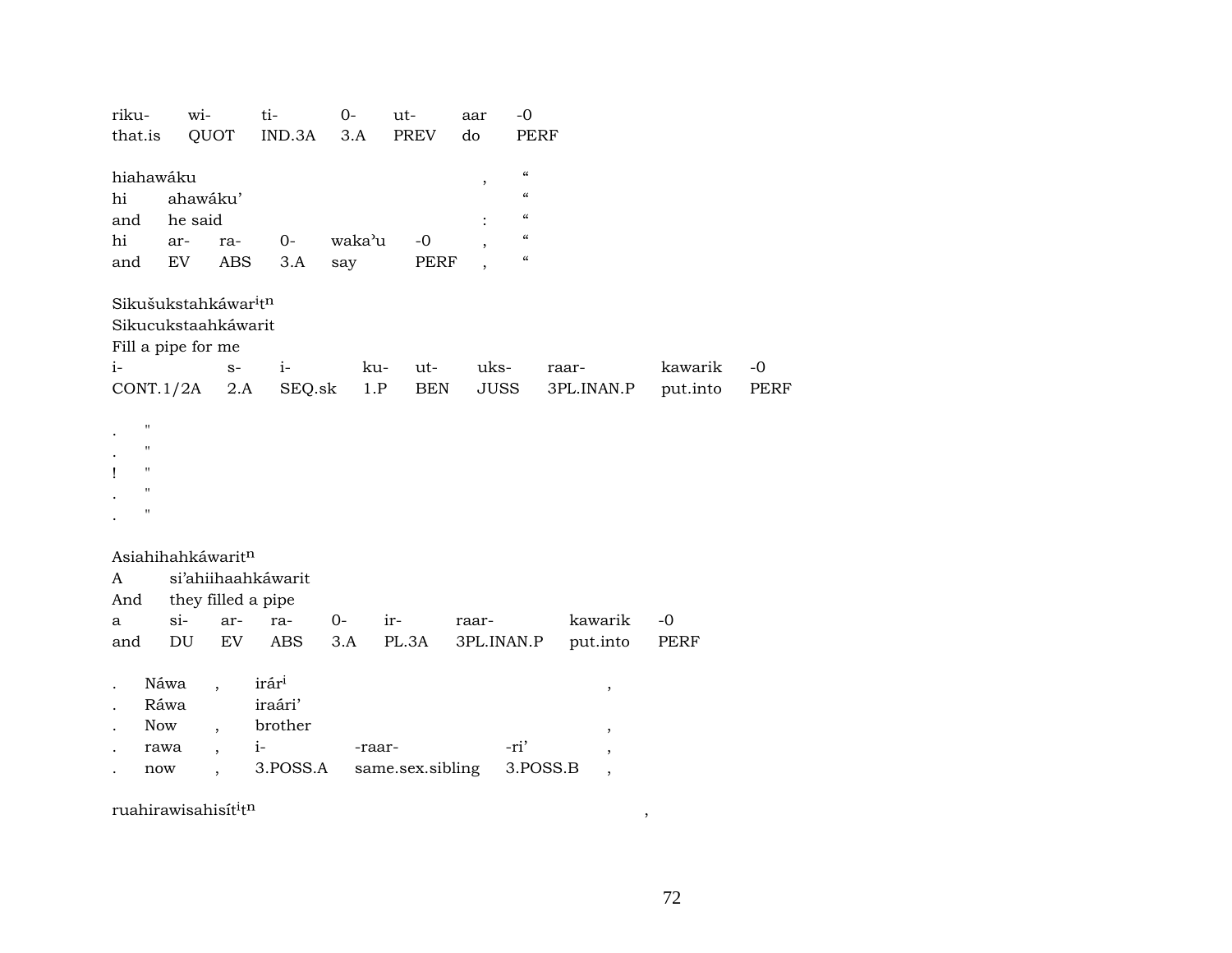|                   |                              | ruu'ahiraawisahisítit         |         |          |           |             |                          |               |             |  |
|-------------------|------------------------------|-------------------------------|---------|----------|-----------|-------------|--------------------------|---------------|-------------|--|
|                   |                              | then he began smoking         |         |          |           |             |                          |               |             |  |
| ruu-              | ar-                          | ri-                           |         | 0-       | raawis-   |             | a                        | -his          | -itik       |  |
| then              | EV                           |                               | CONT.3A | 3.A      | smoke     |             | eat                      | PERF          | <b>INCH</b> |  |
|                   |                              |                               |         |          |           |             |                          |               |             |  |
| irár <sup>i</sup> |                              |                               |         |          |           |             | ,                        |               |             |  |
| Iraári'           |                              |                               |         |          |           |             |                          |               |             |  |
| <b>Brother</b>    |                              |                               |         |          |           |             | ,                        |               |             |  |
| $i-$              |                              | -raar-                        |         |          | -ri'      |             |                          |               |             |  |
| 3.POSS.A          |                              | same.sex.sibling              |         |          | 3.POSS.B  |             |                          |               |             |  |
|                   |                              |                               |         |          |           |             |                          |               |             |  |
|                   | aharawiskaríhəš              |                               |         |          |           |             |                          |               |             |  |
|                   |                              | aharaawiskaríhac              |         |          |           |             |                          |               |             |  |
|                   |                              | he smoked it all up           |         |          |           |             |                          |               |             |  |
| ar-               | ra-                          | 0-                            | raawis- |          | karihac   |             | -0                       |               |             |  |
| EV                | ABS                          | 3.A                           |         | smoke    | consume   |             | PERF                     |               |             |  |
|                   |                              |                               |         |          |           |             |                          |               |             |  |
| Ahawáku           |                              |                               |         |          |           | $\,$        | $\epsilon\epsilon$       | Nawa          |             |  |
| Ahawáku'          |                              |                               |         |          |           |             | $\epsilon\epsilon$       | Ráwa          |             |  |
| He said           |                              |                               |         |          |           |             | $\mathcal{C}\mathcal{C}$ | <b>Now</b>    |             |  |
| ar-               | ra-                          | 0-                            | waka'u  |          | $-0$      |             | $\epsilon\epsilon$       | rawa          |             |  |
| EV                | <b>ABS</b>                   | 3.A                           | say     |          | PERF      |             | $\mathcal{C}$            | now           |             |  |
|                   |                              |                               |         |          |           |             |                          |               |             |  |
|                   | witikutaráhkis <sup>a</sup>  |                               |         |          |           |             |                          |               |             |  |
|                   | witikutaráhkisa              |                               |         |          |           |             |                          |               |             |  |
|                   |                              | I have become strong          |         |          |           |             |                          |               |             |  |
| wi-               | ti-                          |                               | ku-     | tarahkis |           | -aar        |                          | -0            |             |  |
| QUOT              |                              | IND.3A                        | 1.P     |          | be.strong | <b>INCH</b> |                          | PERF          |             |  |
|                   |                              |                               |         |          |           |             |                          |               |             |  |
|                   | Hiruwirurikítaw <sup>i</sup> |                               |         |          |           |             |                          |               |             |  |
| Hiru              |                              | wiruuriikítawi'               |         |          |           |             |                          |               |             |  |
| Then              |                              | it'll be the one in authority |         |          |           |             |                          |               |             |  |
| hiruu             | wii-                         | ruu-                          |         | rii-     | $0-$      |             | kita.wi                  |               | -0          |  |
| then              |                              | now then                      |         |          | ASSR 3.A  |             |                          | be.the.leader | PERF        |  |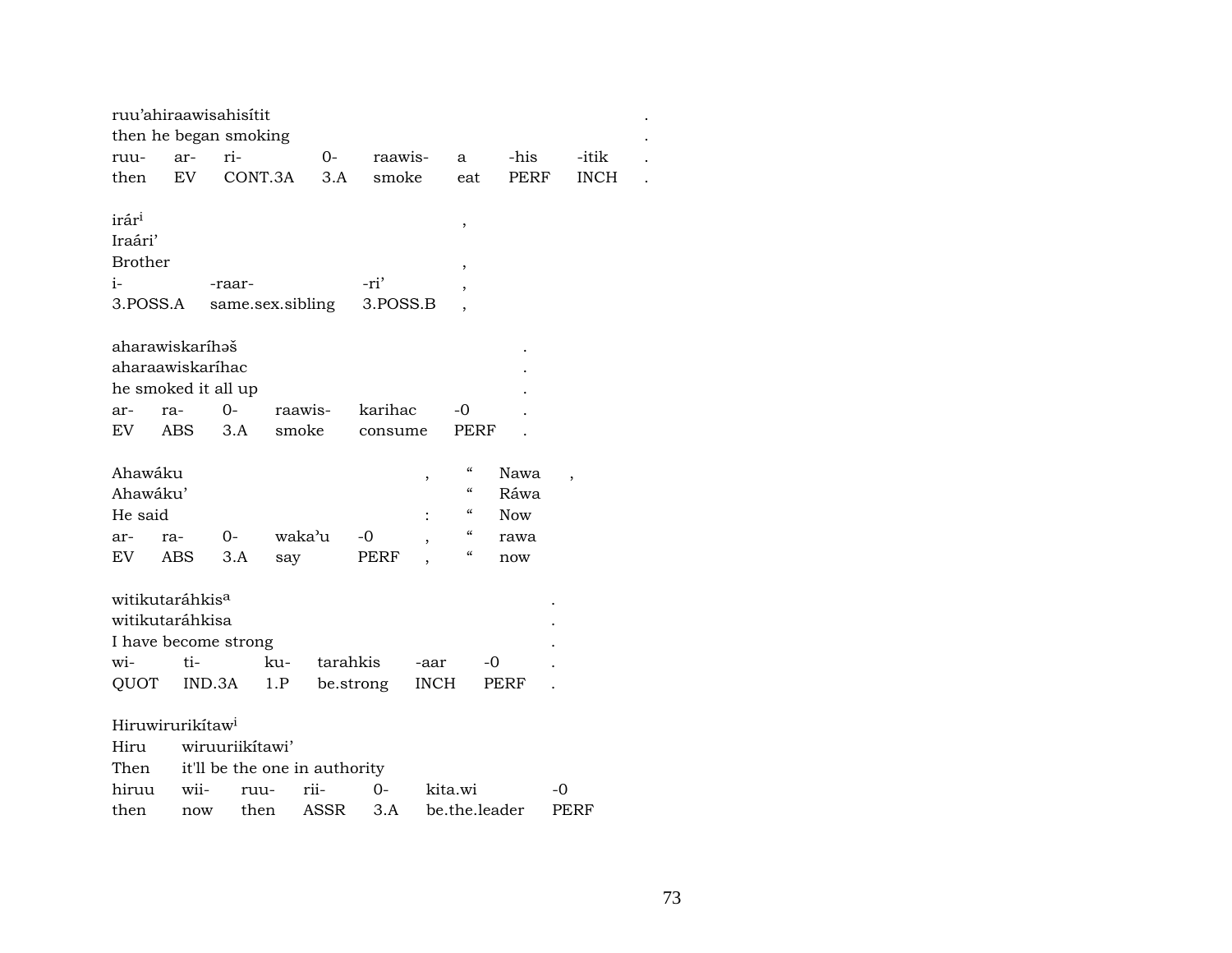| tirasakúr <sup>u</sup><br>tíraa     | this one coming                                                                                                    |              |                                                        |               |                     |                                                                                     | Sakuúru'<br>Sun                          |               | $\pmb{\mathsf{H}}$<br>$\pmb{\mathsf{H}}$<br>$\pmb{\mathsf{H}}$ |                     |
|-------------------------------------|--------------------------------------------------------------------------------------------------------------------|--------------|--------------------------------------------------------|---------------|---------------------|-------------------------------------------------------------------------------------|------------------------------------------|---------------|----------------------------------------------------------------|---------------------|
| tii-                                | ra-                                                                                                                | $0-$         | $a-$                                                   |               | a                   | $-0$                                                                                | sakur                                    | $-u^{\prime}$ | $\pmb{\mathsf{H}}$                                             |                     |
| this                                | <b>ABS</b>                                                                                                         | 3.A          | PREV.3A                                                |               | come                | SUB.4                                                                               | sun                                      | <b>NOM</b>    | $\pmb{\mathsf{H}}$                                             |                     |
| Ríhuksu'<br>Only<br>rihuks<br>alone | Nihuksuwititahkawititn<br>$-u^{\prime}$<br><b>NOM</b>                                                              |              | wititaáhkawiitit<br>it showed up yonder<br>wi-<br>QUOT | ti-<br>IND.3A | $0-$<br>3.A         |                                                                                     | taahka.wi.itik<br>appear.in.the.distance |               | $-0$<br>PERF                                                   |                     |
| aháhisa<br>aháhiisa<br>ar-<br>EV    | when daylight came<br>ra-<br>ABS                                                                                   | $O -$<br>3.A | $a-$<br>PREV.3A                                        |               | hiis-<br>morning    | a<br>come                                                                           | -0<br>SUB.4                              |               |                                                                |                     |
| ahawáku<br>ahawáku'<br>he said      |                                                                                                                    |              |                                                        |               | $\pmb{\mathcal{I}}$ | $\boldsymbol{\zeta}\boldsymbol{\zeta}$<br>$\epsilon\epsilon$<br>$\pmb{\mathcal{U}}$ |                                          |               |                                                                |                     |
| ar-                                 | ra-                                                                                                                | $0-$         | waka'u                                                 | $-0$          |                     | $\boldsymbol{\mathcal{C}}$                                                          |                                          |               |                                                                |                     |
| EV                                  | ABS                                                                                                                | 3.A          | say                                                    |               | PERF                | $\boldsymbol{\zeta}\boldsymbol{\zeta}$                                              |                                          |               |                                                                |                     |
| $\sin$<br>DU                        | Siskušukstuhkáwar <sup>i</sup> t <sup>n</sup><br>Siskucukstaahkáwarit<br>Fill the pipe for me<br>$i-$<br>CONT.1/2A |              | $S-$<br>2.A                                            | ku-<br>1.P    | ut-<br>PREV         | uks-<br><b>JUSS</b>                                                                 | raar-<br>3PL.INAN.P                      |               | kawarik<br>put.into                                            | $-0$<br><b>PERF</b> |
| "<br>11                             |                                                                                                                    |              |                                                        |               |                     |                                                                                     |                                          |               |                                                                |                     |

! "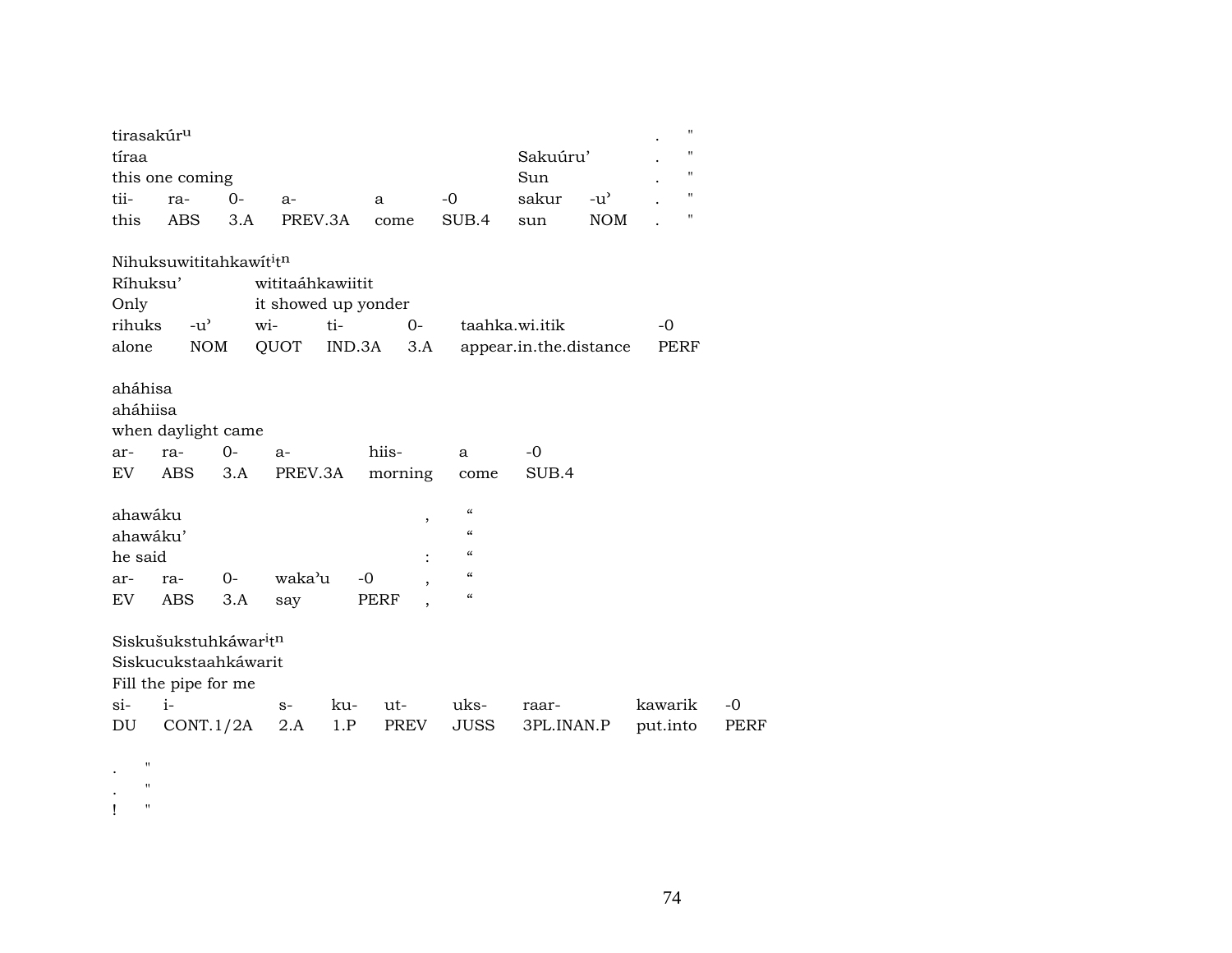. " . "

|              |     | Siahihakáwarit <sup>n</sup>  |                          |         |         |         |            |       |                 |           |          |               |
|--------------|-----|------------------------------|--------------------------|---------|---------|---------|------------|-------|-----------------|-----------|----------|---------------|
|              |     | Si'ahiihaahkáwarit           |                          |         |         |         |            |       |                 |           |          |               |
|              |     | They filled the pipe         |                          |         |         |         |            |       |                 |           |          |               |
| $\sin$       | ar- | ra-                          |                          | 0-      | ir-     |         | raar-      |       | kawarik         | $-0$      |          |               |
| DU           | EV. |                              | ABS                      | 3.A     | PL.3A   |         | 3PL.INAN.P |       | put.into        |           | PERF     |               |
|              |     |                              |                          |         |         |         |            |       |                 |           |          |               |
|              |     | hirunikuwitutpí <sup>u</sup> |                          |         |         |         |            |       |                 |           |          |               |
| Hiru         |     |                              | rikuwitutpí'u'           |         |         |         |            |       |                 |           |          |               |
| Then         |     |                              | he faced that one        |         |         |         |            |       |                 |           |          |               |
| hiruu        |     | riku-                        |                          | wi-     | ti-     |         | $O -$      | $ut-$ | wi.uu           |           | $-0$     |               |
| then         |     | that.is                      |                          | QUOT    |         | IND.3A  | 3.A        | PREV  |                 | be.facing | PERF     |               |
|              |     |                              |                          |         |         |         |            |       |                 |           |          |               |
|              |     | tiirirahusakór <sup>u</sup>  |                          |         |         |         |            |       |                 |           |          |               |
| ti'iriiraahu |     |                              |                          |         |         |         |            |       |                 |           | Sakuúru' |               |
|              |     |                              | here where it was coming |         |         |         |            |       |                 |           | Sun      |               |
| tii-         |     | irii-                        | ra-                      |         | $0-$    | $a-$    |            | a     | -hus            |           | sakur    | $-u^{\prime}$ |
| here         |     | where                        | ABS                      |         | 3.A     |         | PREV.3A    | come  | <b>IMPF.SUB</b> |           | be.a.day | <b>NOM</b>    |
|              |     |                              |                          |         |         |         |            |       |                 |           |          |               |
|              |     |                              | Aharawisáhisititn        |         |         |         |            |       |                 |           |          |               |
|              |     |                              | Aharaawisáhisitit        |         |         |         |            |       |                 |           |          |               |
|              |     |                              | He began smoking         |         |         |         |            |       |                 |           |          |               |
|              | ar- | ra-                          | $0-$                     |         | raawis- |         | a          | -his  | -itik           |           |          |               |
|              | EV  | <b>ABS</b>                   | 3.A                      |         | smoke   |         | eat        | PERF  | <b>INCH</b>     |           |          |               |
|              |     | aharuwiskarihaš              |                          |         |         |         |            |       |                 |           |          |               |
|              |     | Aharaawiskaríhac             |                          |         |         |         |            |       | ,               |           |          |               |
|              |     | He smoked it up              |                          |         |         |         |            |       |                 |           |          |               |
| ar-          | ra- |                              | 0-                       | raawis- |         | karihac |            | -0    |                 |           |          |               |
| EV           | ABS |                              | 3.A                      | smoke   |         |         | consume    | PERF  |                 |           |          |               |
|              |     |                              |                          |         |         |         |            |       |                 |           |          |               |

 $\hat{\mathbf{r}}$ ár $\hat{\mathbf{r}}$ <sup>1</sup>,  $\hat{\mathbf{r}}$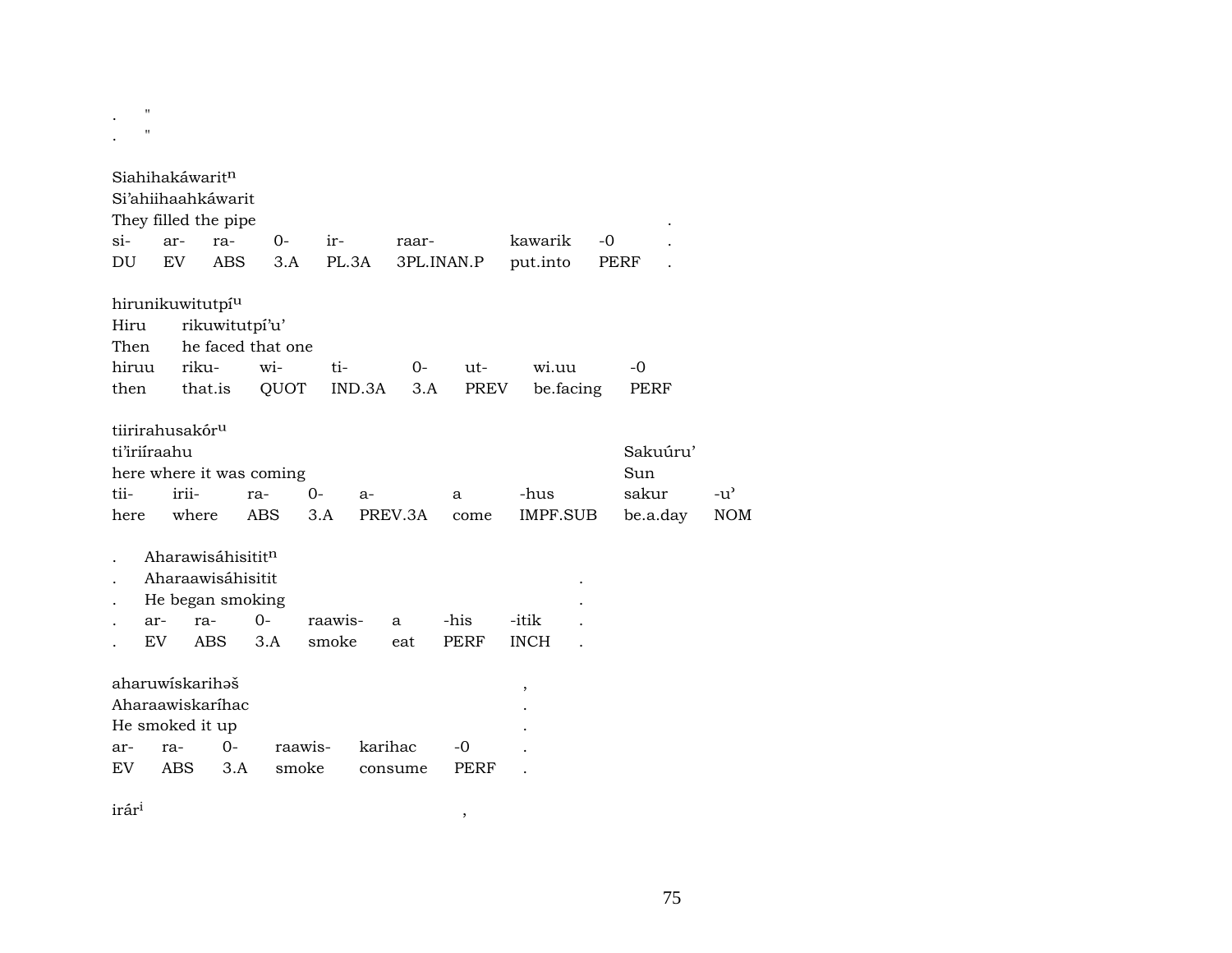| Iraári'<br><b>Brother</b><br>$i-$                                                                                                                          | -raar-                                                                                            |                                         | -ri'        | $\,$<br>,                              |                 |                          |                 |
|------------------------------------------------------------------------------------------------------------------------------------------------------------|---------------------------------------------------------------------------------------------------|-----------------------------------------|-------------|----------------------------------------|-----------------|--------------------------|-----------------|
| 3.POSS.A                                                                                                                                                   | same.sex.sibling                                                                                  |                                         | 3.POSS.B    |                                        |                 |                          |                 |
| ahawáku<br>ahawáku'                                                                                                                                        |                                                                                                   |                                         |             | $\mathcal{C}\mathcal{C}$<br>$\epsilon$ | Nawa<br>Ráwa    | $\overline{\phantom{a}}$ |                 |
| he said                                                                                                                                                    |                                                                                                   |                                         |             | $\epsilon\epsilon$                     | <b>Now</b>      | $\overline{\phantom{a}}$ |                 |
| ra-<br>ar-                                                                                                                                                 | $0-$                                                                                              | waka'u                                  | $-0$        | $\boldsymbol{\zeta}\boldsymbol{\zeta}$ | rawa            | $\overline{\phantom{a}}$ |                 |
| ABS<br>EV                                                                                                                                                  | 3.A                                                                                               | say                                     | PERF        | $\boldsymbol{\mathcal{C}}$             | now             | ,                        |                 |
| kúra <sup>u</sup><br>kúraa'u'<br>doctors<br>$-u$ <sup><math>\prime</math></sup><br>kuraa<br>doctor<br>hawakiríkiratutásta<br>hawá<br>also<br>haawa<br>also | ,<br>$\overline{ }$<br><b>NOM</b><br>kíriki ratuútasta<br>how am I going to be<br>kirikii<br>what | $ra-$<br>$t-$<br><b>ABS</b><br>1.A      | ut-<br>PREV | 0<br>be                                | -as<br>IMPF.IRR | -ta<br><b>INT</b>        |                 |
| tirikušúksirírahaku                                                                                                                                        |                                                                                                   |                                         |             |                                        |                 |                          |                 |
| tirikucuksiriiráhaku                                                                                                                                       |                                                                                                   |                                         |             |                                        |                 |                          |                 |
| here where I was staggering                                                                                                                                |                                                                                                   |                                         |             |                                        |                 |                          |                 |
| tii-<br>ri-                                                                                                                                                |                                                                                                   | ku-<br>ut-                              | uks-        |                                        | irii.ra.hak     | -hus                     |                 |
| here                                                                                                                                                       | CONT.3A                                                                                           | 1.P<br>PREV                             | AOR         |                                        | stagger.around  |                          | <b>IMPF.SUB</b> |
| 11<br>11<br>н<br>ς<br><b>Now</b>                                                                                                                           | Náwa<br>Ráwa                                                                                      | irár <sup>i</sup><br>iraári'<br>brother |             |                                        |                 |                          | ,               |
| $\pmb{\mathsf{H}}$                                                                                                                                         | rawa<br>$\overline{\phantom{a}}$                                                                  | $i-$                                    | -raar-      |                                        | -ri'            |                          |                 |
| 11<br>now                                                                                                                                                  |                                                                                                   | 3.POSS.A                                |             | same.sex.sibling                       |                 | 3.POSS.B                 |                 |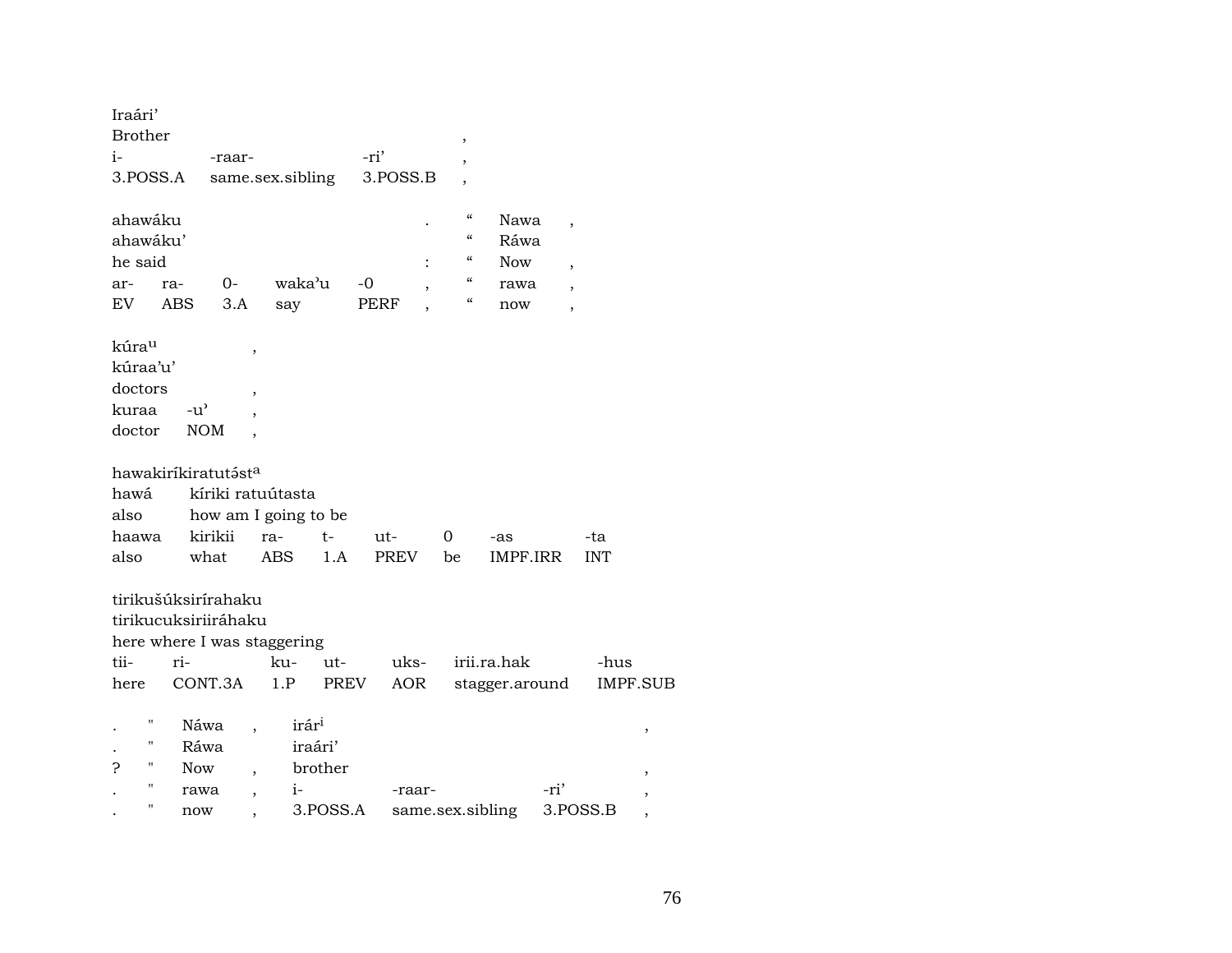|                | nikutirairutpákahu         |                           |                            |             |        |                     |            |      |          |                 |
|----------------|----------------------------|---------------------------|----------------------------|-------------|--------|---------------------|------------|------|----------|-----------------|
| rikutíra'      |                            |                           |                            |             |        | iratpaákahu         |            |      |          |                 |
|                | that is the way it was     |                           |                            |             |        | as I am saying      |            |      |          |                 |
| riku-          | ti-                        | $O -$                     | raa-                       | $\mathbf 0$ | $-0$   | ii-                 | ra-        | $t-$ | waaka    | -hus            |
| that.is        | IND.3A                     | 3.A                       | way                        | be          | PERF   | when                | ABS        | 1.A  | say.IMPF | <b>IMPF.SUB</b> |
| tatukspáruksti |                            |                           |                            |             |        | ákitar <sup>u</sup> |            |      |          |                 |
|                | tatukspaáruksti'           |                           |                            |             |        | ákitaaru'           |            |      |          |                 |
| I was holy     |                            |                           |                            |             |        | tribe               |            |      |          |                 |
| ta-            | $t-$                       | uks-                      | waarukstii                 |             | $-0$   | akitaar-            | $-u'$      |      |          |                 |
| IND.1/2A       | 1.A                        | AOR                       | be.holy                    |             | PERF   | tribe               | <b>NOM</b> |      |          |                 |
|                | Wítiwaku páruksti          |                           |                            |             |        |                     |            |      |          |                 |
|                | Witihwákuhpaaruksti'       |                           |                            |             |        |                     |            |      |          |                 |
|                |                            | Their words were powerful |                            |             |        |                     |            |      |          |                 |
| wi-            | ti-                        | $0-$                      | ir-                        |             | wakur- | waarukstii          | $-0$       |      |          |                 |
| QUOT           | IND.3A                     | 3.A                       | PL.3A                      | word        |        | be.holy             | PERF       |      |          |                 |
| witatarau      |                            |                           |                            |             |        |                     |            |      |          |                 |
| Witátaraa'u    |                            |                           |                            |             |        |                     |            |      |          |                 |
|                | Now I give you the way     |                           |                            |             |        |                     |            |      |          |                 |
| wi-            | ta-                        | $t-$                      | $a-$                       | raa.uh      | $-0$   |                     |            |      |          |                 |
| QUOT           | IND.1/2A                   | 1.A                       | 2.P                        | give        |        | <b>PERF</b>         |            |      |          |                 |
|                | nuskuwarúksti <sup>u</sup> |                           |                            |             |        |                     |            |      |          |                 |
|                | raskuwaárukstii'u          |                           |                            |             |        |                     |            |      |          |                 |
|                | for you to be holy         |                           |                            |             |        |                     |            |      |          |                 |
| ra-            | $S-$                       | ku-                       | waarukstii                 |             | -u     |                     |            |      |          |                 |
| INF.A          | 2.A                        | INF.B                     | be.holy                    |             | SUB.D  |                     |            |      |          |                 |
|                | akirikutiráhkitawa         |                           |                            |             |        |                     |            |      |          |                 |
| Aki            |                            | rikutiráhkitawa           |                            |             |        |                     |            |      |          |                 |
| And here       |                            |                           | it was on account of these |             |        |                     |            |      |          |                 |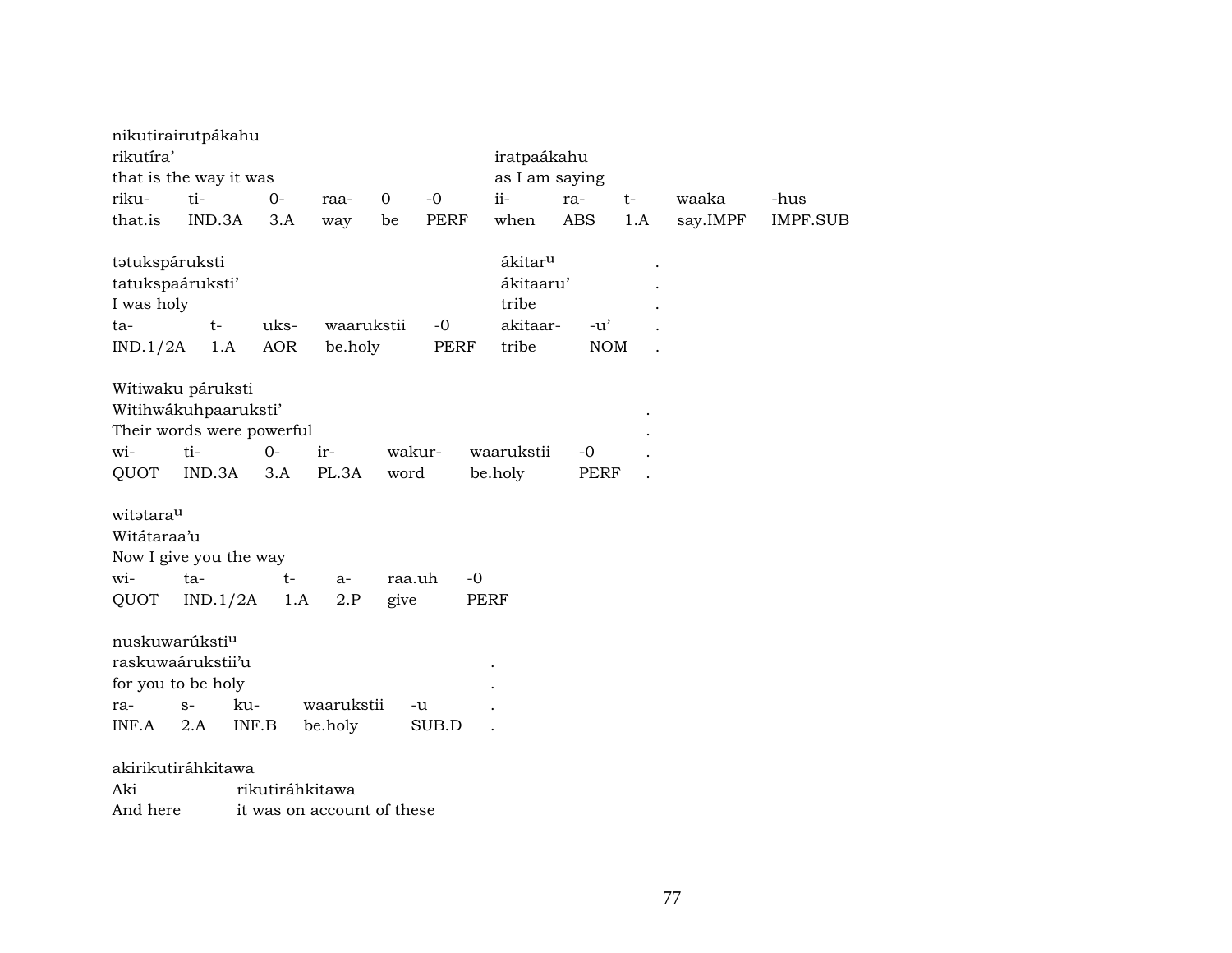a- ki riku- ti- 0- raar- kita- 0 -wa -0 and there that.is IND.3A 3.A PL.INDV.A on.top be DIST PERF  $n$ ahúrah $k^i$ rahúrahki animals rahuraar -kis animal DIM tiwikararihuriwáwi tiwikarariihúriiwaawi these who do not go around now tii- wii- kara- ra- 0- ir- hurii -waa -wi this now NEG ABS 3.A PL.3A go.around.PL DIST SUB.L kúruks nahkútawi . Kúruks raahkútawi . A bear it would be among them . kuuruks ra- 0- ar- ku- tawi -0 . bear INF.A 3.A EV INF.B be.among SUB.4 nihkuhúrəs rihkúhuras when it found him ra- 0- ir- ku- huras -0 INF.A 3.A OBV INF.B find SUB.4 atirutašikskápak<sup>i</sup>s a tiiruutacikskápaakis . and it pitied him . a ti- 0- ir- ut- aciks.kaapaakis -0 . and IND.3A 3.A OBV PREV feel.pity.for PERF .

Arihkúhurəs, türkiyeti bir bir türkiyetinin bir türkiyetinin bir türkiyetinin bir türkiyetinin bir türkiyetini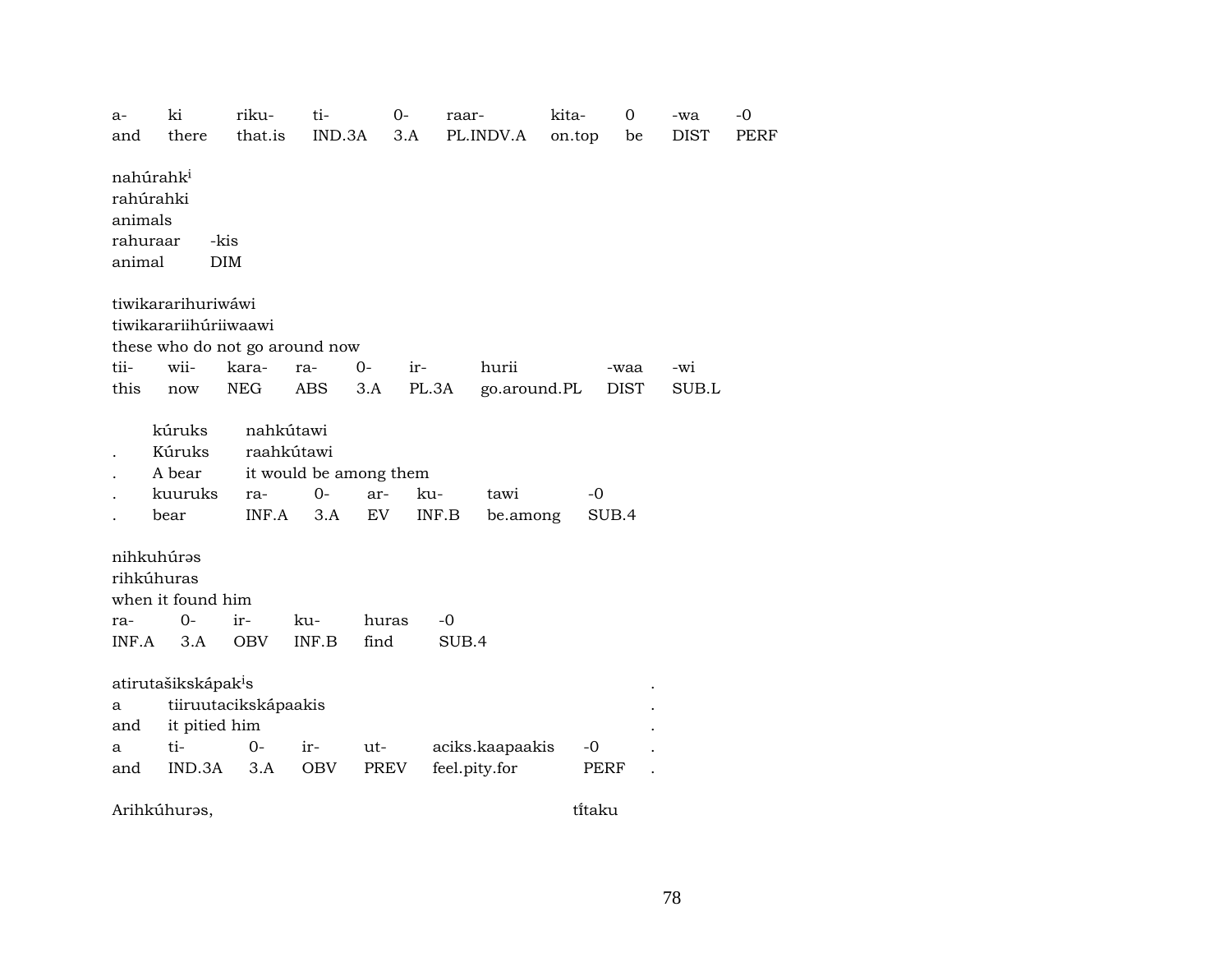| $\mathbf{A}$                       |       | rihkúhuras               |                   |                        |                   |                  |        |                 | tiítaku                  |       |       |                     |                 |
|------------------------------------|-------|--------------------------|-------------------|------------------------|-------------------|------------------|--------|-----------------|--------------------------|-------|-------|---------------------|-----------------|
| And                                |       | when it found him        |                   |                        |                   |                  |        |                 | here                     |       |       |                     |                 |
| a                                  | ra-   |                          | $0-$              | ir-                    | ku-               | huras            | $-0$   | tii-            |                          | -taku |       |                     |                 |
| and                                | INF.A |                          | 3.A               | <b>OBV</b>             | INF.B             | find             | SUB.4  |                 | here                     | LOC   |       |                     |                 |
| rúksuriwaw <sup>i</sup>            |       |                          |                   |                        |                   |                  |        | táraha          |                          |       |       |                     |                 |
| rúksuriiwaawi                      |       |                          |                   |                        |                   |                  |        | táraha'         |                          |       |       |                     |                 |
| when they roamed                   |       |                          |                   |                        |                   |                  |        | buffalo         | $\overline{\phantom{a}}$ |       |       |                     |                 |
| ra-                                | $O -$ | uks-                     |                   | hurii                  |                   | -waa             | -wi    | tarahaa         |                          |       |       |                     |                 |
| <b>ABS</b>                         | 3.A   | <b>AOR</b>               |                   |                        | go.around.PL      | <b>DIST</b>      | SUB.L  | buffalo         |                          |       |       |                     |                 |
| hiwitisutašikskápak <sup>i</sup> s |       |                          |                   |                        |                   |                  |        |                 |                          |       |       |                     |                 |
| hi                                 |       |                          |                   | witiiruutacikskápaakis |                   |                  |        |                 |                          |       |       |                     |                 |
| and                                |       | it pitied him            |                   |                        |                   |                  |        |                 |                          |       |       |                     |                 |
| hi                                 | wi-   |                          | ti-               | $0-$                   | ir-               | ut-              |        | aciks.kaapaakis |                          | $-0$  |       |                     |                 |
| and                                | QUOT  |                          | IND.3A            |                        | <b>OBV</b><br>3.A | <b>PREV</b>      |        | feel.pity.for   |                          | PERF  |       |                     |                 |
| $\ddot{\phantom{a}}$               | Náwa  | $\overline{\phantom{a}}$ | irár <sup>i</sup> |                        |                   |                  |        |                 | $\cdot$                  |       |       |                     |                 |
|                                    | Ráwa  |                          |                   | iraári'                |                   |                  |        |                 |                          |       |       |                     |                 |
| $\ddot{\phantom{a}}$               | Now   | $\cdot$                  |                   | brother                |                   |                  |        |                 |                          |       |       |                     |                 |
| $\ddot{\phantom{a}}$               | rawa  | $\overline{\phantom{a}}$ | $1 -$             |                        | -raar-            |                  | -ri'   |                 |                          |       |       |                     |                 |
| $\ddot{\phantom{0}}$               | now   | $\ddot{\phantom{0}}$     |                   | 3.POSS.A               |                   | same.sex.sibling |        | 3.POSS.B        |                          |       |       |                     |                 |
| šahiksiwitíhšatn                   |       |                          |                   |                        |                   |                  |        |                 |                          |       |       |                     |                 |
| cáhiks                             |       | $\mathbf{i}$             |                   | witihcat               |                   |                  |        |                 |                          |       |       |                     |                 |
| a person                           |       | and                      |                   | he was shot            |                   |                  |        |                 |                          |       |       |                     |                 |
| icaahiks                           |       | $\mathbf{i}$             | wi-               |                        | ti-               | $0-$             | ir-    | cak             | $-0$                     |       |       |                     |                 |
| person                             |       | and                      |                   | QUOT                   | IND.3A            | 3.A              | 3.INDF | shoot           | <b>PERF</b>              |       |       |                     |                 |
| arisitkararakúrakúwari             |       |                          |                   |                        |                   |                  |        |                 |                          |       |       |                     |                 |
| ariísit                            |       |                          | kararakú'         |                        |                   |                  |        |                 | rakuúwari                |       |       |                     |                 |
| himself                            |       |                          |                   | his not being able     |                   |                  |        |                 | to walk                  |       |       |                     |                 |
| ariisit                            |       | kara-                    |                   | ra-                    | $0-$              | ku-              | uu     | $-0$            | ra-                      | $0-$  | ku-   | warii               | -hus            |
| one's.own                          |       | <b>NEG</b>               |                   | INF.A                  | 3.A               | INF.B            | be     | SUB.4           | INF.A                    | 3.A   | INF.B | be.going.about.IMPF | <b>IMPF.SUB</b> |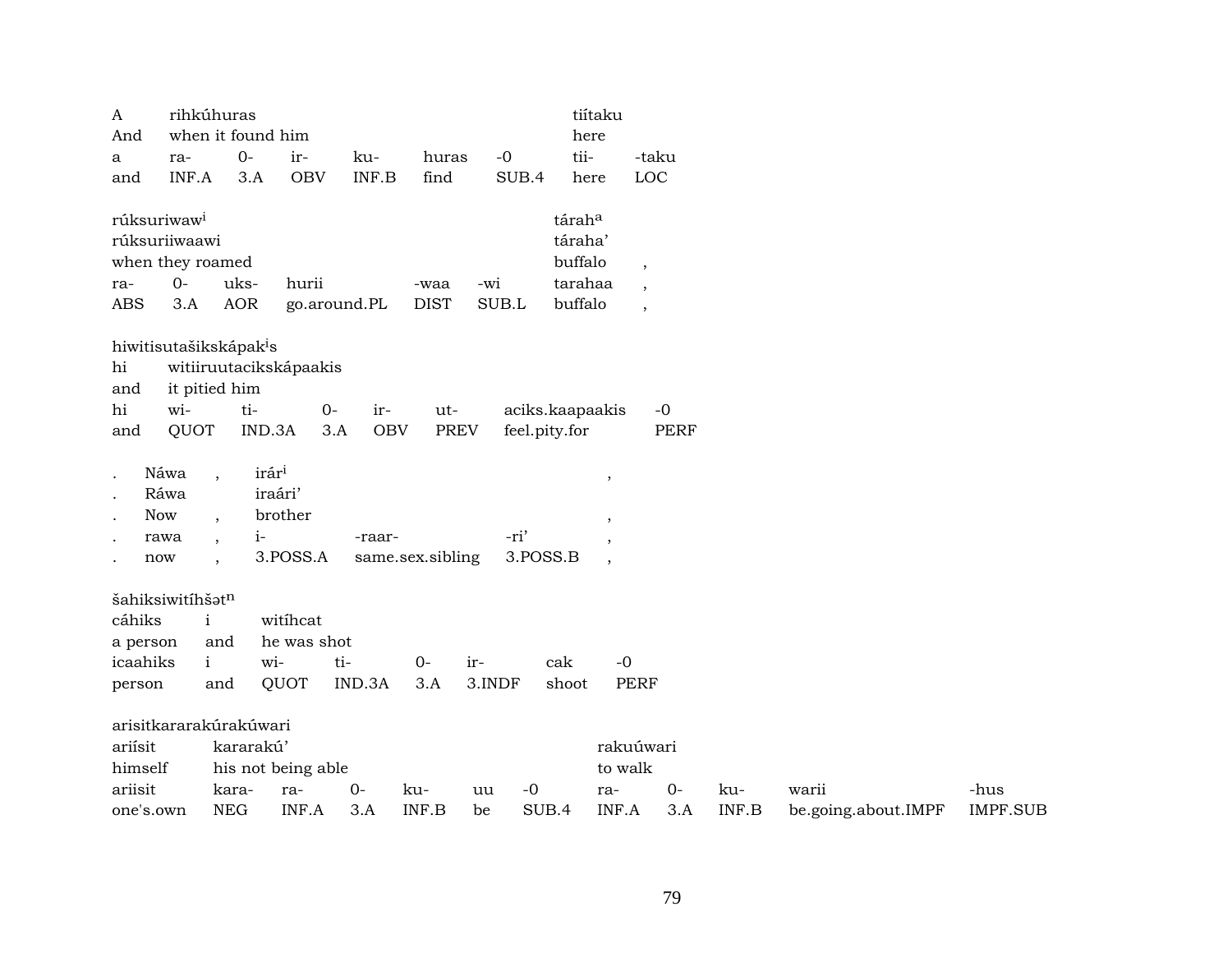|      |         |                         | Naruwitiriritakaráhšat <sup>n</sup>     |                                     |      |           |                          |       |                       |         |
|------|---------|-------------------------|-----------------------------------------|-------------------------------------|------|-----------|--------------------------|-------|-----------------------|---------|
|      |         |                         | Raaruuwitiirarittaakárahcat             |                                     |      |           |                          |       |                       |         |
|      |         |                         |                                         | Then he was just shot under the arm |      |           |                          |       |                       |         |
| raa- |         | ruu-                    | wi-                                     | ti-                                 | 0-   | ir-       | ariktaaka.raar-          | cak   | $-0$                  |         |
| just |         | then                    | QUOT                                    | IND.3A                              | 3.A  | 3.INDF    | under.arm                | shoot | PERF                  |         |
|      |         |                         |                                         |                                     |      |           |                          |       |                       |         |
|      |         | ahawáku                 |                                         |                                     |      | $\cdot$   | $\mathcal{C}\mathcal{C}$ |       |                       |         |
|      |         | Ahawáku'                |                                         |                                     |      |           | $\epsilon$               |       |                       |         |
|      |         | He said                 |                                         |                                     |      |           | $\mathcal{C}$            |       |                       |         |
|      | ar-     | ra-                     | $O -$                                   | waka'u                              | $-0$ |           | $\epsilon\epsilon$       |       |                       |         |
|      | EV.     | <b>ABS</b>              | 3.A                                     | say                                 |      | PERF      | $\epsilon\epsilon$       |       |                       |         |
|      |         |                         |                                         |                                     |      |           |                          |       |                       |         |
|      |         |                         | Kirəsiisinawikarakuratarah <sup>a</sup> |                                     |      |           |                          |       |                       |         |
|      |         | Kíra si'isiirawikaáraa' |                                         |                                     |      |           |                          |       | Kuraatáraha'          |         |
|      |         |                         | Perhaps you'll sing a song              |                                     |      |           |                          |       | <b>Buffalo Doctor</b> |         |
| kira |         | $\sin$                  | $i-$                                    |                                     | $S-$ | ir-       | awi.kaara.a              | -0    | kuraa                 | tarahaa |
|      | perhaps | DU                      |                                         | CONT.1/2A                           | 2.A  | PREV.1/2A | start.a.song             | PERF  | doctor                | buffalo |
|      |         |                         |                                         |                                     |      |           |                          |       |                       |         |

 $\mathbf{.}$  "  $\mathbf{.}$  "  $\mathbf{.}$  "  $\mathbf{.}$  " .  $"$  "

. . . .

Hirusiahírawikãra

si'ahiirawikaáraa' Then they sang the song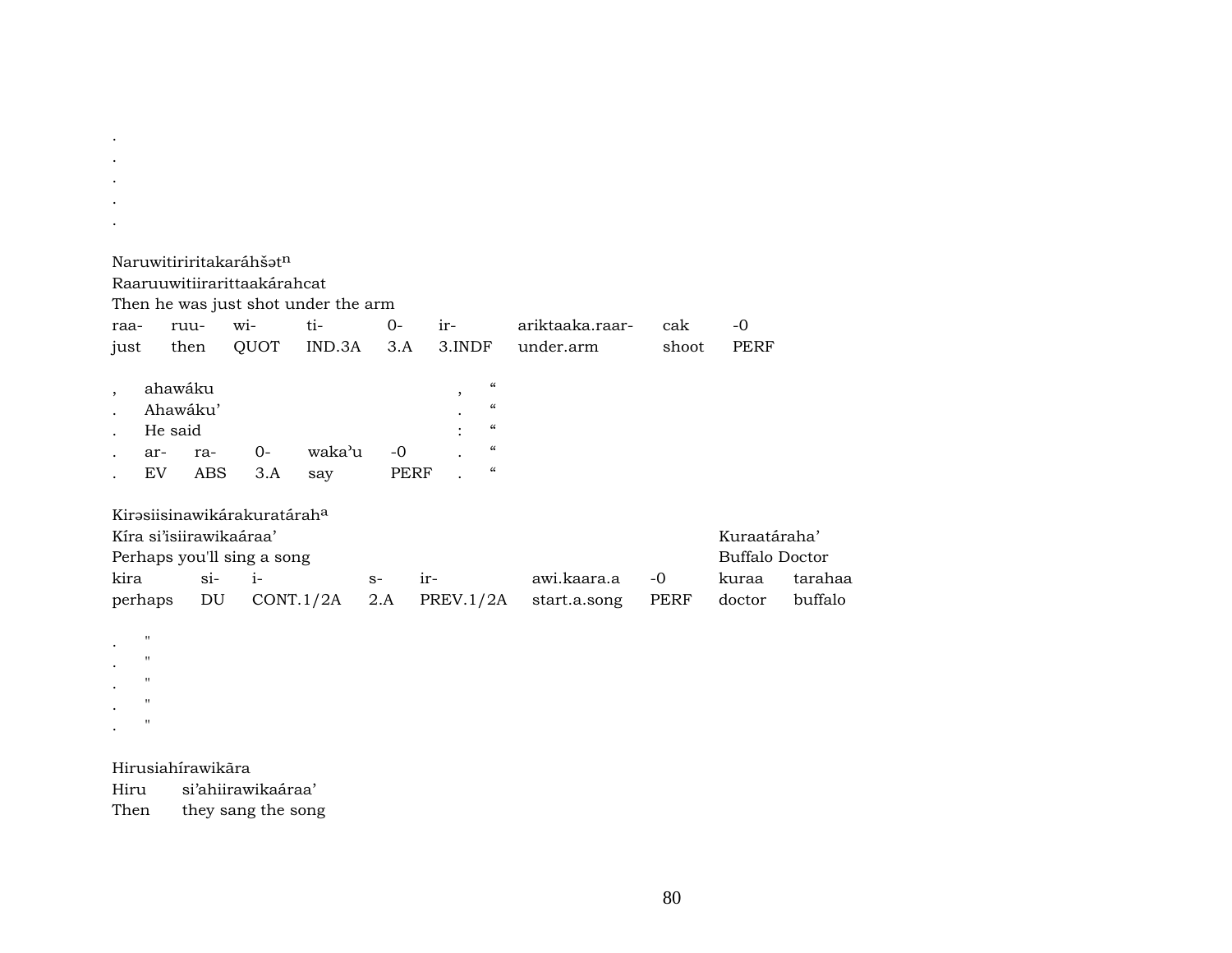| DU<br>EV<br>then<br>ABS<br>3.A<br>PREV.3A<br>PL.3A<br>start.a.song<br>Tirãašáhiks<br>Tíraa'a<br>cáhiks<br>This one coming<br>person<br>tii-<br>icaahiks<br>$0-$<br>$-0$<br>ra-<br>$a-$<br>a<br>this<br><b>ABS</b><br>3.A<br>PREV.3A<br>SUB.4<br>come<br>person<br>hirahiritn<br>ahuhúra<br>,<br>hi<br>ahuuhúra<br>raáhiirit<br>he was by himself<br>finally<br>and<br>hi<br>raahiirit<br>$0-$<br>uhurah<br>-0<br>ar-<br>ra-<br>finally<br>EV.<br><b>ABS</b><br>3.A<br>be.alone<br>PERF<br>and<br>irirutáhu<br>iriiruútahu<br>as ones does<br>irii-<br>$0-$<br>ut-<br>0<br>-hus<br>ra-<br>$-a$<br><b>PREV</b><br>ABS<br>3.A<br>SUB.1<br><b>IMPF.SUB</b><br>that<br>be<br>nakutawarukári<br>rakutawarukaári<br>when one is performing<br>$O -$<br>tawaruk.aar<br>ku-<br>$-i$<br>ra-<br>perform<br>3.A<br>INF.B<br>IMPF.SUB<br>INF.A<br>wíwitihúrari<br>Kiwiku<br>Kiwiíku'<br>wiwitiihúraari'<br>A buffalo bull<br>he was imitating it | hiruu  | $si-$ | ar-                                 | ra-  | 0-  | a-  | ir-   | awi.kaara.a | -0          |
|-------------------------------------------------------------------------------------------------------------------------------------------------------------------------------------------------------------------------------------------------------------------------------------------------------------------------------------------------------------------------------------------------------------------------------------------------------------------------------------------------------------------------------------------------------------------------------------------------------------------------------------------------------------------------------------------------------------------------------------------------------------------------------------------------------------------------------------------------------------------------------------------------------------------------------------|--------|-------|-------------------------------------|------|-----|-----|-------|-------------|-------------|
|                                                                                                                                                                                                                                                                                                                                                                                                                                                                                                                                                                                                                                                                                                                                                                                                                                                                                                                                     |        |       |                                     |      |     |     |       |             | <b>PERF</b> |
|                                                                                                                                                                                                                                                                                                                                                                                                                                                                                                                                                                                                                                                                                                                                                                                                                                                                                                                                     |        |       |                                     |      |     |     |       |             |             |
|                                                                                                                                                                                                                                                                                                                                                                                                                                                                                                                                                                                                                                                                                                                                                                                                                                                                                                                                     |        |       |                                     |      |     |     |       |             |             |
|                                                                                                                                                                                                                                                                                                                                                                                                                                                                                                                                                                                                                                                                                                                                                                                                                                                                                                                                     |        |       |                                     |      |     |     |       |             |             |
|                                                                                                                                                                                                                                                                                                                                                                                                                                                                                                                                                                                                                                                                                                                                                                                                                                                                                                                                     |        |       |                                     |      |     |     |       |             |             |
|                                                                                                                                                                                                                                                                                                                                                                                                                                                                                                                                                                                                                                                                                                                                                                                                                                                                                                                                     |        |       |                                     |      |     |     |       |             |             |
|                                                                                                                                                                                                                                                                                                                                                                                                                                                                                                                                                                                                                                                                                                                                                                                                                                                                                                                                     |        |       |                                     |      |     |     |       |             |             |
|                                                                                                                                                                                                                                                                                                                                                                                                                                                                                                                                                                                                                                                                                                                                                                                                                                                                                                                                     |        |       |                                     |      |     |     |       |             |             |
|                                                                                                                                                                                                                                                                                                                                                                                                                                                                                                                                                                                                                                                                                                                                                                                                                                                                                                                                     |        |       |                                     |      |     |     |       |             |             |
| buffalo.bull<br>imitate<br><b>NOM</b><br>QUOT<br>IND.3A<br>3.A<br><b>IMPF</b><br>now                                                                                                                                                                                                                                                                                                                                                                                                                                                                                                                                                                                                                                                                                                                                                                                                                                                | kiwiik |       | $-u$ <sup><math>\prime</math></sup> | wii- | wi- | ti- | $O -$ | uhur.aar    | -i          |

. Náw° , irár³ ,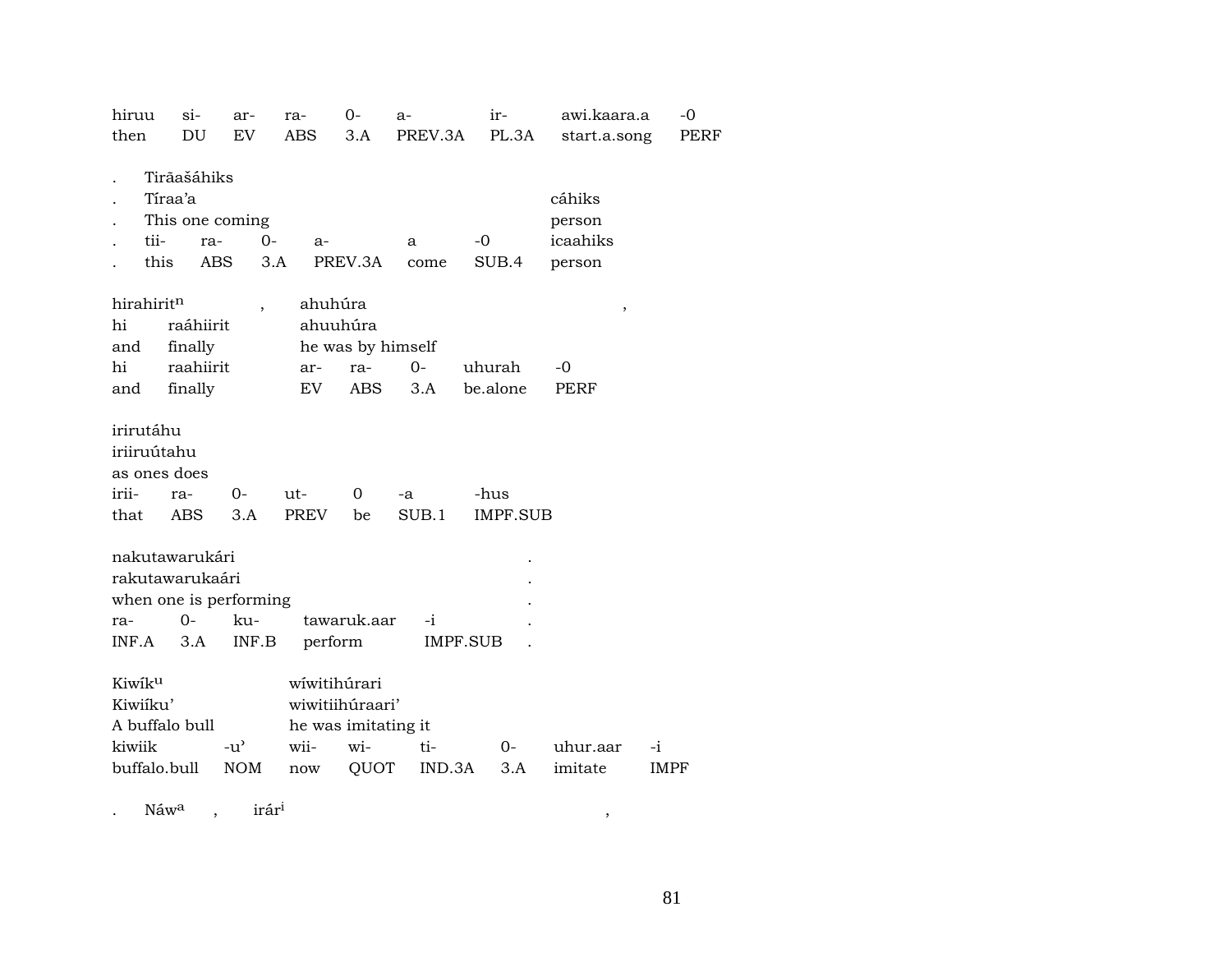| brother<br><b>Now</b>                                                                                                                                                                                                                   |             |
|-----------------------------------------------------------------------------------------------------------------------------------------------------------------------------------------------------------------------------------------|-------------|
| $\overline{ }$<br>$^\mathrm{,}$                                                                                                                                                                                                         |             |
| -ri'<br>$i-$<br>rawa<br>-raar-<br>$\overline{\phantom{a}}$<br>$\overline{\phantom{a}}$                                                                                                                                                  |             |
| 3.POSS.A<br>3.POSS.B<br>same.sex.sibling<br>now<br>$\overline{\phantom{a}}$                                                                                                                                                             |             |
|                                                                                                                                                                                                                                         |             |
| $\epsilon\epsilon$<br>hiruahiwáku<br>šápatn<br>$^\mathrm{^{^\circ}}$                                                                                                                                                                    |             |
| $\boldsymbol{\mathcal{C}}$<br>ahiwáku'<br>hiru<br>Cápaat                                                                                                                                                                                |             |
| $\epsilon\epsilon$<br>he said<br>A woman<br>then                                                                                                                                                                                        |             |
| $\boldsymbol{\mathcal{C}}$<br>hiruu<br>ri-<br>waka'u<br>$0-$<br>$-0$<br>icapaak<br>ar-<br>$\overline{\phantom{a}}$                                                                                                                      |             |
| $\boldsymbol{\mathcal{C}}$<br>${\rm EV}$<br>CONT.3A<br><b>PERF</b><br>then<br>3.A<br>say<br>woman                                                                                                                                       |             |
| sisišihušíras <sup>a</sup><br>siisiciihuhcírasa'<br>you must bring her                                                                                                                                                                  |             |
| $i-$<br>$si-$<br>ir-<br>ut-<br>$i-$<br>uhur-<br>ciras-<br>$S-$<br>a                                                                                                                                                                     | $-0$        |
| <b>SEQ</b><br>$\mathop{\mathrm{COM}}$<br>$\mathop{\rm DU}\nolimits$<br>CONT.1/2A<br>2.A<br>PREV.1/2A<br>PREV<br>now<br>come                                                                                                             | <b>PERF</b> |
| Šápatn<br>Ħ<br>п<br>Cápaat<br>п<br>A woman<br>Ţ<br>$\pmb{\mathsf{H}}$<br>icapaak<br>$\pmb{\mathsf{H}}$<br>woman                                                                                                                         |             |
| asiahirušíras <sup>a</sup>                                                                                                                                                                                                              |             |
| si'ahiiruucírasa'<br>a                                                                                                                                                                                                                  |             |
| they brought her<br>and                                                                                                                                                                                                                 |             |
| $si-$<br>ciras-<br>$0-$<br>ir-<br>ut-<br>ar-<br>ra-<br>a-<br>a<br>a                                                                                                                                                                     | $-0$        |
| DU<br>$\mathop{\rm EV}\nolimits$<br>PREV.3A<br>PL.3A<br>COM<br><b>ABS</b><br>3.A<br><b>PREV</b><br>and<br>come                                                                                                                          | <b>PERF</b> |
| $\boldsymbol{\zeta}\boldsymbol{\zeta}$<br>ahawáku<br>Nawa<br>$\cdot$<br>$\, ,$                                                                                                                                                          |             |
| $\boldsymbol{\mathcal{C}}$<br>Ahawáku'<br>Ráwa<br>$\boldsymbol{\zeta}\boldsymbol{\zeta}$<br>He said<br><b>Now</b><br>$\boldsymbol{\zeta}\boldsymbol{\zeta}$<br>waka'u<br>$0-$<br>$-0$<br>ar-<br>ra-<br>rawa<br>$\overline{\phantom{a}}$ |             |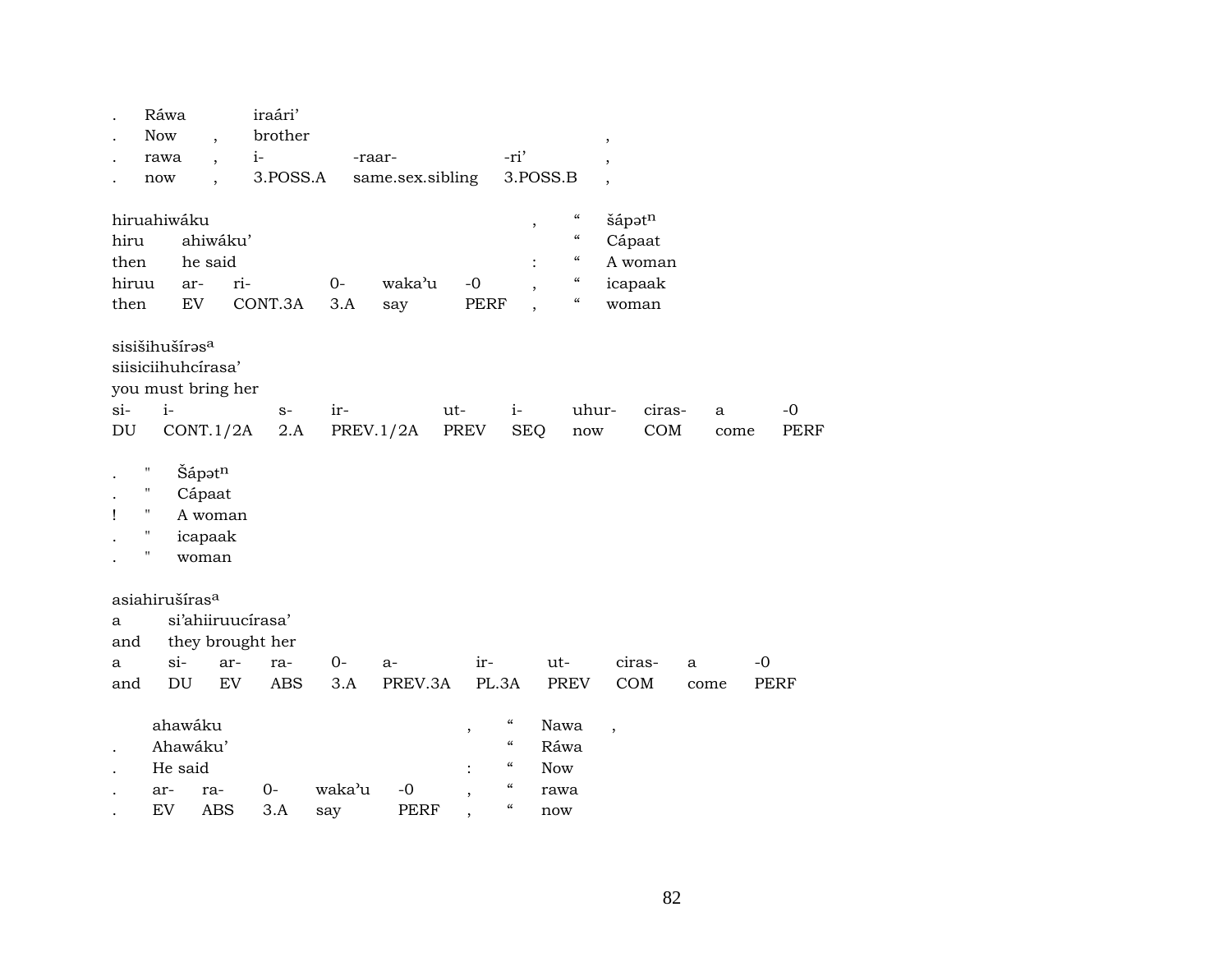| move back         | sukstaktahkatáhatn<br>sukstaktahkatáhat    |             |                      |                   |             |                    |                      |              |
|-------------------|--------------------------------------------|-------------|----------------------|-------------------|-------------|--------------------|----------------------|--------------|
| i-<br>CONT.1/2A   |                                            | $S-$<br>2.A | uks-<br><b>JUSS</b>  | rak-<br>$1/2$ .PL |             | raar-<br>PL.INDV.A | kata.hak<br>get.away | $-0$<br>PERF |
|                   |                                            |             |                      |                   |             |                    |                      |              |
|                   |                                            |             |                      |                   |             |                    |                      |              |
| ı                 |                                            |             |                      |                   |             |                    |                      |              |
|                   |                                            |             |                      |                   |             |                    |                      |              |
|                   |                                            |             |                      |                   |             |                    |                      |              |
|                   | natákukusiurír <sup>i</sup> t <sup>n</sup> |             |                      |                   |             |                    |                      |              |
| Ratáku            |                                            |             | ruksuhuruuriírit     |                   |             |                    |                      |              |
| Over there        |                                            |             | let her stand awhile |                   |             |                    |                      |              |
| raa-              | -taku                                      | ri-         |                      | $0-$              | uks-        | uhur-              | uuri.arik            | $-0$         |
| just              | LOC                                        |             | CONT.3A              | 3.A               | <b>JUSS</b> | now                | stand.upright        | PERF         |
|                   |                                            |             |                      |                   |             |                    |                      |              |
|                   |                                            |             |                      |                   |             |                    |                      |              |
| Ţ                 |                                            |             |                      |                   |             |                    |                      |              |
|                   |                                            |             |                      |                   |             |                    |                      |              |
|                   |                                            |             |                      |                   |             |                    |                      |              |
|                   | Sisuruksurahátaw <sup>u</sup>              |             |                      |                   |             |                    |                      |              |
|                   | Sisuuruksuraahátawu<br>You dig a hole      |             |                      |                   |             |                    |                      |              |
| $si-$             | $i-$                                       |             | $S-$                 | uur-              | uks-        | huraar-            | hata.wuh             | -0           |
| DU                | CONT.1/2A                                  |             | 2.A                  | PREV              | <b>JUSS</b> | earth              | make.a.hole          | <b>PERF</b>  |
| н                 |                                            |             |                      |                   |             |                    |                      |              |
| п                 |                                            |             |                      |                   |             |                    |                      |              |
| $\mathbf{H}$<br>ı |                                            |             |                      |                   |             |                    |                      |              |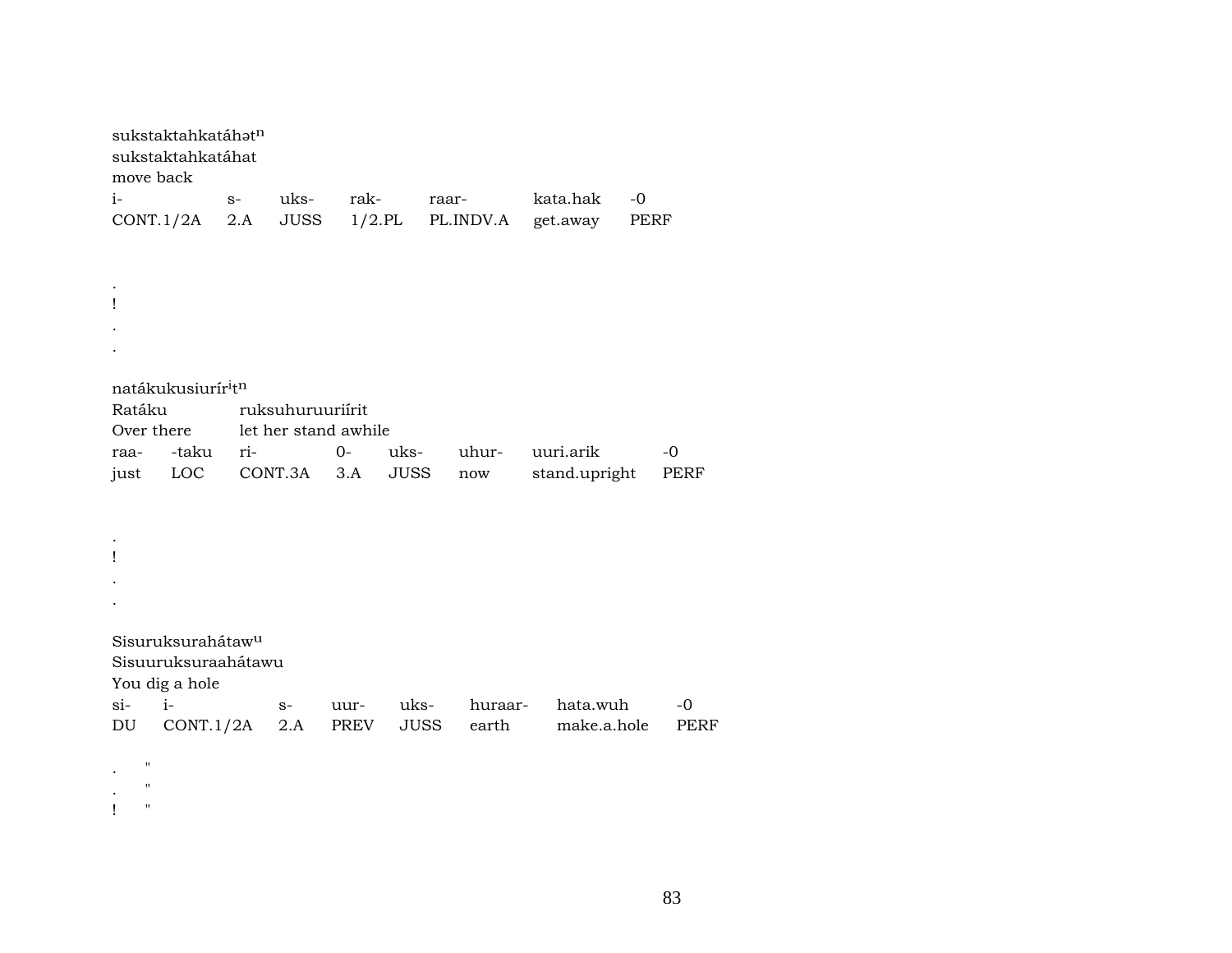.  $\sim$  $\mathbf{r} = \mathbf{r}$ 

|                             | Asiahihurahátaw <sup>u</sup> |                 |                    |      |          |      |        |      |            |             |             |
|-----------------------------|------------------------------|-----------------|--------------------|------|----------|------|--------|------|------------|-------------|-------------|
| A                           |                              |                 | si'ahiihuraahátawu |      |          |      |        |      |            |             |             |
| And                         |                              | they dug a hole |                    |      |          |      |        |      |            |             |             |
| a                           | $\sin$                       | ar-             | ra-                | $0-$ | ir-      |      | uur-   |      | huraar-    | hata.wuh    | $-0$        |
| and                         | DU                           | EV              | ABS                | 3.A  | PL.3A    |      | PREV   |      | earth      | make.a.hole | <b>PERF</b> |
| tirahúrahš <sup>a</sup>     |                              |                 |                    |      |          |      |        |      |            |             |             |
| tirahúraahca                |                              |                 |                    |      |          |      |        |      |            |             |             |
| this ground                 |                              |                 |                    |      |          |      |        |      |            |             |             |
| tii-                        | ra-                          | 0-              | huraar-            |      | sa       |      | -0     |      |            |             |             |
| this                        | ABS                          | 3.A             | earth              |      | be.lying |      | SUB.3  |      |            |             |             |
| Hiruahihatšapatn            |                              |                 |                    |      |          |      |        |      |            |             |             |
| Hiru                        | ahí'at                       |                 |                    |      |          |      |        |      | cápaat     |             |             |
| Then                        |                              | she went        |                    |      |          |      |        |      | the woman  |             |             |
| hiruu                       | ar-                          | ri-             |                    | $0-$ | at       | $-0$ |        |      | icapaak    |             |             |
| then                        | EV.                          |                 | CONT.3A            | 3.A  | go       | PERF |        |      | woman      |             |             |
| hiruahikãš <sup>u</sup>     |                              |                 |                    |      |          |      |        |      |            |             |             |
| Hiru                        |                              | ahikaácu'.      |                    |      |          |      |        |      |            |             |             |
| Then                        |                              | she urinated.   |                    |      |          |      |        |      |            |             |             |
| hiruu                       | ar-                          | ri-             |                    | $0-$ | kaacuuh  |      | $-0$   |      |            |             |             |
| then                        | EV                           |                 | CONT.3A            | 3.A  | urinate  |      |        | PERF |            |             |             |
| nuwitikíškitak <sup>u</sup> |                              |                 |                    |      |          |      |        |      |            |             |             |
| Ruuwitikíckitaku            |                              |                 |                    |      |          |      |        |      |            |             |             |
| Then the hole was full      |                              |                 |                    |      |          |      |        |      |            |             |             |
| ruu-                        | wi-                          | ti-             |                    | $0-$ | kiic-    |      | kita-  |      | kus        | $-0$        |             |
| then                        | QUOT                         |                 | IND.3A             | 3.A  | liquid   |      | on.top |      | be.sitting | PERF        |             |
|                             |                              |                 |                    |      |          |      |        |      |            |             |             |

hiruahiwáku , " Náwa,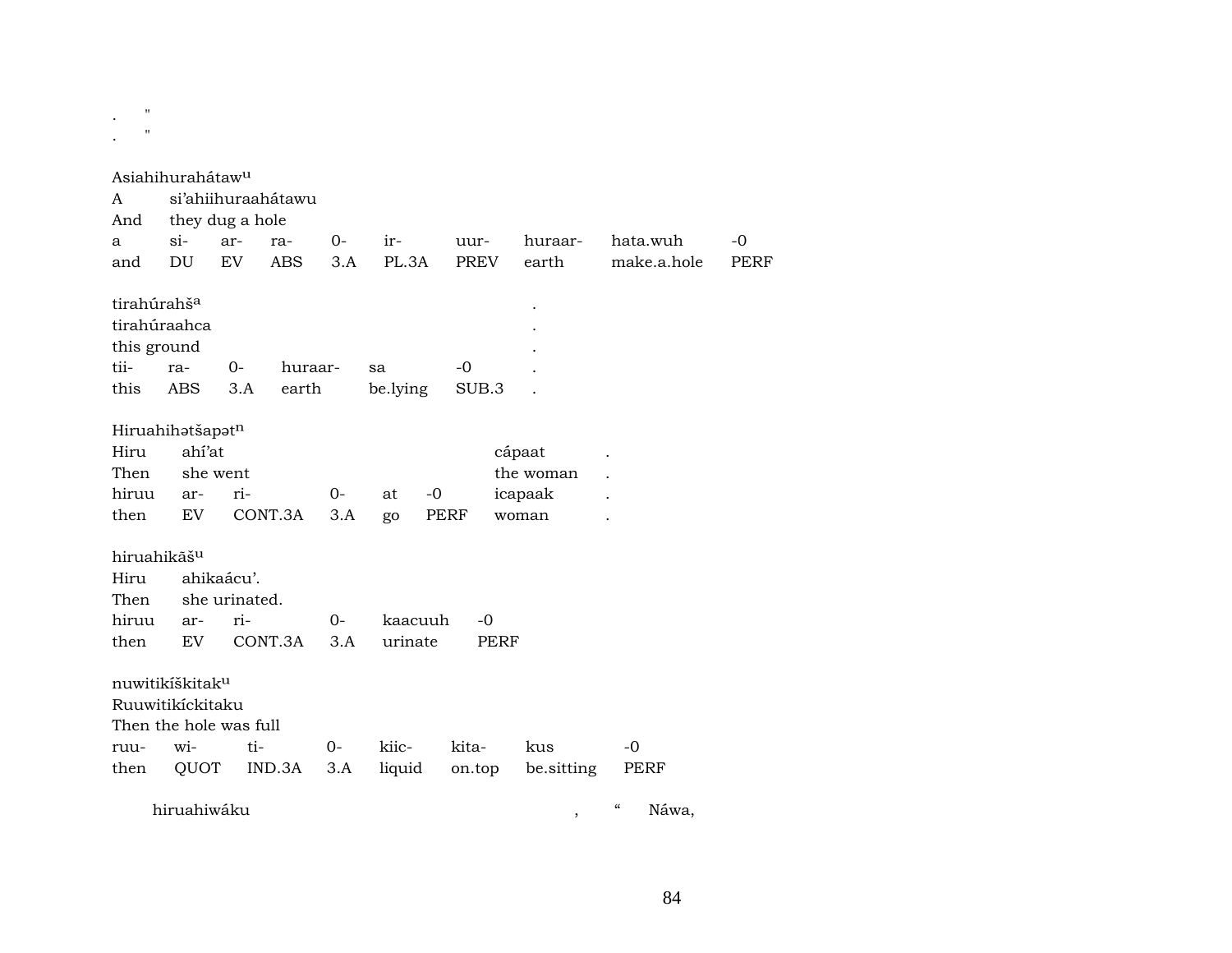|            | Hiru                    |                    | ahiwáku'                                             |                        |           |                  |             |                          | $\boldsymbol{\mathcal{C}}$<br>Ráwa                 |             |             |
|------------|-------------------------|--------------------|------------------------------------------------------|------------------------|-----------|------------------|-------------|--------------------------|----------------------------------------------------|-------------|-------------|
|            | Then                    |                    | he said                                              |                        |           |                  |             |                          | $\mathcal{C}\mathcal{C}$<br><b>Now</b>             |             |             |
|            | hiruu                   |                    | ar-                                                  | ri-                    | $0-$      | waka'u           | $-0$        | $\overline{\phantom{a}}$ | $\boldsymbol{\mathcal{U}}$<br>rawa                 |             |             |
|            | then                    |                    | EV                                                   | CONT.3A                | 3.A       | say              | PERF        | $\overline{\phantom{a}}$ | $\boldsymbol{\mathcal{C}}$<br>$\operatorname{now}$ |             |             |
|            |                         |                    | sukstuktáhkatahatn                                   |                        |           |                  |             |                          |                                                    |             |             |
|            |                         | sukstaktáhkatahat  |                                                      |                        |           |                  |             |                          |                                                    |             |             |
| $i-$       | move away               |                    | $S-$                                                 | uks-                   | rak-      | raar-            |             | kata.hak                 | $-0$                                               |             |             |
|            | CONT.1/2A               |                    | 2.A                                                  | <b>JUSS</b>            | $1/2$ .PL | PL.INDV.A        |             | get.away                 | PERF                                               |             |             |
|            |                         |                    |                                                      |                        |           |                  |             |                          |                                                    |             |             |
|            | н.                      | Náwa               | $\ddot{\phantom{0}}$                                 | irár <sup>i</sup>      |           |                  |             |                          | $\,$                                               |             |             |
| Ţ          | Π.                      | Ráwa<br><b>Now</b> |                                                      | iraári'<br>brother     |           |                  |             |                          |                                                    |             |             |
|            | $\mathbf H$             | rawa               | $\overline{\phantom{a}}$<br>$\overline{\phantom{a}}$ | $i-$                   | -raar-    |                  | -ri'        |                          | $\, ,$                                             |             |             |
|            | $\pmb{\mathsf{H}}$      | now                | $\overline{\phantom{a}}$                             | 3.POSS.A               |           | same.sex.sibling |             | 3.POSS.B                 | $\overline{\phantom{a}}$                           |             |             |
|            |                         |                    |                                                      |                        |           |                  |             |                          |                                                    |             |             |
|            | karisiwišk <sup>a</sup> |                    |                                                      |                        |           |                  |             |                          |                                                    |             |             |
|            | kariisíwicka'           |                    |                                                      |                        |           |                  |             |                          |                                                    |             |             |
|            | don't think             |                    |                                                      |                        |           |                  |             |                          |                                                    |             |             |
| kara-      |                         | $i-$               |                                                      | $S-$                   | $i-$      | wicka<br>$-0$    |             |                          |                                                    |             |             |
| NEG        |                         |                    | CONT.1/2A                                            | 2.A                    | SEQ       | think            | <b>PERF</b> |                          |                                                    |             |             |
|            | kuharaít <sup>a</sup>   |                    |                                                      |                        |           |                  |             |                          |                                                    |             |             |
|            | kuhaaraá'iita           |                    |                                                      |                        |           |                  |             |                          |                                                    |             |             |
|            |                         |                    | I must know everything                               |                        |           |                  |             |                          |                                                    |             |             |
| kuur-      |                         | ra-                | $0 -$                                                | a-                     |           | raa.iita<br>$-0$ |             |                          |                                                    |             |             |
| <b>DUB</b> |                         | ABS                | 3.A                                                  | PREV.3A                | know      |                  | <b>PERF</b> |                          |                                                    |             |             |
|            |                         |                    | kišisitikuharikawahu                                 |                        |           |                  |             |                          |                                                    |             |             |
| kici       |                         |                    |                                                      | sitikuhaarikaawá'aahu' |           |                  |             |                          |                                                    |             |             |
| but        |                         |                    |                                                      | they told this to me   |           |                  |             |                          |                                                    |             |             |
| kici       | $si$ -                  |                    | ti-                                                  | $O -$                  | $a-$      | ir-              | ku-         | ut-                      | raa.ri.kaa.a                                       | -wa         | -:hus       |
| but        |                         | DU                 | IND.3A                                               | 3.A                    | PREV.3A   | PL.3A            | 1.P         | <b>PREV</b>              | tell.to                                            | <b>DIST</b> | <b>IMPF</b> |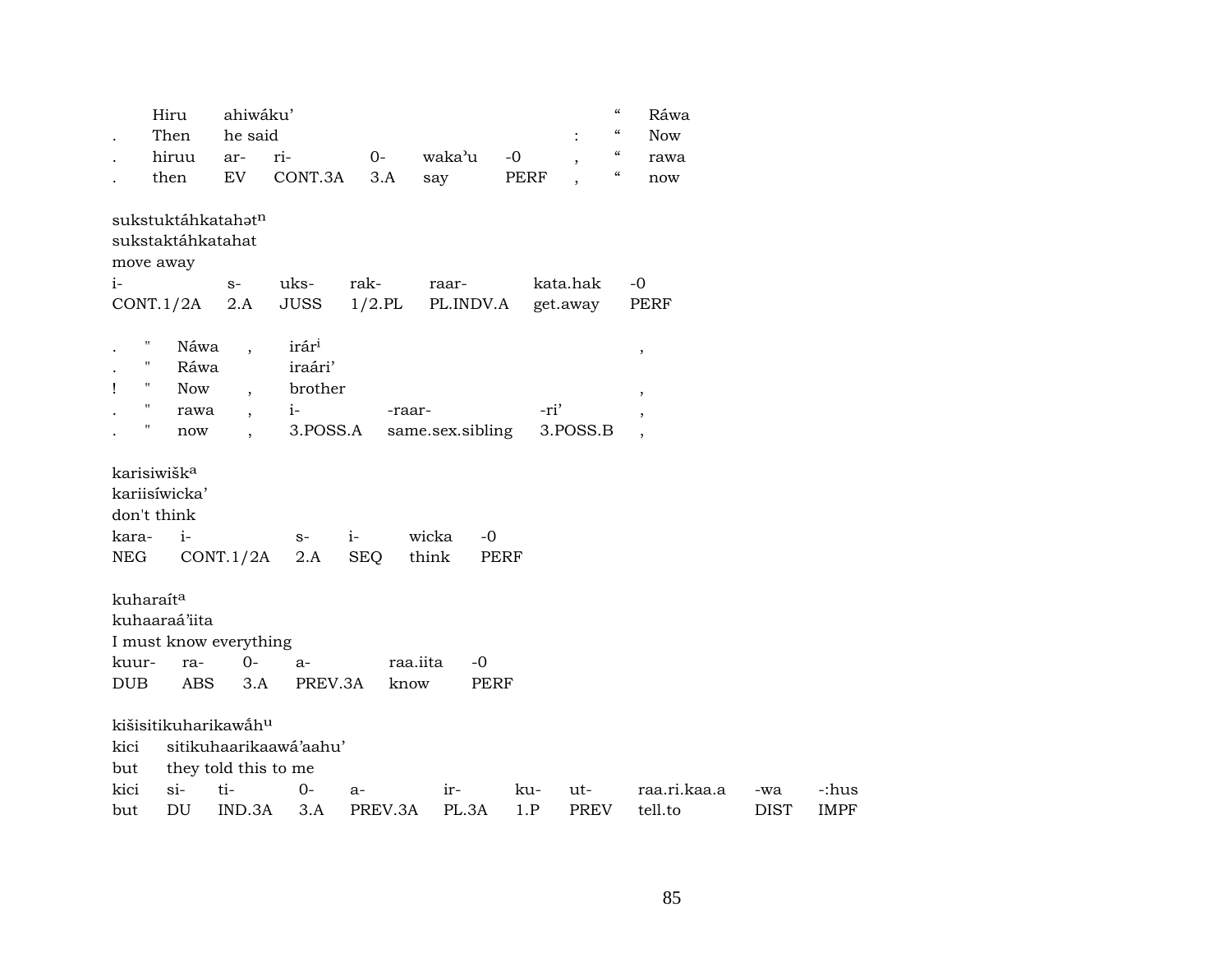|            | tiwiratariráiwāt <sup>i</sup><br>tiwiratariiraá'iiwaati<br>this I am telling you |                       |            |             |                  |             |                     |                     |           |             |
|------------|----------------------------------------------------------------------------------|-----------------------|------------|-------------|------------------|-------------|---------------------|---------------------|-----------|-------------|
| tii-       | wii-                                                                             | ra-                   | $t-$       | $a-$        | ri-              |             | uur-                | raa.iiwaat          | -i        |             |
| this       | now                                                                              | <b>ABS</b>            | 1.A        | 2.P         | PHYS.POSS        |             | PREV                | tell.a.story        | SUB.2     |             |
|            | iriahušúks <sup>a</sup>                                                          |                       |            |             |                  |             |                     |                     |           |             |
|            | irii'ahucúksa                                                                    |                       |            |             |                  |             |                     |                     |           |             |
|            | the way it used to be                                                            |                       |            |             |                  |             |                     |                     |           |             |
| irii-      | ar-                                                                              | ra-                   | $0-$       | ut-         | uks-             | $\mathbf 0$ | -a                  |                     |           |             |
| there      | EV                                                                               | <b>ABS</b>            | 3.A        | <b>PREV</b> | <b>AOR</b>       | be          | SUB.1               |                     |           |             |
|            | ahatukspáruksti <sup>u</sup>                                                     |                       |            |             |                  |             | ákitar <sup>u</sup> |                     |           |             |
|            | ahatukspaárukstii'u                                                              |                       |            |             |                  |             | ákitaaru'           |                     |           |             |
|            | when I was holy                                                                  |                       |            |             |                  |             | tribe               |                     |           |             |
| ar-        | ra-                                                                              | $t-$                  | uks-       | waarukstii  |                  | -u          | akitaar-            | $-u'$               |           |             |
| EV         | <b>ABS</b>                                                                       | 1.A                   | <b>AOR</b> | be.holy     |                  | SUB.D       | tribe               | <b>NOM</b>          |           |             |
| Náwa       | $\overline{\phantom{a}}$                                                         | irár <sup>i</sup>     |            |             |                  |             |                     | $\pmb{\mathcal{E}}$ |           |             |
| Ráwa       |                                                                                  | iraári'               |            |             |                  |             |                     |                     |           |             |
| Now        | $\overline{\phantom{a}}$                                                         | brother               |            |             |                  |             |                     | $\, ,$              |           |             |
| rawa       | $\overline{\phantom{a}}$                                                         | $i-$                  |            | -raar-      |                  | -ri'        |                     | $\cdot$             |           |             |
| now        |                                                                                  | 3.POSS.A              |            |             | same.sex.sibling |             | 3.POSS.B            |                     |           |             |
|            | siwitirikáis <sup>a</sup>                                                        |                       |            |             |                  |             |                     |                     |           |             |
|            | siwitiirikaá'iisa'                                                               |                       |            |             |                  |             |                     |                     |           |             |
|            |                                                                                  | they brought him home |            |             |                  |             |                     |                     |           |             |
| $si-$      | wi-                                                                              | ti-                   | $0-$       | a-          |                  | ir-         | ri-                 | kaa-                | iis.a     | $-0$        |
| DU         | QUOT                                                                             | IND.3A                | 3.A        |             | PREV.3A          | PL.3A       | PORT                | inside              | come.into | <b>PERF</b> |
| $5$ s $ku$ | sáhiks                                                                           |                       |            |             |                  |             |                     |                     |           |             |
| ásku       | cáhiks                                                                           |                       |            |             |                  |             |                     |                     |           |             |
| one        | person                                                                           | $\cdot$               |            |             |                  |             |                     |                     |           |             |
|            |                                                                                  |                       |            |             |                  |             |                     |                     |           |             |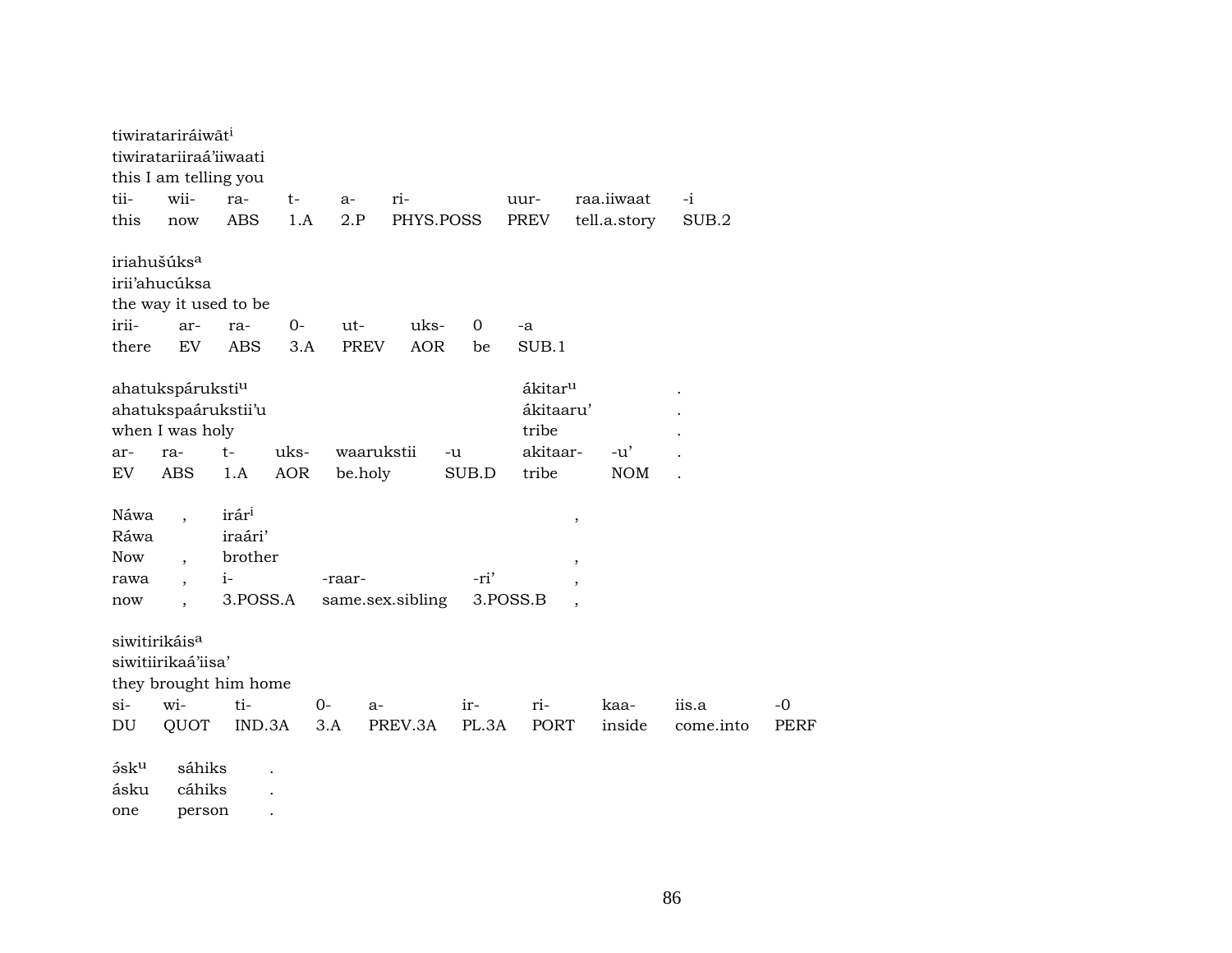| asku<br>one                                                                           | icaahiks<br>person                                                               |                                                                                                                     |                     |                     |                           |                    |                                                                                                                 |               |                      |
|---------------------------------------------------------------------------------------|----------------------------------------------------------------------------------|---------------------------------------------------------------------------------------------------------------------|---------------------|---------------------|---------------------------|--------------------|-----------------------------------------------------------------------------------------------------------------|---------------|----------------------|
| raa-<br>just                                                                          | Narukuruhiriwáhaw <sup>u</sup><br>ruu-<br>then                                   | Raaruukuruuhiriiwaáhawu<br>Then it just grazed him on the side<br>kuruur-<br><b>DUB</b>                             | ri-<br>CONT.3A      | $O -$<br>3.A        | ir-<br><b>OBV</b>         | $i-$<br><b>SEQ</b> | waaha<br>be.an.angle                                                                                            | wu<br>go.IMPF | -:hus<br><b>IMPF</b> |
| Hi<br>And<br>hi<br>and                                                                |                                                                                  | hikuharašiksuhurít <sup>i</sup> tn<br>kuhaaraciksúhuritit<br>he revived<br>kuur-<br>ra-<br><b>DUB</b><br><b>ABS</b> | $0-$<br>3.A         | ar-<br>EV           | aciks.uhur.itik<br>revive |                    | $-0$<br>PERF                                                                                                    |               |                      |
| hiahawáku<br>Hi<br>And<br>hi<br>and                                                   | ahawáku'<br>he said<br>ar-<br>EV.                                                | 0-<br>ra-<br><b>ABS</b><br>3.A                                                                                      | waka'u<br>say       | $-0$<br><b>PERF</b> |                           |                    |                                                                                                                 |               |                      |
| tii-<br>when                                                                          | tiwirašiksuhúrititn<br>tiwiraaciksuhúritit<br>when he revived<br>wii-<br>when    | ra-<br><b>ABS</b>                                                                                                   | 0-<br>revive<br>3.A | aciks.uhur.itik     | $-0$                      | SUB.4              | pita,<br>piíta<br>the man<br>$\ddot{\phantom{a}}$<br>wiita<br>$\overline{ }$<br>man<br>$\overline{\phantom{a}}$ |               |                      |
| $\mathcal{C}\mathcal{C}$<br>$\mathcal{C}$<br>$\boldsymbol{\mathcal{C}}$<br><b>Now</b> | Náw <sup>a</sup><br>$\overline{\phantom{a}}$<br>Ráwa<br>$\overline{\phantom{a}}$ |                                                                                                                     |                     |                     |                           |                    |                                                                                                                 |               |                      |

- $\hspace{0.1cm} \texttt{``} \hspace{0.1cm} \texttt{rawa} \hspace{0.1cm} ,$
- $\hspace{0.1cm}\raisebox{0.5cm}{\hspace{-0.5cm}\raisebox{0.5cm}{\hspace{-0.5cm}\raisebox{0.5cm}{\hspace{-0.5cm}\raisebox{0.5cm}{\hspace{-0.5cm}\raisebox{0.5cm}{\hspace{-0.5cm}\raisebox{0.5cm}{\hspace{-0.5cm}\raisebox{0.5cm}{\hspace{-0.5cm}\raisebox{0.5cm}{\hspace{-0.5cm}\raisebox{0.5cm}{\hspace{-0.5cm}}}}}}$

hírusiskúksai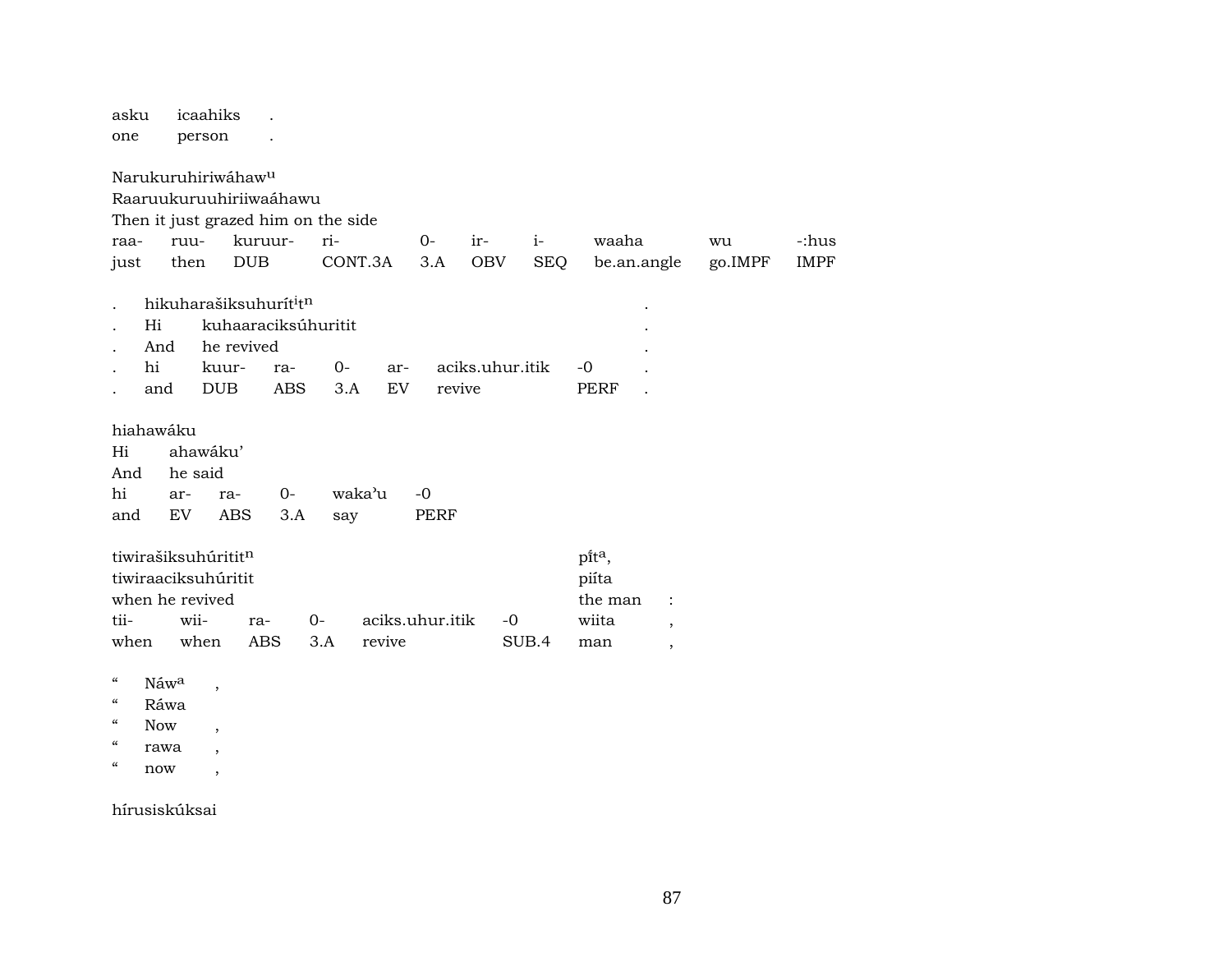| hiru                      |                          | si'iskúksa'i      |            |                       |               |          |                          |              |      |
|---------------------------|--------------------------|-------------------|------------|-----------------------|---------------|----------|--------------------------|--------------|------|
| there                     |                          | put me in water   |            |                       |               |          |                          |              |      |
| hiruu                     | $\sin$                   | $i-$              |            | $S-$                  | ku-           | uks-     | ha.iir                   |              | $-0$ |
| there                     | DU                       |                   | CONT.1/2A  | 2.A                   | 1.P           | JUSS     |                          | put.in.water | PERF |
|                           |                          |                   |            |                       |               |          |                          |              |      |
| $\pmb{\mathsf{H}}$        |                          |                   |            |                       |               |          |                          |              |      |
| $\pmb{\mathsf{H}}$        |                          |                   |            |                       |               |          |                          |              |      |
| $\pmb{\mathsf{H}}$<br>Ţ   |                          |                   |            |                       |               |          |                          |              |      |
| $\pmb{\mathsf{H}}$        |                          |                   |            |                       |               |          |                          |              |      |
| $^{\prime\prime}$         |                          |                   |            |                       |               |          |                          |              |      |
|                           |                          |                   |            |                       |               |          |                          |              |      |
| Náwa                      |                          | irár <sup>i</sup> |            |                       |               |          |                          | $\, ,$       |      |
| Ráwa                      |                          | iraári'           |            |                       |               |          |                          |              |      |
| Now                       | $\overline{\phantom{a}}$ | brother           |            |                       |               |          |                          |              |      |
| rawa                      |                          | $i-$              |            | -raar-                |               | -ri'     |                          |              |      |
| now                       |                          | 3.POSS.A          |            | same.sex.sibling      |               | 3.POSS.B |                          |              |      |
|                           |                          |                   |            |                       |               |          |                          |              |      |
| hiruasiahíha <sup>i</sup> |                          |                   |            |                       |               |          |                          |              |      |
| hiru                      | $\mathbf{a}$             |                   | si'ahiha'i |                       |               |          |                          |              |      |
| then                      | and                      |                   |            | they put him in water |               |          |                          |              |      |
| hiruu                     | a                        | $si-$             | ar-        | ra-                   | $0-$          | ir-      | ha.iir                   |              | $-0$ |
| then                      | and                      | DU                | EV         | ABS                   | 3.A           | PL.3A    |                          | put.in.water | PERF |
|                           |                          |                   |            |                       |               |          |                          |              |      |
|                           |                          | witikíwahahku     |            |                       |               |          |                          |              |      |
|                           |                          | Witikíwahaahku    |            |                       |               |          |                          |              |      |
|                           |                          | There was a pond  |            |                       |               |          |                          |              |      |
| wi-                       |                          | ti-               | $O -$      |                       | kiwa.haar-    | kus      |                          | -0           |      |
|                           | QUOT                     | IND.3A            | 3.A        |                       | body.of.water |          | be sitting               | PERF         |      |
|                           |                          |                   |            |                       |               |          |                          |              |      |
| iahawáku                  |                          |                   |            |                       |               | ,        | $\mathcal{C}$            |              |      |
| Ι                         | ahawáku'                 |                   |            |                       |               |          | $\pmb{\zeta}\pmb{\zeta}$ |              |      |
| And                       | he said                  |                   |            |                       |               |          | $\pmb{\zeta}\pmb{\zeta}$ |              |      |
| i                         | ar-                      | ra-               | 0-         | waka'u                | -0            |          | $\mathcal{C}$            |              |      |
| and                       | EV                       | <b>ABS</b>        | 3.A        | say                   | PERF          |          | $\mathcal{C}$            |              |      |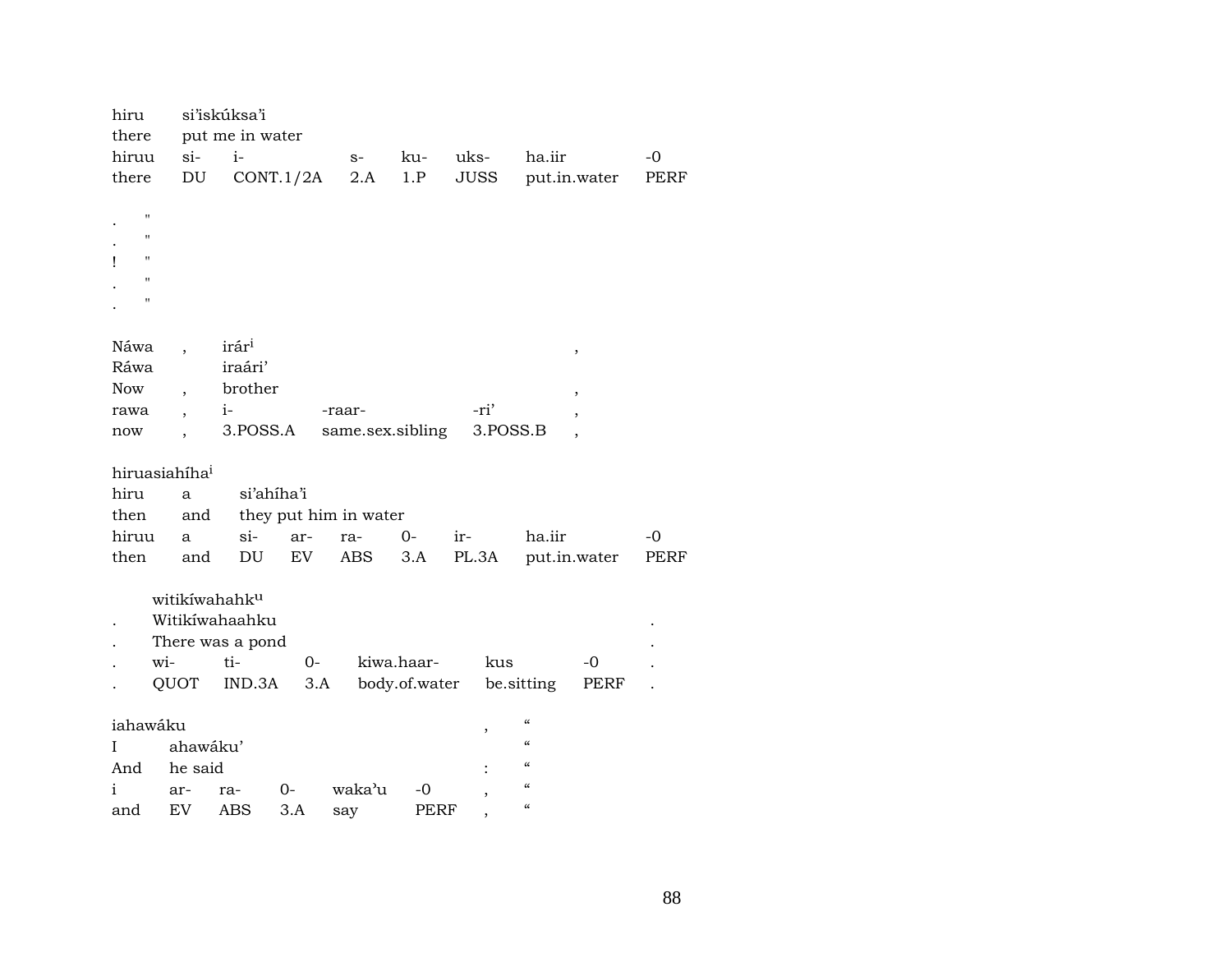|                      | Hirukasaratakáisatn            |                                           |            |                  |                       |          |                          |      |
|----------------------|--------------------------------|-------------------------------------------|------------|------------------|-----------------------|----------|--------------------------|------|
| Hiru                 | kaasaraaktaahkaá'iisat         |                                           |            |                  |                       |          |                          |      |
| Then                 | you (pl) must go home          |                                           |            |                  |                       |          |                          |      |
| hiruu                | kaas-                          | $S-$                                      | ar-        | rak-<br>raar-    |                       | kaa-     | iis.at                   | $-0$ |
| then                 | POT.2A                         | 2.A                                       | ${\rm EV}$ | $1/2$ .PL        | PL.INDV.A             | inside   | go.out.of.sight          | PERF |
| Ħ                    |                                |                                           |            |                  |                       |          |                          |      |
|                      | Nawa                           | irár <sup>i</sup><br>$\ddot{\phantom{0}}$ |            |                  |                       |          | $\, ,$                   |      |
| $\pmb{\mathsf{H}}$   | Ráwa                           | iraári'                                   |            |                  |                       |          |                          |      |
| н.                   | Now                            |                                           | brother    |                  |                       |          | $\overline{\phantom{a}}$ |      |
| $\mathbf{H}$         | rawa                           | $i-$<br>$\ddot{\phantom{0}}$              |            | -raar-           |                       | -ri'     |                          |      |
| $\pmb{\mathsf{H}}$   | now                            |                                           | 3.POSS.A   | same.sex.sibling |                       | 3.POSS.B |                          |      |
|                      | irikuruhíhasa                  |                                           |            |                  |                       |          |                          |      |
|                      |                                |                                           |            |                  |                       |          |                          |      |
|                      | iriikuruuhíhasa                |                                           |            |                  |                       |          |                          |      |
|                      | that one then lay in the water |                                           |            |                  |                       |          |                          |      |
| irii-                | kuruur-                        | ri-                                       | $0 -$      | ha-              | sa                    | $-0$     |                          |      |
| that                 | <b>DUB</b>                     | CONT.3A                                   | 3.A        | in.water         | be.lying              | PERF     |                          |      |
| Hiríwak <sup>i</sup> |                                |                                           |            |                  |                       |          |                          |      |
| Hi                   | ríhwaki'                       |                                           |            |                  | $\, ,$                |          |                          |      |
| And                  | they said                      |                                           |            |                  |                       |          |                          |      |
| hi                   | $O -$<br>ra-                   | ir-                                       | waki       | $-0$             | $^\mathrm{,}$         |          |                          |      |
| and                  | ABS<br>3.A                     | PL.3A                                     | say.PL     | PERF             |                       |          |                          |      |
|                      |                                |                                           |            |                  |                       |          |                          |      |
| irár <sup>i</sup>    |                                |                                           |            |                  |                       |          |                          |      |
| iraári'              |                                |                                           |            |                  |                       |          |                          |      |
| brother              |                                |                                           |            | ,                |                       |          |                          |      |
| $i-$                 | -raar-                         |                                           | -ri'       |                  |                       |          |                          |      |
| 3.POSS.A             |                                | same.sex.sibling                          |            | 3.POSS.B         |                       |          |                          |      |
|                      |                                |                                           |            |                  |                       |          |                          |      |
| hiríwak <sup>i</sup> |                                |                                           |            |                  |                       |          |                          |      |
| hi                   | ríhwaki'                       |                                           |            |                  |                       |          |                          |      |
| and                  | they said                      |                                           |            |                  | $^\mathrm{^{^\circ}}$ |          |                          |      |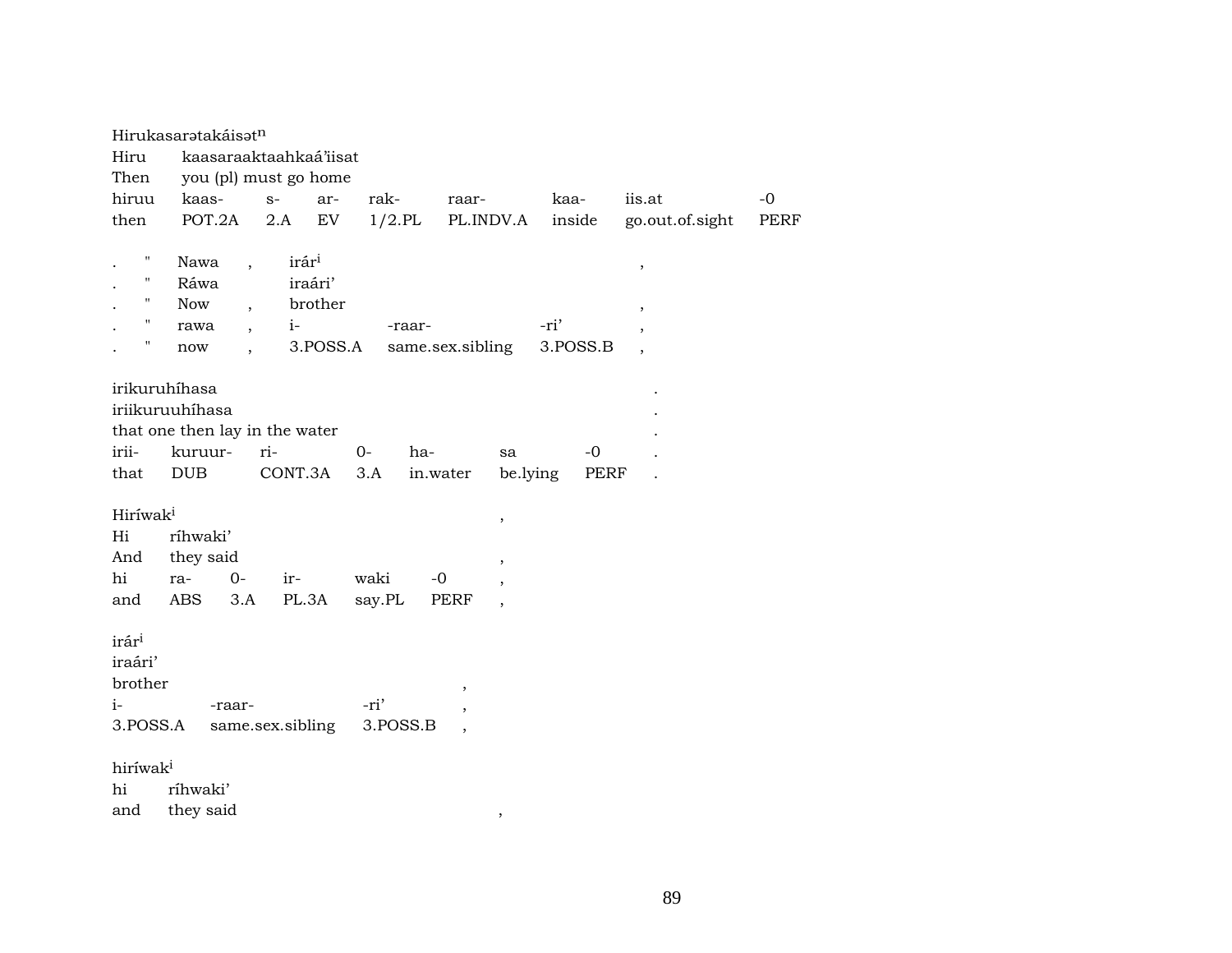| hi            | ra-                  | $0 -$                            | ir-       | waki    |        |      | -0                         | $\overline{\phantom{a}}$ |                 |            |      |                    |             |
|---------------|----------------------|----------------------------------|-----------|---------|--------|------|----------------------------|--------------------------|-----------------|------------|------|--------------------|-------------|
| and           | ABS                  | 3.A                              | PL.3A     |         | say.PL |      | PERF                       |                          |                 |            |      |                    |             |
|               |                      |                                  |           |         |        |      |                            |                          |                 |            |      |                    |             |
|               | hiwihiruahira        |                                  |           |         |        |      |                            |                          |                 |            |      |                    |             |
| hi            | wihiru               |                                  | ahiíra'   |         |        |      |                            |                          |                 |            |      |                    |             |
| and           | there                |                                  |           | he came |        |      |                            |                          |                 |            |      |                    |             |
| hi            | wii-                 | hiruu                            | ar-       | ra-     |        | $O-$ | $a-$                       |                          |                 | ir-        | a    |                    | $-0$        |
| and           | $\operatorname{now}$ | there                            | EV        | ABS     |        | 3.A  |                            |                          | PREV.3A         | <b>OBV</b> |      | come               | <b>PERF</b> |
|               |                      |                                  |           |         |        |      |                            |                          |                 |            |      |                    |             |
| aaháwiša      |                      |                                  |           |         |        |      |                            |                          |                 |            |      |                    |             |
| a             | ahaáwica'            |                                  |           |         |        |      |                            |                          |                 |            |      |                    |             |
| and           | he arrived           |                                  |           |         |        |      |                            |                          |                 |            |      |                    |             |
| a             | ar-                  | ra-                              | $0-$      | a-      |        |      | wic.a                      |                          | $-0$            |            |      |                    |             |
| and           | EV                   | ABS                              | 3.A       | PREV.3A |        |      | arrive                     |                          | PERF            |            |      |                    |             |
|               |                      |                                  |           |         |        |      |                            |                          |                 |            |      |                    |             |
| Ahawáku       |                      |                                  |           |         |        | ,    | $\epsilon\epsilon$         |                          | Náwa,           |            |      |                    |             |
| Ahawáku'      |                      |                                  |           |         |        |      | $\mathcal{C}\mathcal{C}$   |                          | Ráwa            |            |      |                    |             |
| He said       |                      |                                  |           |         |        |      | $\epsilon\epsilon$         |                          | <b>Now</b>      |            |      |                    |             |
| ar-           | ra-                  | 0-                               | waka'u    | $-0$    |        |      | $\epsilon\epsilon$         |                          | rawa            |            |      |                    |             |
| EV            | ABS                  | 3.A                              | say       |         | PERF   |      | $\boldsymbol{\mathcal{C}}$ |                          | now             |            |      |                    |             |
|               |                      |                                  |           |         |        |      |                            |                          |                 |            |      |                    |             |
|               | siskúšuksīritn       |                                  |           |         |        |      |                            |                          |                 |            |      |                    |             |
|               | si'iskúcuksiirit     |                                  |           |         |        |      |                            |                          |                 |            |      |                    |             |
| see me        |                      |                                  |           |         |        |      |                            |                          |                 |            |      | Ţ                  |             |
| $\sin$        | $i-$                 |                                  | $S-$      | ku-     | ut-    |      | uks-                       |                          | iirik           |            | -0   |                    |             |
| DU            |                      | CONT.1/2A                        | 2.A       | 1.P     |        | PREV | <b>JUSS</b>                |                          | see             |            | PERF |                    |             |
|               |                      |                                  |           |         |        |      |                            |                          |                 |            |      |                    |             |
|               |                      | kiraširukarataháhtaku            |           |         |        |      |                            |                          |                 |            |      |                    |             |
|               |                      | Kíra ciru karatahaáhtaku         |           |         |        |      |                            |                          |                 |            |      |                    |             |
|               |                      | See if it is still an open wound |           |         |        |      |                            |                          |                 |            |      |                    |             |
| kira          |                      | ciruu                            | ka-       |         | ra-    |      | 0-                         |                          | tat.raar.ta.kus |            |      | -0                 |             |
| whether       | yet                  |                                  | Y/N.INTER |         | ABS    |      | 3.A                        |                          | be.a.wound      |            |      | PERF               |             |
|               |                      |                                  |           |         |        |      |                            |                          |                 |            |      |                    |             |
| irisiríkášatn |                      |                                  |           |         |        |      |                            |                          |                 |            |      | $\pmb{\mathsf{H}}$ |             |

90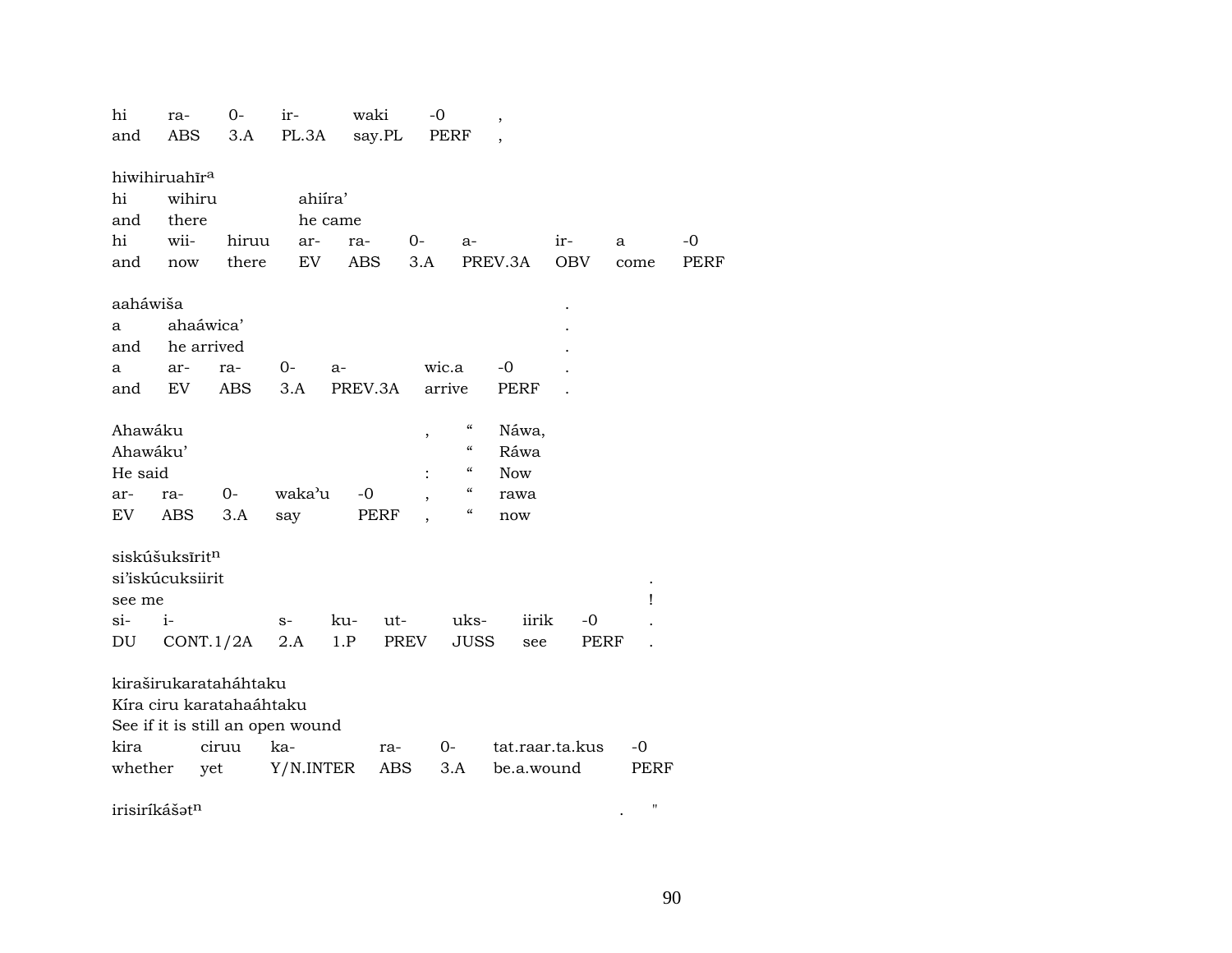| iriisiríkuucat                              |            |                     |                           |              |          |      |                          |            |            |             |      | $\pmb{\mathsf{H}}$ |
|---------------------------------------------|------------|---------------------|---------------------------|--------------|----------|------|--------------------------|------------|------------|-------------|------|--------------------|
| where they shot me                          |            |                     |                           |              |          |      |                          |            |            |             |      | 11                 |
| irii-                                       | si-        | ra-                 | $0-$                      | ir-          |          | ku-  | cak                      |            | $-0$       |             |      | 11                 |
| where                                       | DU         | <b>ABS</b>          | 3.A                       | PL.3A        |          | 1.P  | shoot                    |            | SUB.4      |             |      | 11                 |
|                                             |            |                     |                           |              |          |      |                          |            |            |             |      |                    |
| Irár <sup>i</sup>                           |            |                     |                           |              |          |      | ,                        |            |            |             |      |                    |
| Iraári'                                     |            |                     |                           |              |          |      |                          |            |            |             |      |                    |
| <b>Brother</b>                              |            |                     |                           |              |          |      | $\overline{\phantom{a}}$ |            |            |             |      |                    |
| $i-$                                        |            | -raar-              |                           | -ri'         |          |      |                          |            |            |             |      |                    |
| 3.POSS.A                                    |            |                     | same.sex.sibling          |              | 3.POSS.B |      |                          |            |            |             |      |                    |
|                                             |            |                     |                           |              |          |      |                          |            |            |             |      |                    |
| asiahitiríkusit <sup>i</sup> t <sup>n</sup> |            |                     |                           |              |          |      |                          |            |            |             |      |                    |
| a                                           |            | si'ahiitiiríkusitit |                           |              |          |      |                          |            |            |             |      |                    |
| and                                         |            |                     | they began looking at him |              |          |      |                          |            |            |             |      |                    |
| a                                           | $si-$      | ar-                 | ra-                       | $0-$         | ir-      |      | ut-                      | iirik      |            | -:hus       |      | -itik              |
| and                                         | DU         | EV                  | <b>ABS</b>                | 3.A          | PL.3A    |      | <b>PREV</b>              | see        |            | <b>IMPF</b> |      | <b>INCH</b>        |
|                                             |            |                     |                           |              |          |      |                          |            |            |             |      |                    |
|                                             |            |                     |                           |              |          |      |                          |            |            |             |      |                    |
|                                             |            |                     |                           |              |          |      |                          |            |            |             |      |                    |
|                                             |            |                     |                           |              |          |      |                          |            |            |             |      |                    |
|                                             |            |                     |                           |              |          |      |                          |            |            |             |      |                    |
|                                             |            |                     |                           |              |          |      |                          |            |            |             |      |                    |
|                                             |            |                     |                           |              |          |      |                          |            |            |             |      |                    |
| kukarawitiraták <sup>u</sup>                |            |                     |                           |              |          |      |                          |            |            |             |      |                    |
| Kukarawitiiraatáku                          |            |                     |                           |              |          |      |                          |            |            |             |      |                    |
| There was nothing                           |            |                     |                           |              |          |      |                          |            |            |             |      |                    |
| ku-                                         | kara-      | wi-                 |                           | ti-          | $0-$     | $i-$ |                          | raa.ta.kus |            |             | $-0$ |                    |
| <b>INDF</b>                                 | <b>NEG</b> |                     | QUOT                      | IND.3A       | 3.A      |      | <b>SEQ</b>               | come.up    |            |             | PERF |                    |
|                                             |            |                     |                           |              |          |      |                          |            |            |             |      |                    |
| nakukišapahaštak <sup>u</sup>               |            |                     |                           |              |          |      |                          |            |            |             |      |                    |
| rakukicapaháctaku                           |            |                     |                           |              |          |      |                          |            |            |             |      |                    |
| to be open flesh hanging                    |            |                     |                           |              |          |      |                          |            |            |             |      |                    |
| ra-                                         | $0-$       | ku-                 |                           | kica.pahaat- |          | ta   |                          |            | kus        |             | -0   |                    |
| INF.A                                       | 3.A        | INF.B               |                           | raw.flesh    |          |      | be.hanging               |            | be.sitting |             |      | SUB.4              |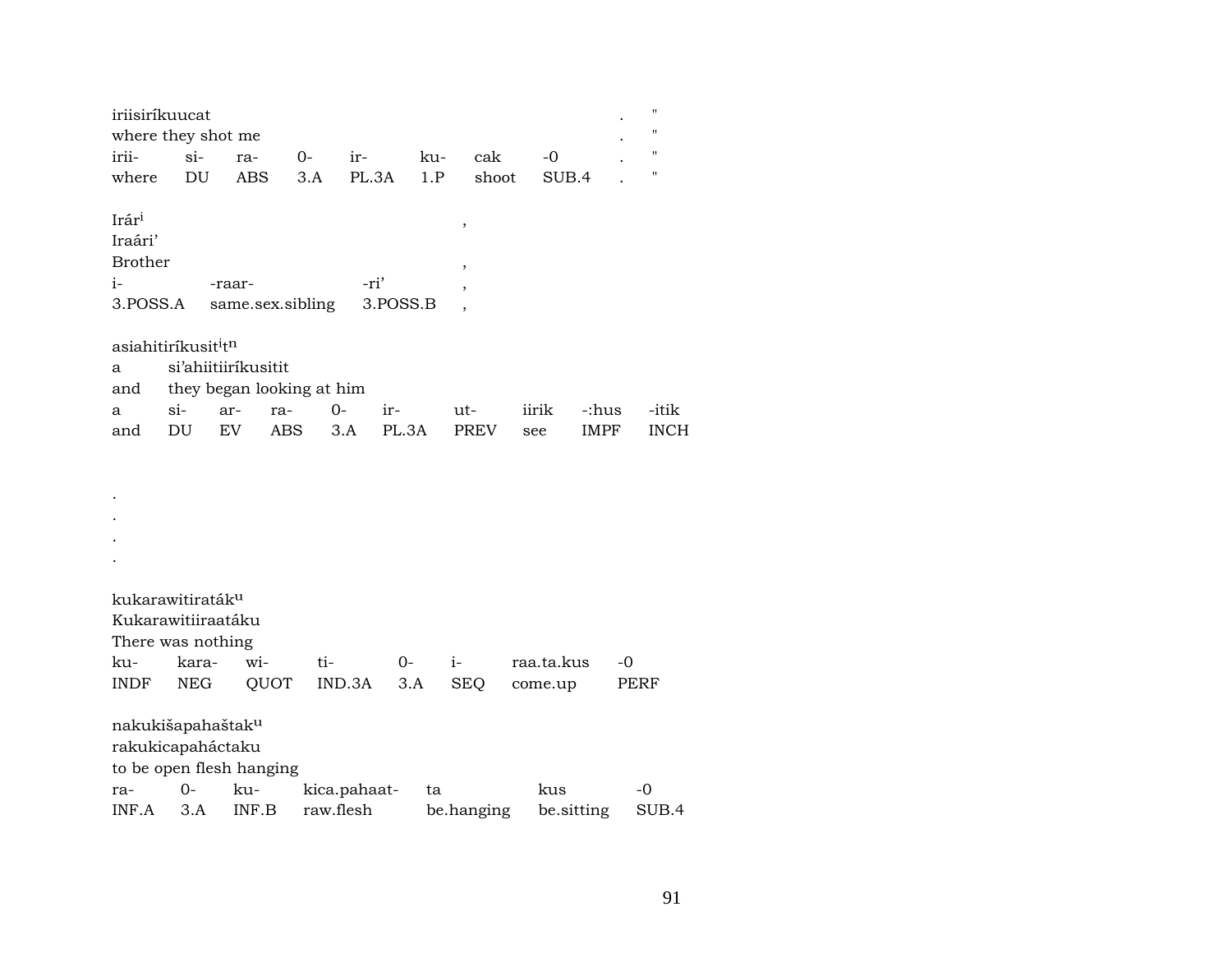|      | Irár <sup>i</sup>         |                |                  |      |          | ,              |             |
|------|---------------------------|----------------|------------------|------|----------|----------------|-------------|
|      | Iraári'                   |                |                  |      |          |                |             |
|      | Brother                   |                |                  |      |          | ,              |             |
|      | $i-$                      | -raar-         |                  | -ri' |          | $\overline{ }$ |             |
|      | 3.POSS.A                  |                | same.sex.sibling |      | 3.POSS.B |                |             |
|      |                           |                |                  |      |          |                |             |
|      | akikutúraruk <sup>u</sup> |                |                  |      |          |                |             |
| aki  |                           |                | kutúraaruuku'    |      |          |                |             |
|      | and here                  | he imitated it |                  |      |          |                |             |
| $a-$ | ki                        | ku-            | ti-              | $0-$ | uur-     | raa.ra'uk      | -:hus       |
| and  | there                     | <b>INDF</b>    | IND.3A           | 3.A  | PREV     | imitate        | <b>IMPF</b> |

| tirárik <sup>i</sup> |      |                                         | íšas . Náwa    |     |  |
|----------------------|------|-----------------------------------------|----------------|-----|--|
| tiraáriki            |      |                                         | ícaas . Ráwa   |     |  |
| this one             |      |                                         | a turtle . Now |     |  |
| tii- ra-             | $O-$ | arik -i                                 | icaas . rawa   |     |  |
|                      |      | this ABS 3.A be.standing SUB.2 turtle . |                | now |  |
|                      |      |                                         |                |     |  |
|                      |      |                                         |                |     |  |

| háw <sup>a</sup> | irár <sup>1</sup> |                  |          |  |
|------------------|-------------------|------------------|----------|--|
| haáwa'           | iraári'           |                  |          |  |
| again            | brother           |                  |          |  |
| haawa            |                   | -raar-           | -ri'     |  |
| also             | 3.POSS.A          | same.sex.sibling | 3.POSS.B |  |

| hawašahiks |          | hawaihtət <sup>n</sup> |            | háw <sup>a</sup> |  |
|------------|----------|------------------------|------------|------------------|--|
| hawá       | cáhiks   | hawá                   | íhtat      | haáwa'           |  |
| also       | a person | also                   | more       | also             |  |
| haawa      | icaahiks | haawa                  | ihtat      | haawa            |  |
| also       | person   | also                   | some, more | also             |  |

nikuwitiháhur $^{\rm u}$ rikuwitiiháhuru' that one doctored him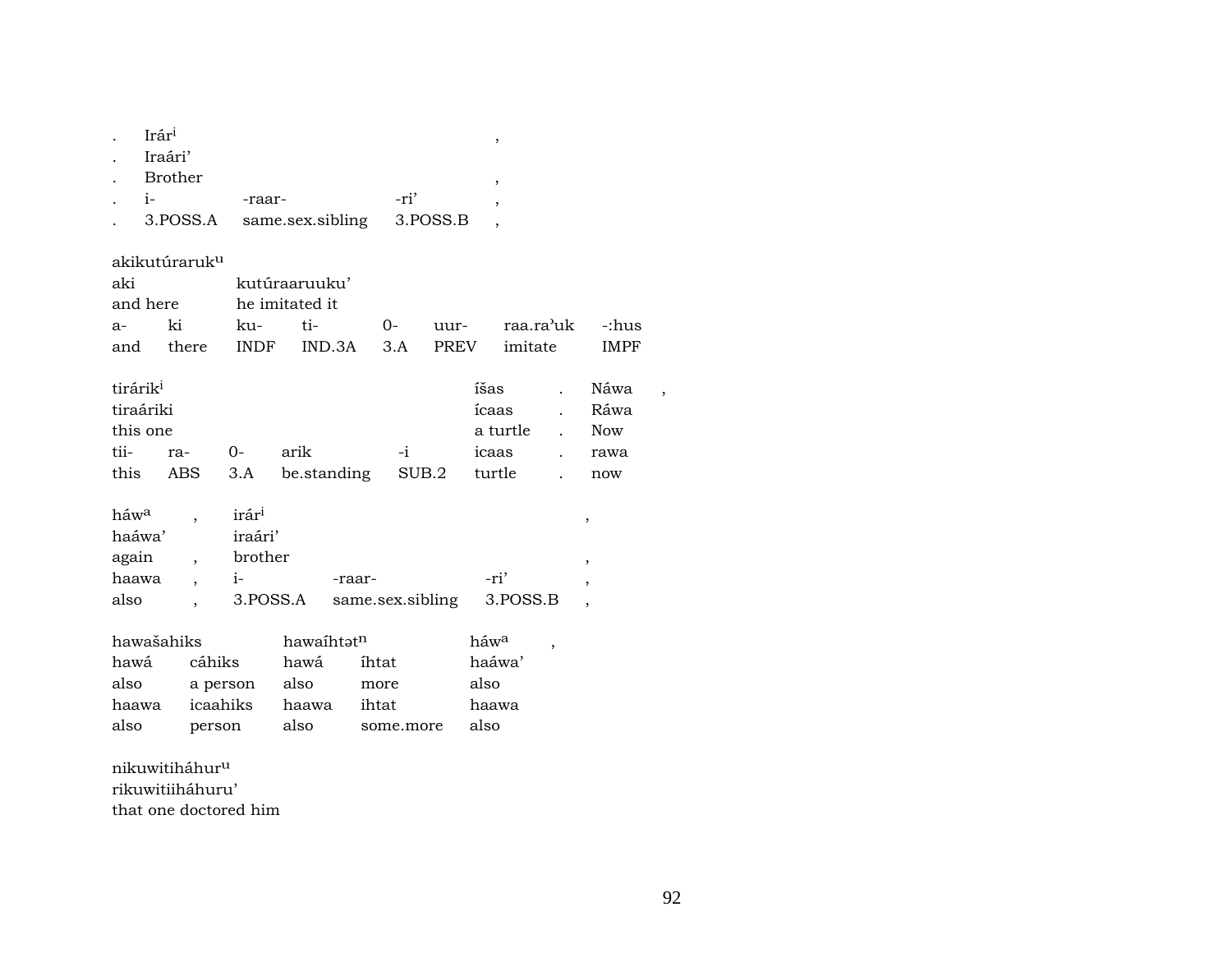| riku-             | wi-                           | ti-                          |        | $0-$        | ir- | ut-         |       | rahur.uu |           | -0   |
|-------------------|-------------------------------|------------------------------|--------|-------------|-----|-------------|-------|----------|-----------|------|
| that.is           |                               | QUOT                         | IND.3A | 3.A         | OBV | PREV        |       | doctor   |           | PERF |
|                   |                               |                              |        |             |     |             |       |          |           |      |
| áwit <sup>n</sup> |                               | $\tilde{a}$ wit <sup>n</sup> |        |             |     |             |       |          |           |      |
| áwit              | $\ddot{\phantom{a}}$          | Áwit                         |        |             |     |             |       |          |           |      |
| first             |                               | First                        |        |             |     |             |       |          |           |      |
| awit              | $\mathbf{r}$                  | awit                         |        |             |     |             |       |          |           |      |
| first             | $\ddot{\phantom{a}}$          | first                        |        |             |     |             |       |          |           |      |
|                   |                               |                              |        |             |     |             |       |          |           |      |
|                   | kuharáhwišaukət <sup>n</sup>  |                              |        |             |     |             |       |          |           |      |
|                   | kuhaarawiica'uukut            |                              |        |             |     |             |       |          |           |      |
|                   | he apparently got to the bank |                              |        |             |     |             |       |          |           |      |
| kuur-             | ra-                           | $O-$                         | ar-    | awiica-     |     | uukuk       |       | $-0$     |           |      |
| <b>DUB</b>        | ABS                           | 3.A                          | EV     | on.the.edge |     | get.into    |       | PERF     |           |      |
|                   |                               |                              |        |             |     |             |       |          |           |      |
|                   | itihakukúhiat <sup>n</sup>    |                              |        |             |     |             |       |          |           |      |
| i                 |                               | tihaakukuúhi'at              |        |             |     |             |       |          |           |      |
| and               |                               | here he must have gone       |        |             |     |             |       |          |           |      |
| $\mathbf{i}$      | tii-                          | haa-                         | ku-    | kuur-       |     | ri-         | $O -$ |          | at        | $-0$ |
| and               | here                          | here                         | INDF   | DUB         |     | CONT.3A     |       | 3.A      | go        | PERF |
|                   |                               |                              |        |             |     |             |       |          |           |      |
|                   | kuhawišáis <sup>a</sup>       |                              |        |             |     |             |       |          |           |      |
|                   | Kuhaawiica'iisa'              |                              |        |             |     |             |       |          |           |      |
|                   | He came to the bank           |                              |        |             |     |             |       |          |           |      |
|                   | kuur-                         | ra-                          | 0-     | a-          |     | awiica-     |       | iis.a    |           | -0   |
|                   | DUB.                          | ABS                          | 3.A    | PREV.3A     |     | on.the.edge |       |          | come.into | PERF |

ruwitiritararïru

. . . .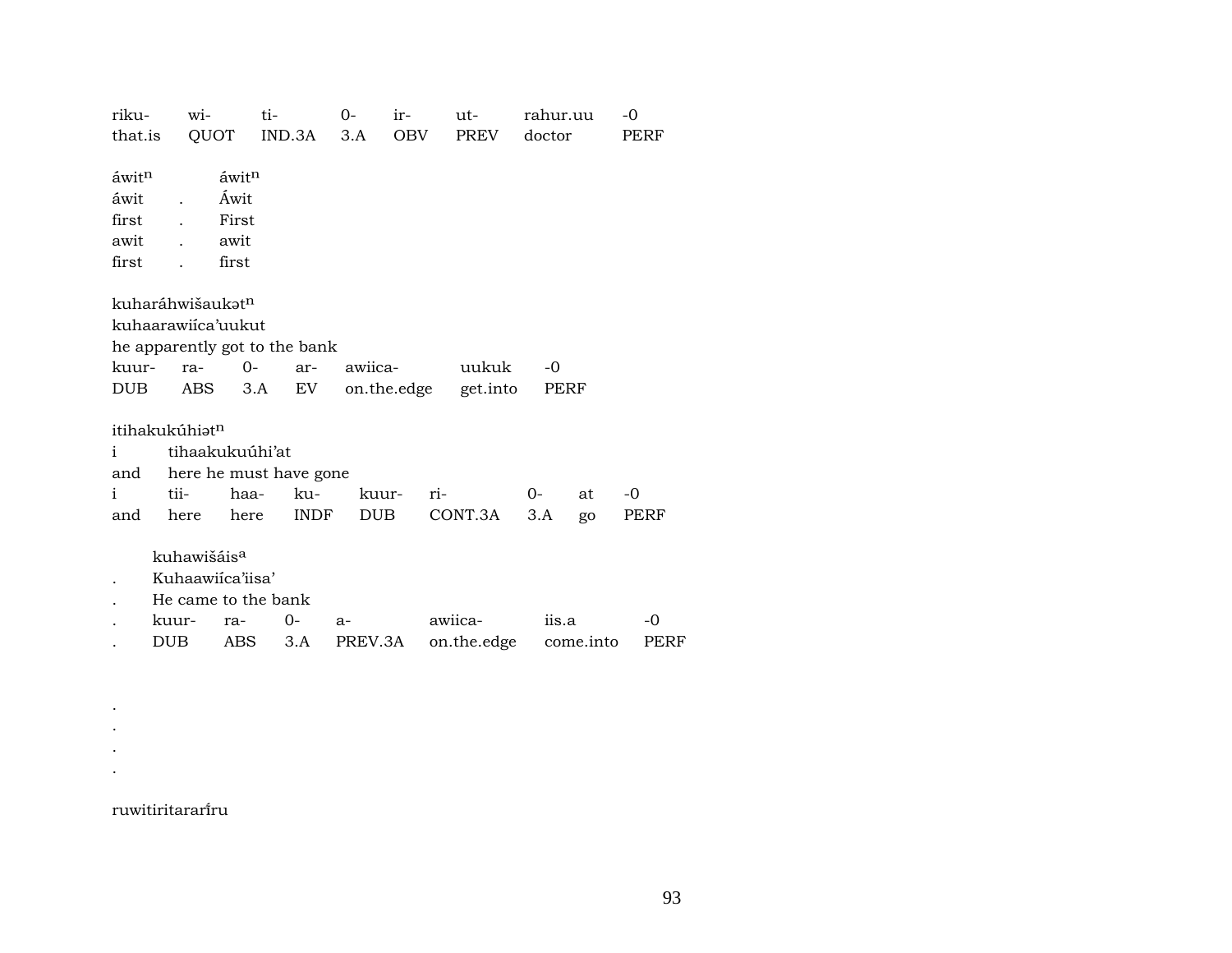| Ruuwitiriitaráriiru' |                                   |  |                                         |      |
|----------------------|-----------------------------------|--|-----------------------------------------|------|
| Then it burned him   |                                   |  |                                         |      |
|                      |                                   |  | ruu- wi- ti- 0- ir- i- tararit.ra'uk -0 |      |
|                      | then OUOT IND.3A 3.A OBV SEO burn |  |                                         | PERF |

.

|                      |                                                              | Aahirikukistahuhkakusitn          |              |            |            |             |       |                            |      |             |       |
|----------------------|--------------------------------------------------------------|-----------------------------------|--------------|------------|------------|-------------|-------|----------------------------|------|-------------|-------|
| $\mathbf{a}$         |                                                              | ahiirikukistahúhkakusit           |              |            |            |             |       |                            |      |             |       |
| and                  |                                                              | it took a piece of his breast off |              |            |            |             |       |                            |      |             |       |
| a                    | ar-                                                          | ra-                               | $O -$<br>ir- |            | riku.kiis- | tahuur-     | ka-   | kusik                      | $-0$ |             |       |
| and                  | EV                                                           | <b>ABS</b>                        | 3.A          | <b>OBV</b> | sternum    | tough.skin  | in    | pick.up                    | PERF |             |       |
| $\ddot{\phantom{a}}$ | Urarísitn<br>urariísit<br>straight<br>uurariisit<br>straight |                                   |              |            |            |             |       |                            |      |             |       |
|                      | tiiriratarapiškatárik <sup>i</sup>                           | ti'iriirataraapickataáriki        |              |            |            |             |       |                            |      |             |       |
|                      |                                                              | here where our hearts are         |              |            |            |             |       |                            |      |             |       |
| tii-                 | irii-                                                        | ra-                               | $t-$         | a-         | rak-       | wiic-       | kata- |                            |      | arik        | $-i$  |
| here                 | where                                                        | <b>ABS</b>                        | 1.A          | IN.PL.P    | $1/2$ .PL  | heart       |       | against.a.vertical.surface |      | be.standing | SUB.2 |
|                      | ruwitīsa                                                     |                                   |              |            |            |             |       |                            |      |             |       |
| $\bullet$            | Ruuwítiisa                                                   |                                   |              |            |            |             |       |                            |      |             |       |
| $\bullet$            | There he lay                                                 |                                   |              |            |            |             |       |                            |      |             |       |
|                      | ruu-                                                         | wi-                               | ti-          | $0-$       | sa         | $-0$        |       |                            |      |             |       |
|                      | there                                                        | QUOT                              | IND.3A       | 3.A        | be.lying   | <b>PERF</b> |       |                            |      |             |       |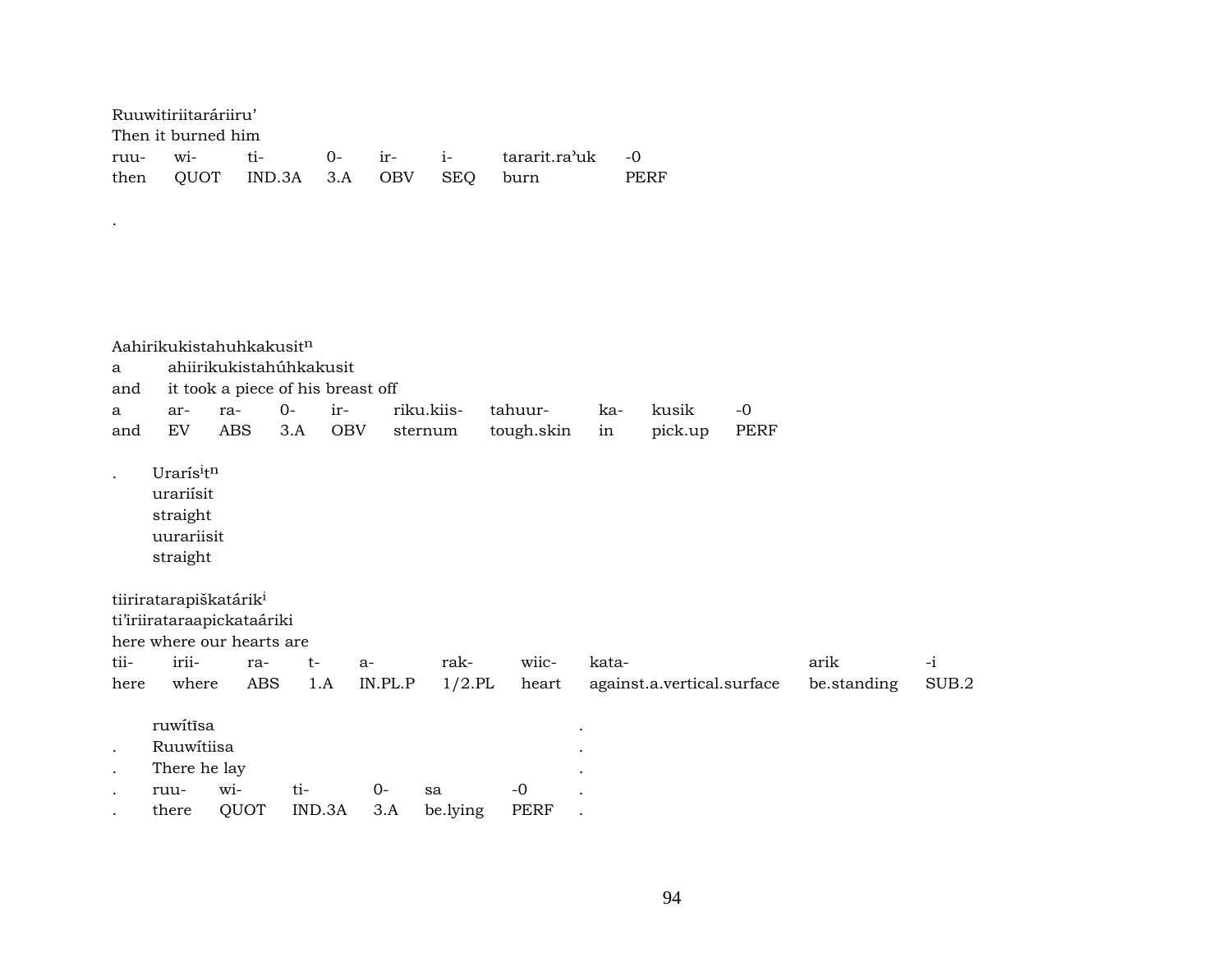| A                 | Asiahirák <sup>i</sup><br>si'ahiiráki<br>they killed them<br>And |            |                   |       |           |                          |  |              |                          |      |  |  |  |
|-------------------|------------------------------------------------------------------|------------|-------------------|-------|-----------|--------------------------|--|--------------|--------------------------|------|--|--|--|
| a                 | $\sin$                                                           | ar-        | ra-               | $O-$  | ir-       | ak-                      |  | kii          |                          | $-0$ |  |  |  |
| and               | DU                                                               | EV         | ABS               | 3.A   | PL.3A     | PL.AN.3P                 |  |              | kill.in.battle           | PERF |  |  |  |
|                   |                                                                  |            |                   |       |           |                          |  |              |                          |      |  |  |  |
|                   | $Hi\check{s}^i$                                                  | ahása      |                   |       |           |                          |  | I            | $\overline{\phantom{a}}$ |      |  |  |  |
|                   | Híci                                                             | ahaása     |                   |       |           |                          |  | $\mathbf I$  |                          |      |  |  |  |
|                   | And                                                              |            | he lay there      |       |           |                          |  | And          | $\overline{\phantom{a}}$ |      |  |  |  |
|                   | hi.ci                                                            | ar-        | ra-               | $0-$  | sa        | $-0$                     |  | $\mathbf{i}$ | $\overline{\phantom{a}}$ |      |  |  |  |
|                   | and                                                              | EV         | ABS               | 3.A   | be.lying  | PERF                     |  | and          |                          |      |  |  |  |
|                   |                                                                  |            |                   |       |           |                          |  |              |                          |      |  |  |  |
| irár <sup>i</sup> |                                                                  |            |                   |       |           | $\,$                     |  |              |                          |      |  |  |  |
| iraári'           |                                                                  |            |                   |       |           |                          |  |              |                          |      |  |  |  |
|                   | brother                                                          |            |                   |       |           | $\overline{\phantom{a}}$ |  |              |                          |      |  |  |  |
| $i-$              |                                                                  | -raar-     |                   |       | -ri'      | ,                        |  |              |                          |      |  |  |  |
|                   | 3.POSS.A                                                         |            | same.sex.sibling  |       | 3.POSS.B  |                          |  |              |                          |      |  |  |  |
|                   |                                                                  |            |                   |       |           |                          |  |              |                          |      |  |  |  |
|                   | siahiririwirárahatn                                              |            |                   |       |           |                          |  |              |                          |      |  |  |  |
|                   | si'ahiiriwiraárahat                                              |            |                   |       |           |                          |  |              |                          |      |  |  |  |
|                   | they rolled him over                                             |            |                   |       |           |                          |  |              |                          |      |  |  |  |
| si-               | ar-                                                              | ra-        | $0-$              | ir-   |           | iriwiraa.ra.hak          |  | -0           |                          |      |  |  |  |
| DU                | EV                                                               | <b>ABS</b> | 3.A               | PL.3A | roll.over |                          |  | PERF         |                          |      |  |  |  |
|                   | Sikúhiriripítatn                                                 |            |                   |       |           |                          |  |              |                          |      |  |  |  |
|                   | Sikúhiiriripiítat                                                |            |                   |       |           |                          |  |              |                          |      |  |  |  |
|                   | They put him on his stomach                                      |            |                   |       |           |                          |  |              |                          |      |  |  |  |
| si-               | kuur-                                                            | ra-        | $O -$             | ir-   |           | irik.wiitat.k            |  |              | $-0$                     |      |  |  |  |
| DU                | <b>DUB</b>                                                       |            | <b>ABS</b><br>3.A | PL.3A |           | turn.on.the.stomach      |  |              | PERF                     |      |  |  |  |
|                   |                                                                  |            |                   |       |           |                          |  |              |                          |      |  |  |  |
|                   |                                                                  |            |                   |       |           |                          |  |              |                          |      |  |  |  |

## hikuhahkiškawát $\mathfrak{t}^n$

hi kuuhaahkickawátat

and the liquid must have come out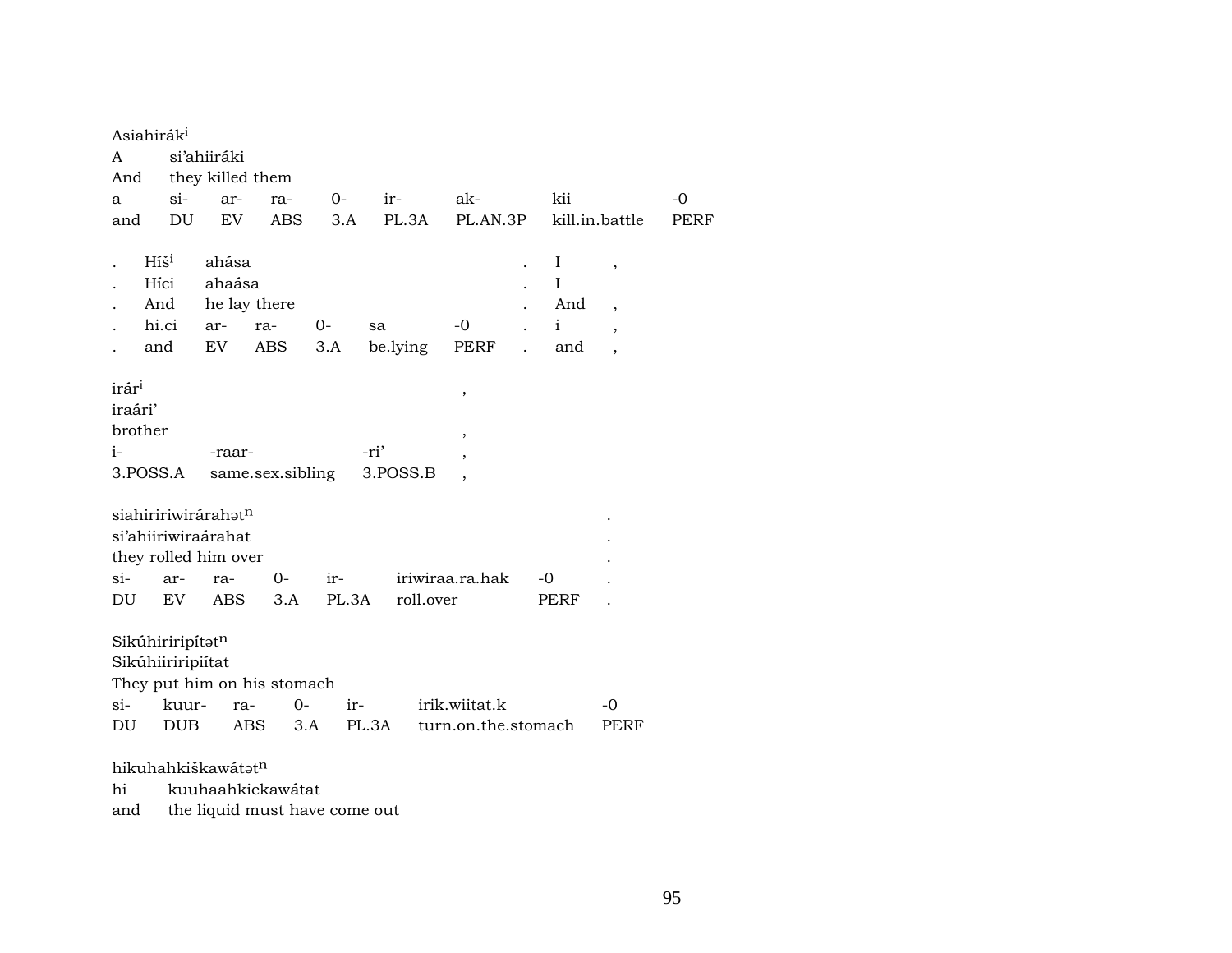| hi                       | kuur-                    | ra-                                 | $O -$                | ar-                  | kiic-                | kawatak |                            | -0         |                          |
|--------------------------|--------------------------|-------------------------------------|----------------------|----------------------|----------------------|---------|----------------------------|------------|--------------------------|
| and                      | <b>DUB</b>               | <b>ABS</b>                          | 3.A                  | <b>EV</b>            | liquid               | get.out |                            | PERF       |                          |
|                          |                          |                                     |                      |                      |                      |         |                            |            |                          |
| hitakaráhis <sup>u</sup> |                          |                                     |                      | ahatū́s <sup>a</sup> |                      |         |                            |            |                          |
| hi                       |                          | takaaraáhisu'                       |                      | ahatuúsa'            |                      |         |                            |            |                          |
| and                      | suddenly                 |                                     |                      |                      | he exhaled deeply    |         |                            |            |                          |
| hi                       |                          | takaaraahis                         | $-u^{\prime}$        | ar-                  | ra-                  | $0 -$   | tuus.a                     | $-0$       |                          |
| and                      |                          | all.at.once                         | <b>NOM</b>           | <b>EV</b>            | ABS                  | 3.A     | sigh                       |            | PERF                     |
|                          |                          |                                     |                      |                      |                      |         |                            |            |                          |
| Hiahíhwak <sup>i</sup>   |                          |                                     |                      |                      |                      |         |                            |            |                          |
| Hi                       |                          | ahíhwaki'                           |                      |                      |                      |         |                            |            |                          |
| And                      | they said                |                                     |                      |                      |                      |         |                            |            |                          |
| hi                       | ar-                      | ra-                                 | $0-$                 | ir-                  | waki                 | $-0$    |                            |            |                          |
| and                      | EV                       | <b>ABS</b>                          | 3.A                  | PL.3A                | say.PL               | PERF    |                            |            |                          |
|                          |                          |                                     |                      |                      |                      |         |                            |            |                          |
| kiraiahawák <sup>u</sup> |                          |                                     |                      |                      |                      |         |                            |            |                          |
| kíra                     |                          |                                     | i'ahawáku'           |                      |                      |         |                            |            |                          |
| well                     | $\overline{\phantom{a}}$ |                                     | he said              |                      |                      |         |                            |            |                          |
| kira                     | $\overline{\phantom{a}}$ | ii-                                 | ar-                  | ra-                  | $O -$                | waka'u  | $-0$                       |            |                          |
| perhaps                  |                          | that                                | EV                   | ABS                  | 3.A                  | say     |                            | PERF       |                          |
|                          |                          |                                     |                      |                      |                      |         |                            |            |                          |
| iahás <sup>a</sup>       |                          |                                     |                      |                      |                      |         | $\epsilon\epsilon$         | Náwa       | ,                        |
| i'ahaása                 |                          |                                     |                      |                      |                      |         | $\epsilon\epsilon$         | Ráwa       |                          |
| that one lying           |                          |                                     |                      |                      |                      |         | $\boldsymbol{\mathcal{C}}$ | <b>Now</b> | $\overline{\phantom{a}}$ |
| ii-                      | ar-                      | ra-                                 | $0-$                 | sa                   | $-0$                 |         | $\boldsymbol{\mathcal{C}}$ | rawa       | $\overline{\phantom{a}}$ |
| that                     | EV                       | <b>ABS</b>                          | 3.A                  | be.lying             | PERF                 |         | $\epsilon\epsilon$         | now        | $\overline{\phantom{a}}$ |
|                          |                          |                                     |                      |                      |                      |         |                            |            |                          |
|                          |                          | ihiwitikušiksuhurit <sup>i</sup> tn |                      |                      |                      |         |                            |            | ,                        |
| ihi                      |                          |                                     | witikuuciksúhuritit  |                      |                      |         |                            |            |                          |
| uh                       |                          |                                     | now my mind is clear |                      |                      |         |                            |            |                          |
| ihii                     |                          | wii-                                | ti-                  | ku-                  | aciks.uhur.itik      |         |                            | $-0$       |                          |
| uh                       |                          | $\operatorname{now}$                | IND.3A               | 1.P                  | mind.to.become.clear |         |                            | PERF       |                          |
|                          |                          |                                     |                      |                      |                      |         |                            |            |                          |

náwa,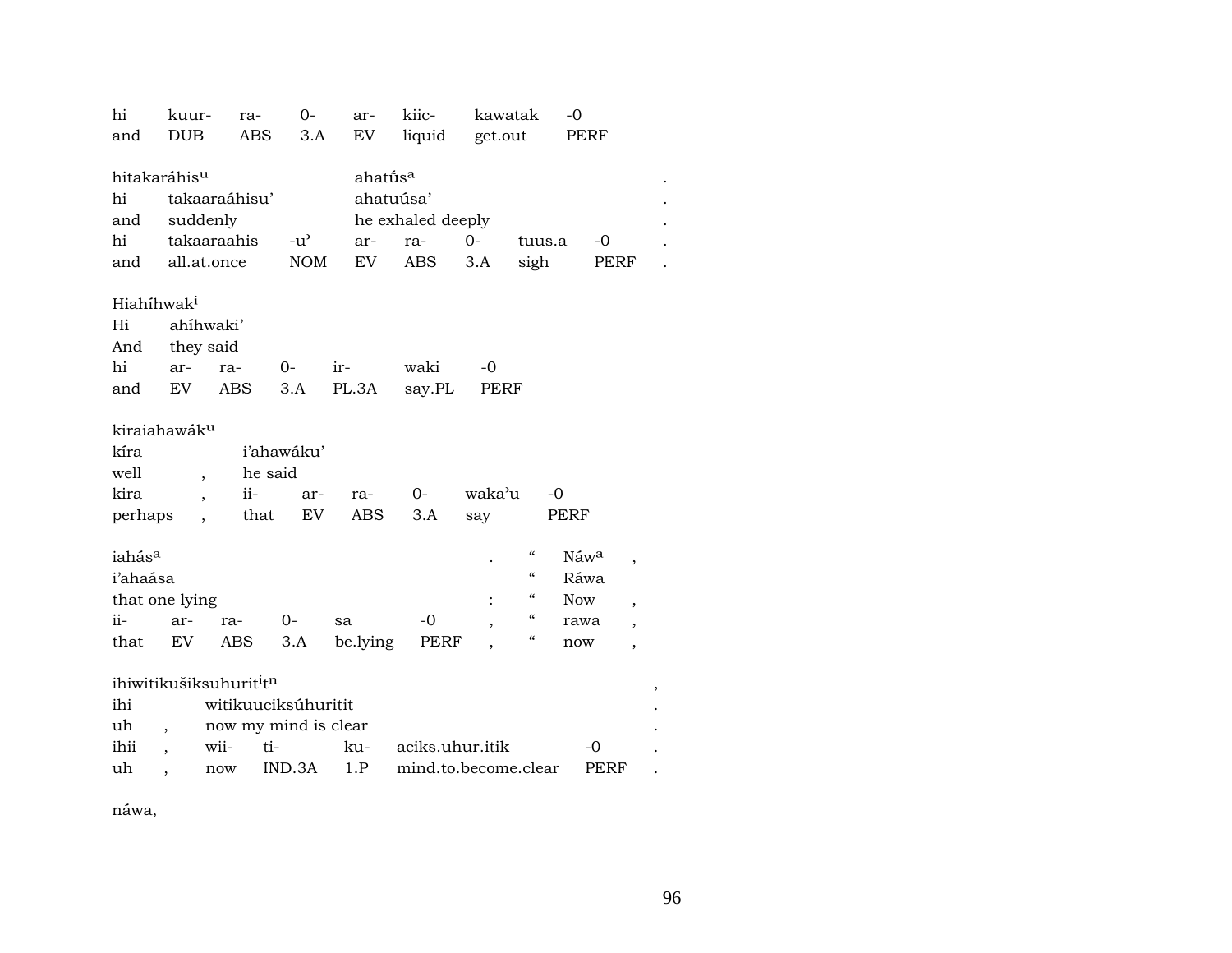| Ráwa |  |
|------|--|
| Now  |  |
| rawa |  |
| now  |  |

.

itiwirikušiksuhurít<sup>i</sup>t<sup>n</sup>

| i tiwirikuuciksúhuritit |                               |  |  |                                                    |  |  |  |  |  |  |  |  |
|-------------------------|-------------------------------|--|--|----------------------------------------------------|--|--|--|--|--|--|--|--|
|                         | and now that my mind is clear |  |  |                                                    |  |  |  |  |  |  |  |  |
|                         |                               |  |  | i tii- wii- ri-   ku- aciks.uhur.itik   -0         |  |  |  |  |  |  |  |  |
|                         |                               |  |  | and here now CONT.3A 1.P mind.to.become.clear PERF |  |  |  |  |  |  |  |  |

| Kirasiskuharitaráhkis <sup>a</sup><br>kíra si'iskuuharitaráhkisa'<br>perhaps you'll run bring them for me |        |                                                 |           |      |           |      |            |            |      |           |      |             |
|-----------------------------------------------------------------------------------------------------------|--------|-------------------------------------------------|-----------|------|-----------|------|------------|------------|------|-----------|------|-------------|
| kira                                                                                                      | $\sin$ | $i-$                                            |           | $S-$ | ir-       | ku-  | ut-        | raar-      | ri-  | tarahkis- | a    | $-0$        |
| perhaps                                                                                                   | DU     |                                                 | CONT.1/2A | 2.A  | PREV.1/2A | 1.P  | <b>BEN</b> | 3PL.INAN.P | PORT | be.strong | come | <b>PERF</b> |
| naruwiu<br>raaruúwi'u'<br>algae<br>raar.ruu.wi-<br>algae                                                  |        | $-u$ <sup><math>\sim</math></sup><br><b>NOM</b> | $\bullet$ |      |           |      |            |            |      |           |      |             |
| Nakukiwáhahk <sup>u</sup><br>rakukiwáhaahku<br>where a pond is<br>$0-$<br>ra-                             |        | ku-                                             | kiwahaar- |      | kus       | $-0$ |            |            |      |           |      |             |

INF.A 3.A INF.B pond be.sitting SUB.4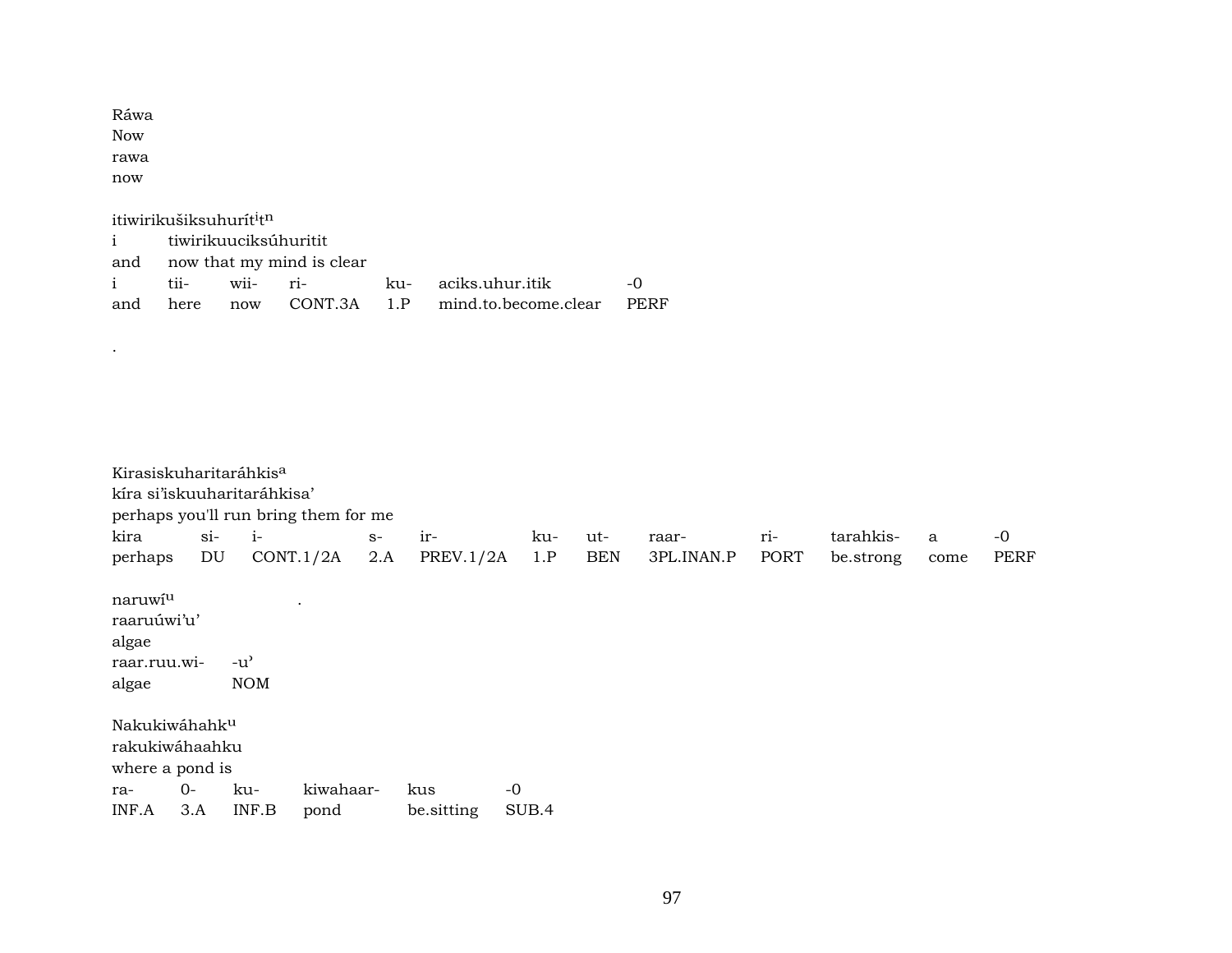| ra-<br>INF.A                            | nakuraruwíhat <sup>n</sup><br>rakuraruuwihat<br>$O -$<br>3.A | to gather it off the water<br>ku-<br>INF.B                      |                   | raar.ruu.wi.hak | gather.off.a.surface | -0<br>PERF                                |                                            | $\blacksquare$<br>$\blacksquare$<br>$\blacksquare$<br>"<br>н |              |
|-----------------------------------------|--------------------------------------------------------------|-----------------------------------------------------------------|-------------------|-----------------|----------------------|-------------------------------------------|--------------------------------------------|--------------------------------------------------------------|--------------|
| Nuahírəs<br>Ruu'ahiíras<br>ruu-<br>then | Then they ran<br>ar-<br>EV                                   | ra-<br>ABS                                                      | 0-<br>3.A         | ir-<br>PL.3A    | as-i<br>run          | -0<br>PERF                                |                                            |                                                              |              |
| a<br>and<br>a<br>and                    | araruahirípira<br>raa-<br>just                               | raaruu'ahiriípira<br>then they just gathered it<br>ruu-<br>then | ar-<br>${\rm EV}$ | ra-<br>ABS      | 0-<br>3.A            | ir-<br>PL.3A                              | riipi.raah<br>gather                       |                                                              | $-0$<br>PERF |
| raa-<br>just                            | Naruwitíwa <sup>a</sup><br>Raaruuwitíwa'a                    | Then he just ate them<br>wi-<br>ruu-<br>then                    | QUOT              | ti-<br>IND.3A   | $0-$<br>3.A          | wa-<br><b>DIST</b>                        | a<br>eat                                   | -0<br>PERF                                                   |              |
| Naruwitíwa <sup>a</sup><br>raa-<br>just | Raaruuwitíwa'a<br>ruu-<br>then                               | Then he just ate them<br>wi-<br>QUOT                            | ti-               | IND.3A          | 0-<br>3.A            | wa-<br>a<br><b>DIST</b><br>eat            | -0                                         | PERF                                                         |              |
| Ahawáku<br>Ahawáku'<br>He said          |                                                              |                                                                 |                   |                 |                      | "<br>$\alpha$<br>$\epsilon$<br><b>Now</b> | Náw <sup>a</sup><br>$\overline{ }$<br>Ráwa |                                                              |              |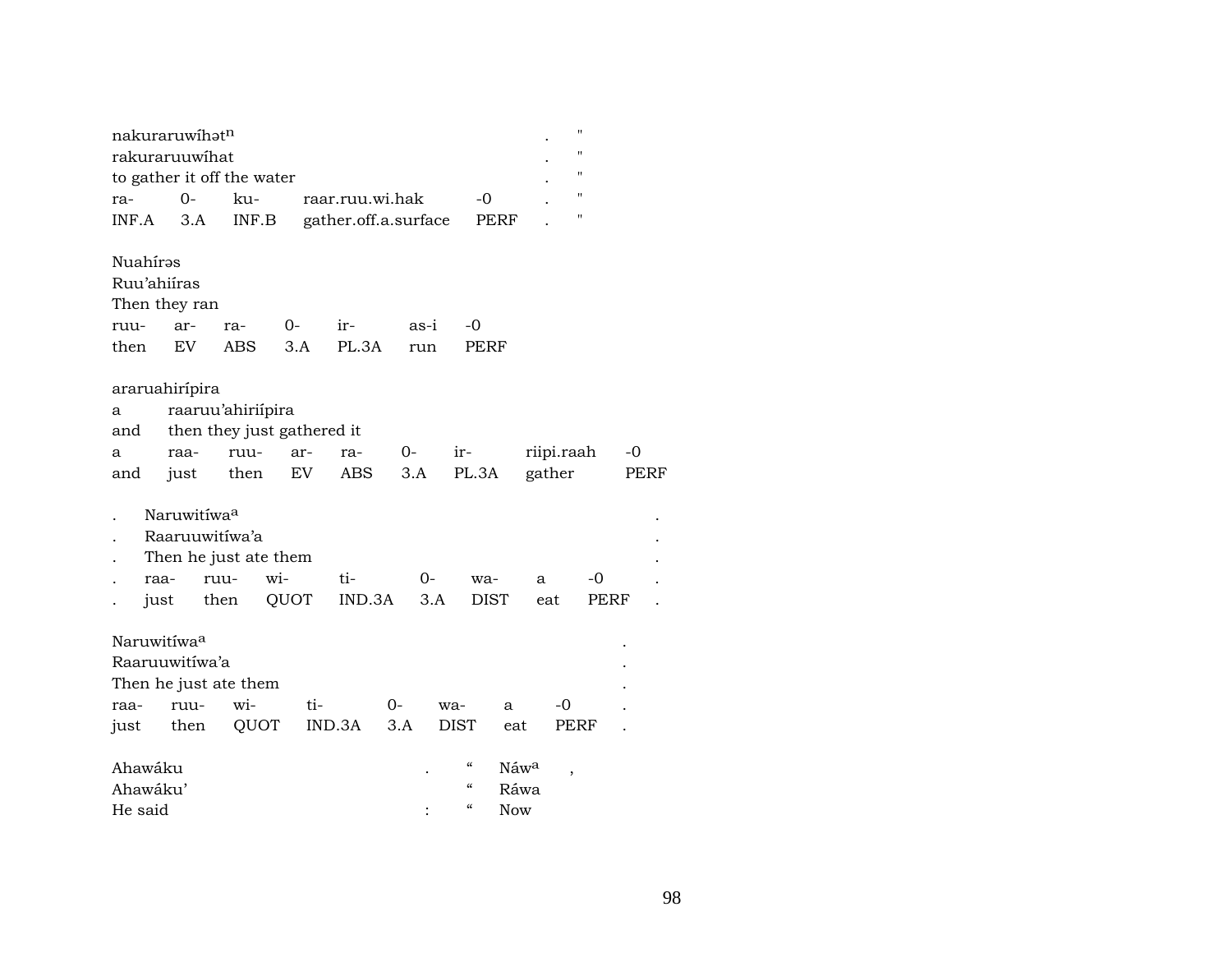| ar-<br>EV                                 | ra-<br><b>ABS</b>                                                               | 0-<br>3.A                                                   | waka'u<br>say | $-0$<br><b>PERF</b>                                                                     | $\boldsymbol{\zeta}\boldsymbol{\zeta}$<br>,<br>$\boldsymbol{\mathcal{G}}$ | rawa<br>now         |                                              |                         |                     |
|-------------------------------------------|---------------------------------------------------------------------------------|-------------------------------------------------------------|---------------|-----------------------------------------------------------------------------------------|---------------------------------------------------------------------------|---------------------|----------------------------------------------|-------------------------|---------------------|
| wi-<br>QUOT                               | witatiwatáhist <sup>a</sup><br>witatihwaatáhista<br>I am going to get up<br>ta- | IND.1/2A                                                    | $t-$<br>1.A   | ir-<br>PREV.1/2A                                                                        | waat.a<br>get.up                                                          | -his<br>PERF        | -ta<br><b>INT</b>                            |                         |                     |
| Náwa<br>Ráwa<br><b>Now</b><br>rawa<br>now |                                                                                 |                                                             |               |                                                                                         |                                                                           |                     |                                              |                         |                     |
| hi<br>and<br>hi<br>and                    | hihiruirikuhahkiwaháhku<br>hiru<br>there<br>hiruu<br>there                      | irii-<br>where                                              |               | iriikuuhakiwahaáhku<br>wherever the pond is<br>kuur-<br>ra-<br><b>DUB</b><br><b>ABS</b> | $0-$<br>3.A                                                               | kiwahaar-<br>pond   | kus                                          | be.sitting              | $-0$<br><b>PERF</b> |
| $\sin$<br>DU                              | sikaskúhauš<br>sikaskuúha'uc<br>you will lay me in the water<br>kaas-<br>POT.2A | $S-$<br>2.A                                                 | ku-<br>1.P    | ha-<br>in.water                                                                         | uc<br>lay.SG.P                                                            | $-0$<br><b>PERF</b> |                                              | 11<br>"<br>11<br>П<br>Ħ |                     |
| Nawa<br>Ráwa<br><b>Now</b><br>rawa<br>now | $\overline{\phantom{a}}$<br>$\overline{\phantom{a}}$<br>$\ddot{\phantom{0}}$    | irár <sup>i</sup><br>iraári'<br>brother<br>$i-$<br>3.POSS.A |               | -raar-<br>same.sex.sibling                                                              | -ri'                                                                      | 3.POSS.B            | ,<br>$\, ,$<br>,<br>$\overline{\phantom{a}}$ |                         |                     |

hirikuahíta .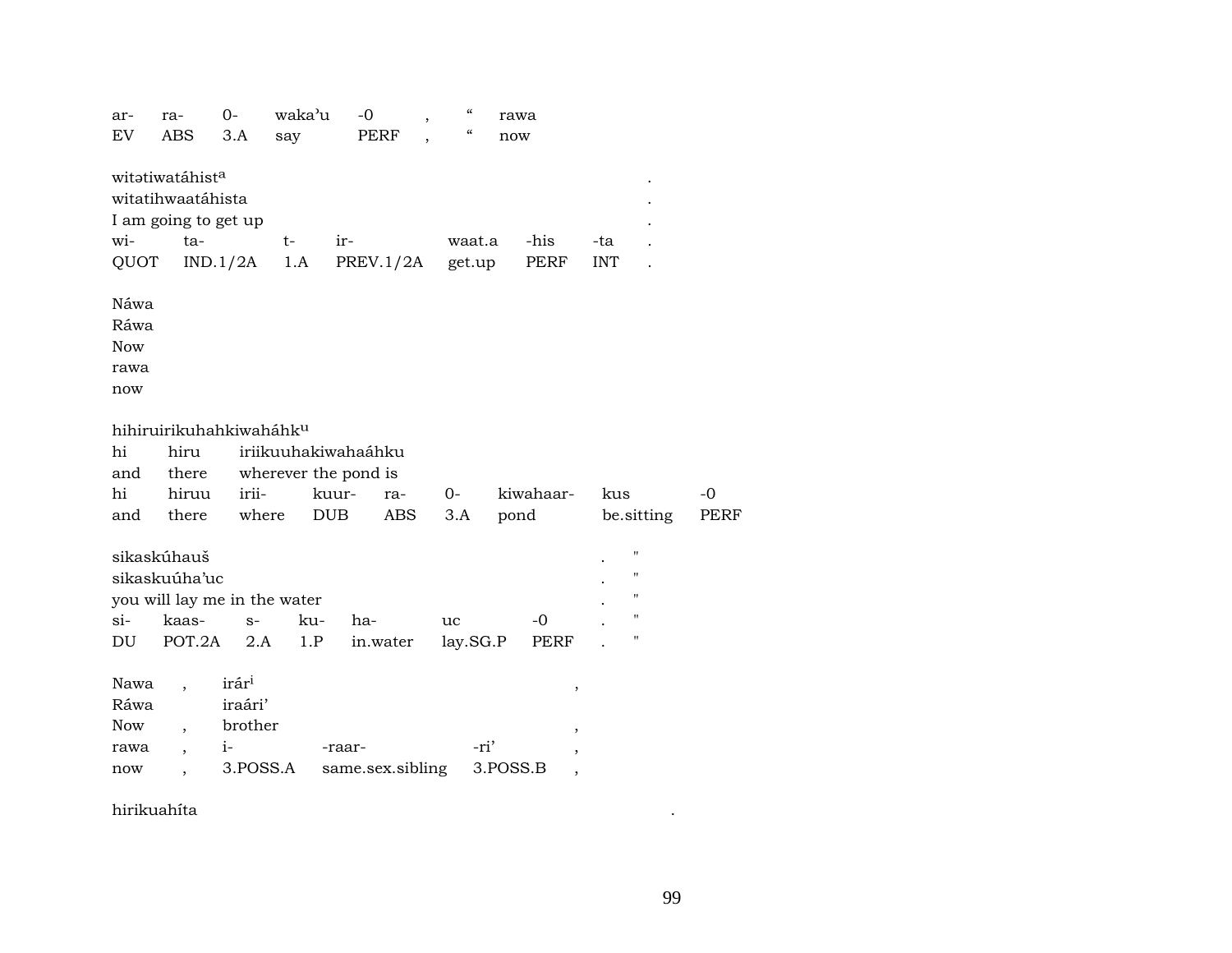| hi    | riku'ahiíta               |                    |                         |        |                                 |             |                          |                   |          |      |
|-------|---------------------------|--------------------|-------------------------|--------|---------------------------------|-------------|--------------------------|-------------------|----------|------|
| and   | that is what they did     |                    |                         |        |                                 |             |                          |                   |          |      |
| hi    | riku-                     | ar-                | ra-                     | 0-     | ir-                             | ut-         | aar                      | $-0$              |          |      |
| and   | that.is                   | EV                 | <b>ABS</b>              | 3.A    | PL.3A                           | <b>PREV</b> | do                       | PERF              |          |      |
|       | Hirusiahíriratn           |                    |                         |        |                                 |             |                          |                   |          |      |
| hiru  | si'ahiriirat              |                    |                         |        |                                 |             |                          |                   |          |      |
| then  |                           | they carried him   |                         |        |                                 |             |                          |                   |          |      |
| hiruu | $si-$                     | ar-                | ra-                     | $0 -$  | ir-                             | $i-$        | ra-                      | $-0$<br>at        |          |      |
| then  | DU                        | EV                 | <b>ABS</b>              | 3.A    | PL.3A                           | <b>SEQ</b>  | PORT                     | <b>PERF</b><br>go |          |      |
|       | hiruiriahakiwaháhku       |                    |                         |        |                                 |             |                          |                   |          |      |
| hiru  |                           | irii'ahakiwahaáhku |                         |        |                                 |             |                          |                   |          |      |
| there |                           |                    | where there was a pond  |        |                                 |             |                          |                   |          |      |
| hiruu | irii-                     | ar-                | ra-                     | $O -$  | kiwahaar-                       |             | kus                      | $-0$              |          |      |
| there | where                     | EV                 | <b>ABS</b>              | 3.A    | pond                            |             | be.sitting               | SUB.4             |          |      |
|       | Asiahiruš                 |                    |                         |        |                                 |             |                          |                   |          |      |
| A     |                           | si'ahiíruc         |                         |        |                                 |             |                          |                   |          |      |
| And   |                           |                    | they laid him down      |        |                                 |             |                          |                   |          |      |
| a     | si-                       | ar-                | ra-                     | 0-     | ir-                             | uc          | -0                       |                   |          |      |
| and   | DU                        | EV                 | ABS                     | 3.A    | PL.3A                           | lay.SG.P    |                          | PERF              |          |      |
|       |                           |                    |                         |        |                                 |             |                          |                   |          |      |
| Nawa  | $\ddot{\phantom{0}}$      | irár <sup>i</sup>  |                         |        |                                 |             | $\, ,$                   |                   |          |      |
| Ráwa  |                           | iraári'            |                         |        |                                 |             |                          |                   |          |      |
| Now   | $\overline{\phantom{a}}$  | brother            |                         |        |                                 |             | $\overline{\phantom{a}}$ |                   |          |      |
| rawa  | $\overline{\phantom{a}}$  | $i-$               |                         | -raar- |                                 | -ri'        |                          |                   |          |      |
| now   |                           | 3.POSS.A           |                         |        | same.sex.sibling                | 3.POSS.B    |                          |                   |          |      |
|       | hihiruiriruahirikisaúkatn |                    |                         |        |                                 |             |                          |                   |          |      |
| hi    | hiru                      |                    | iriruu'ahiirikisa'uukut |        |                                 |             |                          |                   |          |      |
| and   | then                      |                    |                         |        | he crawled into the water there |             |                          |                   |          |      |
| hi    | hiruu                     | irii-              | ruu-                    | ar-    | ra-                             | $0-$        | irikis-                  | ha-               | uukuk    | -0   |
| and   | then                      | there              | then                    | EV     | ABS                             | 3.A         | crawl                    | in.water          | get.into | PERF |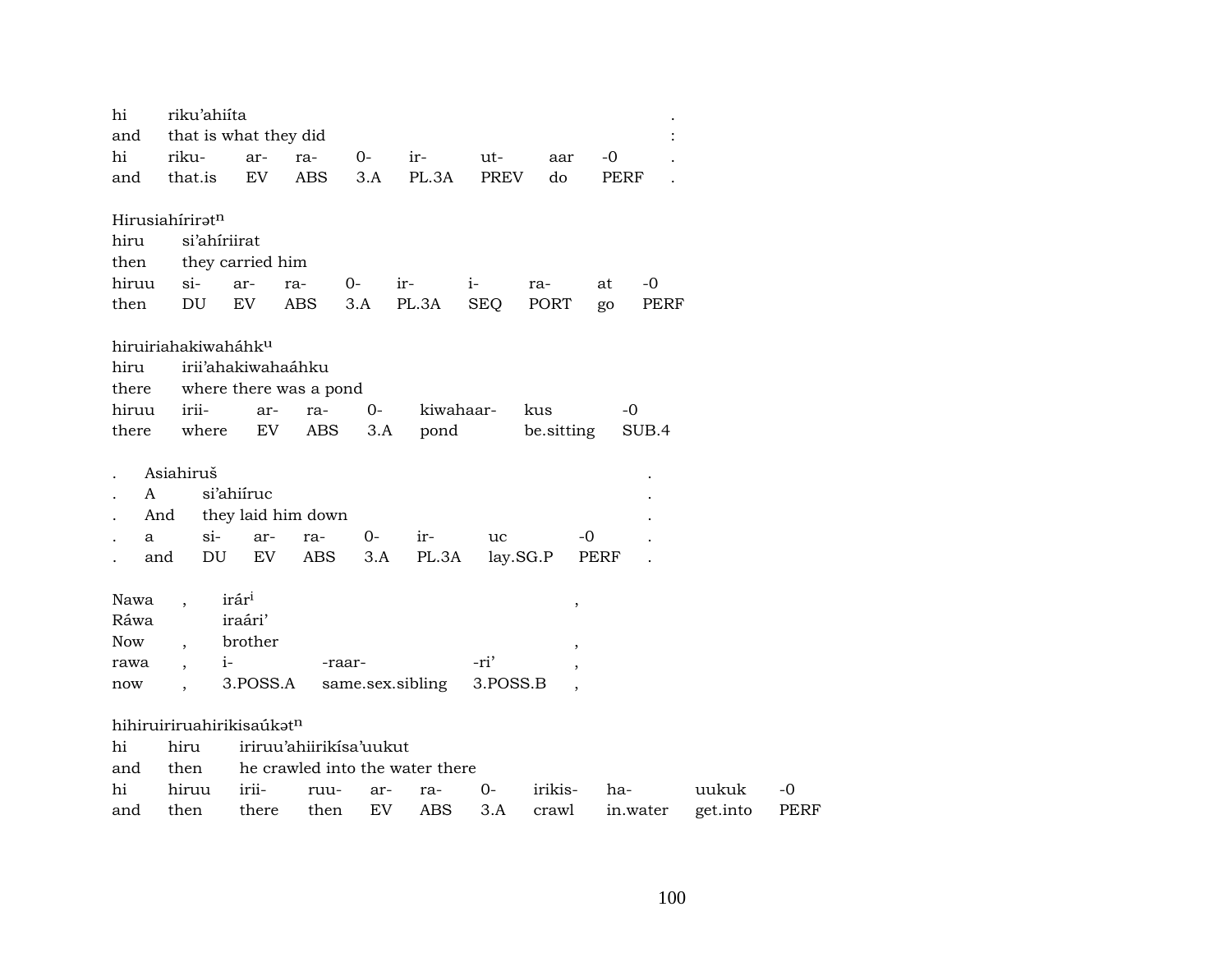|                                                    |                   | iriwiahaháwari      |                   |                                  |          |                |   |                                        |                            |                          |          |             |  |  |
|----------------------------------------------------|-------------------|---------------------|-------------------|----------------------------------|----------|----------------|---|----------------------------------------|----------------------------|--------------------------|----------|-------------|--|--|
|                                                    |                   | iriwi'ahahaáwari    |                   |                                  |          |                |   |                                        |                            |                          |          |             |  |  |
|                                                    |                   |                     |                   | where he went about in the water |          |                |   |                                        |                            |                          |          |             |  |  |
| irii-                                              |                   | wii-                | ar-               | ra-                              | 0-       | ha-            |   | a.warii                                |                            |                          | -hus     |             |  |  |
| where                                              |                   | now                 | EV                | <b>ABS</b>                       | 3.A      | in.water       |   |                                        | go.around.IMPF             |                          | IMPF.SUB |             |  |  |
|                                                    | irár <sup>i</sup> |                     |                   |                                  |          |                |   |                                        |                            |                          |          |             |  |  |
|                                                    | iraári'           |                     |                   |                                  |          |                |   |                                        |                            |                          |          |             |  |  |
|                                                    | brother           |                     |                   |                                  |          |                |   |                                        |                            |                          |          |             |  |  |
|                                                    | $i-$              |                     |                   |                                  |          | -ri'           |   |                                        |                            |                          |          |             |  |  |
| -raar-<br>same.sex.sibling<br>3.POSS.B<br>3.POSS.A |                   |                     |                   |                                  |          |                |   |                                        |                            |                          |          |             |  |  |
|                                                    |                   |                     |                   |                                  |          |                |   |                                        |                            |                          |          |             |  |  |
| Witíraki <sup>i</sup><br>Witiraakii'i              |                   |                     |                   |                                  |          |                |   |                                        |                            |                          |          |             |  |  |
|                                                    |                   | It was a long time  |                   |                                  |          |                |   |                                        |                            |                          |          |             |  |  |
| wi-                                                |                   | ti-                 | $0-$              |                                  | raa.kiir | $\overline{a}$ |   |                                        |                            |                          |          |             |  |  |
| QUOT                                               |                   | IND.3A              | 3.A               |                                  | be.long  | EX             |   |                                        |                            |                          |          |             |  |  |
| hiahakáta                                          |                   |                     |                   |                                  |          |                |   |                                        |                            |                          |          |             |  |  |
| hi                                                 |                   | ahaakátaa'          |                   |                                  |          |                |   |                                        |                            |                          |          |             |  |  |
| and                                                |                   | he came up the bank |                   |                                  |          |                |   |                                        |                            |                          |          |             |  |  |
| hi                                                 | ar-               | ra-                 |                   | $0-$<br>$a-$                     |          | kata-          |   |                                        |                            |                          | a        | $-0$        |  |  |
| and                                                | EV                |                     | <b>ABS</b>        | 3.A                              | PREV.3A  |                |   |                                        | against.a.vertical.surface |                          | come     | <b>PERF</b> |  |  |
|                                                    |                   |                     |                   |                                  |          |                |   |                                        |                            |                          |          |             |  |  |
|                                                    |                   | ahawáku             |                   |                                  |          |                | , | $\boldsymbol{\zeta}\boldsymbol{\zeta}$ | Náwa                       | $\overline{\phantom{a}}$ |          |             |  |  |
|                                                    |                   | Ahawáku'            |                   |                                  |          |                |   | $\boldsymbol{\zeta}\boldsymbol{\zeta}$ | Ráwa                       |                          |          |             |  |  |
|                                                    | He said           |                     |                   |                                  |          |                |   | $\boldsymbol{\zeta}\boldsymbol{\zeta}$ | <b>Now</b>                 | $\overline{\phantom{a}}$ |          |             |  |  |
|                                                    | ar-               | ra-                 | $0-$              |                                  | waka'u   | $-0$           | , | $\epsilon$                             | rawa                       | $\overline{\phantom{a}}$ |          |             |  |  |
|                                                    | EV.               | <b>ABS</b>          | 3.A               | say                              |          | PERF           |   | $\boldsymbol{\zeta}\boldsymbol{\zeta}$ | now                        | $\overline{ }$           |          |             |  |  |
|                                                    |                   |                     |                   |                                  |          |                |   |                                        |                            |                          |          |             |  |  |
|                                                    |                   | hawakirikiratutasta |                   |                                  |          |                |   |                                        |                            |                          |          |             |  |  |
| háwa                                               |                   |                     | kíriki ratuútasta |                                  |          |                |   |                                        |                            |                          |          |             |  |  |
| also                                               |                   |                     |                   | how am I going to be             |          |                |   |                                        |                            |                          | ?        |             |  |  |

101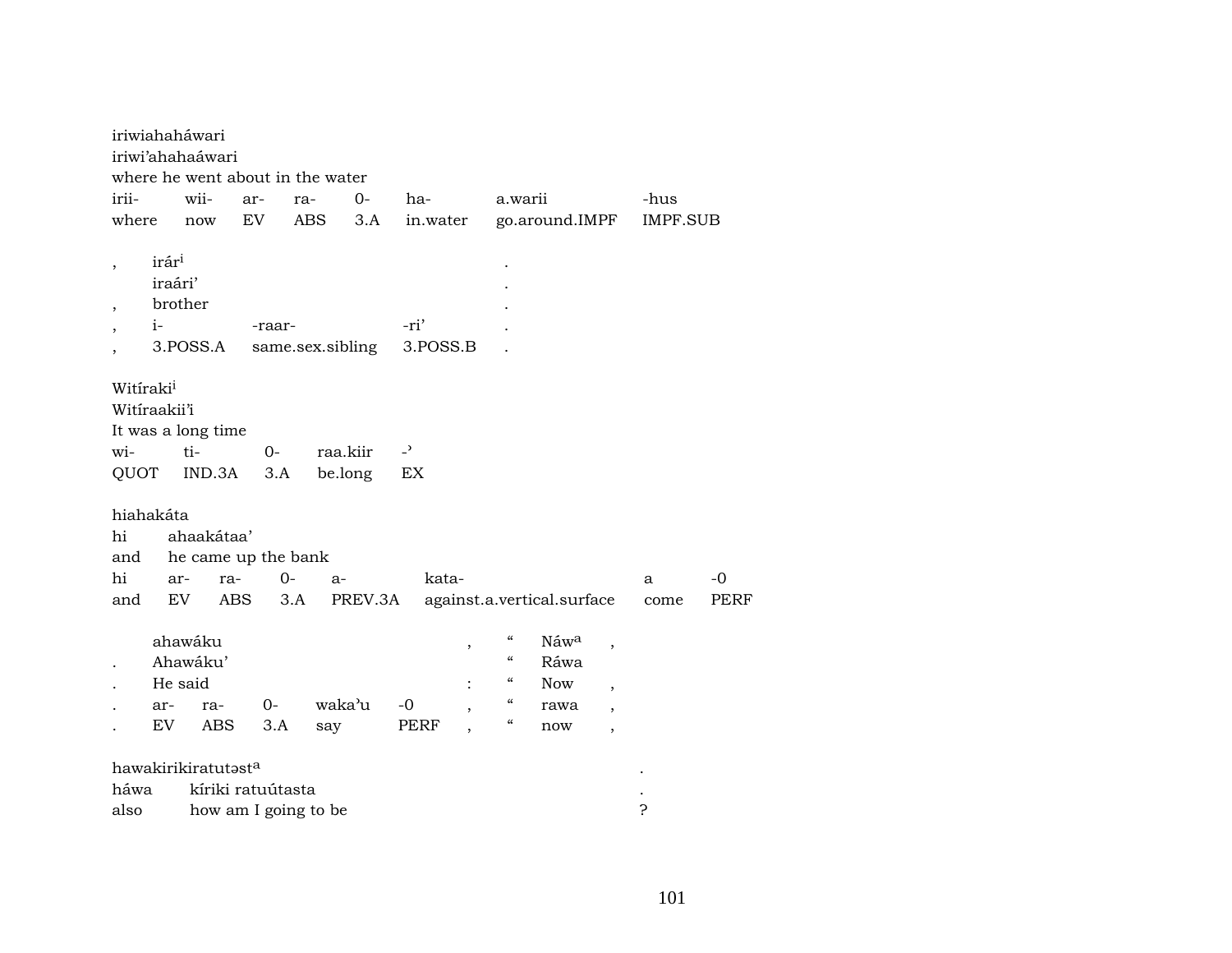| haawa<br>also                                                          | kirikii<br>what             | ra-<br>ABS       | $t-$<br>1.A                      | ut-         | $\mathbf 0$<br><b>PREV</b><br>be                                                  | -as    | $\ensuremath{\mathsf{IMPF}}\xspace.\ensuremath{\mathsf{IRR}}\xspace$ | -ta<br><b>INT</b> | $\cdot$           |            |            |           |         |              |
|------------------------------------------------------------------------|-----------------------------|------------------|----------------------------------|-------------|-----------------------------------------------------------------------------------|--------|----------------------------------------------------------------------|-------------------|-------------------|------------|------------|-----------|---------|--------------|
| Náwa<br>Ráwa<br><b>Now</b><br>rawa<br>$\operatorname{now}$             | $\overline{\phantom{a}}$    |                  |                                  |             |                                                                                   |        |                                                                      |                   |                   |            |            |           |         |              |
|                                                                        | hiruwitatkaísuhta           |                  |                                  |             |                                                                                   |        |                                                                      |                   |                   |            |            |           |         |              |
| hiru                                                                   |                             | witatkaa'iisuhta |                                  |             |                                                                                   |        |                                                                      |                   |                   |            |            |           |         |              |
| then                                                                   |                             |                  | I am going to go home            |             |                                                                                   |        |                                                                      |                   |                   |            |            |           |         |              |
| hiruu<br>then                                                          | wi-<br>QUOT                 | ta-              | IND.1/2A                         | $t-$<br>1.A | kaa-<br>inside                                                                    | iis.uh | go.out.of.sight.INT                                                  |                   | -ta<br><b>INT</b> |            |            |           |         |              |
|                                                                        |                             |                  |                                  |             |                                                                                   |        |                                                                      |                   |                   |            |            |           |         |              |
| $\boldsymbol{\mathsf{H}}$<br>$^{\prime}$<br>$^{\prime}$<br>$^{\prime}$ |                             |                  |                                  |             |                                                                                   |        |                                                                      |                   |                   |            |            |           |         |              |
|                                                                        |                             |                  | naruwitiririkukistahuhkakúsitn   |             |                                                                                   |        |                                                                      |                   |                   |            |            |           |         |              |
|                                                                        |                             |                  | Raaruuwitiriirikukistahúhkakusit |             |                                                                                   |        |                                                                      |                   |                   |            |            |           |         |              |
|                                                                        |                             | wi-              | ti-                              |             | Then it had just taken a piece of his breast off<br>$0-$<br>$\operatorname{ir}$ - |        |                                                                      |                   |                   | riku.kiis- | tahuur-    |           | kusik   |              |
| raa-<br>just                                                           | ruu-<br>then                | QUOT             | IND.3A                           |             | 3.A<br>OBV                                                                        | ri-    | PHYS.POSS                                                            |                   | uur-<br>POSS.A    | sternum    | tough.skin | ka-<br>in | pick.up | $-0$<br>PERF |
|                                                                        |                             |                  |                                  |             |                                                                                   |        |                                                                      |                   |                   |            |            |           |         |              |
| $\bullet$                                                              |                             |                  |                                  |             |                                                                                   |        |                                                                      |                   |                   |            |            |           |         |              |
| $\bullet$                                                              |                             |                  |                                  |             |                                                                                   |        |                                                                      |                   |                   |            |            |           |         |              |
| $\bullet$                                                              |                             |                  |                                  |             |                                                                                   |        |                                                                      |                   |                   |            |            |           |         |              |
|                                                                        |                             |                  |                                  |             |                                                                                   |        |                                                                      |                   |                   |            |            |           |         |              |
|                                                                        | Kukarawitušíra <sup>u</sup> |                  |                                  |             |                                                                                   |        |                                                                      |                   |                   |            |            |           |         |              |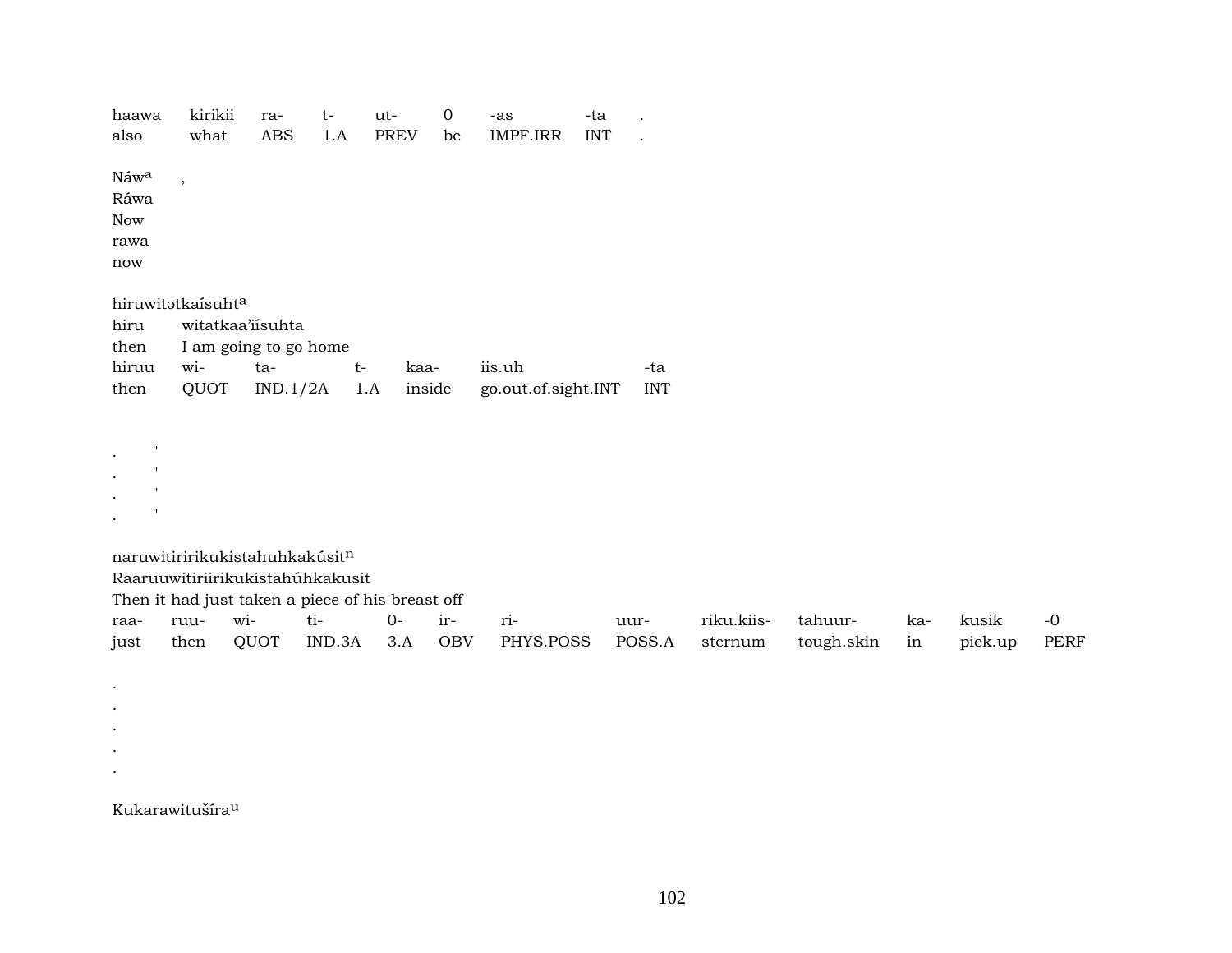| Kukarawitucíraa'u' |                                  |                            |                              |                          |                          |              |                |             |  |  |  |  |
|--------------------|----------------------------------|----------------------------|------------------------------|--------------------------|--------------------------|--------------|----------------|-------------|--|--|--|--|
|                    | There was nothing wrong with him |                            |                              |                          |                          |              |                |             |  |  |  |  |
| ku-                | kara-                            | wi-                        | ti-                          | $O -$                    | ut-                      | $i$ - $\sim$ | raa.uu         | $-0$        |  |  |  |  |
| <b>INDF</b>        | <b>NEG</b>                       | QUOT                       | IND.3A                       | 3.A                      | PREV                     | <b>SEQ</b>   | way.to.be.thus | PERF        |  |  |  |  |
|                    |                                  |                            |                              |                          |                          |              |                |             |  |  |  |  |
| Irár <sup>i</sup>  |                                  |                            |                              |                          | $\, ,$                   |              |                |             |  |  |  |  |
|                    | Iraári'                          |                            |                              |                          |                          |              |                |             |  |  |  |  |
|                    | <b>Brother</b>                   |                            |                              |                          | $\, ,$                   |              |                |             |  |  |  |  |
| $i-$               |                                  | -raar-                     |                              | -ri'                     | $\, ,$                   |              |                |             |  |  |  |  |
|                    | 3.POSS.A                         |                            | same.sex.sibling             | 3.POSS.B                 |                          |              |                |             |  |  |  |  |
|                    |                                  |                            |                              |                          |                          |              |                |             |  |  |  |  |
|                    | akikutúraruku                    |                            |                              |                          |                          |              |                |             |  |  |  |  |
| aki                |                                  | kutúraaruuku'              |                              |                          |                          |              |                |             |  |  |  |  |
| and here           |                                  | he imitated it             |                              |                          |                          |              |                |             |  |  |  |  |
| a-                 | ki                               | ku-                        | ti-                          | 0-                       | uur-                     | raa.ra'uk    | -:hus          |             |  |  |  |  |
| and                | there                            | <b>INDF</b>                | IND.3A                       | 3.A                      | PREV                     | imitate      | <b>IMPF</b>    |             |  |  |  |  |
|                    |                                  |                            |                              |                          |                          |              |                |             |  |  |  |  |
| íšus               | $\ddot{\phantom{0}}$             | íšus                       | Nawa<br>$\ddot{\phantom{a}}$ | $\overline{\phantom{a}}$ |                          |              |                |             |  |  |  |  |
| ícaas              |                                  | Icaas                      | Ráwa<br>$\ddot{\phantom{a}}$ |                          |                          |              |                |             |  |  |  |  |
| a turtle           |                                  | A turtle                   | <b>Now</b>                   | $\cdot$                  |                          |              |                |             |  |  |  |  |
| icaas              |                                  | icaas                      | rawa                         |                          |                          |              |                |             |  |  |  |  |
| turtle             |                                  | turtle                     | now                          |                          |                          |              |                |             |  |  |  |  |
|                    |                                  |                            |                              |                          |                          |              |                |             |  |  |  |  |
| irár <sup>i</sup>  |                                  |                            |                              |                          | $\overline{\phantom{a}}$ |              |                |             |  |  |  |  |
| iraári'            |                                  |                            |                              |                          |                          |              |                |             |  |  |  |  |
| brother            |                                  |                            |                              |                          | $\overline{ }$           |              |                |             |  |  |  |  |
| $i-$               |                                  | -raar-                     |                              | -ri'                     |                          |              |                |             |  |  |  |  |
| 3.POSS.A           |                                  | same.sex.sibling           |                              | 3.POSS.B                 |                          |              |                |             |  |  |  |  |
|                    |                                  |                            |                              |                          |                          |              |                |             |  |  |  |  |
|                    |                                  | títakuwirikutiraitastíhatn |                              |                          |                          |              |                |             |  |  |  |  |
| tiítaku            | wirikutiraa'iitustiihat          |                            |                              |                          |                          |              |                |             |  |  |  |  |
| here               | this is the end of the story     |                            |                              |                          |                          |              |                |             |  |  |  |  |
| tii-               | -taku                            | wii-                       | riku-                        | ti-                      | $O -$                    | raa.iit.us-  | tiihak         | -0          |  |  |  |  |
| this               | LOC                              | now                        | that.is                      | IND.3A                   | 3.A                      | story        | be.the.end     | <b>PERF</b> |  |  |  |  |